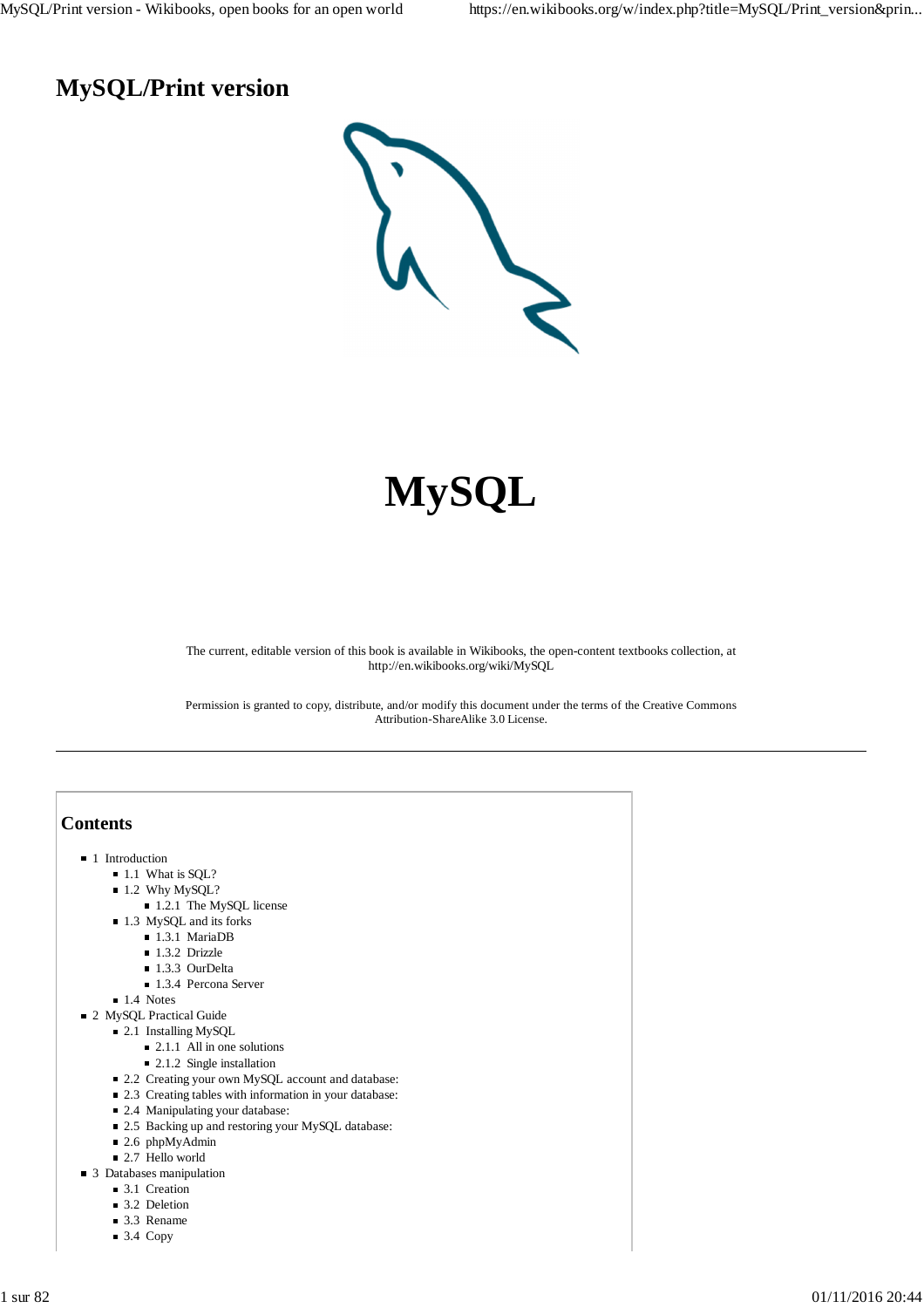- 3.4.1 With mysqldump
- 3.4.1.1 Backup
- 3.4.2 With phpMyAdmin
- 3.5 Restoration
- 3.6 Migration from other databases
- 3.7 Tools for data modeling
	- 3.7.1 DB Designer 4 and MySQL Workbench
	- 3.7.2 OpenOffice Base and ODBC
- 3.8 References
- 4 Language
- 5 Language/Browsing the databases
	- **5.1 INFORMATION\_SCHEMA** 
		- $\blacksquare$  5.2 List databases
			- 5.2.1 Add a filter on the databases names
			- 5.2.2 Add complex filters
		- 5.3 List tables and views
			- 5.3.1 Show all tables
			- 5.3.2 Apply a filter
			- $\blacksquare$  5.3.3 Extra info
			- 5.3.4 Show only open tables
		- 5.4 List fields
			- 5.4.1 DESCRIBE
			- $\blacksquare$  5.4.2 EXPLAIN
			- 5.4.3 SHOW FIELDS
			- 5.4.4 SHOW COLUMNS
			- $\blacksquare$  5.4.5 Extra info
		- 5.5 List indexes
- 6 Language/Specifying names
- 7 Language/Definitions: what are DDL, DML and DQL?
- 8 Language/User Variables
	- $\blacksquare$  8.1 Local variables
	- 8.2 Session variables
	- 8.3 Global variables
	- 8.4 References
- 9 Language/Alias
- 10 Language/Data Types
	- 10.1 VARCHAR
	- 10.2 TEXT and BLOB
	- $10.3$  integer
	- 10.4 decimal
	- $10.5$  Dates
	- 10.6 set and enum
- 11 Language/Table manipulation **11.1 CREATE TABLE** 
	-
	- 11.1.1 Temporary tables **11.2 ALTER TABLE** 
		-
		- 11.2.1 Rename a table
	- 11.3 DROP TABLE
	- 11.4 References
- 12 Language/Data manipulation
	- $12.1$  INSERT
	- $12.2$  UPDATE
	- 12.3 REPLACE
	- **12.4 DELETE and TRUNCATE**
- 13 Language/Queries
	- **13.1 SELECT** 
		- $\blacksquare$  13.1.1 List of fields
			- 13.1.2 The table's name
		- $13.1.3$  WHERE
		- $13.1.4$  GROUP BY
		- $\blacksquare$  13.1.5 HAVING
		- $13.1.6$  ORDER BY
		- **13.1.7 LIMIT**
		- **13.1.8 DISTINCT**
		- $\blacksquare$  13.1.9 IN and NOT IN
		- 13.1.10 EXISTS and ALL
		- 13.1.11 Optimization hints
		- $\blacksquare$  13.1.11.1 Index hints
		- 13.1.12 UNION and UNION All
		- $13.2$  Joins
			- 13.2.1 Cartesian join (CROSS JOIN)
			- 13.2.2 Inner Join
			- $\blacksquare$  13.2.3 Outer Joins
			- $\blacksquare$  13.2.4 LEFT JOIN / LEFT OUTER JOIN
			- 13.2.5 Right Outer Join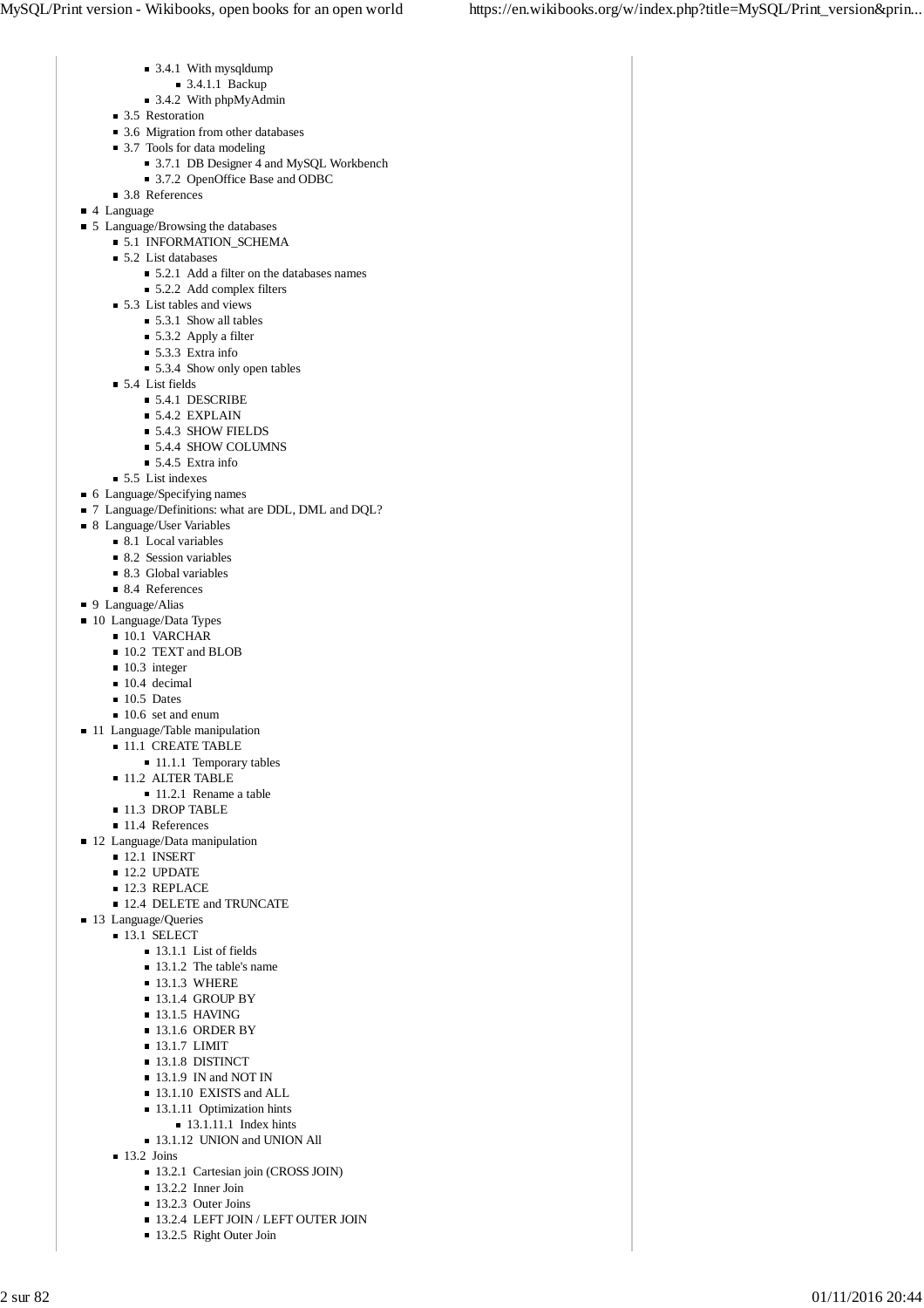- 13.2.6 Full Outer Join
- 13.2.7 Multiple joins
- 13.3 Subqueries
- 13.4 References
- 13.5 Resources
- 14 Language/Using NULL
- 14.1 Dealing with NULL
- 15 Language/Operators
	- 15.1 Precedence
		- 15.1.1 Operator precedence
		- 15.1.2 Use of parenthesis
	- 15.2 Assignment operators
	- 15.3 Comparison operators
		- 15.3.1 Equality
		- 15.3.2 IS and NULL-safe comparison
		- 15.3.3 IS and Boolean comparisons
		- 15.3.4 Greater, Less...
		- $\blacksquare$  15.3.5 BETWEEN
		- $15.3.6$  IN
	- 15.4 Logical operators
		- 15.4.1 MySQL Boolean logic
		- **15.4.2 NOT**
		- $15.4.3$  AND
		- 15.4.4 OR
		- **15.4.5 XOR**
		- 15.4.6 Synonyms
	- **15.5** Arithmetic operators
		- $\blacksquare$  15.5.1 Using + to cast data
	- 15.6 Text operators
		- **15.6.1 LIKE**
		- 15.6.2 SOUNDS LIKE
		- 15.6.3 Regular expressions
- **15.7 Bitwise operators**
- 16 Language/Import/export
	- 16.1 Export data
	- $\blacksquare$  16.2 Import data
	- $\blacksquare$  16.3 Content precisions
- 17 Language/Functions
	- $\blacksquare$  17.1 Syntax
		- 17.2 General functions
			- 17.2.1 BENCHMARK(times, expression)
			- 17.2.2 CAST(value AS type)
			- 17.2.3 CHARSET(string)
			- 17.2.4 COALESCE(value, ...)
			- 17.2.5 COERCIBILITY(string)
			- 17.2.6 COLLATION(string)
			- $\blacksquare$  17.2.7 CONNECTION\_ID()
			- 17.2.8 CONVERT(value, type)
			- 17.2.9 CONVERT(string USING charset)
			- 17.2.10 CURRENT\_USER()
			- $\blacksquare$  17.2.11 DATABASE()
			- $\blacksquare$  17.2.12 FOUND ROWS()
			- 17.2.13 GREATEST(value1, value2, ...)
			- 17.2.14 IF(val1, val2, val3)
			- $\blacksquare$  17.2.15 IFNULL(val1, val2)
			- 17.2.16 ISNULL(value)
			- 17.2.17 INTERVAL(val1, val2, val3, ...)
			- $\blacksquare$  17.2.18 NULLIF(val1, val2)
			- $\blacksquare$  17.2.19 LEAST(value1, value2, ...)
		- 17.3 Date and time
		- 17.4 Aggregate functions
			- $\blacksquare$  17.4.1 COUNT(field)
			- $\blacksquare$  17.4.2 MAX(field)
			- $\blacksquare$  17.4.3 MIN(field)
			- $\blacksquare$  17.4.4 AVG(field)
			- $\blacksquare$  17.4.5 SUM(field)
			- 17.4.6 GROUP\_CONCAT(field)
			- $\blacksquare$  17.4.7 Aggregate bit functions
				- **17.4.7.1 AND** 
					- 17.4.7.2 OR
					- 17.4.7.3 XOR
	- 17.5 References
- 18 Stored Programs
	- 18.1 Triggers
		- 18.1.1 Managing Triggers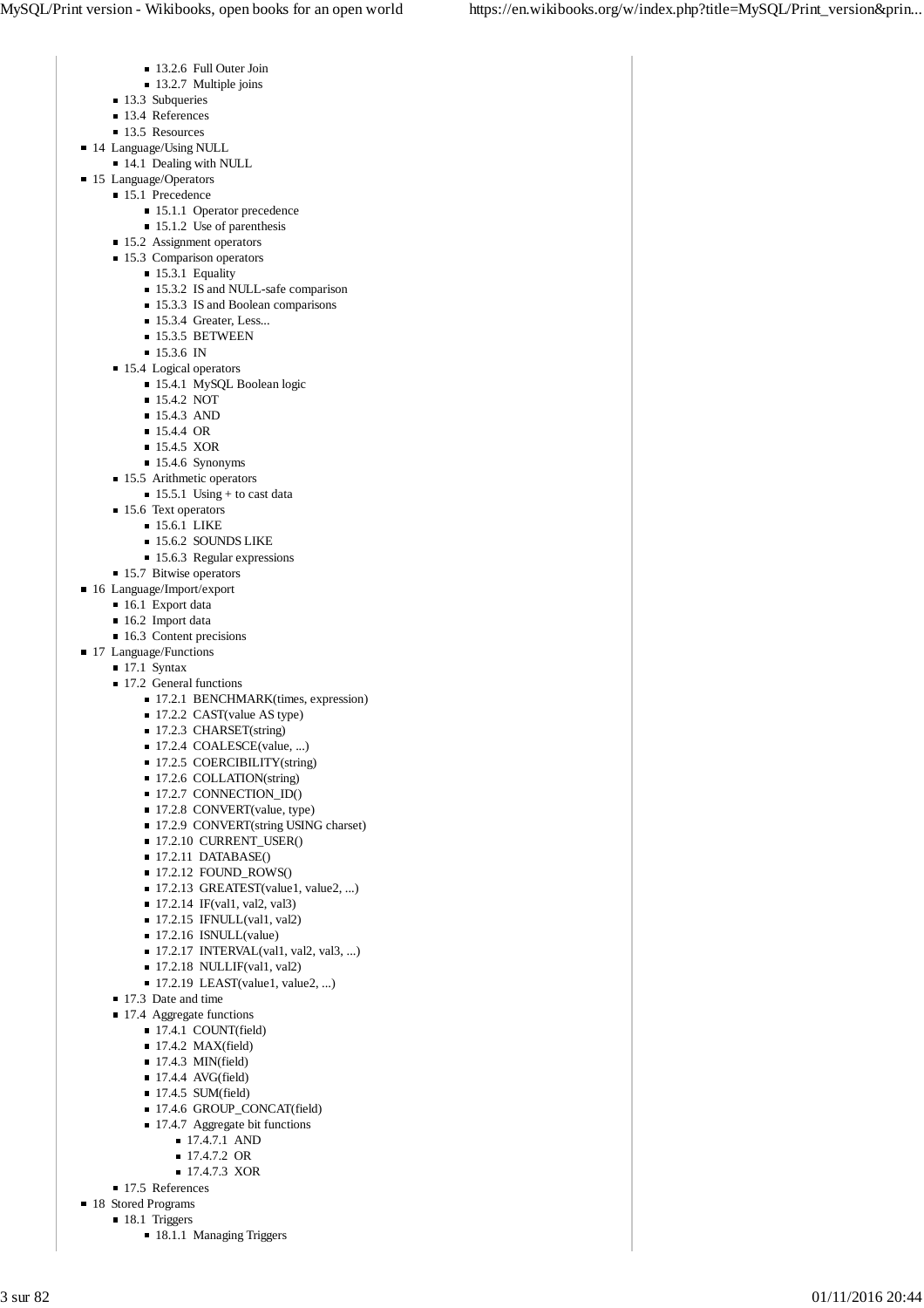- **18.1.1.1 CREATE TRIGGER**  $18.1.1.2$  DROP TRIGGER ■ 18.1.2 Metadata **18.1.2.1 SHOW CREATE TRIGGER 18.1.2.2 SHOW TRIGGERS 18.1.2.3 INFORMATION SCHEMA.TRIGGERS**  $18.2$  Events ■ 18.2.1 Managing Events **18.2.1.1 CREATE EVENT 18.2.1.2 ALTER EVENT 18.2.1.3 DROP EVENT** ■ 18.2.2 Metadata **18.2.2.1 SHOW CREATE EVENT 18.2.2.2 SHOW EVENTS 18.2.2.3 INFORMATION\_SCHEMA.EVENTS** ■ 18.3 Stored Routines ■ 18.3.1 Advantages of Stored Routines ■ 18.3.2 Managing Stored Routines **18.3.2.1 CREATE PROCEDURE 18.3.2.2 CALL 18.3.2.3 DROP PROCEDURE** ■ 18.3.2.4 Modification  $18.3.3$  Metadata **18.3.3.1 SHOW FUNCTION / PROCEDURE STATUS 18.3.3.2 SHOW CREATE FUNCTION / PROCEDURE 18.3.3.3 INFORMATION\_SCHEMA.ROUTINES 18.3.3.4 INFORMATION\_SCHEMA.PARAMETERS** ■ 18.4 Procedural extensions to standard SQL ■ 18.4.1 Delimiter ■ 18.4.2 Flow control ■ 18.4.3 Loops **18.4.3.1 WHILE** ■ 18.4.3.2 LOOP  $18.4.3.3$  REPEAT ■ 18.4.4 Cursors  $18.4.5$  Error handling ■ 18.5 References ■ 19 Language/Spatial databases ■ 19.1 Principle ■ 19.2 Requests ■ 19.3 References ■ 20 Language/Exercises ■ 20.1 Practicing SELECT  $\blacksquare$  20.1.1 Table `list` ■ 20.1.2 Exercise I - Questions ■ 20.1.3 Exercise I - Answers  $\blacksquare$  20.1.4 Table `grades` **20.1.5 Exercise II - Questions** ■ 20.1.6 Exercise II - Answers ■ 20.2 Examples ■ 20.2.1 Finding Duplicates 20.2.2 Remove duplicate entries ■ 21 Pivot table ■ 22 Table types ■ 22.1 Storage Engines 22.1.1 MyISAM and InnoDB ■ 22.1.1.1 MyISAM ■ 22.1.1.2 InnoDB ■ 22.1.2 Merge Table  $= 22.1.3$  MEMORY / HEAP ■ 22.1.4 BDB ■ 22.1.5 BLACKHOLE
	- 22.1.6 Miscellaneous
	-
	- 22.2 Metadata about Storage Engines **22.2.1 SHOW STORAGE ENGINES** 
		- 22.2.2 INFORMATION\_SCHEMA `ENGINES` table
		- 22.2.3 HELP statement
	- 22.3 Changing the Storage Engine
		- 22.3.1 SQL
			- 22.3.2 mysql\_convert\_table\_format
	- 23 Administration
		- 23.1 Installation
			- 23.1.1 Debian packages
				- 23.1.1.1 Stable
				- $\blacksquare$  23.1.1.2 Backports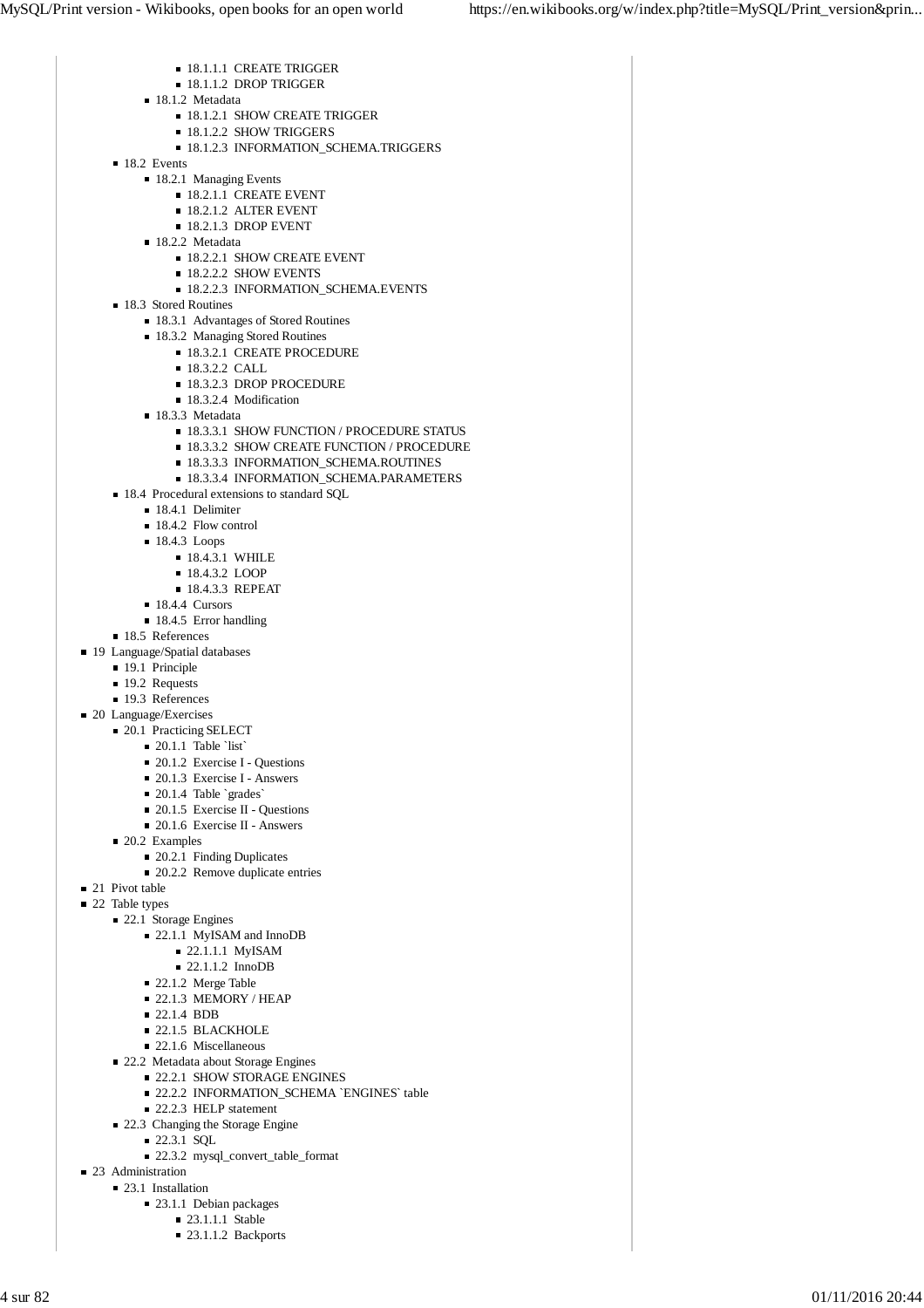- 23.1.1.3 Uninstall
- $\blacksquare$  23.1.2 Fedora Core 5
- $\blacksquare$  23.1.3 Gentoo
- 23.1.4 FreeBSD
- $\blacksquare$  23.2 Start the service
	- $\blacksquare$  23.2.1 Debian
	- 23.2.2 Fedora Core
- 23.3 Client connection
- 23.4 Configuration
	- 23.4.1 Change the root password
	- 23.4.2 Network configuration
	- 23.4.2.1 skip-networking
- 23.5 Privileges
	- 23.5.1 Introduction
	- 23.5.2 Who am I?
	- 23.5.3 SHOW GRANTS
	- $\blacksquare$  23.5.4 GRANT
	- $\blacksquare$  23.5.5 DROP USER
	- $\blacksquare$  23.5.6 REVOKE
	- **23.5.7 SET PASSWORD** ■ 23.5.8 MySQL 4.1 password issues
- 23.6 Processes
	- 23.6.1 SHOW PROCESSLIST
	- 23.6.2 KILL
- 23.7 Security
- 23.8 Backup
	- 23.8.1 mysqldump
		- 23.8.2 Daily rotated mysqldump with logrotate
		- 23.8.3 Remote mysqldump using CGI
	- 23.8.4 Exporting a single table
- 23.9 Binary logs
- $\blacksquare$  23.10 Logs
- 23.11 Admin Tools
	- $\blacksquare$  23.11.1 Web interfaces
	- 23.11.2 Desktop GUI
- 24 Replication
	- $\blacksquare$  24.1 What is replication
	- 24.2 Asynchronous replication
		- 24.2.1 Configuration on the master
		- 24.2.2 Configuration on each slave
		- 24.2.3 Check the replication
			- $\blacksquare$  24.2.3.1 On the slave
			- $\blacksquare$  24.2.3.2 On the master
		- 24.2.4 Consistency
		- $\blacksquare$  24.2.5 Fixing
		- 24.2.6 Uninstalling
- 25 Optimization
	- 25.1 Before Starting To Optimise
	- 25.2 Optimising the Tables
	- 25.3 Optimising the Queries
		- 25.3.1 Comparing functions with BENCHMARK
		- 25.3.2 Analysing functions with EXPLAIN
			- 25.3.2.1 A simple example
	- 25.4 Optimising The MySQL Server
		- 25.4.1 Status and server variables
		- 25.4.2 Index / Indices
			- $\blacksquare$  25.4.2.1 Experiment
			- 25.4.2.2 Another example
			- 25.4.2.3 General considerations
		- 25.4.3 Query cache
		- 25.4.4 Waiting for locks
		- $\blacksquare$  25.4.5 Table cache
		- 25.4.6 Connections and threads
		- 25.4.7 Temporary tables
		- 25.4.8 Delayed writes
	- 25.5 Further reading
	- 25.6 References
- $\blacksquare$  26 APIs
	- 26.1 Security
		- 26.1.1 Connection parameters
		- 26.1.2 SQL Injections
			- 26.1.2.1 What are SQL Injections?
			- 26.1.2.2 How to prevent that
		- 26.1.3 Passwords  $\blacksquare$  26.1.4 SSL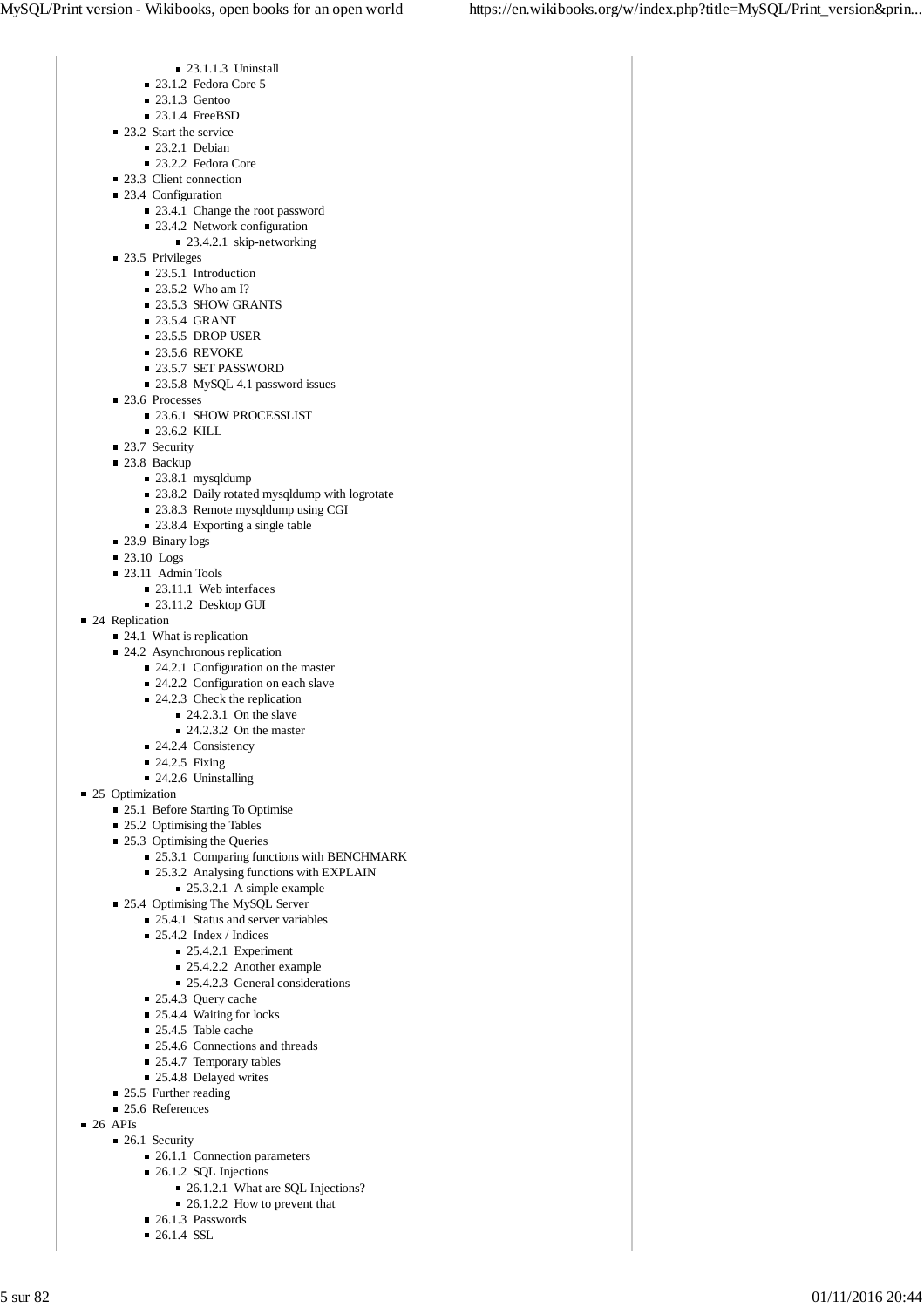| ■ 26.2 Optimization                                                                   |
|---------------------------------------------------------------------------------------|
| $\blacksquare$ 26.2.1 API Calls                                                       |
| 26.2.1.1 Persistent connections                                                       |
| $\blacksquare$ 26.2.1.2 Free memory                                                   |
| $\blacksquare$ 26.2.1.3 Fetch rows                                                    |
| $\blacksquare$ 26.2.1.4 API vs SQL                                                    |
| ■ 26.2.2 Reduce client/server communications                                          |
| ■ 26.2.2.1 CREATE  SELECT, INSERT  SELECT                                             |
| ■ 26.2.2.2 INSERT DELAYED                                                             |
| $\blacksquare$ 26.2.2.3 REPLACE                                                       |
| $\blacksquare$ 26.2.3 Other Techniques                                                |
| 26.2.3.1 Storing data in cookies                                                      |
| ■ 26.2.3.2 Creating static contents                                                   |
| $\blacksquare$ 26.3 PHP                                                               |
| $\blacksquare$ 26.3.1 Drivers                                                         |
| ■ 26.3.2 register_globals and \$_REQUEST                                              |
| 27 Debugging                                                                          |
| $\blacksquare$ 27.1 Logging                                                           |
| 27.2 Exceptions handling                                                              |
| $\blacksquare$ 27.3 Errors                                                            |
| ■ 27.3.1 1130: Host 'example.com' is not allowed to connect to this MySQL server      |
| ■ 27.3.2 1093 - You can't specify target table '' for update in FROM clause           |
| 27.3.3 2003: Can't connect to MySQL server                                            |
| $\blacksquare$ 27.3.4 Erreur : fonctionnalités relationnelles désactivées !           |
| 27.3.5 Invalid use of group function                                                  |
| ■ 27.3.6 SQLSTATE[42000]: Syntax error or access violation                            |
| ■ 27.3.7 This version of MySQL doesn't yet support 'LIMIT & IN/ALL/ANY/SOME subquery' |
| 28 CheatSheet                                                                         |
| ■ 28.1 Connect/Disconnect                                                             |
| $\blacksquare$ 28.2 Ouery                                                             |
| 28.3 Conditionals                                                                     |
| ■ 28.4 Data Manipulation                                                              |
| $\blacksquare$ 28.5 Browsing                                                          |
| ■ 28.6 Create / delete / select / alter database                                      |
| ■ 28.7 Create/delete/modify table                                                     |
| ■ 28.8 Keys                                                                           |
| $\blacksquare$ 28.9 create/modify/drop view                                           |
| 28.10 Privileges                                                                      |
| 28.11 Main data types                                                                 |
| 28.12 Forgot root password?                                                           |
| 28.12.1 Repair tables after unclean shutdown                                          |
| $\blacksquare$ 28.12.2 Loading data                                                   |

■ 29 Contributors

## **Introduction**

## **What is SQL?**

For a more general introduction see the SQL Wikibook.

**S**tructured **Q**uery **L**anguage is a third generation language for working with relational databases. Being a 3G language it is closer to human language than machine language and therefore easier to understand and work with.

- Dr. E. F. Ted Codd who worked for IBM described a relational model for database in 1970.
- In 1992, ANSI (American National Standards Institute), the apex body, standardized most of the basic syntax.
- Its called SQL 92 and most databases (like Oracle, MySQL, Sybase, etc.) implement a subset of the standard (and proprietary extensions that makes them often incompatible).

## **Why MySQL?**

- Free as in Freedom Released with GPL version 2 license (though a different license can be bought from Oracle, see below)
- Cost Free!
- Support Online tutorials, forums, mailing list (lists.mysql.com), paid support contracts.
- Speed One of the fastest databases available. ([2] (http://www.mysql.com/why-mysql/benchmarks/))
- Functionality supports most of ANSI SQL commands.
- Ease of use less need of training / retraining.
- Portability easily import / export from Excel and other databases
- Scalable Useful for both small as well as large databases containing billions of records and terabytes of data in hundreds of thousands of tables.
- Permission Control selectively grant or revoke permissions to users.

### **The MySQL license**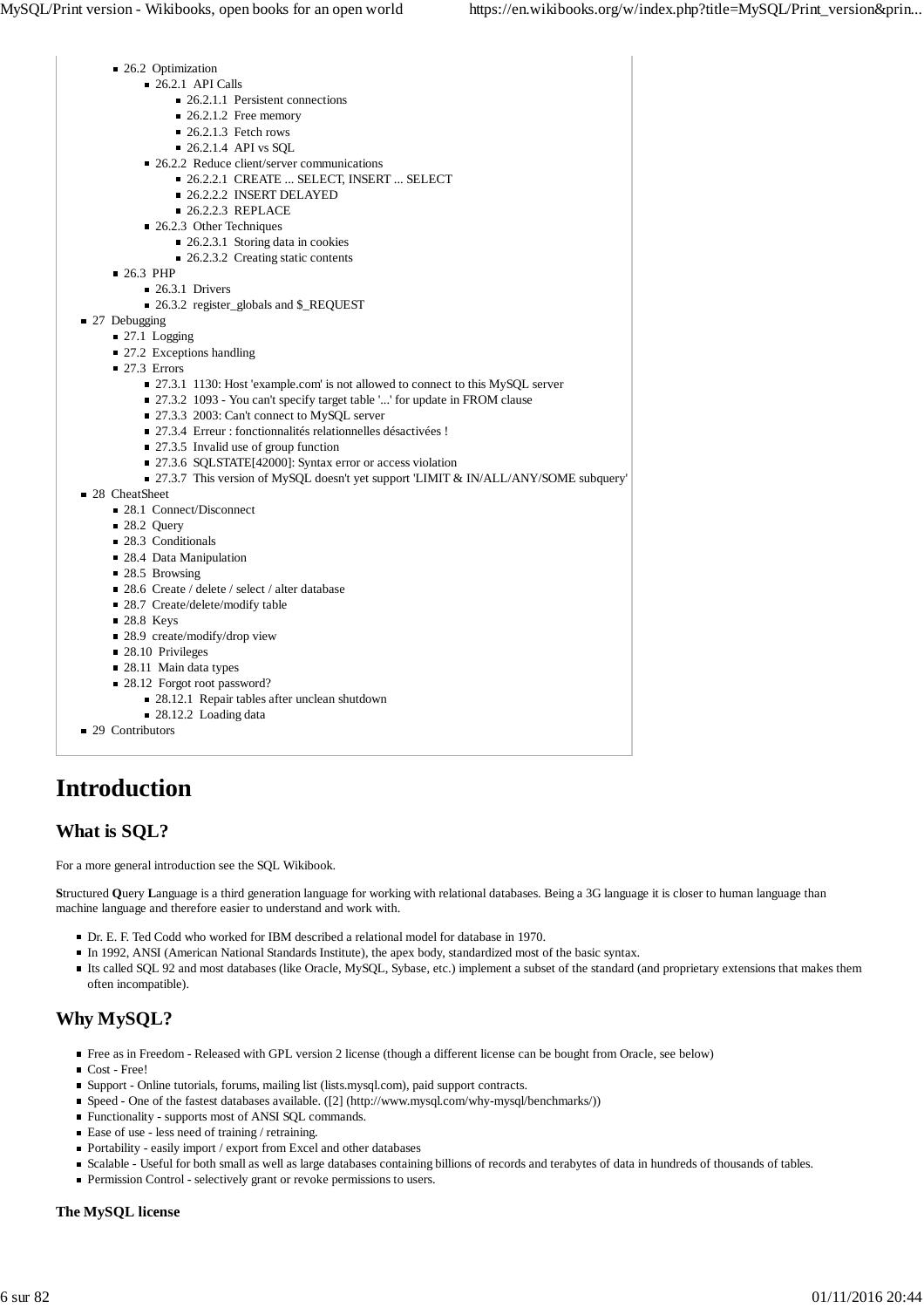MySQL is available under a *dual-licensing* scheme:

- Under the GNU General Public License, version 2, ("or later" allowed in versions released before 2007): this is a Free (as in freedom), copyleft software license that allows you to use MySQL for commercial and non-commercial purposes in your application, as long as your application is released under the GNU GPL. There is also a "FLOSS Exception" which essentially allows non-GPL'd but Free applications (such as the PHP programming language, under the PHP license) to connect to a MySQL server. The exception lists a set of free and open-source software license that can be used in addition to the GNU GPL for your MySQL-dependent Free application.
- A so-called "commercial" <sup>[1]</sup>, paid license, that is, a license where MySQL grants you the right to integrate MySQL with a non-FLOSS application that you are redistributing outside your own organization. [2]

## **MySQL and its forks**

MySQL is Free Software, so some forks and unofficial builds delivering contributions from the community exist.

## **MariaDB**

In 2008 Sun Microsystems bought MySQL, Sun being itself later acquired by Oracle, in 2010. After the acquisition, the development process has changed. The team has started to release new MySQL versions less frequently, so the new code is less tested.There were also less contributions from the community.

In 2009 Monty Widenius, the founder of MySQL, left the company and created a new one, called The Monty Program (http://www.askmonty.org/). He started a new fork called MariaDB. The scopes of MariaDB,

- import all the new code that will be added to the main MySQL branch, but enhancing it to make it more stable;
- clean the MySQL code:
- $\blacksquare$  add contributions from the community (new plugins, new features);
- develop the Aria storage engine, formerly named Maria;
- **improving the performance:**
- adding new features to the server.

The license is the GNU GPLv2 (inherited from MySQL).

The primary platform for MariaDB is GNU/Linux, but also works on one proprietary system. The following Storage Engine have been added:

- Aria (also used for internal tables)
- PBXT
- XtraDB
- FederatedX
- SphinxSE
- OOGRAPH
- Others may be added in the future.

### **Drizzle**

In 2008 Brian Aker, chief architect of MySQL, left the project to start a new fork called Drizzle (http://www.drizzle.org/). While Oracle initially funded the project, Drizzle is now funded by Rackspace. Its characteristics are:

- only a small part of the MySQL code has survived in this fork, the rest being removed: only essential features are implemented in the Drizzle server;
- $\blacksquare$  the survived code has been cleaned;
- Drizzle is modular: many features are or can be implemented as plugins;
- $\blacksquare$  the software is optimized for multiCPU and multicore 64 bit machines;
- only GNU/Linux and UNIX systems are supported.

There are no public releases of this fork, still. Its main license will be the GNU GPLv2 (inherited from MySQL), but where possible the BSD license is applied.

### **OurDelta**

OurDelta (http://ourdelta.org/) is another fork, maintained by Open Query. The first branch, which has number 5.0, is based on MySQL 5.0. The 5.1 branch is based on MariaDB. OurDelta includes some patches developed by the community or by third parties. OurDelta provides packages for some GNU/Linux distributions: Debian, Ubuntu, Red Hat/CentOS. It is not available for other systems, but the source code is freely available.

### **Percona Server**

Percona Server is a MySQL fork maintained by Percona. It provides the ExtraDB Storage Engine, which is a fork of InnoDB, and some patches which mainly improve the performance.

## **Notes**

- 1. Calling it "commercial" is misleading, because the GNU GPL can be used in commercial (but non-proprietary) projects.
- 2. Proprietary projects still can connect to a MySQL server without purchasing this license by using old versions of the MySQL client connection libraries (under the GNU Lesser General Public License). However, these libraries cannot connect to the newest versions of the MySQL server.

## **MySQL Practical Guide**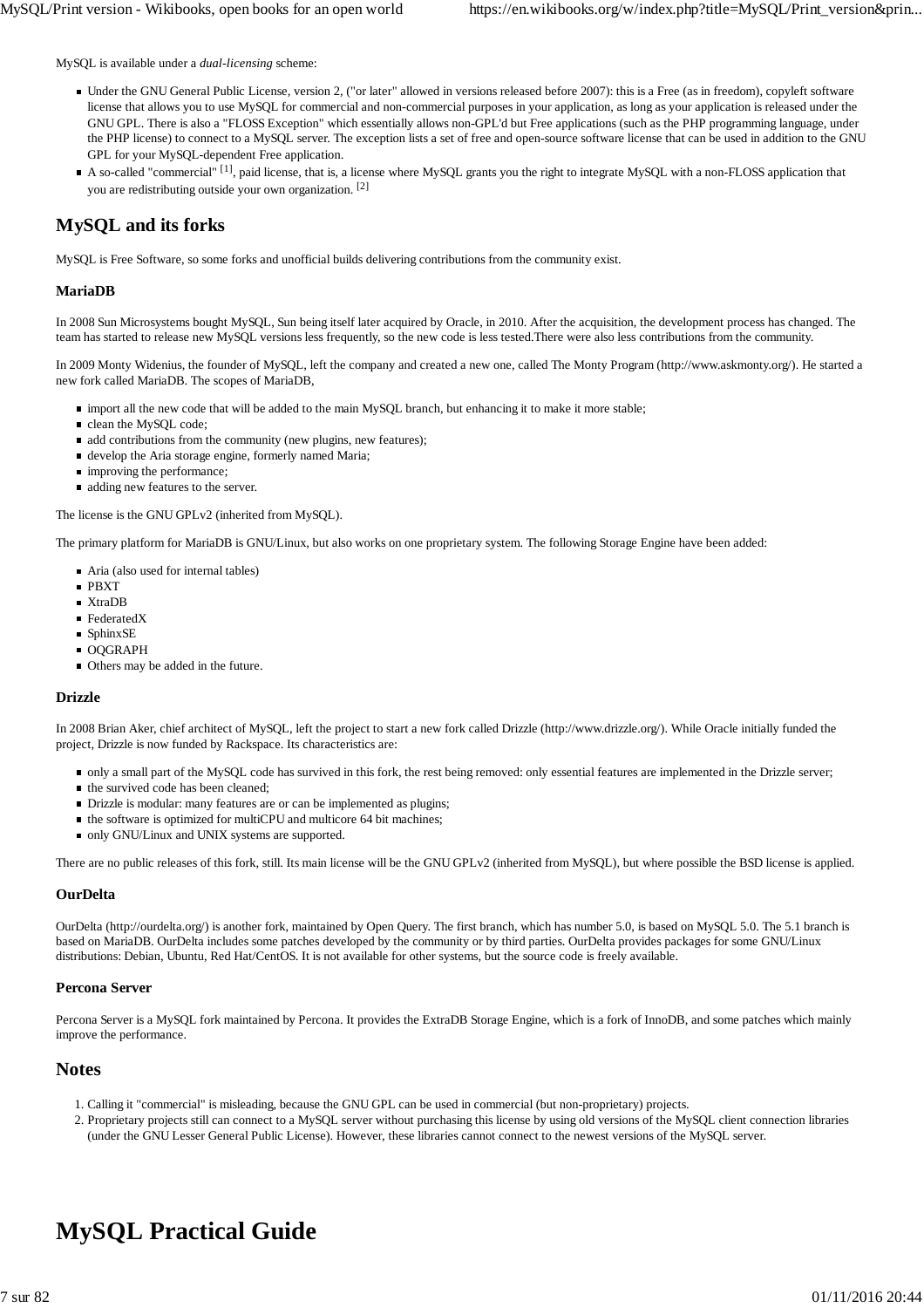## **Installing MySQL**

#### **All in one solutions**

As MySQL alone isn't enough to run a real database server, the more practical way to install it is to deploy an all in one pack in this purpose, including all the needed additional elements: Apache and PHP.

- 1. On Linux: XAMP or LAMP.
- 2. On Windows: XAMP, WAMP, or EasyPHP.

#### **Attention on Windows 10:**

- The server IIS is launched by default, which forces Apache to change its port (888 instead of 80). To resolve this, just untick *Internet Information Services* in *Programs and functionalities*, *Activate or deactivate the Windows functionalities.* In the same way, the MySQL port can change from 3306 to 3388.
- Moreover, *EasyPHP development server* (alias *Devserver*, the red version) doesn't work properly (*MSVCR110.dll is missing*) but *EasyPHP hosting server* (alias *Webserver*, the blue one) yes. However, it launched automatically at each boot which slows the system significantly. To avoid this, execute *services.msc*, and toggle the three services below in manual start. Then to launch them on demand (as an administrator), create a script called *MySQL.cmd*, containing the following lines:

| met start ews-dbserver   |  |
|--------------------------|--|
| net start ews-httpserver |  |
|                          |  |
| net start ews-dashboard  |  |
|                          |  |
| pause                    |  |
| net stop ews-dashboard   |  |
|                          |  |
| net stop ews-httpserver  |  |
|                          |  |
| net stop ews-dbserver    |  |
|                          |  |
|                          |  |

#### **Single installation**

*This guide is written from the perspective of using the Linux Shell with Ubuntu and apt-get*[3] (http://www.zolved.com/synapse/view\_content/27986 /How\_to\_install\_MySQL\_On\_Ubuntu).

#### If you want to solely use the Terminal:

Make sure you have the MySQL Client and Server installed.

#### (Just to be safe.)

| apt-get install mysql-client mysql-client-5.0 mysql-server mysql-server-5.0 |  |
|-----------------------------------------------------------------------------|--|
|                                                                             |  |
|                                                                             |  |

#### About the MySQL package:

[4] (http://www.webdevelopersnotes.com/tutorials/sql/mysql\_database\_introduction\_mysql\_beginners\_tutorial.php3)

#### Having a secure installation:

If all your answers are "yes" to what follows, this cleans up your installation, forces you to set a root password, asks you to test for anonymous users and makes your database internal.

Just be careful. Be sure that you are configuring MySQL to the specifications you want.

Here's the code:

| mysql_secure_installation |  |
|---------------------------|--|
|                           |  |
|                           |  |
|                           |  |

## **Creating your own MySQL account and database:**

Now that MySQL is installed, you wouldn't necessarily have your own account, so you have to log in as root.

To do this type:

. . . . . . . . . . . . . . . . . . . sudo mysql -u root -p 

(This means that you're logging on as the user "root" (**-u root**) and that you're requesting the password for "root" (**-p**) )

Once you've managed to log in, your command-line should look like this: **mysql>**

By the way, if your command-line ends up looking like this: **->** theres an explanation behind it.

In MySQL each command you do has to end with **;** . This way it knows that everything behind **;** is a command.

So to get out of there, simply type **;** There will be more on this later.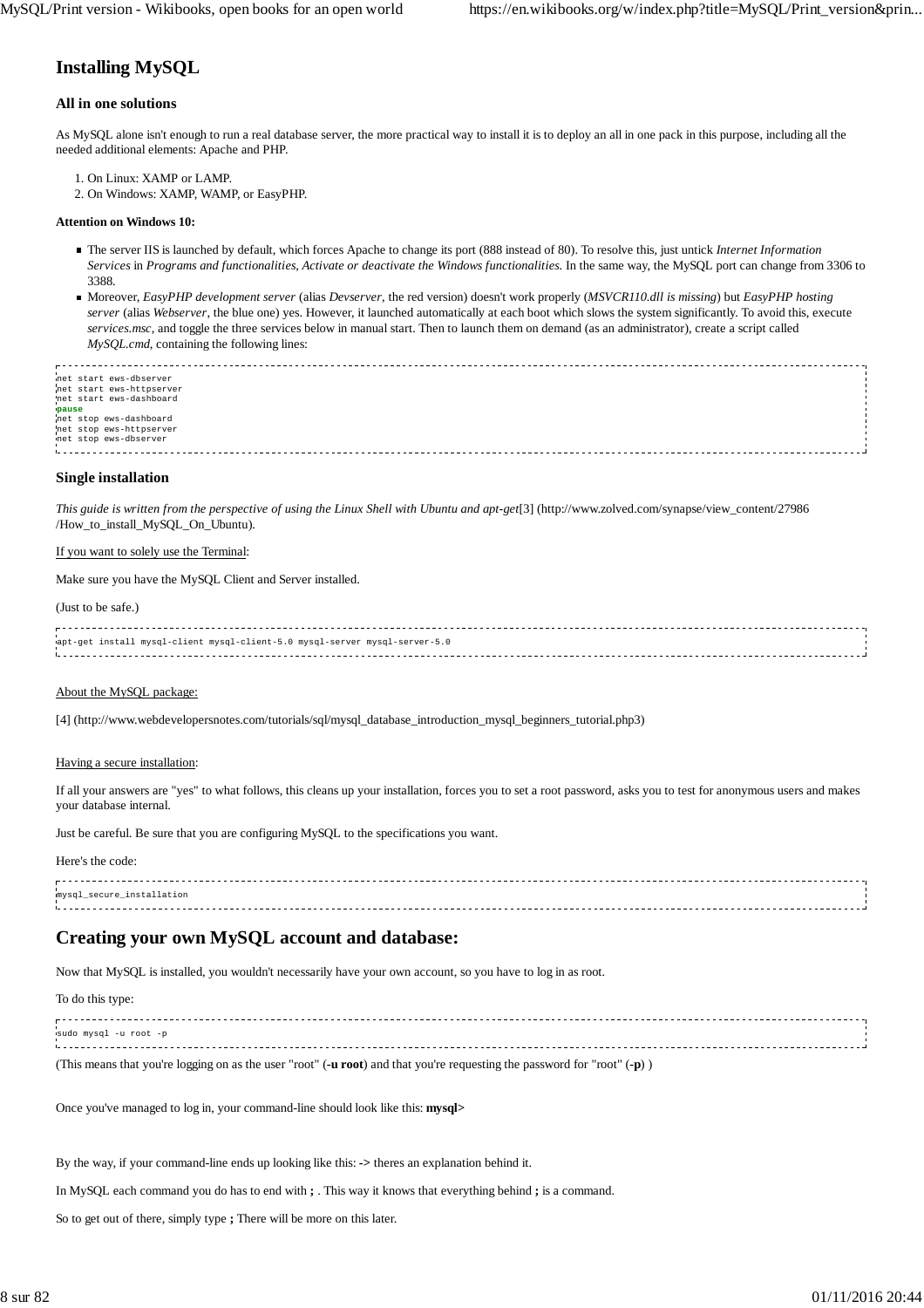| Now you can check what databases (if any) are available to your user (in this case "root"):                                                                                             |  |
|-----------------------------------------------------------------------------------------------------------------------------------------------------------------------------------------|--|
| show databases;                                                                                                                                                                         |  |
| Let's get straight to the chase and create our own database. Let's call it <b>people</b> . While we're doing this we can also create our own user account. Two birds with<br>one stone. |  |
| So first create the database:                                                                                                                                                           |  |
| create database people;                                                                                                                                                                 |  |
| (NOTE: in this particular case, you have to be "root" to create new databases.)                                                                                                         |  |
|                                                                                                                                                                                         |  |

Now we want to grant ( **GRANT** ) all user rights ( **ALL** ) from ( **ON** ) the entire ( **\*** ) **people** database to ( **TO** ) your account ( *yourusername***@localhost** ) with your user password being *stuffedpoodle* ( **IDENTIFIED BY "stuffedpoodle"** ).

#### So we'd input this as:

| GRANT ALL ON people.* TO yourusername@localhost IDENTIFIED BY "stuffedpoodle"; |  |
|--------------------------------------------------------------------------------|--|
|                                                                                |  |

Tada! You now have your own user account. Let's say you chose **ted** as your username. You've configured MySQL to say that **ted** can play around with the **people** database in whatever ways he wishes.

#### Now get out of MySQL by typing

| exit                                                                 |  |
|----------------------------------------------------------------------|--|
| To start working with the people database, you can now login as ted: |  |
| mysql -u ted -p                                                      |  |

### **Creating tables with information in your database:**

In MySQL information is stored in tables. Tables contain columns and rows.

**Ted** has now created a **people** database. So we want now to enter some information into a table.

#### Login as **ted**.

| Firstly, we need to make sure we're working with the <b>people</b> database. So typing:                                                |  |
|----------------------------------------------------------------------------------------------------------------------------------------|--|
| i select database();                                                                                                                   |  |
| will show you what database your currently using. You should see a <b>NULL</b> , meaning that your working with nothing at the moment. |  |

So to start using the people database, type:

| '∖u people |  |
|------------|--|
|            |  |
|            |  |
|            |  |
|            |  |

(NOTICE: Typing: **USE people** OR logging in as **mysql people -u ted -p** is also acceptable.)

So how to create a table.

Keep in mind that we need to set all the column values (like surname, age etc.).

Now, remember that annoying **->** symbol? MySQL reads your command as just one command, not a series. So, **->** enables you to enter your inputs in a nicer way than just writing everything on one line. (NOTE: The problem with this method is that if you screw up on a line and press ENTER to go to the next line, you can't go back and fix your mistake. That's why a nice way to do this is using something like *SciTE Text Editor* (set language to **SQL**) to write your code and just copy/paste that into the shell.)

Another thing is that you must separate your lines with **,** at the end of each line except when you've written your two last lines. On the second to last line, **don't** add **,** and the last line always ends with **;** .

First I have to explain a few things so you're not blown away by an unfamiliar bunch of code.

If you don't know, we use brackets **()** to **encapsulate** code. (Often called *parenthesis*).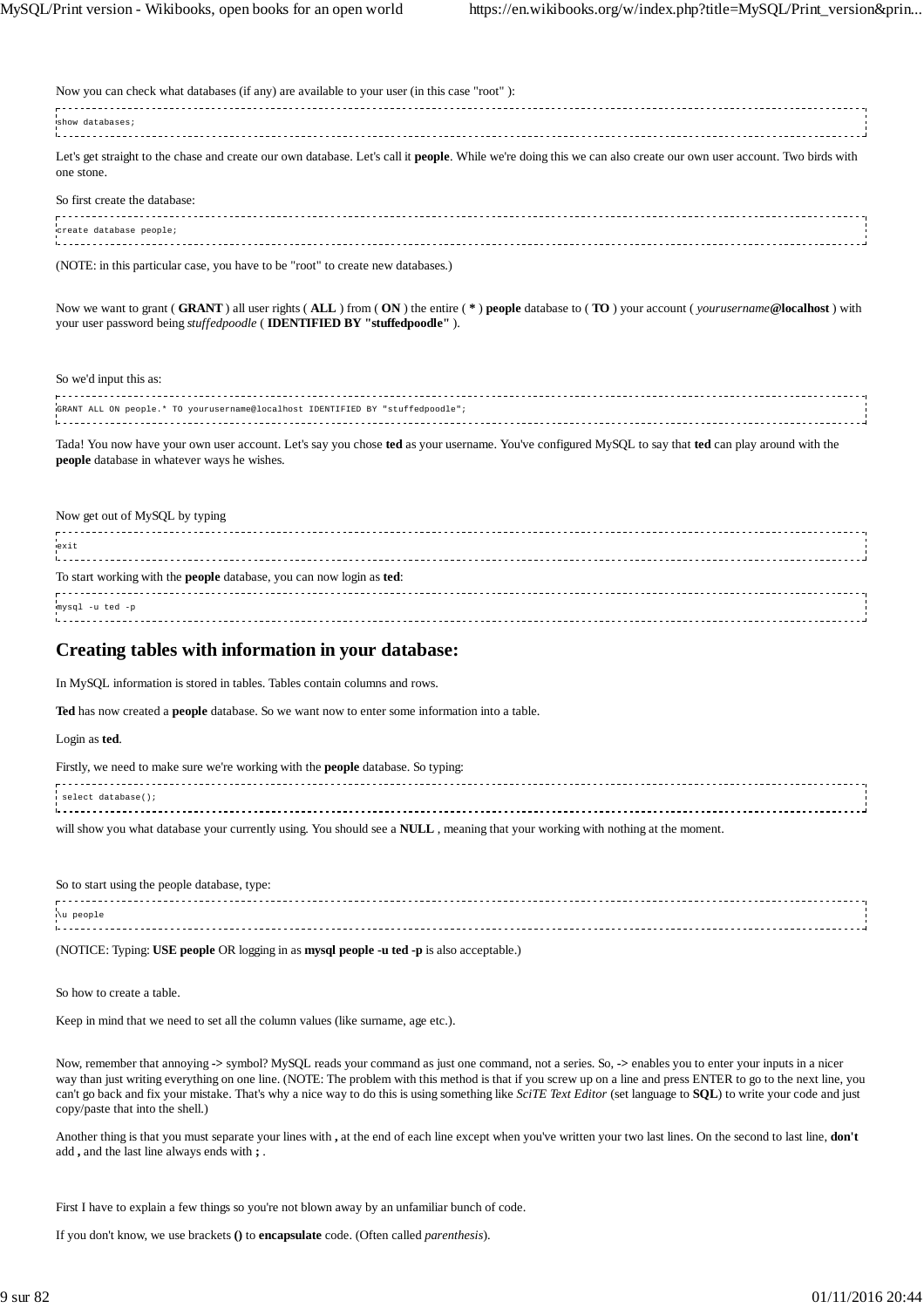The first thing we will be writing after the **CREATE TABLE** *tableName* and the first bracket will be the *database ID* number(we use integers [5] (http://en.wikipedia.org/wiki/Integer)) of each person, mainly known as the **Primary Key**. It's kinda like a passport ID number. Each number is unique to its owner and it has to be to prevent duplication and imposters.

| Now, any variable in SQL is created as            |  |
|---------------------------------------------------|--|
| variableNAME variableTYPE otherVariableAttributes |  |
|                                                   |  |

. So in order to **define** the Primary Key variable, we need to type for example:

**peopleID**(variableNAME) **int**(variableTYPE - short for "integer") **unsigned**(means we want our integer value to always be a positive number) **not null**(we want each row to have a value, so obviously the value can't be empty(NULL) ) **auto\_increment**(this ensures that each new row that is created will be a unique value) **primary key**(we are saying that this particular variable will be our Primary Key for this Table.)**,** (a reminder that the **,** symbol indicates the end of this line so MySQL knows to go to the next line)

You already know about the **int** variable. There is another which is kinda like *String* (for example: if you've programmed in Java before). It's called **varchar** which stands for *variable characters*. You set the amount of characters someone is able to input into a **varchar** variable. Like this: **nameOfFattestMooseAlive varchar(30)** So **nameOfFattestMooseAlive** can have a maximum of 30 characters.

Okay, so let's see an example of how to create a table relating to the **people** database:

| CREATE TABLE peopleInfo                                    |  |
|------------------------------------------------------------|--|
|                                                            |  |
|                                                            |  |
|                                                            |  |
|                                                            |  |
|                                                            |  |
| peopleID int unsigned not null auto_increment primary key, |  |
|                                                            |  |
| firstName varchar(30),                                     |  |
|                                                            |  |
|                                                            |  |
| lastName varchar(30),                                      |  |
|                                                            |  |
|                                                            |  |
| age int,                                                   |  |
|                                                            |  |
| gender varchar(13)                                         |  |
|                                                            |  |
|                                                            |  |
| $1)$ ;                                                     |  |
|                                                            |  |
|                                                            |  |

Just a note that I set the maximum value of **gender** to 13 because "hermaphrodite" has 13 characters. :)

Now you can type: **CREATE TABLE peopleInfo** and press ENTER if you'd like to start **->** and write the rest of the code or you can use SCITE and copy/paste it into your shell.

Great. We now completed our first Table.

Now comes the part when we have to get some actual people into our **peopleInfo** Table.

Since your already using the **people** database, you can type

| show tables;                                                                                        |  |
|-----------------------------------------------------------------------------------------------------|--|
| to see what tables are currently in your database. To see the <i>properties</i> of your table type: |  |
| describe peopleInfo;                                                                                |  |
|                                                                                                     |  |

So, how to fill in our **peopleInfo** table with people...

This is done by telling MySQL **what** *rows* you are filling in and the **actual information/data** you want to fill in.

So we want to **insert into** our table (specifying the rows) and inputting the **values**(actual data) that we want. (NOTE: We are not filling in the primary key.)

To create our first person you would type this:

| INSERT INTO peopleInfo             |  |
|------------------------------------|--|
|                                    |  |
| (firstName, lastName, age, gender) |  |
|                                    |  |
| values                             |  |
|                                    |  |
|                                    |  |
| ("Bill", "Harper", 17, "male");    |  |
|                                    |  |
|                                    |  |
|                                    |  |
|                                    |  |
|                                    |  |

Great. Now if you want to printout to the screen all the information about your table, type:

| select * from peopleInfo; |  |
|---------------------------|--|
|                           |  |
|                           |  |

and there you have it. Your table now has one person stored in it.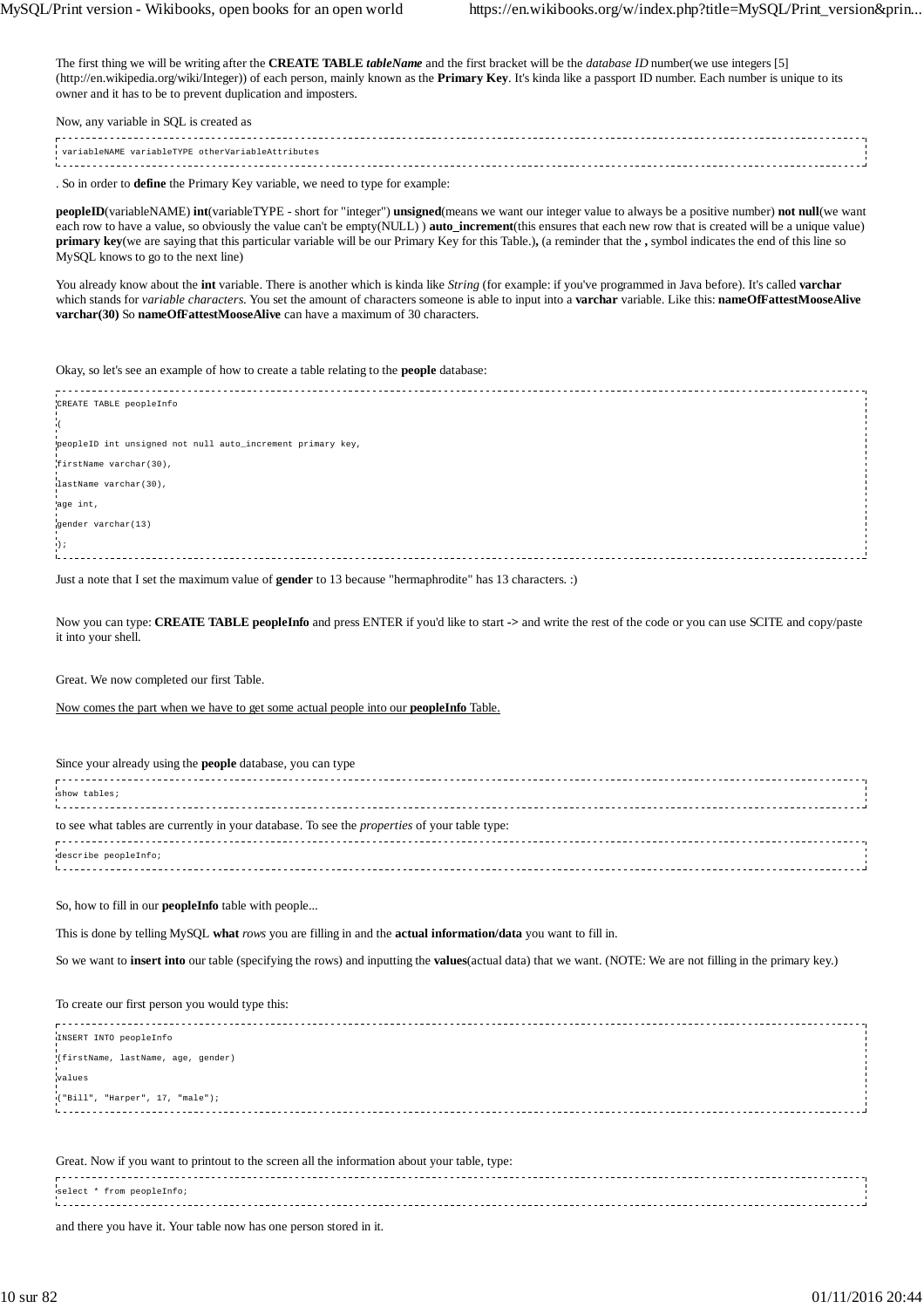Inserting lots of information into your table:

A brief point that shall be covered later, MySQL backs-up itself in .sql files. The reason this is smart is because it backs-up the actual code inside the text file.

Keeping this in mind, let's say we want to add 10 other people into your peopleInfo table. It would be one hell of a hassle typing each person into existence. What if there were a 1000?

So I've graciously typed out the code of filling in 10 other people to a database. :) Create a blank .txt file and copy/paste this information into it, saving it as **tenPeople.sql** .

| INSERT INTO peopleInfo (firstName, lastName, age, gender) values ("Mary", "Jones", 21, "female");            |  |
|--------------------------------------------------------------------------------------------------------------|--|
| INSERT INTO peopleInfo (firstName, lastName, age, gender) values ("Jill", "Harrington", 19, "female");       |  |
| INSERT INTO peopleInfo (firstName, lastName, age, gender) values ("Bob", "Mill", 26, "male");                |  |
| (INSERT INTO peopleInfo (firstName, lastName, age, gender) values ("Alfred", "Jinks", 23, "male");           |  |
| INSERT INTO peopleInfo (firstName, lastName, age, gender) values ("Sandra", "Tussel", 31, "female");         |  |
| INSERT INTO peopleInfo (firstName, lastName, age, gender) values ("Mike", "Habraha", 45, "male");            |  |
| ("INSERT INTO peopleInfo (firstName, lastName, age, gender) values ("John", "Murry", 22, "male");            |  |
| INSERT INTO peopleInfo (firstName, lastName, age, gender) values ("Jake", "Mechowsky", 34, "male");          |  |
| INSERT INTO peopleInfo (firstName, lastName, age, gender) values ("Hobrah", "Hinbrah", 24, "hermaphrodite"); |  |
| INSERT INTO peopleInfo (firstName, lastName, age, gender) values ("Laura", "Smith", 17, "female");           |  |
|                                                                                                              |  |
|                                                                                                              |  |

Excellent. Now we want to get all these people in our table. **exit** MySQL and go to the directory where you saved the **tenPeople.sql** file.

Once there, to get all the the data into your database, type:

 $r$ mysql -u ted -p people <tenPeople.sql

and enter your password.

Now log into MySQL and remember to select the database your using. **\u people**

Now check again what information you have. There ya go.

## **Manipulating your database:**

Now that we have a database full of people. We can display that information anyway we want.

#### A brief example would be

| select firstName, lastName, gender from peopleInfo;<br>and the contract of the contract of the contract of the contract of the contract of the contract of the contract of the contract of the contract of the contract of the contract of the contract of the contract of the contra                           |  |
|-----------------------------------------------------------------------------------------------------------------------------------------------------------------------------------------------------------------------------------------------------------------------------------------------------------------|--|
| This would display to the screen only peoples name, surname and gender. You've not specified that you want peoples Database ID Number or Age to be<br>displayed. And the great thing is you can choose whatever you want from the database to be displayed. Now, if you want to delete your table, simply type: |  |
| drop table peopleInfo;                                                                                                                                                                                                                                                                                          |  |

Extra conditions:

| You can also you extra conditions (filters) through when displaying data. |  |
|---------------------------------------------------------------------------|--|
| select * from peopleInfo where gender = 'female';                         |  |

will display everyone who is female.

(NOTE: letters are enclosed with **'** while numbers are plain.)

You can also compare numbers. For example:

| select * from peopleInfo where age > $17i$ |  |  |  |
|--------------------------------------------|--|--|--|
|                                            |  |  |  |

will show everyone in your table who is older than 17.

#### Little index here:

> greater than < less than >= greater or equal to<br>'<= less than or equal

<= less than or equal to <> not equal to

Let's say we wanted to display all people whose first names began with the letter "j". We would use the LIKE condition. (Makes sense, is your name LIKE the letter "j", well it start with j so yes. :) )

#### About the LIKE condition.

[6] (http://www.webdevelopersnotes.com/tutorials/sql/mysql\_reference\_guide\_pattern\_matching\_with\_text\_data.php3)

| select * from peopleInfo where firstName LIKE "i%"; |  |
|-----------------------------------------------------|--|
|                                                     |  |
| ----------                                          |  |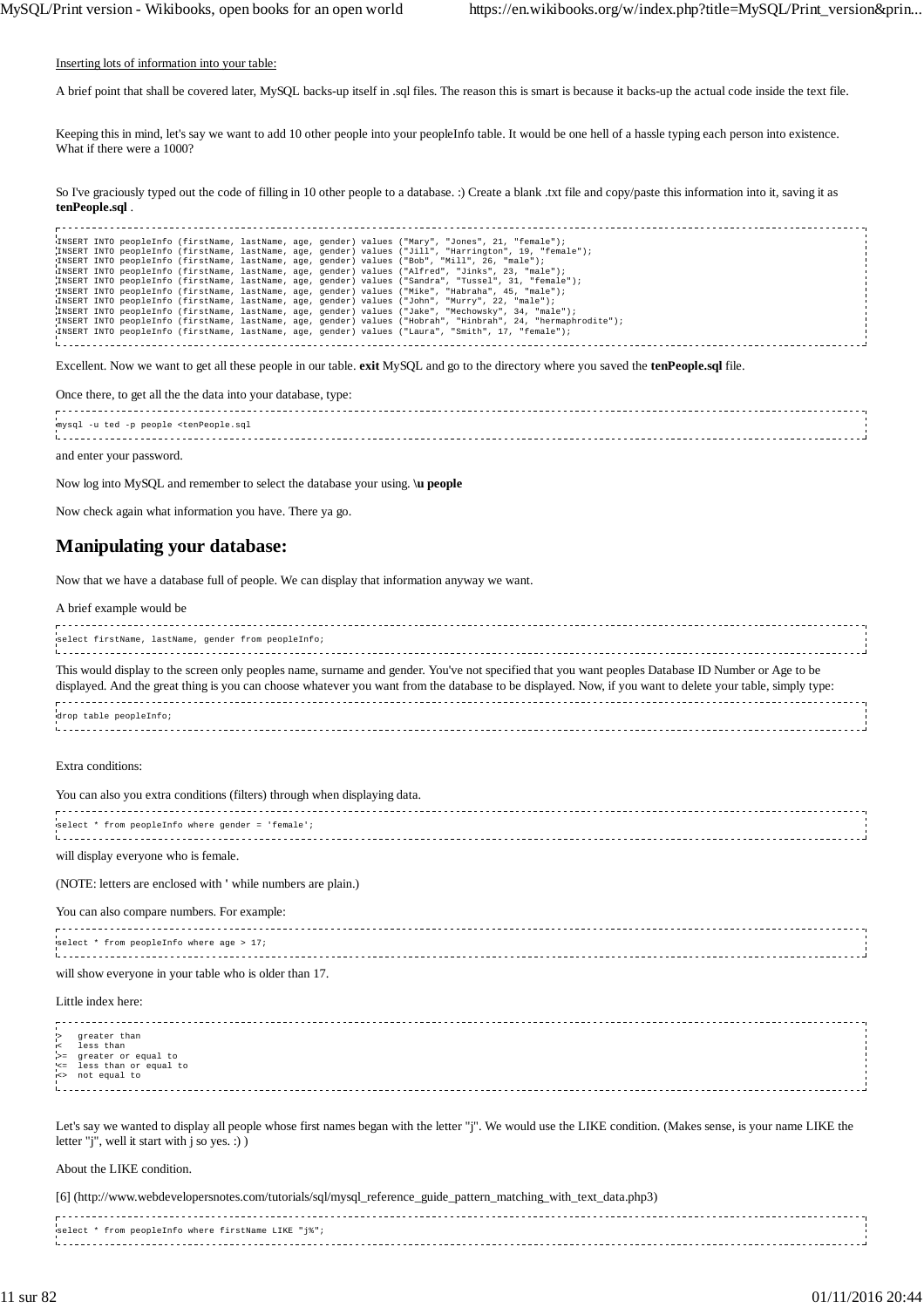(NOTE: LIKE 's evil opposite cousin is NOT LIKE)

## **Backing up and restoring your MySQL database:**

There is a function called **mysqldump**. This is a way to backup your database.

Remember how you managed to get information into your database from **tenPeople.sql**? Well that's how you restore information to a database.

(In this particular case you gotta make sure that in your database you have a table called "peopleInfo")

#### Now...

To backup your database (in this case backup the **people** database):

We first have to create the .txt file that we will be backing it up to. Open a blank .txt file and save it as **backupfile.sql** .

#### Now we can type:

mysqldump -u ted -p people > backupfile.sql 

#### Congratulations. You have now backuped your people **database.**

**WARNING!** mysqldump is one of the worst ways to backup production databases for the following reasons:

- $\blacksquare$  it will take quite a lot of time to dump data
- even more time to restore. Depends on datasize, it can be counted in days!
- locking problem with MyISAM tables or mixed environment

Better solutions are based on binary copy. It allows you to perform non-locking, consistent backups.

For MyISAM or mixed environment:

**LVM** snapshots

For InnoDB:

- **LVM** snapshots
- ZFS snapshots (for Solaris systems)
- InnoDB Hot Backup
- XtraBackup (similar to InnoDB Hot Backup but free)

## **phpMyAdmin**

This graphic interface allows the generation of SQL code by selecting some options with the mouse. This software has its own wiki on http://wiki.cihar.com /pma/Welcome\_to\_phpMyAdmin\_Wiki.

## **Hello world**

To enter the SQL commands:

- Launch MySQL in shell:
	- Linux: mysql -h localhost -u root MyDB
	- Windows: "C:\Program Files (x86)\EasyPHP\binaries\mysql\bin\mysql.exe" -h localhost -u root MyDB

Or open an SQL window in PhpMyAdmin (eg: http://localhost/modules/phpmyadmin/#PMAURL-1:server\_sql.php?server=1).

```
select "hello world";
+-------------+
| hello world |
+-------------+
| hello world |
+-------------+
1 row in set (0.00 sec)
```
## **Databases manipulation**

## **Creation**

| CREATE DATABASE database; |  |
|---------------------------|--|
|                           |  |
|                           |  |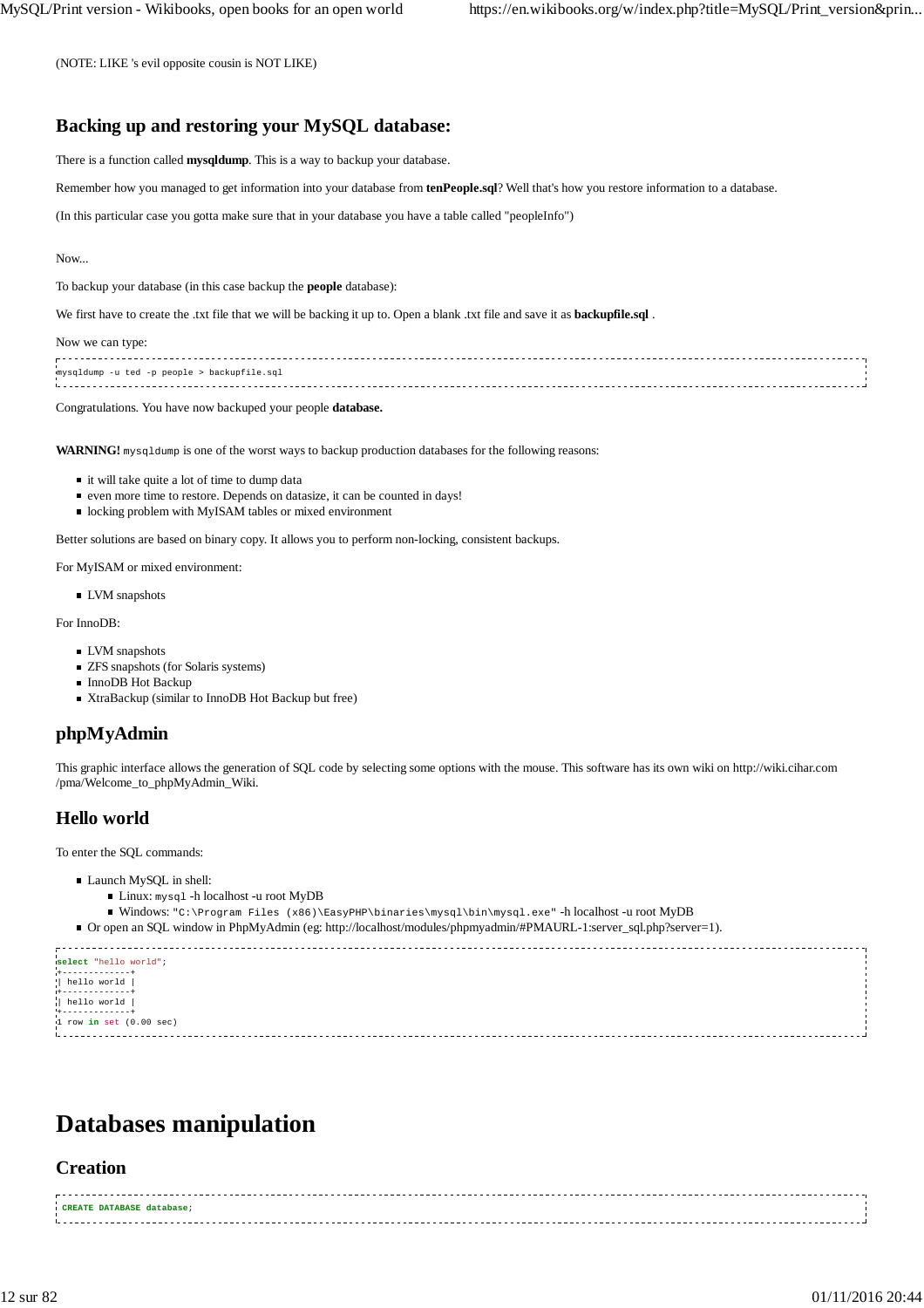Require? Privilege.

mysqladmin create is a command-line wrapper for this function.

NB: in MySQL, CREATE SCHEMA is a perfect synonym of CREATE DATABASE, contrarily to some other DBMS like Oracle or SQL Server.

## **Deletion**

| DROP DATABASE database; |  |
|-------------------------|--|
|                         |  |
|                         |  |
|                         |  |

Require ? privilege.

mysqladmin drop is a command-line wrapper for this function. The -f option can be used to suppress the interactive confirmation (useful for unattended scripts).

## **Rename**

In some 5.1.x versions there was a RENAME DATABASE db1 TO db2; command, but it has been removed because renaming databases via SQL caused some data loss problems<sup>[1]</sup>.

However, in the command-line, you can create/export/import/delete:

| mysqladmin create name2<br>mysqldump --opt namel   mysql name2<br>mysqladmin drop -f namel                                                                         |  |
|--------------------------------------------------------------------------------------------------------------------------------------------------------------------|--|
| Another option, if you have root access, is to rename the database directory:                                                                                      |  |
| cd /var/lib/mysql/<br>/etc/init.d/mysql stop<br>mv namel/ name2/<br>i /etc/init.d/mysql start                                                                      |  |
| $\mathbf{V}_{\text{max}}$ and $\mathbf{v}_{\text{max}}$ and $\mathbf{v}_{\text{max}}$ are so the set of and increase the set of a set of $\mathbf{v}_{\text{max}}$ |  |

You also need to drop privileges on name1 and recreate them on name2: 

| UPDATE mysql.db SET 'Db'='name2' WHERE 'Db'='name1'; |  |
|------------------------------------------------------|--|
|                                                      |  |
| FLUSH PRIVILEGES;                                    |  |
|                                                      |  |
|                                                      |  |
|                                                      |  |
|                                                      |  |

## **Copy**

There is no direct copy command in MySQL. However, this can easily be done using some tools.

### **With mysqldump**

The mysqldump command-line can be used to generate a complete flat-file copy of the database. You can then reinject this copy in another database.

This requires a direct access to the database; if you do not have it, you may need to use phpMyAdmin instead.

```
# First, clean-up the target database:
 mysqladmin drop -f base2
 mysqladmin create base2
# Copy base1 to base2:
 mysqldump --opt base1 | mysql base2
```
#### **Backup**

To set an automatic backup every day at midnight<sup>[2]</sup>, in Linux:

| : \$ crontab -e                                                                                            |  |
|------------------------------------------------------------------------------------------------------------|--|
|                                                                                                            |  |
| 0 0 * * * /usr/local/bin/mysqldump -uLOGIN -PPORT -hHOST -pPASS basel   gzip -c > 'date "+\%Y-\%m-\%d"`.gz |  |
|                                                                                                            |  |
|                                                                                                            |  |

#### **With phpMyAdmin**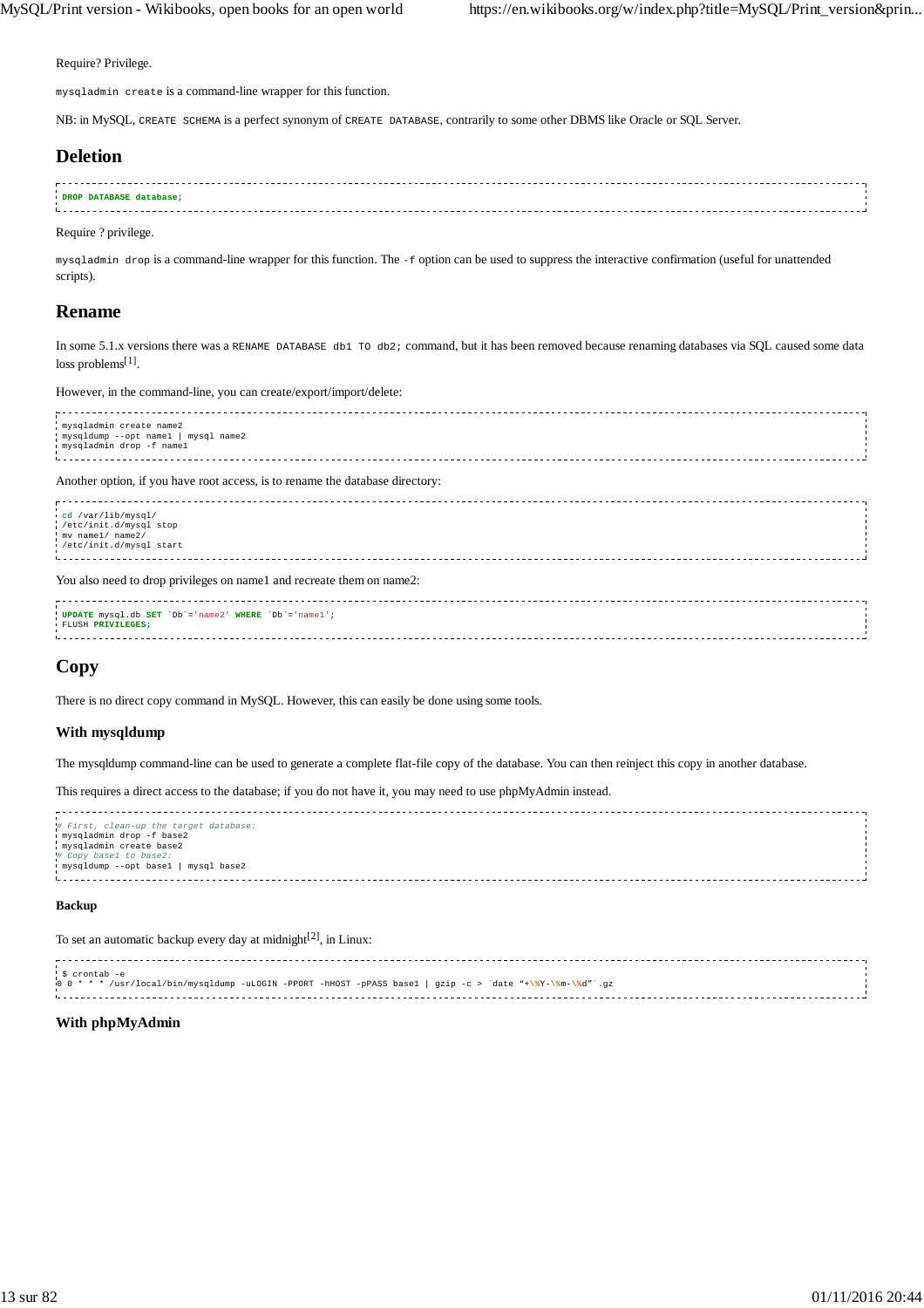| phpMyAdmin                                         | Search @Query @Export @Import %Operations @Privileges XDrop<br><b>In Structure T</b> SQL |
|----------------------------------------------------|------------------------------------------------------------------------------------------|
| 公園園園園                                              |                                                                                          |
| Database                                           | - 국 Create new table on database mysql-                                                  |
| mysql (17)<br>$\blacksquare$                       | Number of fields:<br>Name:                                                               |
| mysql (17)                                         |                                                                                          |
| a) columns priv                                    | Go                                                                                       |
| 日中<br><b>団</b> func                                | Rename database to:-                                                                     |
| 园 heb_category<br>El help_leyword                  | (Command: INSERT INTO  SELECT) Go                                                        |
| heb. elation<br>Sigot daily                        |                                                                                          |
| 图 hout<br><b>E</b> proc                            | Copy database to:-                                                                       |
| <b>D</b> proce priv<br>同 tables_priv               |                                                                                          |
| 图 time_zone<br>time_zone_leap_second               | C Structure only<br>$\subset$ Structure and data                                         |
| (a) time zone name<br><b>M</b> time_zone_tmraition | Data only                                                                                |
| time_zone_transition_type<br>Till user             | CREATE DATABASE before copying                                                           |
|                                                    | Add DROP TABLE / DROP VIEW<br>Add AUTO_INCREMENT value                                   |
|                                                    | Add constraints                                                                          |
|                                                    | Switch to copied database                                                                |
|                                                    | Go                                                                                       |
|                                                    | $\left[\frac{1}{2}\right]$ Collation:                                                    |
|                                                    |                                                                                          |
|                                                    | $\blacktriangledown$ Go                                                                  |
|                                                    |                                                                                          |
|                                                    |                                                                                          |
|                                                    | Con new phpMyAdmin window                                                                |

## **Restoration**

#### With Linux:

| mysql -h localhost -u root MaBase < MaBase.sql                                                     |  |
|----------------------------------------------------------------------------------------------------|--|
| • With Windows, the program may not be into the environment variables:                             |  |
| "C:\Program Files (x86)\EasyPHP\binaries\mysql\bin\mysql.exe" -h localhost -u root MyDB < MyDB.sql |  |

Contrarily to the PhpMyAdmin importations, there is no limit. For example, we can load a 2 GB database in five minutes.

## **Migration from other databases**

Tools: MySQL Migration Toolkit (http://mysql.com/products/tools/migration-toolkit/)

## **Tools for data modeling**

- MySQL Query Browser apparently includes a *MySQL Table Editor* module.
- Kexi (http://www.kexi-project.org/) (wikipedia: Kexi)

## **DB Designer 4 and MySQL Workbench**

DBDesigner begins to be old. It is released under the GNU GPL, but it cannot be fully considered as free software since it requires the non-free Kylix compiler to build.

But MySQL AB acquired fabFORCE<sup>[citation needed][3]</sup>, who distributed DB Designer, and MySQL Workbench is the next version. For now the project is still Alpha and not ready for use yet.

Meanwhile, if you use the latest release of DBDesigner, you'll find that it cannot connect to MySQL, with the "unable to load libmysqlclient.so" error. To workaround this,

- Install the MySQL "Shared compatibility libraries" (from http://dev.mysql.com/downloads/mysql/5.0.html#downloads for version 5.0, generic RPMS aka MySQL-shared-compat.i386 will do).
- Replace DBDesigner's version of libmysqlclient.so with the newly installed one:

| sudo ln -sf /usr/lib/libmysqlclient.so.10 /usr/lib/DBDesigner4/libmysqlclient.so                                                                                      |  |
|-----------------------------------------------------------------------------------------------------------------------------------------------------------------------|--|
| $\blacksquare$ Find and install kylixlibs 3-unwind-3.0-rh.4.i386.rpm<br>Find an old xorg (e.g. $xorg-x11-1ibs-6.8.2-37.FC4.49.2.1.i386.rpm from FC4)$ and extract it: |  |
| rpm2cpio x.rpm   cpio -i                                                                                                                                              |  |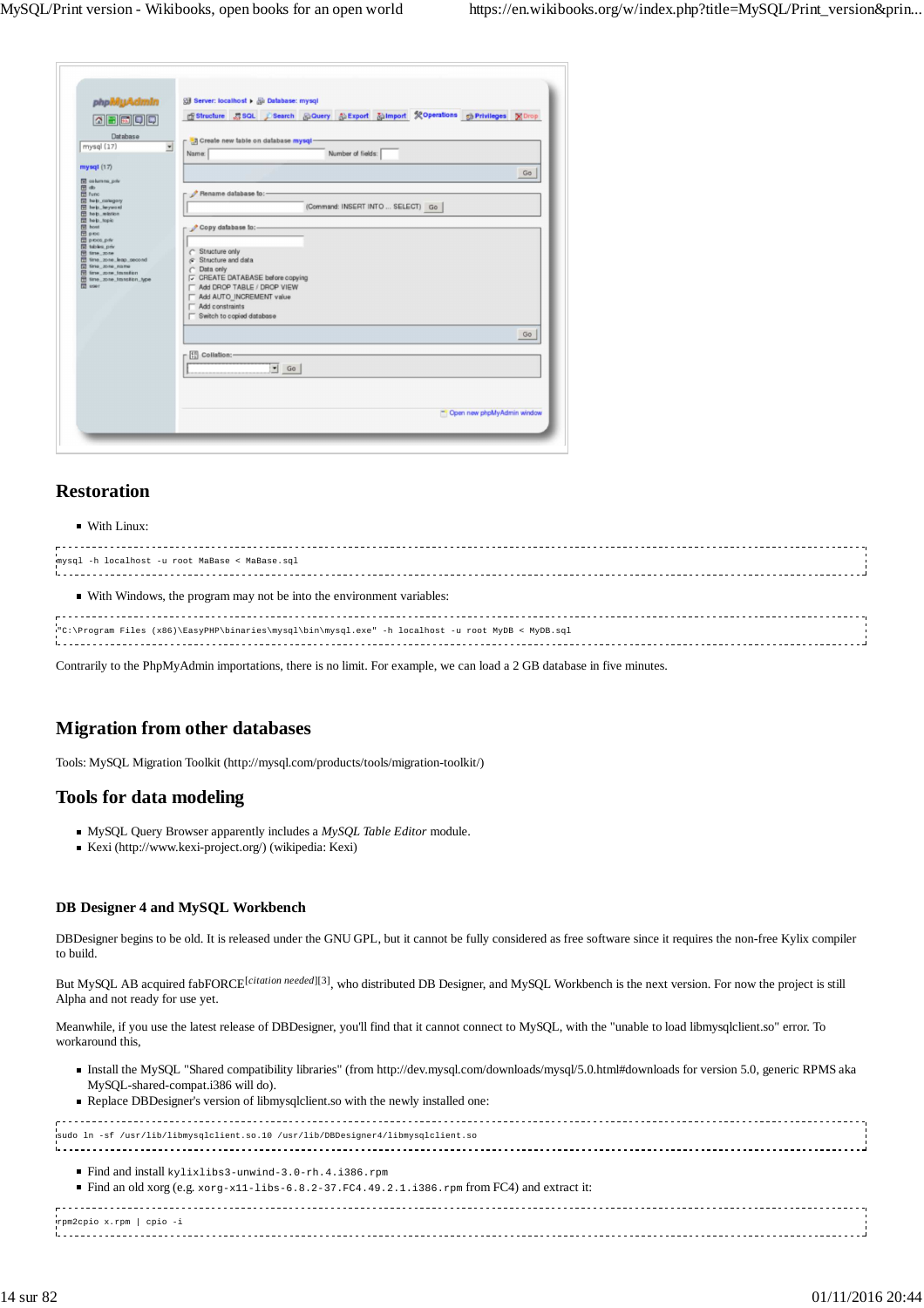| Get libXft.so.1.1 in that package and install it:                                                                                                                                                                                                                                                                                                                       |
|-------------------------------------------------------------------------------------------------------------------------------------------------------------------------------------------------------------------------------------------------------------------------------------------------------------------------------------------------------------------------|
| sudo cp libXft.so.1.1 /usr/lib<br>ldconfig                                                                                                                                                                                                                                                                                                                              |
| You now can connect to your MySQL5 server from DBDesigner4. Consider this a temporary work-around waiting for community (free) and commercial (not<br>free) versions MySQL Workbench.                                                                                                                                                                                   |
| <b>OpenOffice Base and ODBC</b>                                                                                                                                                                                                                                                                                                                                         |
| Typical configuration :                                                                                                                                                                                                                                                                                                                                                 |
| • MySQL database on a host machine (which name is mysqlhost below)<br>■ OOo 2 on a client machine (Debian GNU/Linux for instance)<br>Connection via ODBC (http://en.wikipedia.org/wiki/ODBC).                                                                                                                                                                           |
| It's a client configuration : we need mysql-client:                                                                                                                                                                                                                                                                                                                     |
| aptitude install mysql-client                                                                                                                                                                                                                                                                                                                                           |
| Under Fedora/CentOS:                                                                                                                                                                                                                                                                                                                                                    |
| yum install mysql                                                                                                                                                                                                                                                                                                                                                       |
| Before installing ODBC, we can test the remote connexion locally:                                                                                                                                                                                                                                                                                                       |
| \$ mysql -h mysqlhost -u userl mysqldatabase -p<br>Enter password: PassUserl                                                                                                                                                                                                                                                                                            |
| You must have create the database mysqldatabase and the user user 1 on mysqlhost. It seems there is no problem (hope there is not;-)):                                                                                                                                                                                                                                  |
| Reading table information for completion of table and column names<br>You can turn off this feature to get a quicker startup with -A<br>Welcome to the MySQL monitor. Commands end with $i$ or $\gtrsim g$ .<br>Your MySQL connection id is 33 to server version: 5.0.24a-Debian_5~bpo.1-log<br>Type 'help;' or '\h' for help. Type '\c' to clear the buffer.<br>mysql> |
| Then, it's possible to test, through different queries :                                                                                                                                                                                                                                                                                                                |
| mysql> show databases;<br>Database<br>+------------------<br>information_schema<br>mysqldatabase<br>2 rows in set (0.00 sec)<br>1.1.1<br>mysql> quit;<br>Bye                                                                                                                                                                                                            |
| Fine ! Let's go with OOo and ODBC, on the client machine:                                                                                                                                                                                                                                                                                                               |
| aptitude install libmyodbc unixodbc                                                                                                                                                                                                                                                                                                                                     |
| For Fedora/CentOS:                                                                                                                                                                                                                                                                                                                                                      |
| yum install mysql-connector-odbc unixODBC                                                                                                                                                                                                                                                                                                                               |
| /etc/odbc.ini (empty file) and /etc/odbcinst.ini are created. odbcinst.ini declares the available ODBC driver. Here's the MySQL statement (paths to<br>the .so files may vary depending on the distribution); for Debian:                                                                                                                                               |
| [MySQL]<br>Description<br>= MySQL driver<br>= /usr/lib/odbc/libmyodbc.so<br>Driver<br>= /usr/lib/odbc/libodbcmyS.so<br>Setup<br>CPTimeout<br>$=$<br>CPReuse<br>$=$<br>FileUsage<br>$= 1$                                                                                                                                                                                |
| for CentOS:                                                                                                                                                                                                                                                                                                                                                             |
| [MySQL]<br>Description<br>= ODBC for MySQL<br>Driver<br>= /usr/lib/libmyodbc3.so<br>= /usr/lib/libodbcmyS.so<br>Setup<br>FileUsage<br>$= 1$                                                                                                                                                                                                                             |

Now we can use odbcinst :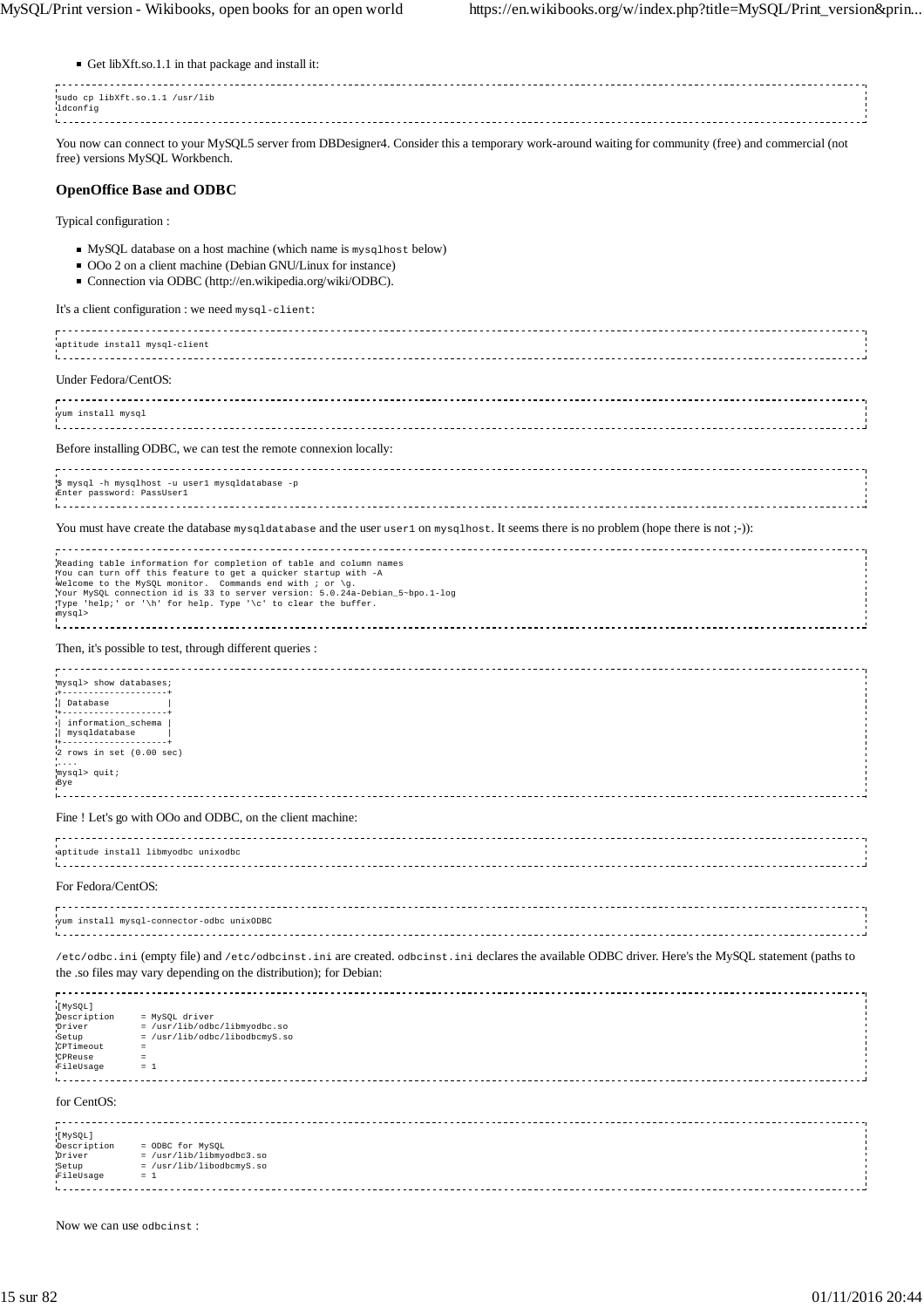| # odbcinst -j<br>unixODBC 2.2.4    |  |
|------------------------------------|--|
| DRIVERS: /etc/odbcinst.ini         |  |
| SYSTEM DATA SOURCES: /etc/odbc.ini |  |
| USER DATA SOURCES: /root/.odbc.ini |  |
|                                    |  |
|                                    |  |

For further options : man odbcinst

First of all, we have to create at least one DSN (Data Source Name or Data Set Name), because every ODBC connection is initialized through an existing DSN. It's true in every cases, so it is required for an ODBC connection from OOo.

To create a DSN, one have different possibilities :

- $\blacksquare$  Modify /etc/odbc.ini (concerns all users)
- Modify ~/.odbc.ini (concerns a specific user)
- Use graphical applications such as **ODBCConfig** (Debian: unixodbc-bin, Fedora: unixODBC-kde). Finally, these graphical applications modify **/etc/odbc.ini** or **~/.odbc.ini**

For instance, a /etc/odbc.ini file (the name of the DSN is between brackets []):

[MySQL-test] MySQL ODBC Database TraceFile = stderr n<br>Server =<br>Server = mysqlhost Driver = MySQL USER = user1 PASSWORD =<br>DATABASE = mysqldatabase .<br>Lasasasasasasasasasasas

#### In that case, the DSN is called **MySQL-test**

#### Then we can test, using **isql** command:

| \$ isql -v MySQL-test userl PassUserl        |  |
|----------------------------------------------|--|
|                                              |  |
| Connected!                                   |  |
|                                              |  |
| sql-statement                                |  |
| help [tablename]<br>  quit                   |  |
|                                              |  |
|                                              |  |
| SQL> show databases;                         |  |
|                                              |  |
| Database                                     |  |
| +-------------------                         |  |
| information_schema<br>mysqldatabase          |  |
| <b>I+------------</b>                        |  |
| 2 rows affected                              |  |
| 2 rows returned                              |  |
| $SQL >$ quit;                                |  |
|                                              |  |
|                                              |  |
| And now, from OOo:                           |  |
|                                              |  |
|                                              |  |
| $l$ -> File<br>$i \rightarrow$ New           |  |
| $\frac{1}{1}$ -> Database                    |  |
| -> Connecting to an existing database        |  |
| $I \rightarrow MySQL$                        |  |
| -> Next                                      |  |
| -> Connect using ODBC                        |  |
| $i \rightarrow$ Next                         |  |
| -> Choosing a Data Source                    |  |
| -> MySQL-test<br>$i \rightarrow$ Next        |  |
| -> Username : user1 (tick password required) |  |
| -> Yes, register the database for me         |  |
| -> Finish                                    |  |
|                                              |  |
|                                              |  |

At that step, one is connected to the **mysqldatabase** database, under the user **user1**. Just before accessing the database, for example to create tables, one will give user1 password. Then, through OOo, it is now quite easy to access and manipulate the database. We can just notice that Java is required in the following cases :

Wizard to create a form (at the opposite, to create a form directly don't need any JRE).

- Wizard to create reports.
- Wizard to create queries (at the opposite, to create a query directly or through a view don't need any JRE).
- Wizard to create tables (at the opposite, to create a table directly or to create a view don't need any JRE).

GNU/Linux distros usually ships OpenOffice with IcedTea (openjdk-6-jre/java-1.6.0-openjdk) or GCJ (java-gcj-compat/java-1.4.2-gcj-compat) so that these Java-based features work.

## **References**

- 1. https://dev.mysql.com/doc/refman/5.1/en/rename-database.html
- 2. http://stackoverflow.com/questions/6645818/how-to-automate-database-backup-using-phpmyadmin
- 3. In the forums: [1] (http://www.mysqltalk.org/db-designer-4-vt146168.html) but we'd need something more official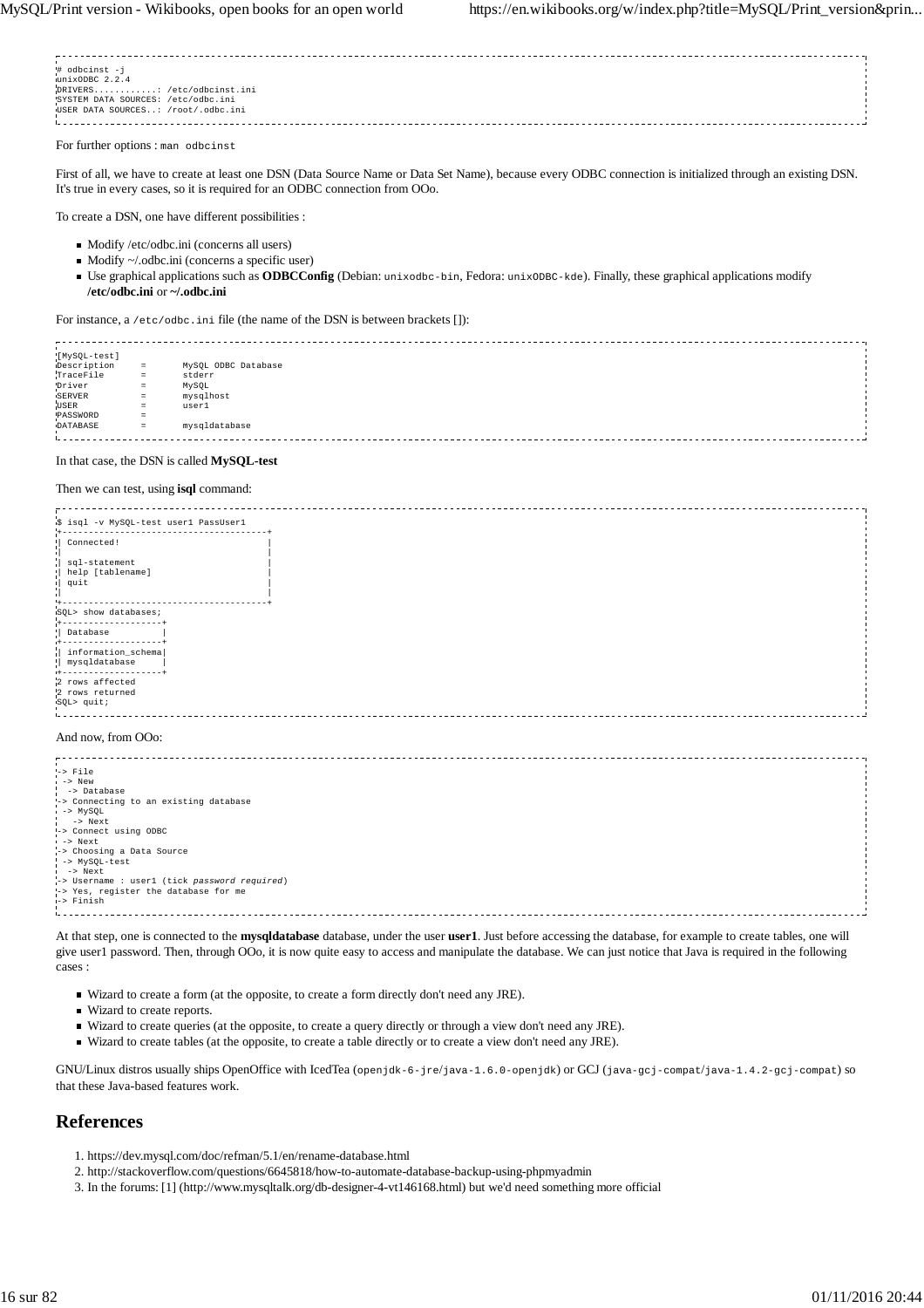## **Language**

- Browsing the databases
- Specifying table names
- **Definitions**
- User Variables
- Alias
- Data Types
- Table manipulation
- Data manipulation
- **Oueries**
- Using/Dealing with NULL
- **Operators**
- Import/export
- **Functions**  $\blacksquare$  Exercises
- Reserved Words
- **Language/Browsing the databases**

## **INFORMATION\_SCHEMA**

information\_schema is a virtual database provided by MySQL 5 and later, that contains metadata about the server and the databases.

You can't modify structure and data of information\_schema. You can only query the tables.

Many information\_schema tables provide the same data you can retrieve with a SHOW statement. While using SHOW commands is faster (the server responds much faster and you type less characters), the information\_schema provides a more flexible way to obtain and organize the metadata.

| 鳥の蛇                                                   |                                            |                               |                              |
|-------------------------------------------------------|--------------------------------------------|-------------------------------|------------------------------|
|                                                       | -                                          | <b>Sample College Company</b> |                              |
| <b>BAN M GEORGE</b><br>distant interests              | <b>JANUARY 1971</b>                        | --                            | <b>AFURT: UR BIANCY</b>      |
|                                                       | <b>TORL ATTNER</b>                         | $\sim$                        |                              |
| <b>STATISTICS</b><br>manial in booms (FB)             | <b>EXECUTIVE THERMATICA IN T AMENDMENT</b> |                               | ALC: U                       |
|                                                       | n<br><b>ESECURITY</b>                      | FO Suning - OR grade of       |                              |
| <b>DAMAGE AND</b>                                     | Ξ<br><b><i>COLOR FRANCISCO</i></b>         |                               | <b>CALIFORNIA AT</b>         |
| <b>START</b><br><b>COLORED AVEN</b>                   | <b>BER FIRMER PARK</b>                     | ×                             | <b>MEASURE IN</b>            |
| --<br><b>SCALE CITY</b>                               | <b>MONTHER</b>                             | $\sim$                        | <b>HE AGAIN</b> A            |
| <b>South Minister</b><br>the company's should         | <b>ATMOSFIELD</b>                          | ٠                             | <b>SERVICE AND ARRESTS</b>   |
| <b>CALIFORNIA COMPANY</b>                             | 410104-0022-012<br>n                       |                               | <b>ARREST</b>                |
| <b><i>Charles Co. Co. Links</i></b><br><b>MARINEZ</b> | <b>WARRANTS</b>                            |                               | <b>MA AMARIS</b>             |
| <b>SHOW:</b><br><b>G. Martin 1</b>                    | <b>MAKER</b>                               | ×                             | --                           |
| <b>Microsoft Avenue</b>                               | ---                                        |                               | --                           |
| <b>CALL MARKET</b><br><b>Country Corp.</b>            | WEELPING ELECT                             |                               |                              |
| a lot recent<br><b>All reserves</b>                   |                                            | ٠                             | $-1$                         |
|                                                       | <b>AND PROFITA</b>                         |                               | --                           |
|                                                       | -                                          |                               | $-$                          |
|                                                       | The Control of Control of Alberta          |                               | <b>MARINE COM JEROPEE IN</b> |
|                                                       | <b>Secretary Code Minimum</b>              |                               |                              |

*information\_schema* database into phpMyAdmin.

## **List databases**

The INFORMATION\_SCHEMA table containing the databases information is SCHEMATA.

The mysqlshow command line tool (DOS/Unix) can be used instead. You can't show databases if the server has been started with the --skip-all-databases option.

If you don't have the 'SHOW DATABASES' privilege, you'll only see databases on which you have some permissions.

The following SQL commands provide information about the databases located on the current server.

Show all databases:

| SHOW DATABASES |  |  |
|----------------|--|--|
|                |  |  |
|                |  |  |

The SCHEMA keywords can be used in place of DATABASES. MySQL doesn't support standard SQL SCHEMAs, so SCHEMA is a synonym of database. It has been added for compatibility with other DBMSs.

### **Add a filter on the databases names**

| SHOW DATABASES LIKE 'pattern'; |  |
|--------------------------------|--|
|                                |  |
|                                |  |

The LIKE operator here works as in normal SELECTs or DML statements. So you can list all databases whose name starts with 'my':

| <b>SHOW DATABASES LIKE 'mv%'</b> |  |  |  |
|----------------------------------|--|--|--|
|                                  |  |  |  |
|                                  |  |  |  |
|                                  |  |  |  |

### **Add complex filters**

You can add more complex filters using the WHERE clause:

| SHOW DATABASES WHERE conditions; |  |
|----------------------------------|--|
|                                  |  |
|                                  |  |
|                                  |  |
|                                  |  |

WHERE clause allows you to use regular expressions, '=', '<' and '>' operators, string functions or other useful expressions to filter the records returned by SHOW DATABASES.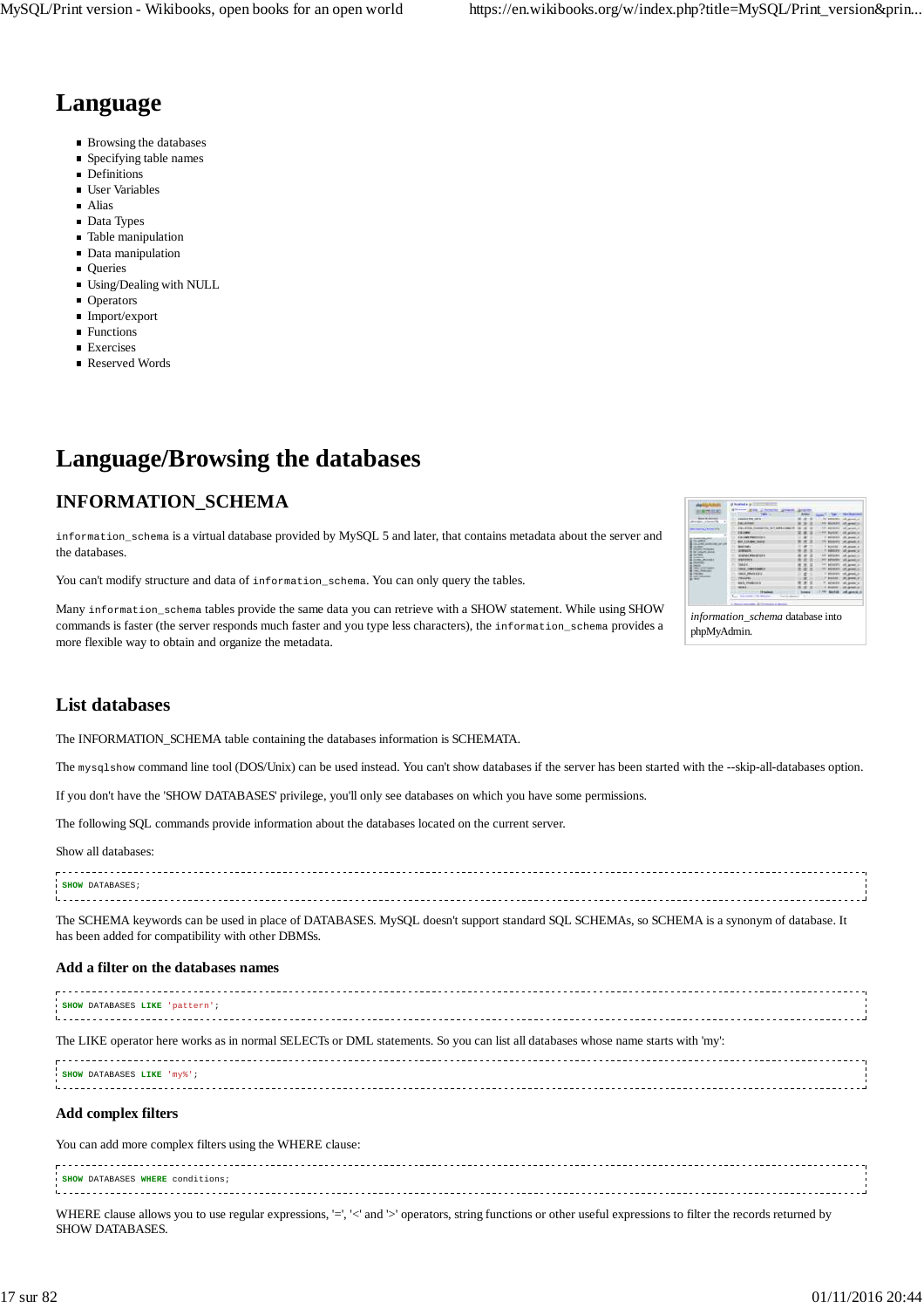## **List tables and views**

The following SQL commands provide information about the tables and views contained in a database. The INFORMATION\_SCHEMA tables containing this information are `TABLES` and `VIEWS`.

Since the following statements provide very little information about views, if you need to get metadata about them you'll probably prefer to query the VIEWS table.

The mysqlshow command line tool can be used instead.

#### **Show all tables**

| USE database ;               |  |
|------------------------------|--|
| SHOW TABLES;                 |  |
|                              |  |
|                              |  |
|                              |  |
| SHOW TABLES FROM 'database'; |  |
|                              |  |
|                              |  |
|                              |  |

The 2 forms shown above are equivalent.

#### **Apply a filter**

You can apply a filter to the tables names, to show only tables whose name match a pattern. You can use the LIKE operators, as you do in SELECTs or in the DML statements:

| SHOW TABLES LIKE `pattern`; |  |
|-----------------------------|--|
|                             |  |
|                             |  |
|                             |  |
|                             |  |

Also, you can apply a more complex filter to any column returned by the SHOW TABLES command using the WHERE clause:

| SHOW TABLES WHERE condition;                                                                                   |  |
|----------------------------------------------------------------------------------------------------------------|--|
|                                                                                                                |  |
| Litician contra contra contra contra contra contra contra contra contra contra contra contra contra contra con |  |
|                                                                                                                |  |

(see below)

## **Extra info**

By default, SHOW TABLES returns only one column containing the name of the table. You can get extra information by using the FULL keyword:

| SHOW FULL TABLES; |  |
|-------------------|--|
|                   |  |
|                   |  |

This will add a column called `Table\_type`. This can have three values: 'BASE TABLE' for tables, 'VIEW' for views and 'SYSTEM VIEW' for special tables created by the server (normally used only INFORMATION\_SCHEMA tables).

So you can only list tables:

| SHOW FULL TABLES WHERE 'Table_type'='BASE TABLE'; |  |
|---------------------------------------------------|--|
| Or, you can only list views:                      |  |
| SHOW FULL TABLES WHERE 'Table_type'='VIEW';       |  |

#### **Show only open tables**

You can get a list of the non-temporary tables (not views) which are open in the cache:

| SHOW OPEN TABLES; |  |
|-------------------|--|
|                   |  |
|                   |  |
|                   |  |
|                   |  |
|                   |  |

This command has the same parameters as SHOW TABLES, except for FULL (useless in this case). You can't get this information from the INFORMATION\_SCHEMA.

## **List fields**

The following SQL commands provide information about the columns in a table or in a view. The INFORMATION\_SCHEMA table containing this information is COLUMNS.

The mysqlshow command line tool can be used instead.

### **DESCRIBE**

| DESCRIBE table ;           |  |
|----------------------------|--|
| DESCRIBE database table;   |  |
|                            |  |
| DESCRIBE 'table' 'filter'; |  |
|                            |  |
|                            |  |
|                            |  |
|                            |  |

DESC can be used as a shortcut for DESCRIBE.

'filter' can be a column name. If a column name is specified, only that column will be shown. If 'filter' contains the '%' or the '\_' characters, it will be evaluated as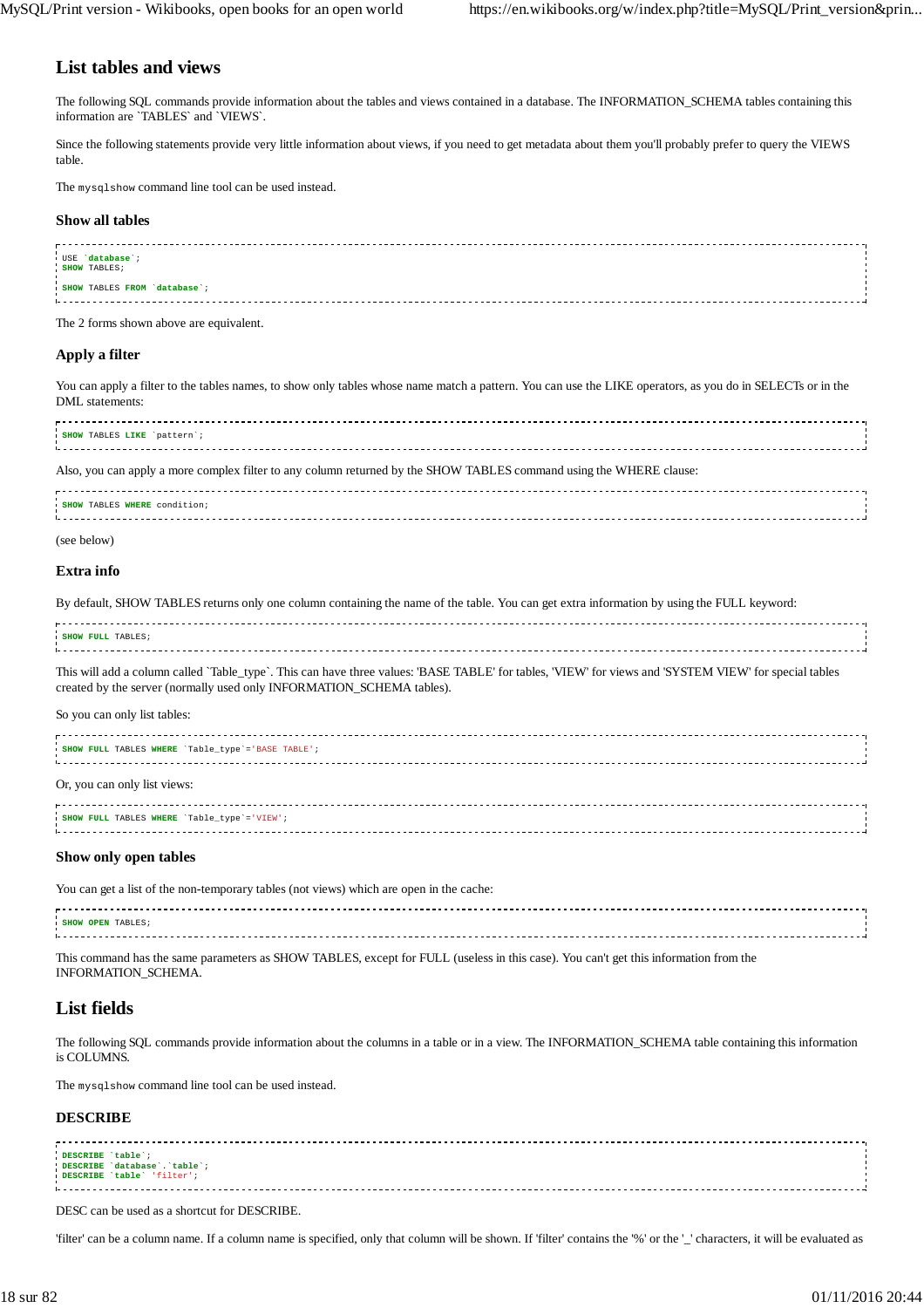a LIKE condition. For example, you can list all fields which start with 'my':

| DESC 'table' 'my%'; |  |
|---------------------|--|
|                     |  |
| <b>TIXZDE ATAT</b>  |  |

## **EXPLAIN**

| A synonym is: |  |
|---------------|--|
|               |  |
|               |  |

| EXPLAIN table |  |  |
|---------------|--|--|
|               |  |  |

## **SHOW FIELDS**

#### Another synonym is:

| SHOW FIELDS FROM 'table'; |  |
|---------------------------|--|
|                           |  |
|                           |  |
|                           |  |
|                           |  |

## **SHOW COLUMNS**

Another synonym is:

| SHOW COLUMNS FROM `table`;                 |  |
|--------------------------------------------|--|
|                                            |  |
|                                            |  |
| -- possible clauses:                       |  |
| SHOW COLUMNS FROM 'table' FROM 'database'; |  |
| SHOW COLUMNS FROM 'table' LIKE 'pattern',  |  |
| SHOW COLUMNS FROM 'table' WHERE condition; |  |
|                                            |  |
|                                            |  |
|                                            |  |

FIELDS and COLUMNS are synonyms. EXPLAIN is a synonym of SHOW COLUMNS / FIELDS too, but it doesn't support all of its clauses.

A databases name can be specified both in the form

| SHOW COLUMNS FROM 'table' FROM 'database'; |  |
|--------------------------------------------|--|
| both:                                      |  |
| SHOW COLUMNS FROM 'database'. 'table';     |  |

#### **Extra info**

Using the FULL keyword, extra info can be retried: the columns' collation, privileges you have on the column and the comment.

|          |          |              |      | Field   Type   Collation   Null   Key   Default   Extra   Privileges   Comment |          |
|----------|----------|--------------|------|--------------------------------------------------------------------------------|----------|
| $\cdots$ | $\cdots$ | <br>$\cdots$ | <br> | <br>$\cdots$                                                                   | $\cdots$ |

## **List indexes**

The following SQL commands provide information about the indexes in a table. Information about keys is contained in the `COLUMNS` table in the INFORMATION\_SCHEMA.

The mysqlshow -k command line tool can be used instead.

| SHOW INDEX FROM 'TABLE';                  |  |
|-------------------------------------------|--|
|                                           |  |
| SHOW INDEX FROM 'TABLE' FROM 'databases'; |  |
|                                           |  |
|                                           |  |

The KEYS reserved word can be used as a synonym of INDEX. No other clauses are provided.

Result example:

|             |             | Table  Non_unique  Key_name  Seq_in_index  Column_name  Collation  Cardinality  Sub_part  Packed  Null  Index_type  Comment  Index_comment |  |             |             |              |  |  |
|-------------|-------------|--------------------------------------------------------------------------------------------------------------------------------------------|--|-------------|-------------|--------------|--|--|
| Table 1   0 | . PRIMARY ' | 1d                                                                                                                                         |  | <b>NULL</b> | <b>NULL</b> | <b>BTREE</b> |  |  |

Remark: with phpMyAdmin it's easy to create the same index multiple times, which slows the requests.

To remove an index:

| DROP INDEX 'date_2' on 'Table1' |  |
|---------------------------------|--|
|                                 |  |
|                                 |  |
|                                 |  |

## **Language/Specifying names**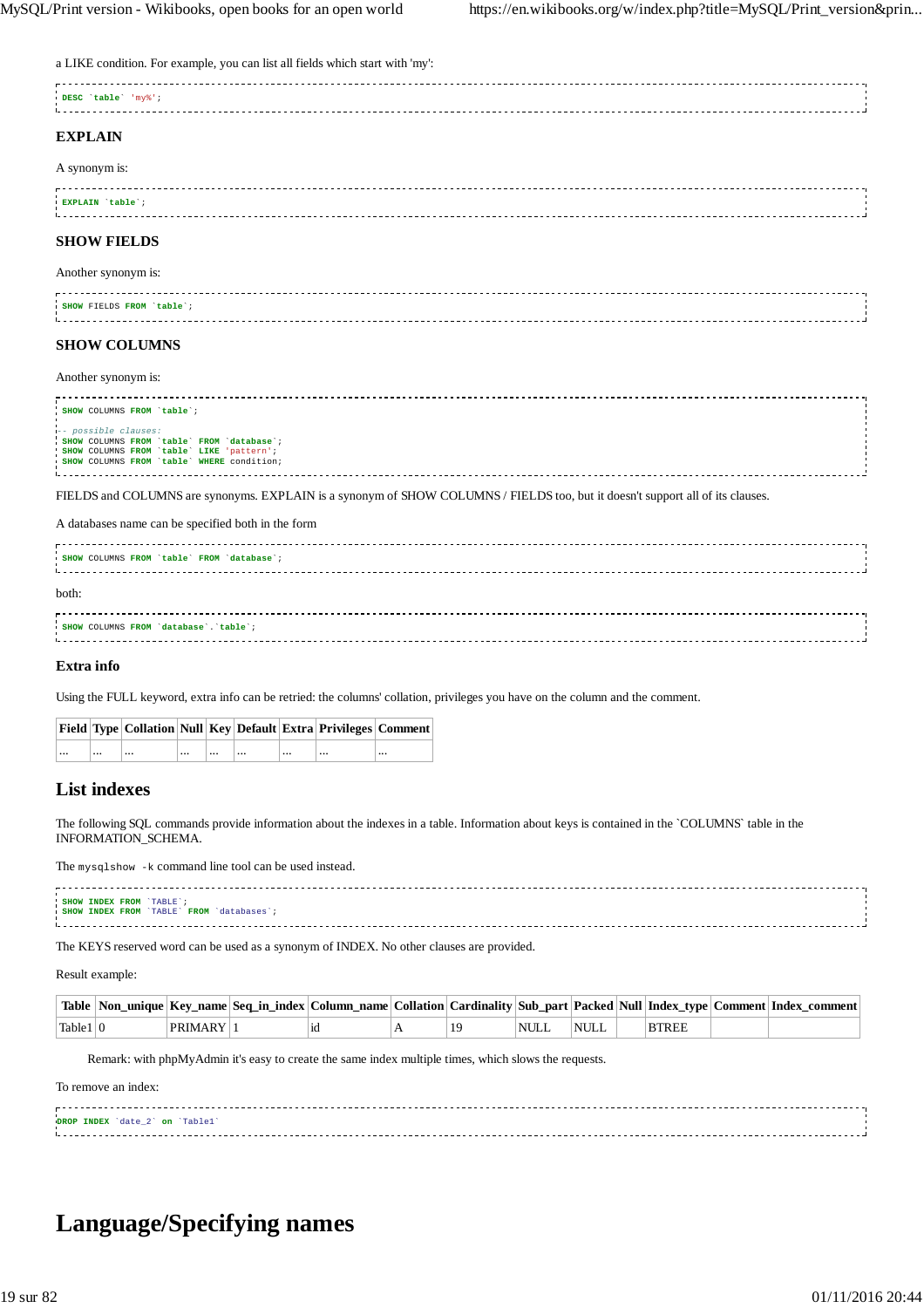In this book, we will quote the MySQL identifiers (tables names, fields, databases, etc.) using backquotes (`).

Backquote is ASCII 96. It can be type on Linux systems by pressing: ALT+'.

Most often, this is optional. However, this allows better error messages from MySQL. For example, this error is not very helpful:

| mysql> SELECT user_id, group_id FROM user, group LIMIT 1;<br>ERROR 1064 (42000): You have an error in your SOL syntax;<br>check the manual that corresponds to your MySQL server version<br>i for the right syntax to use near 'group LIMIT 1' at line 1 |
|----------------------------------------------------------------------------------------------------------------------------------------------------------------------------------------------------------------------------------------------------------|
| But this one is better:                                                                                                                                                                                                                                  |
| mysql> SELECT user id, group id FROM 'user', 'group' LIMIT 1;<br>ERROR 1146 (42S02): Table 'savannah.group' doesn't exist                                                                                                                                |
| Ok, it was just a missing $s$ :                                                                                                                                                                                                                          |
| mysql> SELECT user_id, group_id FROM 'user', 'groups' LIMIT 1;                                                                                                                                                                                           |
| .+---------+----------+<br>  user_id   group_id                                                                                                                                                                                                          |
| 100   2                                                                                                                                                                                                                                                  |
| +----------+----------+<br>$1$ row in set $(0.02$ sec)                                                                                                                                                                                                   |
| This syntax allows the user to use reserved words and some illegal characters in objects' names. It is even possible to use backquotes by typing it twice:                                                                                               |
| RENAME TABLE 'user' TO ''''                                                                                                                                                                                                                              |
| However, this is not a portable syntax. The SOL standard recommends the use of a double quote (v). If you want to write portable SOL quote, do not quote the                                                                                             |

However, this is not a portable syntax. The SQL standard recommends the use of a double quote ("). If you want to write portable SQL quote, do not quote the identifiers. But is there something like portable SQL, even remotely?

## **Language/Definitions: what are DDL, DML and DQL?**

DDL (Data Definition Language) refers to the CREATE, ALTER and DROP statements

DDL allows to add / modify / delete the logical structures which contain the data or which allow users to access / mantain the data (databases, tables, keys, views...). DDL is about "metadata".

DML (Data Manipulation Language) refers to the INSERT, UPDATE and DELETE statements

DML allows to add / modify / delete data itself.

DQL (Data Query Language) refers to the SELECT, SHOW and HELP statements (queries)

SELECT is the main DQL instruction. It retrieves data you need. SHOW retrieves infos about the metadata. HELP... is for people who need help.

 $\blacksquare$  DCL (Data Control Language) refers to the GRANT and REVOKE statements

DCL is used to grant / revoke permissions on databases and their contents. DCL is simple, but MySQL's permissions are rather complex. DCL is about security.

DTL (Data Transaction Language) refers to the START TRANSACTION, SAVEPOINT, COMMIT and ROLLBACK [TO SAVEPOINT] statements

DTL is used to manage transactions (operations which include more instructions none of which can be executed if one of them fails).

## **Language/User Variables**

## **Local variables**

The local variables can't be reached from outside their function or stored procedure<sup>[1]</sup>.

They are declared like this<sup>[2]</sup>:

| DECLARE MyVariable1 INT DEFAULT |  |
|---------------------------------|--|
|                                 |  |
|                                 |  |

## **Session variables**

 $\blacksquare$  The ability to set variables in a statement with the  $\coloneqq$  assignment operator: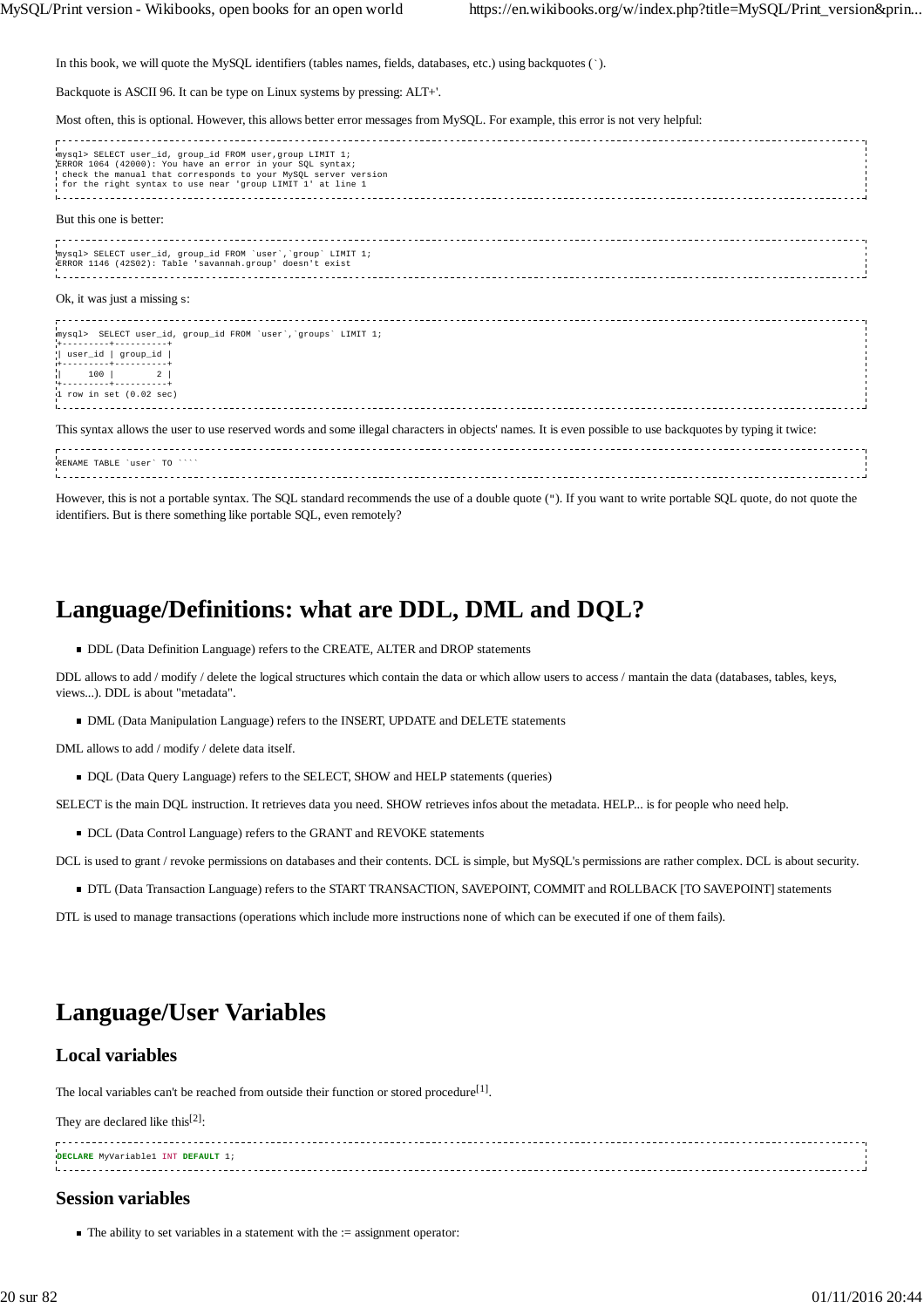- For e.g. (@total) to calculate the total in an example, you have to have the total column first because it must be calculated before the individual percentage calculations.
- Session variables are set for the duration of the thread.
- In the vast majority of cases you'd use a programming language to do this sort of thing.
- MySQL variables can be useful when working on the MySQL command line.
- If no records are returned, the user variable will not be set for that statement.
- A user variable set in the field list cannot be used as a condition.
- $\blacksquare$  The value of a variable is set with the SET statement or in a SELECT statement with :=



SET @id =  $0$ , @name = **SELECT** id, name **INTO** @id, @name **FROM** table1 **limit** 1; **SELECT** @id, @name; 

## **Global variables**

A global variable is visible to all users, it allows to modify the configuration files settings during the session or definitely. So when changing them, it's necessary to precise this permanent or ephemera criteria, with respectively *set global* and *set session*. Example:

```
 mysql> set @@global.max_connections = 1000;
 mysql> show global variables like 'wait_timeout';
+---------------+-------+
| Variable_name | Value |
+---------------+-------+
 | wait_timeout | 60 |
+---------------+-------+
1 row in set (0.00 sec)
 mysql> set @@session.wait_timeout=120;
```
## **References**

- 1. http://stackoverflow.com/questions/1009954/mysql-variable-vs-variable-whats-the-difference
- 2. http://dev.mysql.com/doc/refman/5.7/en/declare-local-variable.html

## **Language/Alias**

An expression and a column may be given aliases using AS. The alias is used as the expression's column name and can be used with order by or having clauses. For e.g.

| <b>SELECT</b><br>CONCAT(last_name,' ', first_name) AS full_name, |  |
|------------------------------------------------------------------|--|
| nickname AS nick<br><b>FROM</b>                                  |  |
| mytable<br>ORDER BY<br>full_name                                 |  |
|                                                                  |  |

These aliases can be used in ORDER BY, GROUP BY and HAVING clauses. They should not be used in WHERE clause.

A table name can have a shorter name for reference using AS. You can omit the AS word and still use aliasing. For e.g.

| <b>SELECT</b><br>COUNT(B.Booking ID), U.User Location<br><b>FROM</b><br>Users U<br>LEFT OUTER JOIN<br>Bookings AS B<br>$\frac{1}{2}$ ON<br>$= B \t Rep\_ID AND$<br>U.User ID<br>$B.Project ID = '10'$<br><b>GROUP BY</b><br>(U.User_Location) |  |
|-----------------------------------------------------------------------------------------------------------------------------------------------------------------------------------------------------------------------------------------------|--|
| Aliasing plays a crucial role while you are using self joins. For e.g. people table has been referred to as p and c aliases!<br>draw morm                                                                                                     |  |

p.name **AS** parent<br> **AS** child, **c**.name **AS** child, **MIN**((TO\_DAYS(NOW())-TO\_DAYS(**c**.dob))/365) **AS** minage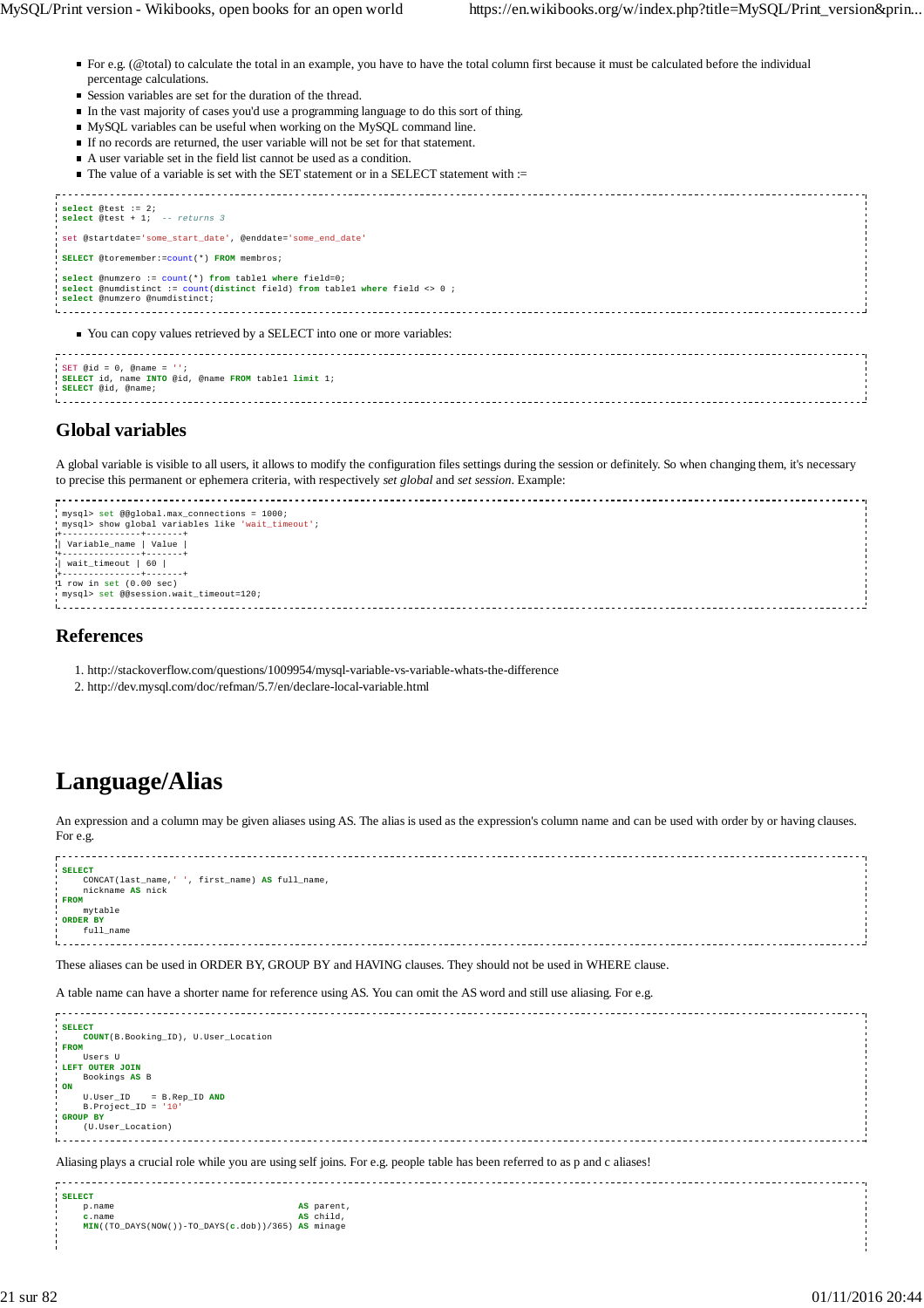| <b>FROM</b>                               |  |
|-------------------------------------------|--|
| people AS p                               |  |
| LEFT JOIN                                 |  |
| people AS c                               |  |
| ON.                                       |  |
| p.name=c.parent WHERE c.name IS NOT NULL  |  |
| <b>GROUP BY</b>                           |  |
| parent HAVING minage > 50 ORDER BY p.dob; |  |
|                                           |  |
|                                           |  |
|                                           |  |

## **Language/Data Types**

## **VARCHAR**

VARCHAR is shorthand for CHARACTER VARYING. 'n' represents the maximum column length (upto 65,535 characters). A VARCHAR(10) column can hold a string with a maximum length of 10 characters. The actual storage required is the length of the string (L), plus 1 or 2 bytes (1 if the length is < 255) to record the length of the string.

For the string 'abcd', L is 4 and the storage requirement is 5 bytes.

CHAR(n) is similar to varchar(n) with the only difference that char will occupy fixed length of space in the database whereas varchar will need the space to store the actual text.

## **TEXT and BLOB**

A BLOB or TEXT column with a maximum length of 65,535 characters. The required space is the real length of the stored data plus 2 bytes (1 byte if length is < 255). The BLOB / TEXT data is not stored in the table's datafile. This makes all operations (INSERT / UPDATE / DELETE / SELECT) involving the BLOB / TEXT data slower, but makes all other operations faster.

## **integer**

Specifying an n value has no effect whatsoever. Regardless of a supplied value for n, maximum (unsigned) value stored is 429 crores. If you want to add negative numbers, add the "signed" keyword next to it.

## **decimal**

decimal(n,m) decimal(4,2) means numbers upto 99.99 (and NOT 9999.99 as you may expect) can be saved. Four digits with the last 2 reserved for decimal.

## **Dates**

Out of the three types DATETIME, DATE, and TIMESTAMP, the DATE type is used when you need only a date value, without a time part. MySQL retrieves and displays DATE values in 'YYYY-MM-DD' format. The DATETIME type is used when you need values that contain both date and time information. The difference between DATETIME and TIMESTAMP is that the TIMESTAMP range is limited to 1970-2037 (see below).

TIME can be used to only store the time of day (HH:MM:SS), without the date. It can also be used to represent a time interval (for example: -02:00:00 for "two hours in the past"). Range: '-838:59:59' => '838:59:59'.

YEAR can be used to store the year number only.

If you manipulate dates, you have to specify the actual date, not only the time - that is, MySQL will not automagically use today as the current date. On the contrary, MySQL will even interpret the HH:MM:SS time as a YY:MM:DD value, which will probably be invalid.

The following examples show the precise date range for Unix-based timestamps, which starts at the Unix Epoch and stops just before the first new year before the  $2^{31} - 1$  usual limit (2038).

mysql> SET time\_zone = '+00:00'; -- GMT Query OK, 0 rows affected (0.00 sec) mysql> SELECT FROM\_UNIXTIME(-1); +-------------------+  $\frac{1}{2}$  FROM UNIXTIME(-1)  $\frac{1}{2}$ +-------------------+ | NULL | +-------------------+ 1 row in set (0.00 sec) mysql> SELECT FROM\_UNIXTIME(0); -- "Epoch" +---------------------+ | FROM\_UNIXTIME(0) | +---------------------+ | 1970-01-01 00:00:00 | +---------------------+ 1 row in set (0.00 sec) mysql> SELECT FROM\_UNIXTIME(2145916799); +---------------------------+ | FROM\_UNIXTIME(2145916799) | +---------------------------+ | 2037-12-31 23:59:59 | +---------------------------+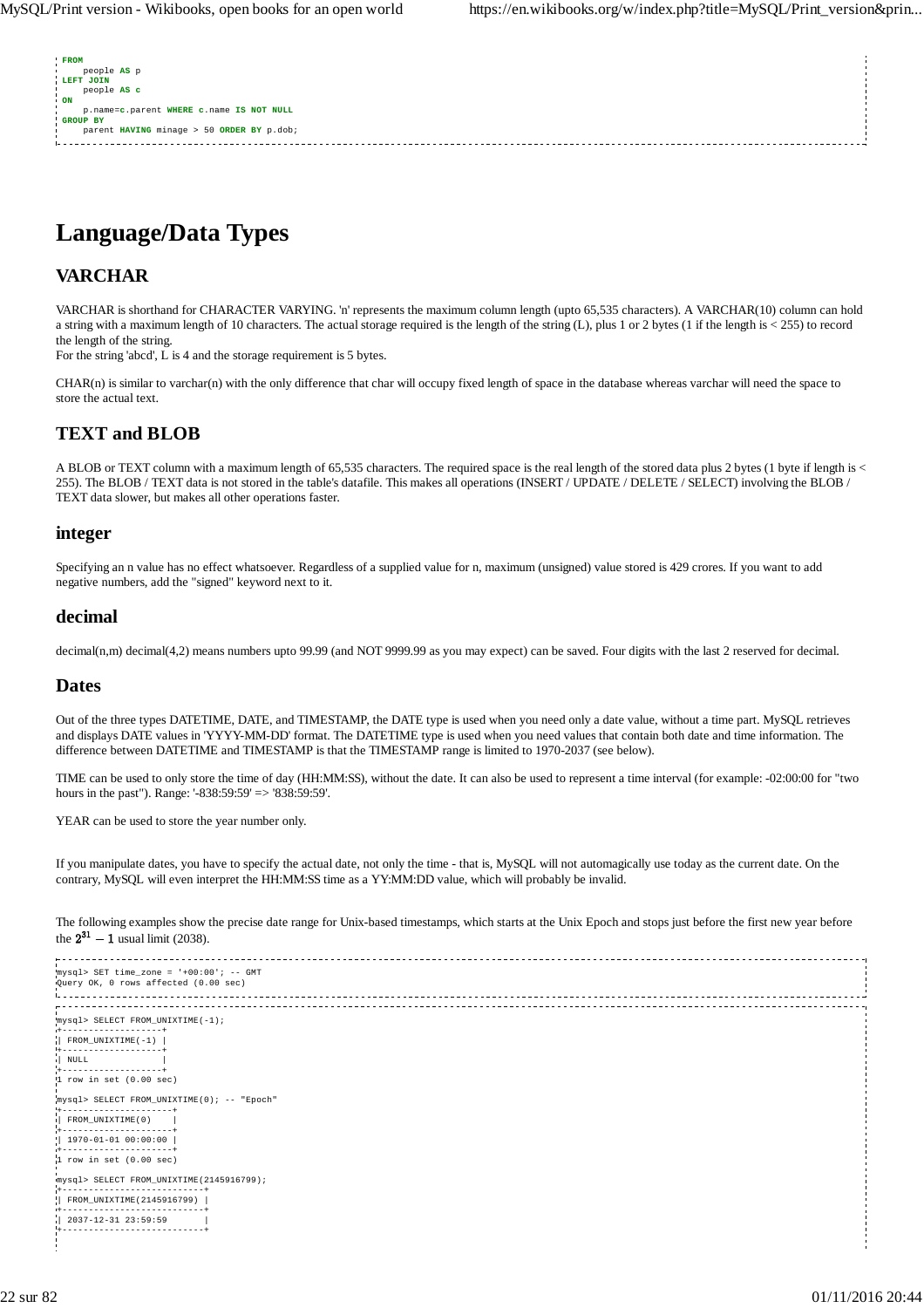| $1$ row in set $(0.00$ sec)               |  |
|-------------------------------------------|--|
| mysql> SELECT FROM UNIXTIME (2145916800); |  |
| FROM UNIXTIME (2145916800)                |  |
| NULL                                      |  |
| $1$ row in set $(0.00$ sec)               |  |

## **set and enum**

A SET datatype can hold any number of strings from a predefined list of strings specified during table creation. The SET datatype is similar to the ENUM datatype in that they both work with predefined sets of strings, but where the ENUM datatype restricts you to a single member of the set of predefined strings, the SET datatype allows you to store any of the values together, from none to all of them.

| Example:                                                                                                    |  |
|-------------------------------------------------------------------------------------------------------------|--|
| SET("madam", "mister") -- authorizes an empty field, "madam", "mister", "madam, mister", or "mister, madam" |  |
| ENUM("madam", "mister") -- authorizes an empty field, "madam" or "mister"                                   |  |

## **Language/Table manipulation**

## **CREATE TABLE**

Create table syntax is:

| Create table tablename (FieldName1 DataType, FieldName2 DataType)                                                                                           |  |
|-------------------------------------------------------------------------------------------------------------------------------------------------------------|--|
| The rows returned by the "select" query can be saved as a new table. The datatype will be the same as the old table. For e.g.                               |  |
| CREATE TABLE LearnHindi<br>select english.tag, english.Inenglish as english, hindi.Inhindi as hindi<br>FROM english, hindi<br>WHERE english.tag = hindi.tag |  |

The table size limit depends on the filesystem, and is generally around  $2TB^{[1]}$ .

### **Temporary tables**

It's possible to create variables of type "table", which as the other variables, will be erased at the end of their scripts. It's called the "temporary tables":

| CREATE TEMPORARY TABLE IF NOT EXISTS MyTempTable1 AS (SELECT * FROM MyTable1)                                                                              |  |
|------------------------------------------------------------------------------------------------------------------------------------------------------------|--|
| Example with a named column:                                                                                                                               |  |
| CREATE TEMPORARY TABLE IF NOT EXISTS MyTempTable1(id INT) AS (SELECT id FROM MyTable1)                                                                     |  |
| Attention: if the temporary table column name doesn't correspond to the field which fills it, an additional column will be added with this field name. Eg: |  |

|              |                 | SHOW FIELDS FROM MyTempTablel; |                        | ! CREATE TEMPORARY TABLE IF NOT EXISTS MyTempTable1(id1 INT) AS (SELECT id FROM MyTable1); |  |
|--------------|-----------------|--------------------------------|------------------------|--------------------------------------------------------------------------------------------|--|
| Field<br>id1 | Type<br>int(11) | Kev<br>Null<br>YES             | Default<br><b>NULL</b> | Extra                                                                                      |  |
| uid          | int(11)         | NO                             |                        |                                                                                            |  |

}}

## **ALTER TABLE**

ALTER TABLE command can be used when you want to add/delete/modify the columns and/or the indexes; or, it can be used to change other table properties.

Add a column:

| ALTER TABLE awards<br>ADD COLUMN AwardCode int(2) |  |
|---------------------------------------------------|--|
|                                                   |  |
| Modify a column:                                  |  |
| ALTER TABLE awards                                |  |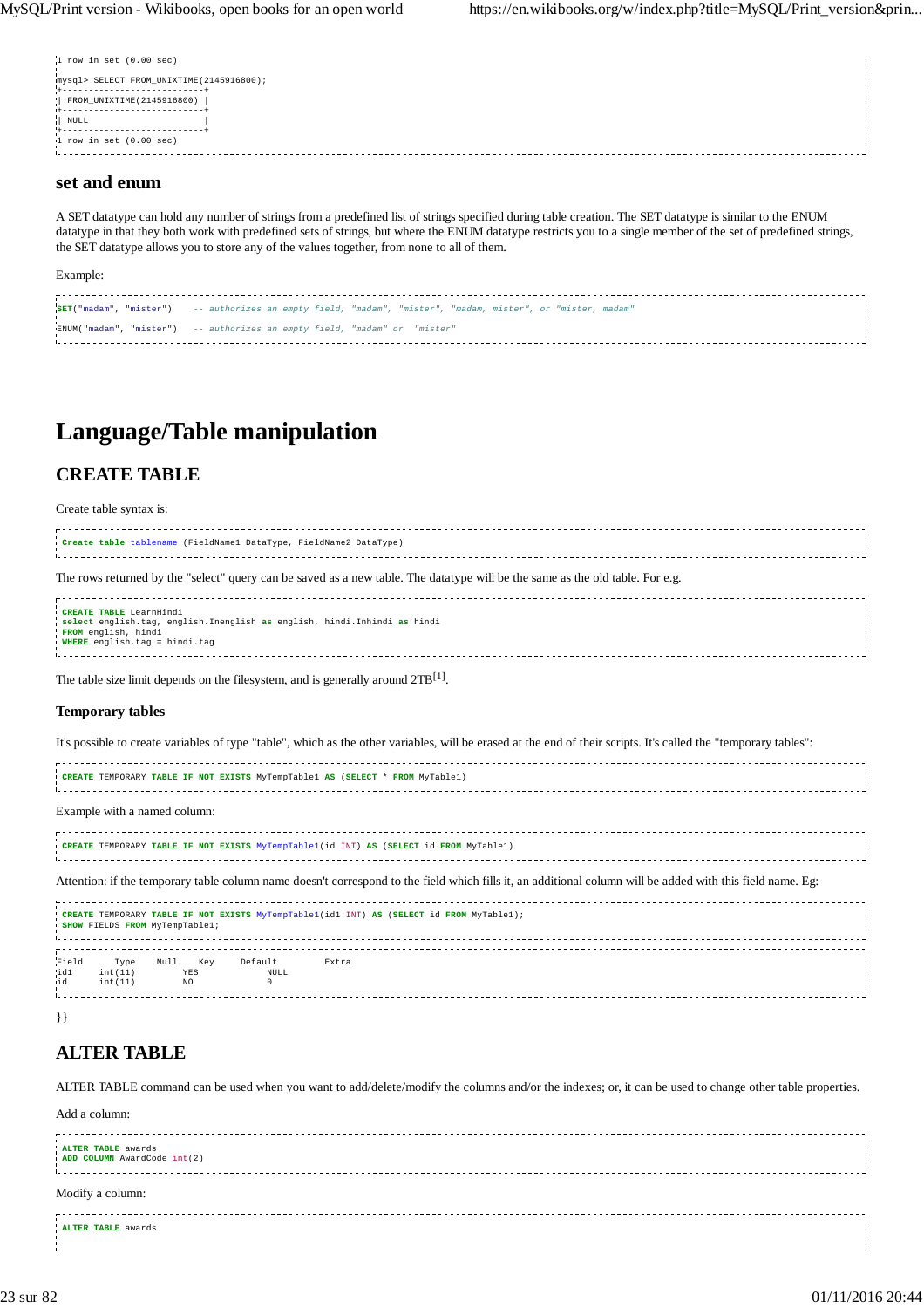**CHANGE COLUMN** AwardCode VARCHAR(2) **NOT** NULL

| ALTER TABLE awards<br>MODIFY COLUMN AwardCode VARCHAR (2) NOT NULL                                                                                                                                                                                                                                                                                                                                                                  |  |
|-------------------------------------------------------------------------------------------------------------------------------------------------------------------------------------------------------------------------------------------------------------------------------------------------------------------------------------------------------------------------------------------------------------------------------------|--|
| Drop a column:                                                                                                                                                                                                                                                                                                                                                                                                                      |  |
| ALTER TABLE awards<br>DROP COLUMN AwardCode                                                                                                                                                                                                                                                                                                                                                                                         |  |
| Re-order the record in a table:                                                                                                                                                                                                                                                                                                                                                                                                     |  |
| ALTER TABLE awards ORDER BY id                                                                                                                                                                                                                                                                                                                                                                                                      |  |
| $\mathcal{L}(\mathbf{1},\mathbf{1},\ldots,\mathbf{1},\mathbf{1},\mathbf{1},\ldots,\mathbf{1},\mathbf{1},\mathbf{1},\mathbf{1},\ldots,\mathbf{1},\mathbf{1},\mathbf{1},\mathbf{1},\ldots,\mathbf{1},\mathbf{1},\mathbf{1},\mathbf{1},\ldots,\mathbf{1},\mathbf{1},\mathbf{1},\mathbf{1},\ldots,\mathbf{1},\mathbf{1},\mathbf{1},\mathbf{1},\ldots,\mathbf{1},\mathbf{1},\mathbf{1},\mathbf{1},\ldots,\mathbf{1},\mathbf{1},\mathbf{$ |  |

(this operation is only supported by some Storage Engines; it could make some query faster)

#### **Rename a table**

In order to rename a table, you must have ALTER and DROP privileges on the old table name (or on all the tables), and CREATE and INSERT privileges on the new table name (or on all the tables).

You can use ALTER TABLE to rename a table:

| RENAME TABLE 'old name' TO 'new name'                             |  |
|-------------------------------------------------------------------|--|
| You can rename more than one table with a single command:         |  |
| RENAME TABLE 'old1' TO 'new1', 'old2' TO 'new2',                  |  |
| RENAME is a shortcut. You can also use the ALTER TABLE statement: |  |
| ALTER TABLE 'old' RENAME 'new'                                    |  |
|                                                                   |  |

Using ALTER TABLE you can only rename one table per statement, but it's the only way to rename temporary tables.

## **DROP TABLE**

| DROP TABLE<br>awards |  |
|----------------------|--|
|                      |  |
|                      |  |
|                      |  |

Will completely delete the table and all the records it contains.

You can also drop more than one table with a single statement:

| DROP TABLE 'tablel', 'table2',<br>----------------------------------- |  |
|-----------------------------------------------------------------------|--|
| There are come optional keywords:                                     |  |
| DROP TEMPORARY TABLE `table`;<br>DROP TABLE `table` IF EXISTS;        |  |

TEMPORARY must be specified, to drop a temporary table. IF EXISTS tells the server that it must not raise an error if the table doesn't exist.

## **References**

1. http://dev.mysql.com/doc/refman/5.7/en/table-size-limit.html

## **Language/Data manipulation**

## **INSERT**

The syntax is as follows:

Insert value1 into Column1, value2 into Column2, and value3 into Column3:

**INSERT INTO** TableName (Column1, Column2, Column3) **VALUES** (value1, value2, value3)

Insert one record (values are inserted in the order that the columns appear in the database):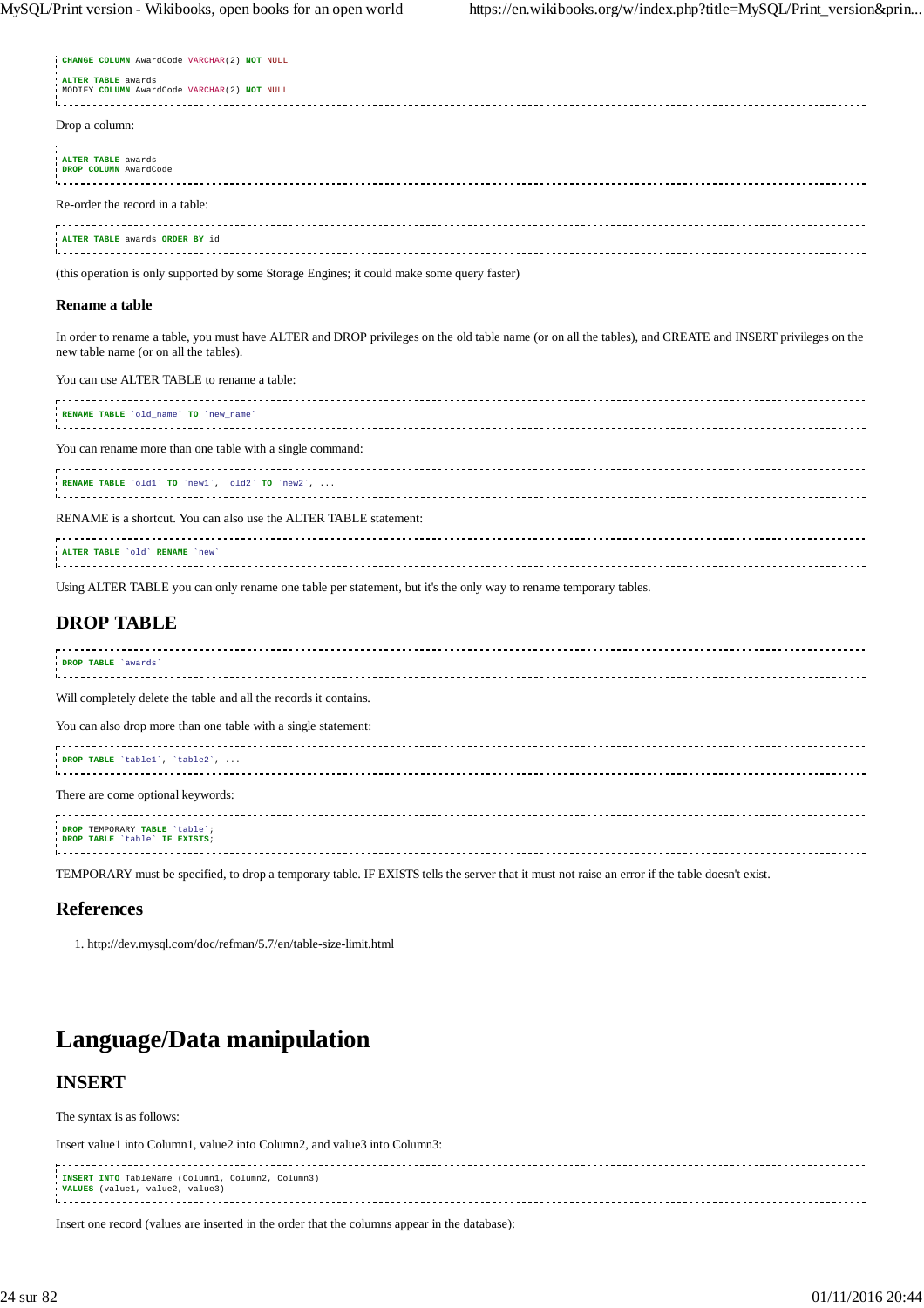| INSERT INTO TableName<br><b>VALUES</b> (valuel, value2, value3)                                                                        |  |
|----------------------------------------------------------------------------------------------------------------------------------------|--|
| Insert two records:                                                                                                                    |  |
| INSERT INTO TableName<br>(VALUES (value1, value2, value3), (value4, value5, value6)                                                    |  |
| INSERT INTO antiques VALUES (21, 01, 'Ottoman', 200.00);<br>INSERT INTO antiques (buyerid, sellerid, item) VALUES (01, 21, 'Ottoman'); |  |
| You can also insert records 'selected' from other table.                                                                               |  |
| INSERT INTO table1(field1, field2)<br>SELECT field1, field2<br>FROM table2                                                             |  |
| INSERT INTO World Events SELECT * FROM National Events                                                                                 |  |

#### **Performance tips:**

- $\blacksquare$  To insert many rows, consider using LOAD DATA INFILE instead.
- If bulk INSERTs are too slow and they operate on indexed non-empty tables, maybe you should increase the value of bulk\_insert\_buffer\_size.
- Before performing bulk inserts, you may want to disable the keys.
- **LOCKing a table also speeds up the INSERT.**

## **UPDATE**

The syntax is:

| (UPDATE table SET field1 = newvalue1, field2 = newvalue2 WHERE criteria ORDER BY field LIMIT n                                          |  |
|-----------------------------------------------------------------------------------------------------------------------------------------|--|
| Examples are:                                                                                                                           |  |
| UPDATE owner SET ownerfirstname = 'John'<br>WHERE ownerid = (SELECT buyerid FROM antiques WHERE item = 'Bookcase');                     |  |
| UPDATE antiques SET price = 500.00 WHERE item = 'Chair';                                                                                |  |
| UPDATE order SET discount=discount * 1.05                                                                                               |  |
| <b>UPDATE</b> tbl1 JOIN tbl2 ON tbl1.ID = $tb12.ID$<br>SET tbl1.col1 = tbl1.col1 + 1<br>WHERE tbl2.status='Active'                      |  |
| <b>UPDATE</b> tbl <b>SET</b> names = $REPLACE(name, 'aaa', 'zzz')$                                                                      |  |
| <b>UPDATE</b> products categories AS pc<br>INNER JOIN products AS p ON pc.prod_id = p.id<br>SET pc.prod sequential id = p.sequential id |  |
| UPDATE table name SET col name =<br>REPLACE(col name, 'host.domain.com', 'host2.domain.com')                                            |  |
| UPDATE posts SET deleted=True<br>ORDER BY date LIMIT 1                                                                                  |  |

With ORDER BY you can order the rows before updating them, and only update a given number of rows (LIMIT).

It is currently not possible to update a table while performing a subquery on the same table. For example, if I want to reset a password I forgot in SPIP:

| mysql> UPDATE spip auteurs SET pass =                                                       |  |
|---------------------------------------------------------------------------------------------|--|
| (SELECT pass FROM spip_auteurs WHERE login='paul') where login='admin';                     |  |
| ERROR 1093 (HY000): You can't specify target table 'spip auteurs' for update in FROM clause |  |
|                                                                                             |  |

TODO: [7] (http://www.xaprb.com/blog/2006/06/23/how-to-select-from-an-update-target-in-mysql/) describes a work-around that I couldn't make to work with MySQL 4.1. Currently the work-around is not use 2 subqueries, possibly with transactions.

#### **Performance tips**

- UPDATEs speed depends of how many indexes are updated.
- If you UPDATE a MyISAM table which uses dynamic format, if you make rows larger they could be splitted in more than one part. This causes reading overhead. So, if your applications often do this, you may want to regularly run an OPTIMIZE TABLE statement.
- Performing many UPDATEs all together on a LOCKed table is faster than performing them individually.

## **REPLACE**

REPLACE works exactly like INSERT, except that if an old record in the table has the same value as a new record for a PRIMARY KEY or a UNIQUE index, the old record is deleted before the new record is inserted.

With IGNORE, invalid values are adjusted to the closest values and inserted; warnings are produced but the statement does not abort.

Prior to MySQL 4.0.1, INSERT ... SELECT implicitly operates in IGNORE mode. As of MySQL 4.0.1, specify IGNORE explicitly to ignore records that would cause duplicate-key violations.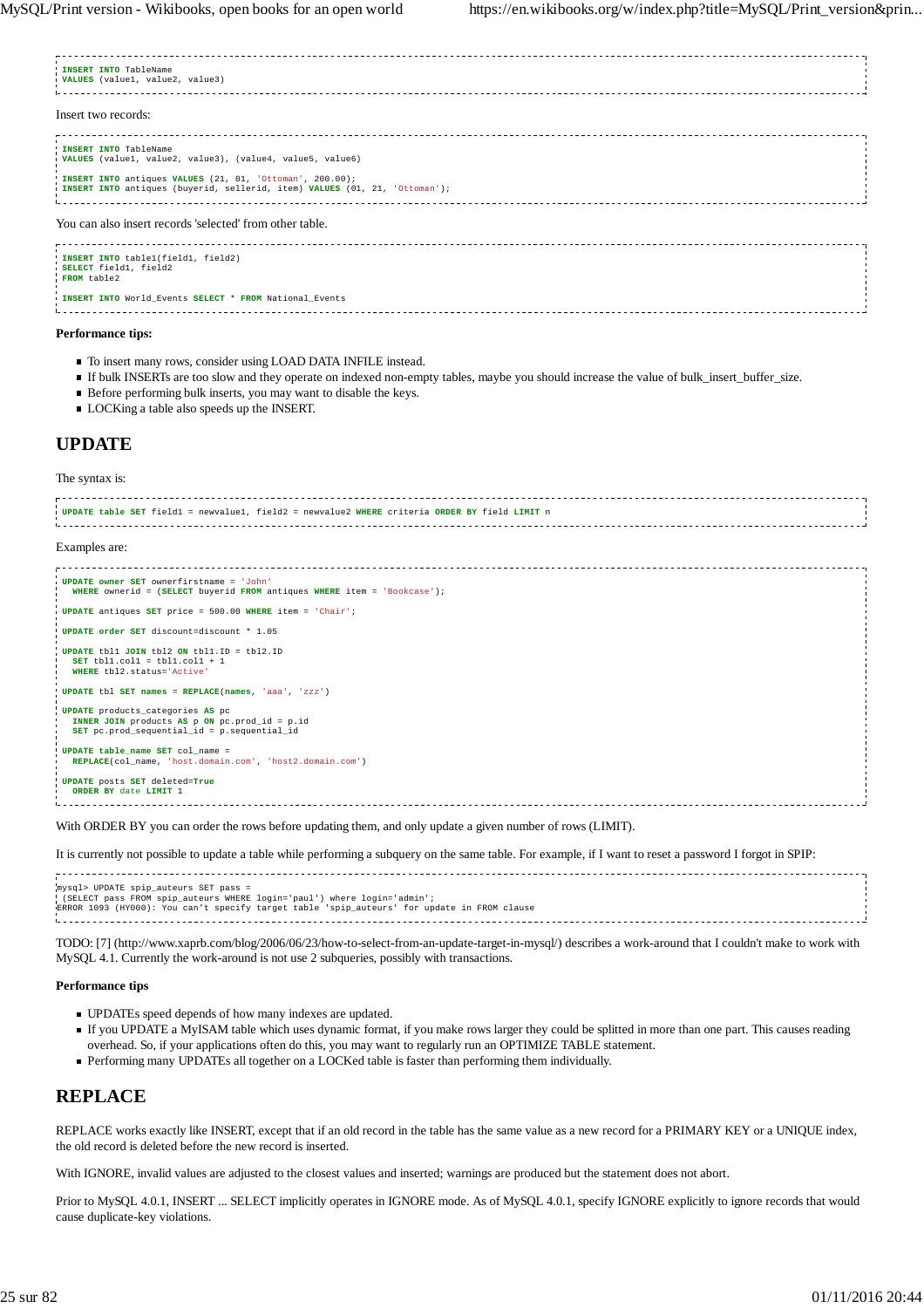## **DELETE and TRUNCATE**

**DELETE** [QUICK] **FROM** `table1` **TRUNCATE** [**TABLE**] `table1` If you don't use a WHERE clause with DELETE, all records will be deleted.  $\blacksquare$  It can be very slow in a large table, especially if the table has many indexes. If the table has many indexes, you can make the cache larger to try making the DELETE faster (key\_buffer\_size variable). For indexed MyISAM tables, in some cases DELETEs are faster if you specify the QUICK keyword (DELETE QUICK FROM ...). This is only useful for tables where DELETEd index values will be reused. TRUNCATE will delete all rows quickly by DROPping and reCREATE-ing the table (not all Storage Engines support this operation). TRUNCATE is not transaction-safe nor lock-safe. DELETE informs you how many rows have been removed, but TRUNCATE doesn't. After DELETing many rows (about 30%), an OPTIMIZE TABLE command should make next statements faster. For a InnoDB table with FOREIGN KEYs constraints, TRUNCATE behaves like DELETE. **DELETE FROM** `antiques` **WHERE** item = 'Ottoman' **ORDER BY** `id` **LIMIT** 1 

You can order the rows before deleting them, and then delete only a given number of rows.

## **Language/Queries**

## **SELECT**

select syntax is as follows:

| SELECT *<br>FROM a_table_name<br>WHERE condition<br>GROUP BY grouped_field<br>HAVING group_name condition<br>ORDER BY ordered_field<br>LIMIT limit number, offset |
|-------------------------------------------------------------------------------------------------------------------------------------------------------------------|
|                                                                                                                                                                   |
|                                                                                                                                                                   |

#### **List of fields**

You must specify what data you're going to retrieve in the SELECT clause:

**SELECT DATABASE**() -- returns the current db's name **SELECT CURRENT\_USER**() -- returns your username **SELECT** 1+1 -- returns 2 

Any SQL expression is allowed here.

#### You can also retrieve all fields from a table:

| SELECT * FROM `stats` |  |
|-----------------------|--|
|                       |  |
|                       |  |
|                       |  |
|                       |  |

If you SELECT only the necessary fields, the query will be faster.

#### **The table's name**

If you are retrieving results from a table or a view, usually you specify the table's name in the FROM clause:

| <i>i</i> SELECT id FROM 'stats' -- retrieve a field called id from a table called stats |  |
|-----------------------------------------------------------------------------------------|--|
| Or:                                                                                     |  |
| SELECT MAX(id) FROM 'stats'<br>SELECT id*2 FROM `stats'                                 |  |
| You can also use the 'db_name'.'table_name' syntax:                                     |  |
| SELECT id FROM 'sitedb'. 'stats'                                                        |  |
| But you can also specify the table's name in the SELECT clause:                         |  |
| SELECT `stats'.'id' -- retrieve a field called id from a table                          |  |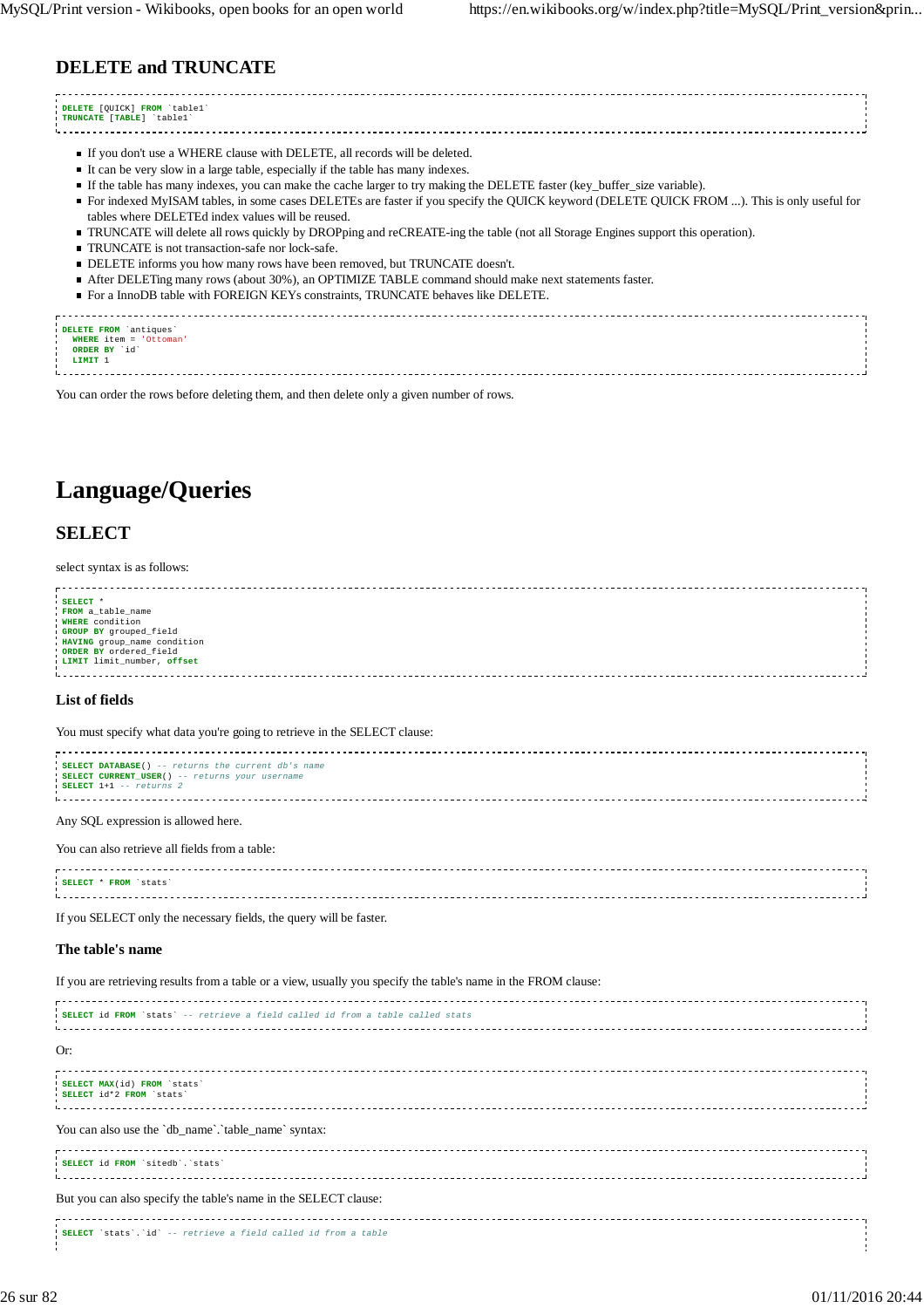**SELECT** `sitedb`.`stats`.`id`

÷,

| <b>WHERE</b>                                                         |  |
|----------------------------------------------------------------------|--|
| You can set a filter to decide what records must be retrieved.       |  |
| For example, you can retrieve only the record which has an id of 42: |  |
| <b>SELECT * FROM `stats' WHERE 'id'=42</b>                           |  |
| Or you can read more than one record:                                |  |
| SELECT * FROM 'antiques' WHERE buyerid IS NOT NULL                   |  |

#### **GROUP BY**

You can group all records by one or more fields. The record which have the same value for that field will be grouped in one computed record. You can only select the grouped record and the result of some aggregate functions, which will be computed on all records of each group.

For example, the following will group all records in the table `users` by the field `city`. For each group of users living in the same city, the maximum age, the minimum age and the average age will be returned:

| SELECT city, MAX(age), MIN(age), AVG(age) GROUP BY `city`<br>Littletic control control control control control control control control control control control control control co |  |
|-----------------------------------------------------------------------------------------------------------------------------------------------------------------------------------|--|
| In the following example, the users are grouped by city and sex, so that we'll know the max, min and avg age of male/female users in each city:                                   |  |

| SELECT city, sex, MAX(age), MIN(age), AVG(age) GROUP BY `city', `sex |  |
|----------------------------------------------------------------------|--|
|                                                                      |  |
|                                                                      |  |
|                                                                      |  |
|                                                                      |  |

#### **HAVING**

The HAVING clause declares a filter for the records which are computed by the GROUP BY clause. It's different from the WHERE clause, that operates before the GROUP BY. Here's what happens:

- 1. The records which match to the WHERE clause are retrieved
- 2. Those records are used to compute new records as defined in the GROUP BY clause
- 3. The new records that match to the HAVING conditions are returned

This means which WHERE decides what record are used to compose the new computed records.

HAVING decides what computed records are returned, so it can operate on the results of aggregate functions. HAVING is not optimized and can't use indexes.

Incorrect use of HAVING:

| I SELECT city, sex, MAX(aqe), MIN(aqe), AVG(aqe) GROUP BY `city` HAVING sex='m' |  |
|---------------------------------------------------------------------------------|--|
|                                                                                 |  |
|                                                                                 |  |
|                                                                                 |  |

This probably gives a wrong results. MAX(age) and other aggregate calculations are made using all values, even if the record's sex value is 'f'. This is hardly the expected result.

Incorrect use of HAVING:

| ISELECT city, sex, MAX(aqe), MIN(aqe), AVG(aqe) GROUP BY 'city', 'sex' HAVING sex='m' |  |
|---------------------------------------------------------------------------------------|--|
|                                                                                       |  |
|                                                                                       |  |
|                                                                                       |  |

This is correct and returns the expected results, but the execution of this query is not optimized. The WHERE clause can and should be used, because, so that MySQL doesn't computes records which are excluded later.

Correct use of HAVING:

| <b>SELECT</b> city, sex, MAX(age), MIN(age), AVG(age) GROUP BY `city` HAVING MAX(age) > 80 |  |
|--------------------------------------------------------------------------------------------|--|
|                                                                                            |  |
|                                                                                            |  |

It must group all records, because can't decide the max age of each city before the GROUP BY clause is execute. Later, it returns only the record with a  $MAX(age) > 80.$ 

#### **ORDER BY**

You can set an arbitrary order for the records you retrieve. The order may be alphabetical or numeric.

| SELECT * FROM 'stats' ORDER BY 'id'                                                                        |  |
|------------------------------------------------------------------------------------------------------------|--|
| By default, the order is ASCENDING. You can also specify that the order must be DESCENDING:                |  |
| SELECT * FROM `stats` ORDER BY `id` ASC -- default<br>SELECT * FROM `stats' ORDER BY 'id' DESC -- inverted |  |

NULLs values are considered as minor than any other value.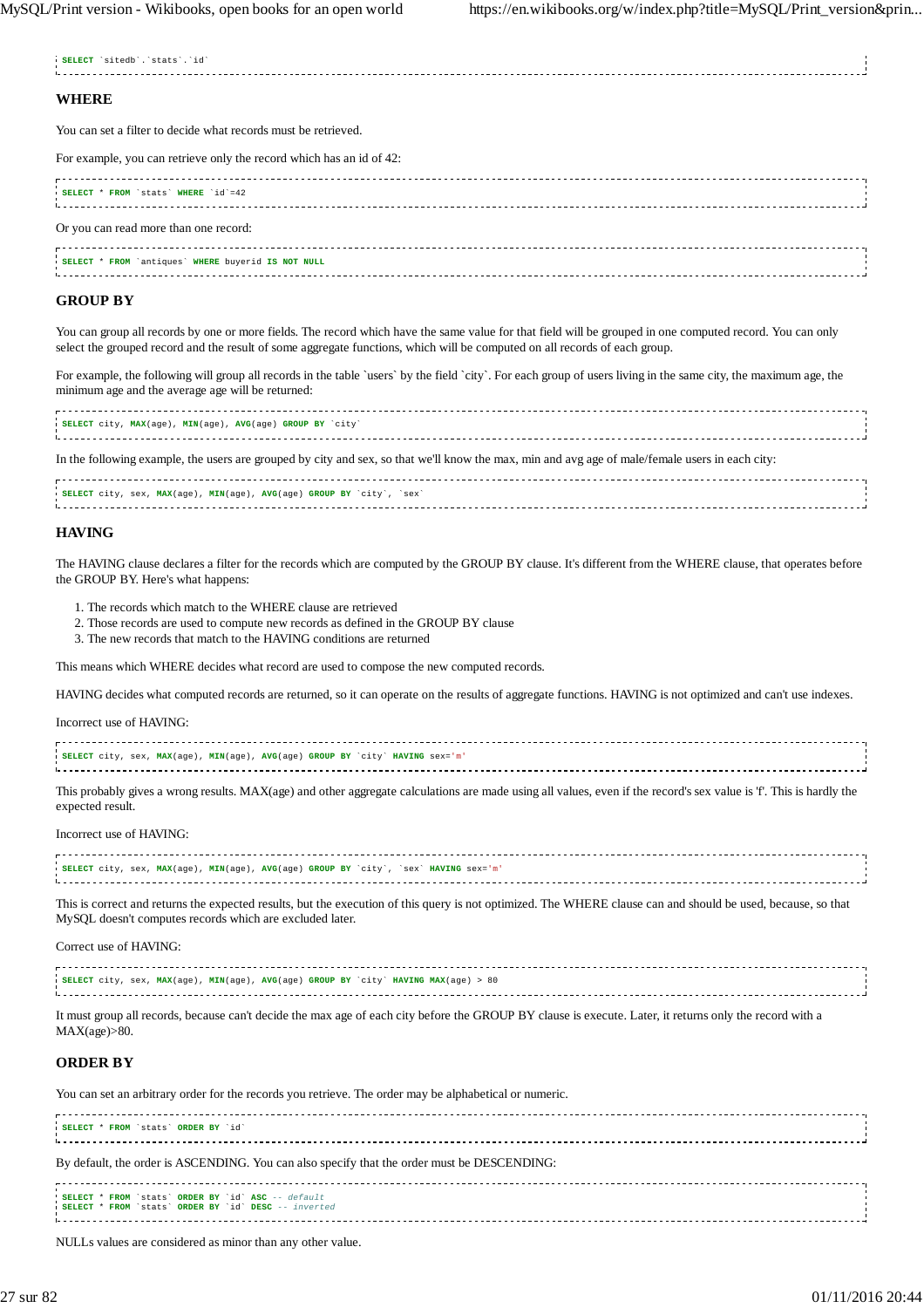You can also specify the field position, in place of the field name:

| SELECT `name`, `buyerid` FROM `antiques` ORDER BY 1 -- name<br>SELECT 'name', 'buyerid' FROM 'antiques' ORDER BY 2 -- buyerid<br>SELECT 'name', 'buyerid' FROM 'antiques' ORDER BY 1 DESC                                      |  |
|--------------------------------------------------------------------------------------------------------------------------------------------------------------------------------------------------------------------------------|--|
| SQL expressions are allowed:                                                                                                                                                                                                   |  |
| <b>SELECT</b> 'name' FROM 'antiques' ORDER BY REVERSE('name')                                                                                                                                                                  |  |
| You can retrieve records in a random order:                                                                                                                                                                                    |  |
| SELECT 'name' FROM 'antiques' ORDER BY RAND()                                                                                                                                                                                  |  |
| If a GROUP BY clause is specified, the results are ordered by the fields named in GROUP BY, unless an ORDER BY clause is present. You can even specify in<br>the GROUP BY clause if the order must be ascending or descending: |  |
| SELECT city, sex, MAX(age) GROUP BY 'city' ASC, 'sex' DESC                                                                                                                                                                     |  |
| If you have a GROUP BY but you don't want the records to be ordered, you can use ORDER BY NULL:                                                                                                                                |  |
| SELECT city, sex, MAX(age) GROUP BY 'city', 'sex' ORDER BY NULL                                                                                                                                                                |  |

#### **LIMIT**

You can specify the maximum of rows that you want to read:

| SELECT * FROM 'antiques' ORDER BY id LIMIT 10 |  |
|-----------------------------------------------|--|
|                                               |  |
|                                               |  |
|                                               |  |
|                                               |  |
|                                               |  |

This statement returns a maximum of 10 rows. If there are less than 10 rows, it returns the number of rows found. The limit clause is usually used with ORDER BY.

#### You can get a given number of random records:

| SELECT * FROM `antiques` ORDER BY rand() LIMIT 1 -- one random record<br>SELECT * FROM 'antiques' ORDER BY rand() LIMIT 3                                                                             |  |
|-------------------------------------------------------------------------------------------------------------------------------------------------------------------------------------------------------|--|
| You can specify how many rows should be skipped before starting to return the records found. The first record is 0, not one:                                                                          |  |
| SELECT * FROM `antiques` ORDER BY id LIMIT 10<br>SELECT * FROM `antiques` ORDER BY id LIMIT 0, 10 -- synonym                                                                                          |  |
| You can use the LIMIT clause to get the pagination of results:                                                                                                                                        |  |
| SELECT * FROM `antiques` ORDER BY id LIMIT 0, 10 -- first page<br>SELECT * FROM `antiques` ORDER BY id LIMIT 10, 10 -- second page<br>SELECT * FROM `antiques` ORDER BY id LIMIT 20, 10 -- third page |  |
| Also, the following syntax is acceptable:                                                                                                                                                             |  |
| SELECT * FROM `antiques` ORDER BY id LIMIT 10 OFFSET 10                                                                                                                                               |  |
| You can use the LIMIT clause to check the syntax of a query without waiting for it to return the results:                                                                                             |  |
| SELECT  LIMIT 0                                                                                                                                                                                       |  |

## i. . . . . . . . . . . . . . . . . . . **Optimization tips:**

- SQL\_CALC\_FOUND\_ROWS may speed up a query [1][2]
- LIMIT is particularly useful for SELECTs which use ORDER BY, DISTINCT and GROUP BY, because their calculations don't have to involve all the rows.

If the query is resolved by the server copying internally the results into a temporary table, LIMIT helps MySQL to calculate how much memory is required by the table.

#### **DISTINCT**

The DISTINCT keyword can be used to remove all duplicate rows from the resultset:

**SELECT DISTINCT** \* **FROM** `stats` -- no duplicate rows **SELECT** DISTINCTROW \* **FROM** `stats` -- synonym **SELECT ALL** \* **FROM** `stats` -- duplicate rows returned (default) 

You can use it to get the list of all values contained in one field: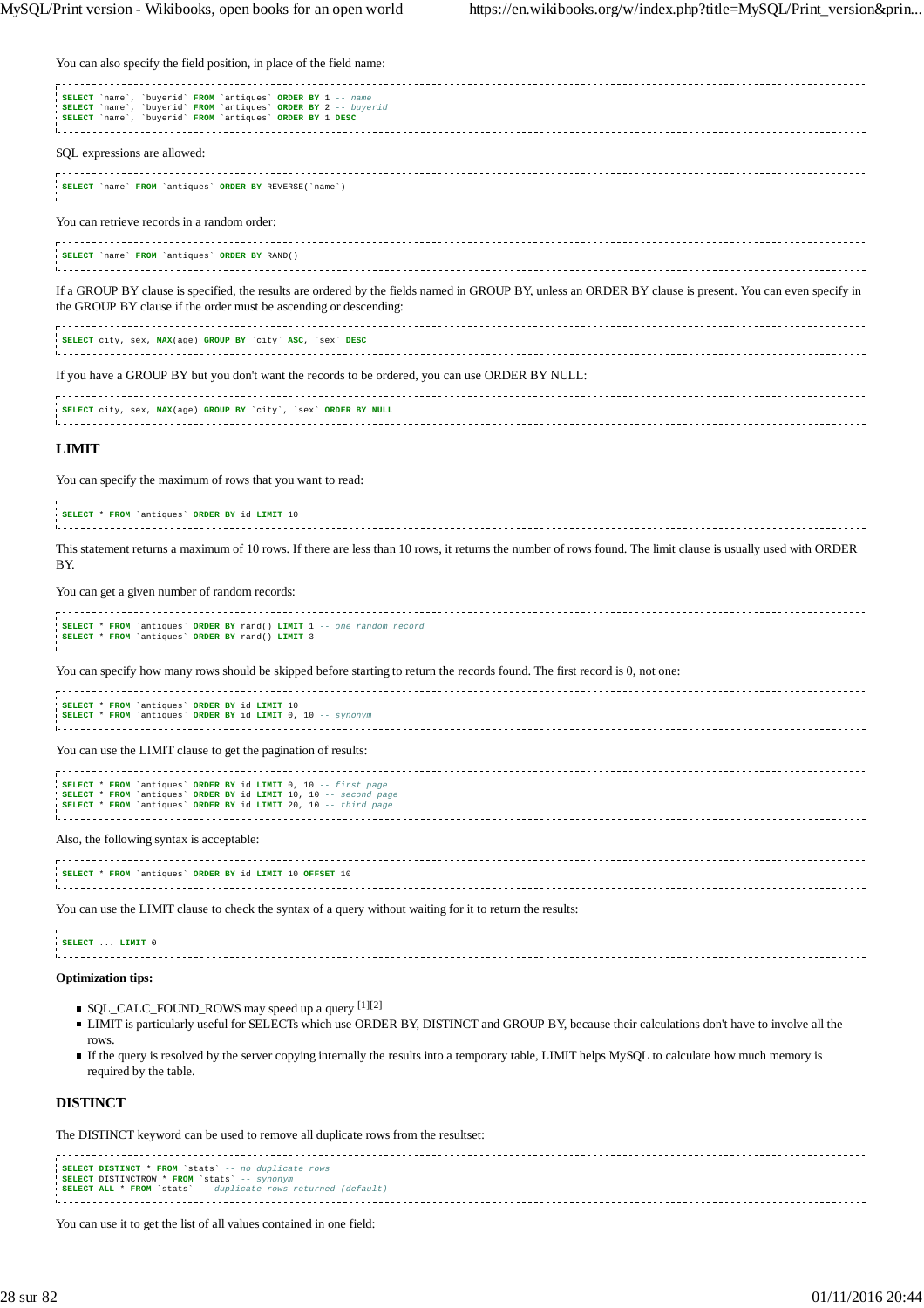If one of the fields you are SELECTing is the PRIMARY KEY or has a UNIQUE index, DISTINCT is useless. Also, it's useless to use DISTINCT in conjunction with the GROUP BY clause.

### **IN and NOT IN**

| SELECT id                                                       |  |
|-----------------------------------------------------------------|--|
| FROM stats                                                      |  |
| ( WHERE position IN ( 'Manager', 'Staff')                       |  |
|                                                                 |  |
| SELECT ownerid, 'is in both orders & antiques'                  |  |
| FROM orders, antiques WHERE ownerid = buyerid                   |  |
| <b>UNION</b>                                                    |  |
| SELECT buyerid, 'is in antiques only'                           |  |
| FROM antiques WHERE buyerid NOT IN (SELECT ownerid FROM orders) |  |
|                                                                 |  |
|                                                                 |  |

### **EXISTS and ALL**

#### *(Compatible: Mysql 4+)*

| i SELECT ownerfirstname, ownerlastname                     |  |
|------------------------------------------------------------|--|
| FROM owner                                                 |  |
| WHERE EXISTS (SELECT * FROM antiques WHERE item = 'chair') |  |
|                                                            |  |
|                                                            |  |
| SELECT buyerid, item                                       |  |
|                                                            |  |
| FROM antiques                                              |  |
|                                                            |  |
| WHERE price = ALL (SELECT price FROM antiques)             |  |
|                                                            |  |
|                                                            |  |

#### **Optimization hints**

There are some hints you may want to give to the server to better optimize the SELECTs. If you give more than one hints, the order of the keywords is important:

| DISTINCTROW ]<br><b>DISTINCT</b><br>SELECT [ALL         |  |
|---------------------------------------------------------|--|
| [HIGH PRIORITY] [STRAIGHT JOIN]                         |  |
|                                                         |  |
| [SQL_SMALL_RESULT   SQL_BIG_RESULT] [SQL_BUFFER_RESULT] |  |
| SQL_NO_CACHE] [SQL_CALC_FOUND_ROWS]<br>[SOL CACHE       |  |
|                                                         |  |
| .                                                       |  |
|                                                         |  |
|                                                         |  |
|                                                         |  |

#### **HIGH\_PRIORITY**

Usually, DML commands (INSERT, DELETE, UPDATE) have higher priority than SELECTs. If you specify HIGH\_PRIORITY though, the SELECT will have higher priority than DML statements.

**STRAIGHT\_JOIN** Force MySQL to evaluate the tables of a JOIN in the same order they are named, from the leftmost.

**SQL\_SMALL\_RESULT** It's useful only while using DISTINCT or GROUP BY. Tells the optimizer that the query will return few rows.

**SQL\_BIG\_RESULT** It's useful only while using DISTINCT or GROUP BY. Tells the optimizer that the query will return a many rows.

**SQL\_BUFFER\_RESULT** Force MySQL to copy the result into a temporary table. This is useful to remove LOCKs as soon as possible.

**SQL\_CACHE** Forces MySQL to copy the result into the query cache. Only works if the value of query\_cache\_type is DEMAND or 2.

**SQL\_NO\_CACHE** Tells MySQL not to cache the result. Useful if the query occurs very seldom or if the result often change.

**SQL\_CALC\_FOUND\_ROWS** Useful if you are using the LIMIT clause. Tells the server to calculate how many rows would have been returned if there were no LIMIT. You can retrieve that number with another query:

**SELECT** SQL\_CALC\_FOUND\_ROWS \* **FROM** `stats` **LIMIT** 10 **OFFSET** 100; SELECT FOUND\_ROWS(); 

#### **Index hints**

- USE INDEX: specifies to research some records preferably by browsing the tables indexes<sup>[3]</sup>.
- FORCE INDEX: idem in more restrictive. A table will be browsed without index only if the optimizer doesn't have the choice.
- **IGNORE INDEX: request to not favor the indexes.**

### Example:

| FROM table1 USE INDEX (date)                 |  |
|----------------------------------------------|--|
| WHERE date between '20150101' and '20150131' |  |
|                                              |  |
|                                              |  |
|                                              |  |

#### **UNION and UNION All**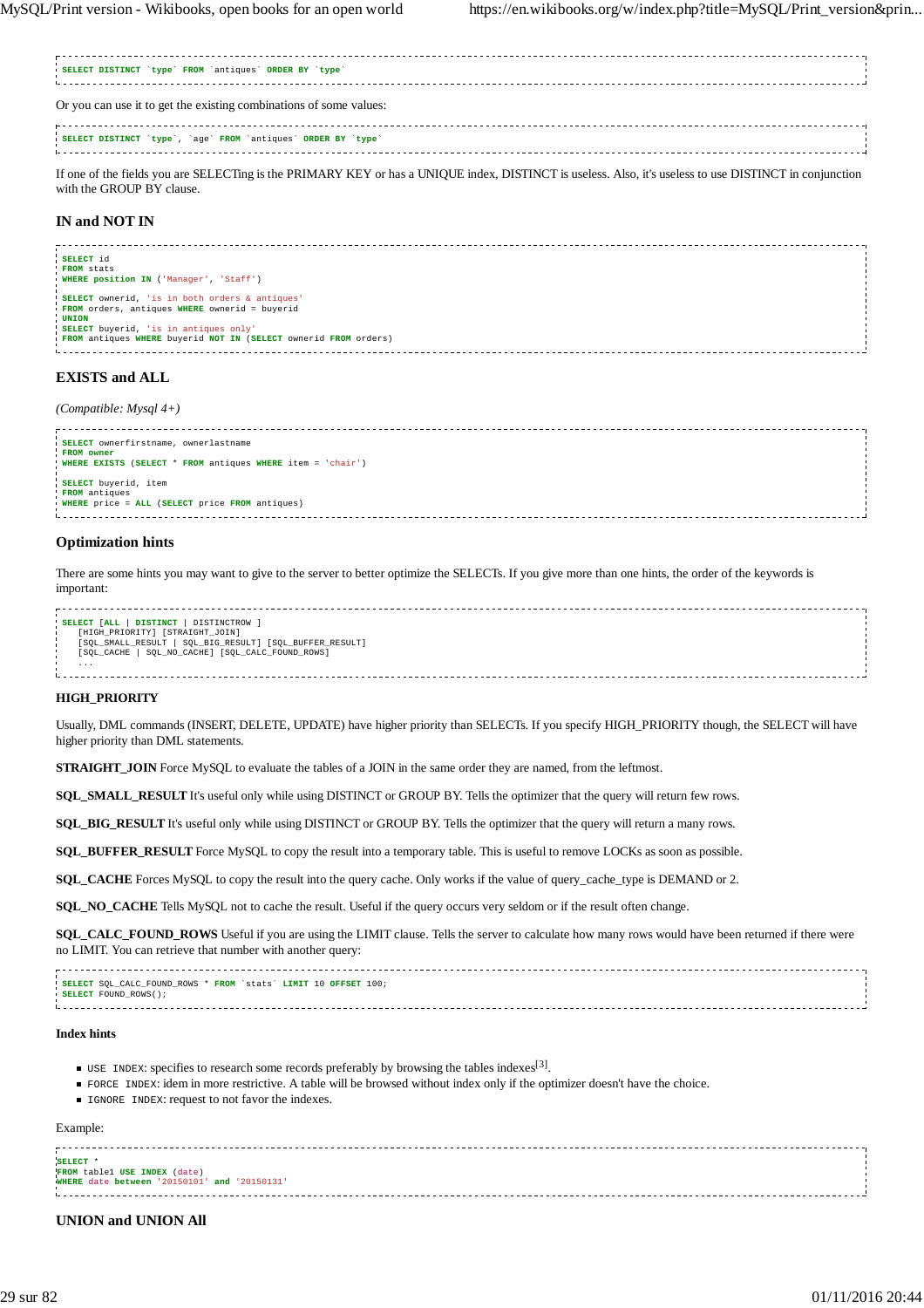*(Compatible: Mysql 4+)*

Following query will return all the records from both tables.

| <u>.</u>                                                                                                                                                                            |  |
|-------------------------------------------------------------------------------------------------------------------------------------------------------------------------------------|--|
| SELECT * FROM english<br>UNION ALL<br>SELECT * FROM hindi                                                                                                                           |  |
| UNION is the same as UNION DISTINCT.<br>If you type only UNION, then it is considered that you are asking for distinct records. If you want all records, you have to use UNION ALL. |  |
| SELECT word FROM word_table WHERE id = 1<br><b>UNION</b><br>SELECT word FROM word table WHERE id = 2                                                                                |  |
| (SELECT magazine FROM pages)<br>UNION DISTINCT<br>(SELECT magazine FROM pdflog)<br>ORDER BY magazine                                                                                |  |
| (SELECT ID_ENTRY FROM table WHERE ID_AGE = 1)                                                                                                                                       |  |

**UNION DISTINCT** (**SELECT** ID\_ENTRY **FROM table WHERE** ID\_AGE=2)

### **Joins**

The Most important aspect of SQL is its relational features. You can query, compare and calculate two different tables having entirely different structure. Joins and subselects are the two methods to join tables. Both methods of joining tables should give the same results. The natural join is faster on most SQL platforms.

In the following example a student is trying to learn what the numbers are called in hindi.



| Tag Inenglish |       | Tag Inhindi |  |
|---------------|-------|-------------|--|
|               | 1 One | 2 Do        |  |
|               | 2 Two | 3 Teen      |  |
| 3             | Three | 4 Char      |  |

#### **Cartesian join (CROSS JOIN)**

A Cartesian join is when you join every row of one table to every row of another table.

| SELECT * FROM english, hindi |  |
|------------------------------|--|
|                              |  |
|                              |  |
|                              |  |
|                              |  |

It is also called Cross Join and may be written in this way:

| SELECT * FROM english CROSS JOIN hindi |  |
|----------------------------------------|--|
|                                        |  |
|                                        |  |

|   | Tag Inenglish Tag Inhindi |                |      |
|---|---------------------------|----------------|------|
| 1 | One                       | 2              | Do   |
| 2 | Two                       | $\overline{c}$ | Do   |
| 3 | Three                     | 2              | Do   |
| 1 | One                       | 3              | Teen |
| 2 | Two                       | 3              | Teen |
| 3 | Three                     | 3              | Teen |
| 1 | One                       | 4              | Char |
| 2 | Two                       | 4              | Char |
| 3 | Three                     | 4              | Char |

#### **Inner Join**

| SELECT hindi. Taq, english. Inenglish, hindi. Inhindi      |  |
|------------------------------------------------------------|--|
| FROM english, hindi                                        |  |
| WHERE english. Tag = hindi. Tag                            |  |
| $--$ equal                                                 |  |
| SELECT hindi. Taq, english. Inenglish, hindi. Inhindi      |  |
| FROM english INNER JOIN hindi ON english. Tag = hindi. Tag |  |
|                                                            |  |
|                                                            |  |

Tag Inenglish Inhindi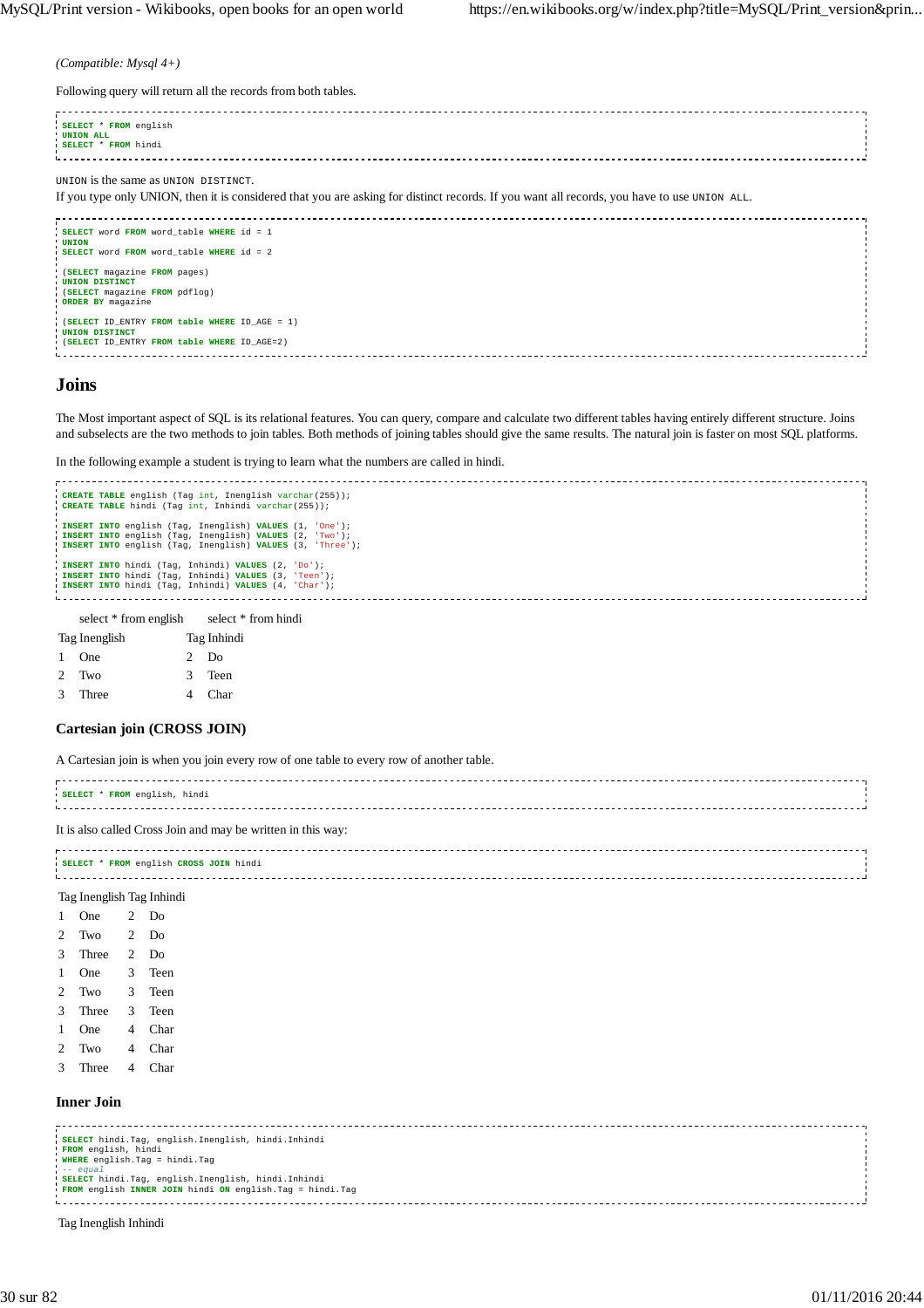- 2 Two Do
- 3 Three Teen

You can also write the same query as

| SELECT hindi. Tag, english. Inenglish, hindi. Inhindi<br>FROM english INNER JOIN hindi<br>ON english. Tag = hindi. Tag                                 |  |
|--------------------------------------------------------------------------------------------------------------------------------------------------------|--|
| Natural Joins using "using" (Compatible: MySQL 4+; but changed in MySQL 5) The following statement using "USING" method will display the same results. |  |
| SELECT hindi.tag, hindi.Inhindi, english.Inenglish<br>FROM hindi NATURAL JOIN english<br>USING (Tag)                                                   |  |
| <b>Outer Joins</b>                                                                                                                                     |  |
| Tag Inenglish Tag Inhindi                                                                                                                              |  |
| One                                                                                                                                                    |  |
| $2$ Do<br>Two                                                                                                                                          |  |

### **LEFT JOIN / LEFT OUTER JOIN**

4 Char

The syntax is as follows:

3 Three 3 Teen

| SELECT field1, field2 FROM table1 LEFT JOIN table2 ON field1=field2                                                                                   |  |
|-------------------------------------------------------------------------------------------------------------------------------------------------------|--|
| SELECT e. Inenglish as English, e. Tag, '--no row--' as Hindi<br>FROM english AS e LEFT JOIN hindi AS h<br>ON e.Tag=h.Tag<br>WHERE h. Inhindi IS NULL |  |
| English tag<br>Hindi<br>One $1 -$ no row-                                                                                                             |  |

#### **Right Outer Join**

| SELECT '--no row--' AS English, h.tag, h.Inhindi AS Hindi |  |
|-----------------------------------------------------------|--|
| FROM english AS e RIGHT JOIN hindi AS h                   |  |
|                                                           |  |
| ON e.Tag=h.Tag                                            |  |
| WHERE e. Inenglish IS NULL                                |  |
|                                                           |  |
|                                                           |  |

English tag Hindi --no row-- 4 Char

- Make sure that you have the same name and same data type in both tables.
- The keywords LEFT and RIGHT are not absolute, they only operate within the context of the given statement: we can reverse the order of the tables and reverse the keywords, and the result would be the same.
- If the type of join is not specified as inner or outer then it will be executed as an INNER JOIN.

### **Full Outer Join**

As for v5.1, MySQL does not provide FULL OUTER JOIN. You may emulate it this way:



## **Multiple joins**

It is possible to join more than just two tables:

| SELECT  FROM a JOIN (b JOIN c on b.id=c.id) ON a.id=b.id                                                                                                                                                                                                      |       |  |  |  |  |  |  |
|---------------------------------------------------------------------------------------------------------------------------------------------------------------------------------------------------------------------------------------------------------------|-------|--|--|--|--|--|--|
| Here is an example from Savane:                                                                                                                                                                                                                               |       |  |  |  |  |  |  |
| mysql> SELECT group_type.type_id, group_type.name, COUNT(people_job.job_id) AS count<br>FROM group type<br>JOIN (groups JOIN people_job ON groups.group_id = people_job.group_id)<br>ON group_type.type_id = groups.type<br>GROUP BY type id ORDER BY type id |       |  |  |  |  |  |  |
| type_id   name                                                                                                                                                                                                                                                | count |  |  |  |  |  |  |
| 1   Official GNU software                                                                                                                                                                                                                                     | 148   |  |  |  |  |  |  |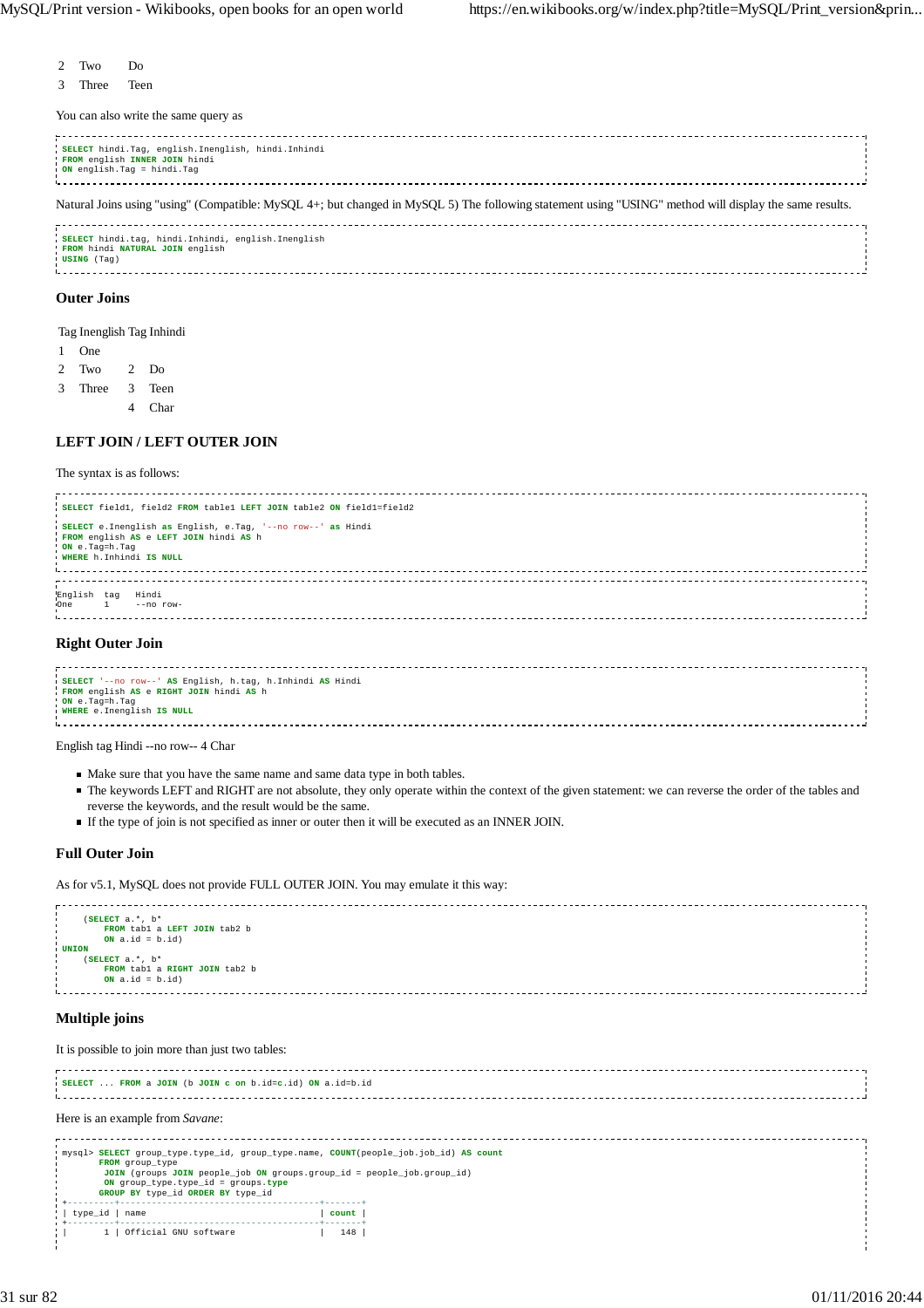|--|

## **Subqueries**

*(Compatible: MySQL 4.1 and later)*

- SQL subqueries let you use the results of one query as part of another query.
- Subqueries are often natural ways of writing a statement.
- Let you break a query into pieces and assemble it.
- Allow some queries that otherwise can't be constructed. Without using a subquery, you have to do it in two steps.
- Subqueries always appear as part of the WHERE (or HAVING) clause.
- Only one field can be in the subquery SELECT. It means Subquery can only produce a single column of data as its result.
- ORDER BY is not allowed; it would not make sense.
- Usually refer to name of a main table column in the subquery.
- This defines the current row of the main table for which the subquery is being run. This is called an outer reference.

For e.g. If RepOffice= OfficeNbr from Offices table, list the offices where the sales quota for the office exceeds the sum of individual salespersons' quotas

| SELECT City FROM Offices WHERE Target > ??? |  |
|---------------------------------------------|--|
|                                             |  |

??? is the sum of the quotas of the salespeople, i.e.

| SELECT SUM (Quota)<br>FROM SalesReps<br>WHERE RepOffice = OfficeNbr                                                    |  |
|------------------------------------------------------------------------------------------------------------------------|--|
| We combine these to get                                                                                                |  |
| SELECT City FROM Offices<br>WHERE Target > (SELECT SUM(Quota) FROM SalesReps<br>WHERE RepOffice = OfficeNbr)           |  |
| Display all customers with orders or credit limits $>$ \$50,000. Use the DISTINCT word to list the customer just once. |  |

| SELECT DISTINCT CustNbr                                           |  |
|-------------------------------------------------------------------|--|
|                                                                   |  |
| FROM Customers, Orders                                            |  |
| <b>WHERE</b> CustNbr = Cust AND (CreditLimit>50000 OR Amt>50000); |  |
|                                                                   |  |
|                                                                   |  |
|                                                                   |  |
|                                                                   |  |

## **References**

- 1. http://www.mysqlperformanceblog.com/2007/08/28/to-sql\_calc\_found\_rows-or-not-to-sql\_calc\_found\_rows/
- 2. http://dev.mysql.com/doc/refman/5.0/en/information-functions.html
- 3. http://dev.mysql.com/doc/refman/5.7/en/index-hints.html

## **Resources**

Official MySQL documentation (http://dev.mysql.com/doc)

## **Language/Using NULL**

Null is a special logical value in SQL. Most programming languages have 2 values of logic: True and False. SQL also has NULL which means "Unknown". A NULL value can be set.

NULL is a non-value, so it can be assigned to TEXT columns, INTEGER columns or any other datatype. A column can not contain NULLs only if it has been declared as NOT NULL (see ALTER TABLE).

```
INSERT into Singer
   (F_Name, L_Name, Birth_place, Language) 
   values<br>("", "Homer", NULL, "Greek"),<br>("", "Sting", NULL, "English"),<br>("Jonny", "Five", NULL, "Binary");
```
Do not quote the NULL. If you quote a Null then you name the person NULL. For some strange reason, NULLs do not show visually on windows XP in Varchar fields but they do in Fedora's version, so versions of mysql can give different outputs. Here we set the value of Sting and Homer's first name to a zero length string "", because we KNOW they have NO first name, but we KNOW we do not know the place they were born. To check for a NULLs use

**SELECT** \* **from** Singer **WHERE** Birth\_place **IS** NULL; **or**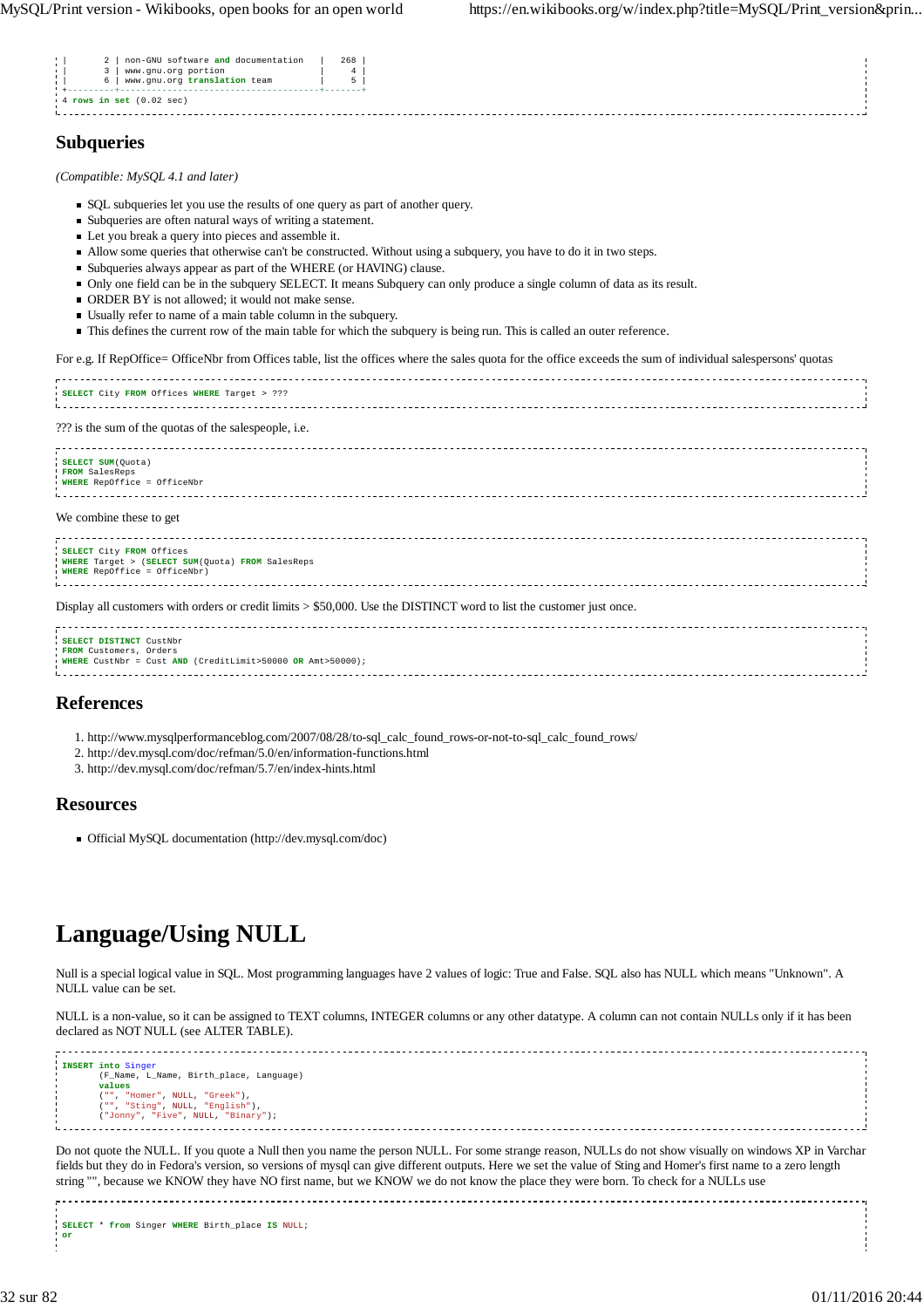| SELECT * from Singer WHERE Birth place IS NOT NULL;<br>$^{\circ}$ or<br>I SELECT * from Singer WHERE isNull(Birth_place)                            |
|-----------------------------------------------------------------------------------------------------------------------------------------------------|
| Remember, COUNT never counts NULLS.                                                                                                                 |
| select count (Birth place) from Singer;<br>$^{\circ}$<br>and sum (NULL) gives a NULL answer.                                                        |
| Normal operations (comparisons, expressions) return NULL if at least one of the compared items is NULL:                                             |
| -------------------------<br>SELECT (NULL=NULL) OR (NULL<>NULL) OR (NOT NULL) OR (1 <null) (1="" or="">NULL) OR (1 + NULL) OR (1 LIKE NULL)</null)> |

because all the expressions between in parenthesis return NULL. It's definitely logical: if you don't know the value represented by NULL, you don't know is it's =1 or <>1. Be aware that even (NULL=NULL and (NOT NULL) return NULL.

## **Dealing with NULL**

The function 'COALESCE' can simplify working with null values. for example, to avoid showing null values by treating null as zero, you can type:

| SELECT COALESCE(colname, 0) from table where COALESCE(colname, 0) > 1; |  |
|------------------------------------------------------------------------|--|
|                                                                        |  |
|                                                                        |  |
|                                                                        |  |
|                                                                        |  |

In a date field, to treat NULL as the current date:

| ORDER BY (COALESCE(TO_DAYS(date), TO_DAYS(CURDATE()))-TO_DAYS(CURDATE())) |  |
|---------------------------------------------------------------------------|--|
|                                                                           |  |
| EXP(SUM(LOG(COALESCE(''*the field you want to multiply*'',1)))            |  |

The coalesce() function is there to guard against trying to calculate the logarithm of a null value and may be optional depending on your circumstances.

| SELECT t4.gene name, COALESCE(q2d.score, 0),<br>COALESCE(dqp.score,0), COALESCE(pocus.score,0)<br>FROM t4<br>LEFT JOIN 92d ON t4.gene name=92d.gene name<br>LEFT JOIN dgp ON t4.gene_name=dgp.gene_name<br>LEFT JOIN pocus ON t4.gene_name=pocus.gene_name; |  |
|-------------------------------------------------------------------------------------------------------------------------------------------------------------------------------------------------------------------------------------------------------------|--|
| Use of IFNULL() in your SELECT statement is to make the NULL any value you wish.                                                                                                                                                                            |  |
| IFNULL(expr1,expr2)                                                                                                                                                                                                                                         |  |
| If expr1 is not NULL, IFNULL() returns expr1, else it returns expr2.                                                                                                                                                                                        |  |
| IFNULL() returns a numeric or string value, depending on the context in which it is used:                                                                                                                                                                   |  |
| mysql> SELECT IFNULL(1,0);<br>$\rightarrow$ 1<br>mysql> SELECT IFNULL(NULL, 10);<br>$->10$<br>mysql> SELECT IFNULL(1/0,10);<br>$-> 10$<br>mysql> SELECT IFNULL(1/0, 'yes');<br>$\rightarrow 'ves'$                                                          |  |
| Null handling can be very counter intuitive and could cause problems if you have an incorrect function in a delete statement that returns null. For example the<br>following query will delete all entries.                                                 |  |
| DELETE FROM my table WHERE field > NULL (or function returning NULL)                                                                                                                                                                                        |  |
| If you want to have NULL values presented last when doing an ORDER BY, try this:                                                                                                                                                                            |  |
| SELECT * FROM my_table ORDER BY ISNULL(field), field [ ASC   DESC ]                                                                                                                                                                                         |  |

## **Language/Operators**

MySQL uses some standard SQL operators and some non-standard operators. They can be used to write expressions which involve constant values, variables, values contained in fields and / or other expressions.

## **Precedence**

### **Operator precedence**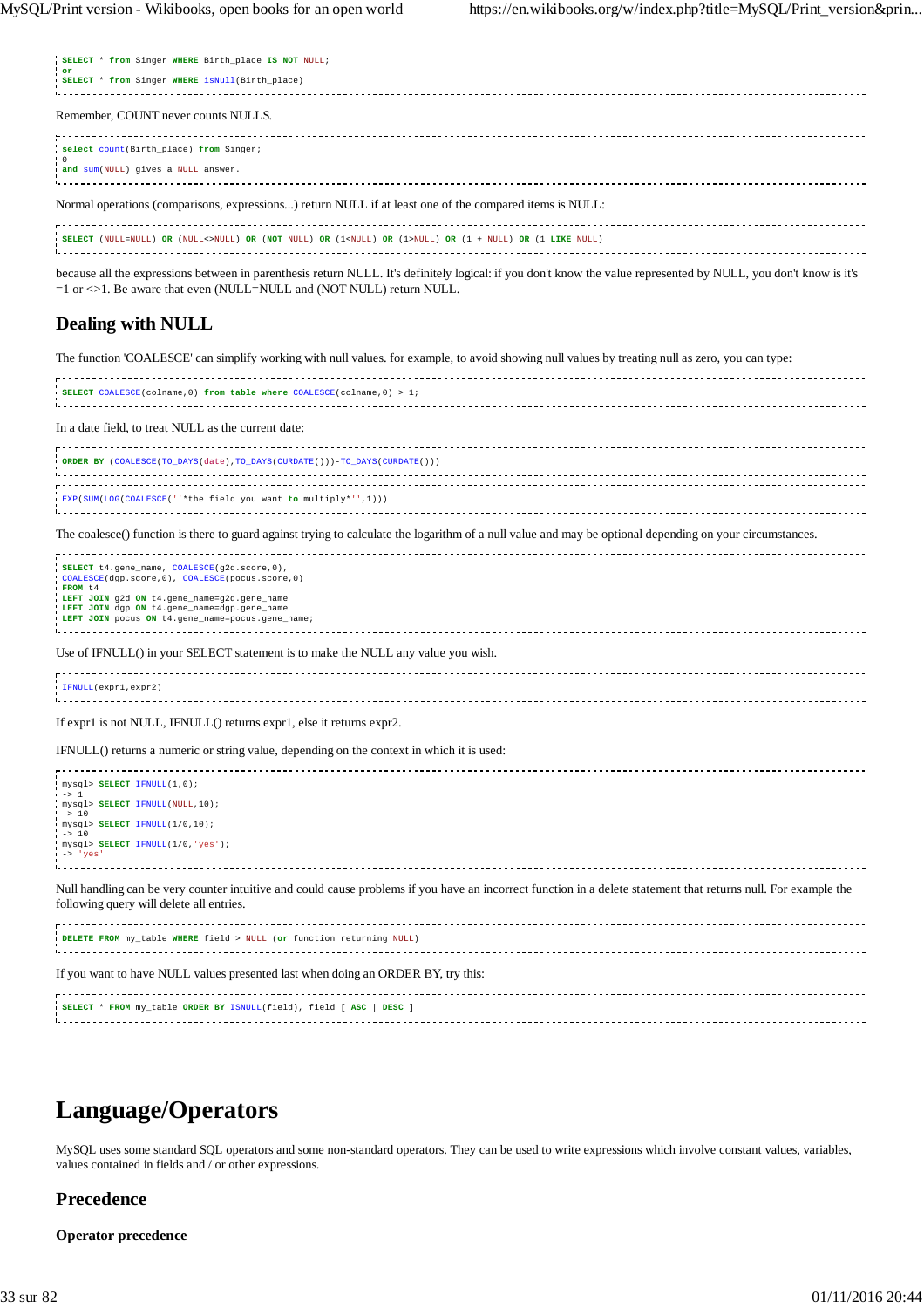Table of operator precedence:

| <b>INTERVAL</b>                                                                                                                                           |  |
|-----------------------------------------------------------------------------------------------------------------------------------------------------------|--|
| BINARY, COLLATE                                                                                                                                           |  |
|                                                                                                                                                           |  |
|                                                                                                                                                           |  |
| - (unary minus), ~ (unary bit inversion)                                                                                                                  |  |
|                                                                                                                                                           |  |
| $\star$ , /, DIV, $\ast$ , MOD                                                                                                                            |  |
| $! -7 +$                                                                                                                                                  |  |
|                                                                                                                                                           |  |
| 1 < < 2                                                                                                                                                   |  |
| iδ                                                                                                                                                        |  |
|                                                                                                                                                           |  |
| $1 = 2$ , $\le 3$ , $> = 2$ , $>$ , $\le 3$ , $\le 3$ , $\le 3$ , $\le 1$ , $\le 1$ , $\le 1$ , $\le 1$ , $\le 1$ , $\le 1$ , $\le 1$ , $\le 1$ , $\le 1$ |  |
| BETWEEN, CASE, WHEN, THEN, ELSE                                                                                                                           |  |
|                                                                                                                                                           |  |
| <b>NOT</b>                                                                                                                                                |  |
| ا ه&, <b>AND</b>                                                                                                                                          |  |
| XOR                                                                                                                                                       |  |
| $   , \text{ OR}$                                                                                                                                         |  |
|                                                                                                                                                           |  |
| $1 - 1 =$                                                                                                                                                 |  |
|                                                                                                                                                           |  |

Modifiers:

- **PIPES\_AS\_CONCAT** If this SQL mode is enabled,  $\|$  has precedence on  $\wedge$ , but and ~ have precedence on  $\|$ .
- **HIGH\_NOT\_PRECEDENCE** If this SQL mode is enabled, NOT has the same precedence level as !.

#### **Use of parenthesis**

You can use parenthesis to force MySQL to evaluate a subexpression before another independently from operator precedence:

|      | $\cdot$ SELECT $(1 + 1) * 5 --$ returns 10 |  |                                                                                                                 |  |  |  |  |
|------|--------------------------------------------|--|-----------------------------------------------------------------------------------------------------------------|--|--|--|--|
| $ -$ |                                            |  | the contract of the contract of the contract of the contract of the contract of the contract of the contract of |  |  |  |  |

You can also use parenthesis to make an expression more readable by humans, even if they don't affect the precedence:

| <b>SELECT</b> 1 + (2 $*$ 5) -- the same as 1 + 2 $*$ 5 |  |
|--------------------------------------------------------|--|
|                                                        |  |
|                                                        |  |
|                                                        |  |

## **Assignment operators**

You can use the = operator to assign a value to a column:

| UPDATE 'myTable' SET 'uselessField'=0                                                                                                                       |  |
|-------------------------------------------------------------------------------------------------------------------------------------------------------------|--|
| When you want to assign a value to a variable, you must use the := operator, because the use of = would be ambiguous (is it as assignment or a comparison?) |  |
| $SELECT$ @myvar := 1                                                                                                                                        |  |

You can also use SELECT INTO to assign values to one or more variables.

## **Comparison operators**

#### **Equality**

If you want to check if 2 values are equal, you must use the = operator:

| SELECT True = True -- returns 1<br>SELECT True = False -- returns 0                                                             |  |
|---------------------------------------------------------------------------------------------------------------------------------|--|
| If you want to check if 2 values are different, you can use the $\langle \rangle$ or != operators, which have the same meaning: |  |



 $\le$  return 1 where = returns 0 and vice versa.

#### **IS and NULL-safe comparison**

When you compare a NULL value with a non-NULL value, you'll get NULL. If you want to check if a value is null, you can use IS:

| SELECT (NULL IS NULL) -- returns 1<br>SELECT (1 IS NULL) -- returns 0<br>I SELECT (True IS True) -- returns an error! |  |
|-----------------------------------------------------------------------------------------------------------------------|--|
| You can check if a value is non-NULL:                                                                                 |  |
| SELECT (True IS NOT NULL) -- returns 1                                                                                |  |
|                                                                                                                       |  |

There is also an equality operator which considers NULL as a normal value, so it returns 1 (not NULL) if both values are NULL and returns 0 (not NULL) if one of the values is NULL: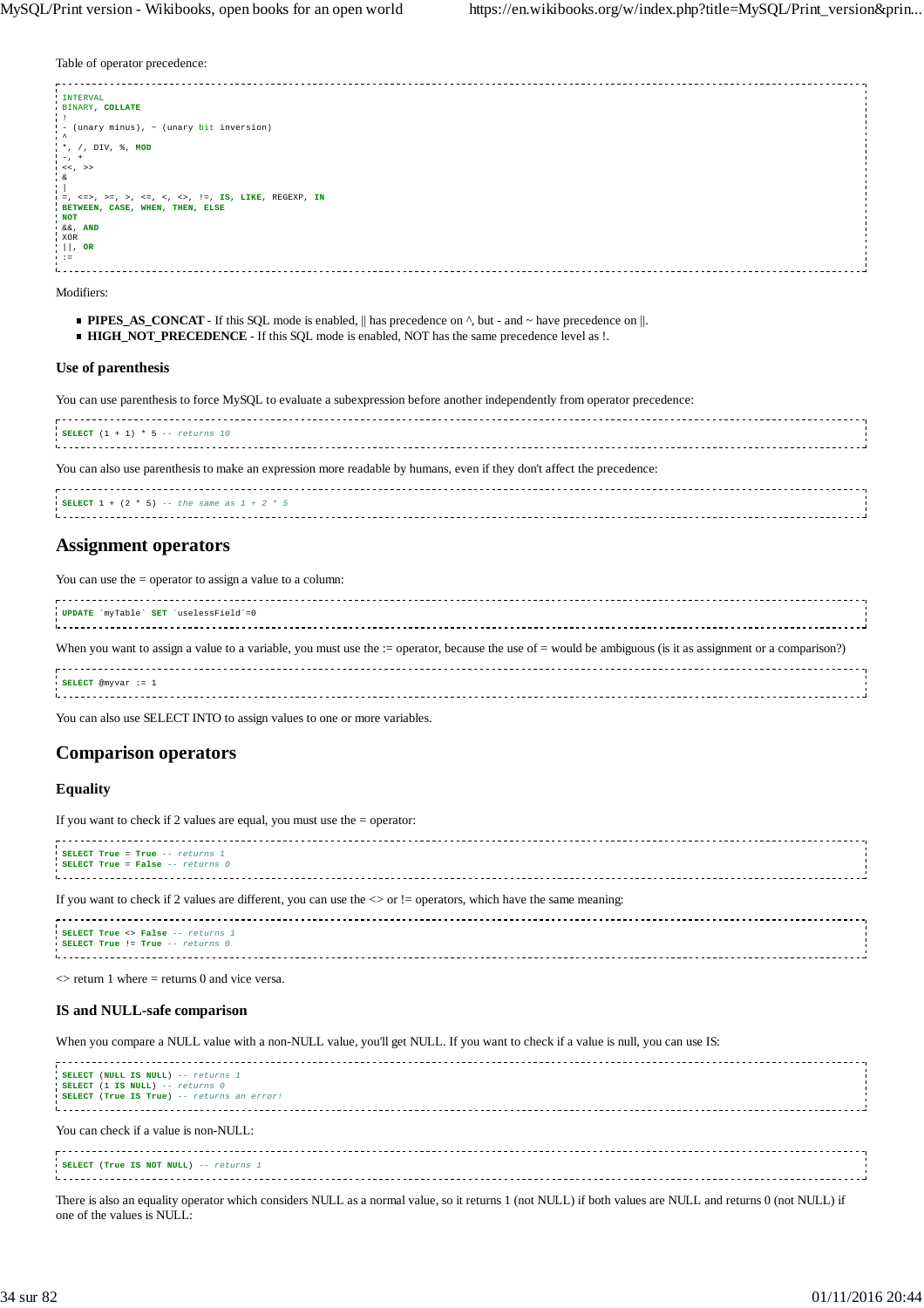| SELECT NULL <=> NULL -- 1<br>SELECT True <=> True -- 1                                                                                                            |  |
|-------------------------------------------------------------------------------------------------------------------------------------------------------------------|--|
| SELECT coll <=> col2 FROM myTable                                                                                                                                 |  |
| There is not a NULL-safe non-equality operator, but you can type the following:                                                                                   |  |
| SELECT NOT (coll <=> col2) FROM myTable                                                                                                                           |  |
| <b>IS and Boolean comparisons</b>                                                                                                                                 |  |
| IS and IS NOT can also be used for Boolean comparisons. You can use them with the reserved words TRUE, FALSE and UNKNOWN (which is merely a<br>synonym for NULL). |  |
|                                                                                                                                                                   |  |

| SELECT 1 IS TRUE -- returns 1                                 |  |
|---------------------------------------------------------------|--|
| SELECT 1 IS NOT TRUE -- returns 0                             |  |
| SELECT 1 IS FALSE -- returns 0                                |  |
| SELECT (NULL IS NOT FALSE) -- returns 1: unknown is not false |  |
| SELECT (NULL IS UNKOWN) -- returns 1                          |  |
| <b>SELECT (NULL IS NOT UNKNOWN)</b> -- returns 0              |  |
|                                                               |  |
|                                                               |  |

## **Greater, Less...**

You can check if a value is greater than another value:

| SELECT $100 > 0$ -- returns 1<br>$\text{I}$ SELECT 4 > 5 -- return 0                                                                                                                                                                                                                                  |
|-------------------------------------------------------------------------------------------------------------------------------------------------------------------------------------------------------------------------------------------------------------------------------------------------------|
| You can also check if a value is minor than another value:                                                                                                                                                                                                                                            |
| SELECT $1 < 2 -- returns 1$<br>SELECT $2 < 2$ -- returns 0                                                                                                                                                                                                                                            |
| This kind of comparisons also works on TEXT values:                                                                                                                                                                                                                                                   |
| SELECT 'a' < 'b' -- returns 1                                                                                                                                                                                                                                                                         |
| Generally speaking, alphabetical order is used for TEXT comparisons. However, the exact rules are defined by the COLLATION used. A COLLATION defines<br>the sorting rules for a given CHARACTER SET. For example, a COLLATION may be case-sensitive, while another COLLATION may be case-insensitive. |
| You can check if a value is equal or greater than another value. For example, the following queries have the same meaning:                                                                                                                                                                            |
| SELECT 'a' >= 'b' FROM 'myTable'<br>SELECT NOT ('a' < 'b') FROM 'myTable'                                                                                                                                                                                                                             |
| Similarly, you can check if a value is less or equal to another value:                                                                                                                                                                                                                                |
| SELECT 'a' <= 'b' FROM 'myTable'                                                                                                                                                                                                                                                                      |

## **BETWEEN**

If you want to check if a value is included in a given range, you can use the BETWEEN ... AND ... operator. AND doesn't have its usual meaning. Example:

| SELECT 20 BETWEEN 10 AND 100 -- returns 1 |  |
|-------------------------------------------|--|
|                                           |  |
|                                           |  |
|                                           |  |
|                                           |  |

The value after BETWEEN and the value after AND are included in the range.

You can also use NOT BETWEEN to check if a value is not included in a range:

| SELECT 8 NOT BETWEEN 5 AND 10 -- returns 0 |  |
|--------------------------------------------|--|
|                                            |  |
|                                            |  |
|                                            |  |

## **IN**

You can use the IN operator to check if a value is included in a list of values:

| SELECT 5 IN (5, 6, 7) -- returns 1<br>SELECT 1 IN $(5, 6, 7)$ -- returns 0                                                                    |  |
|-----------------------------------------------------------------------------------------------------------------------------------------------|--|
| You should not include in the list both numbers and strings, or the results may be unpredictable. If you have numbers, you should quote them: |  |
| SELECT 4 IN ('a', 'z', '5')                                                                                                                   |  |

There is not a theoretical limit to the number of values included in the IN operator.

You can also use NOT IN: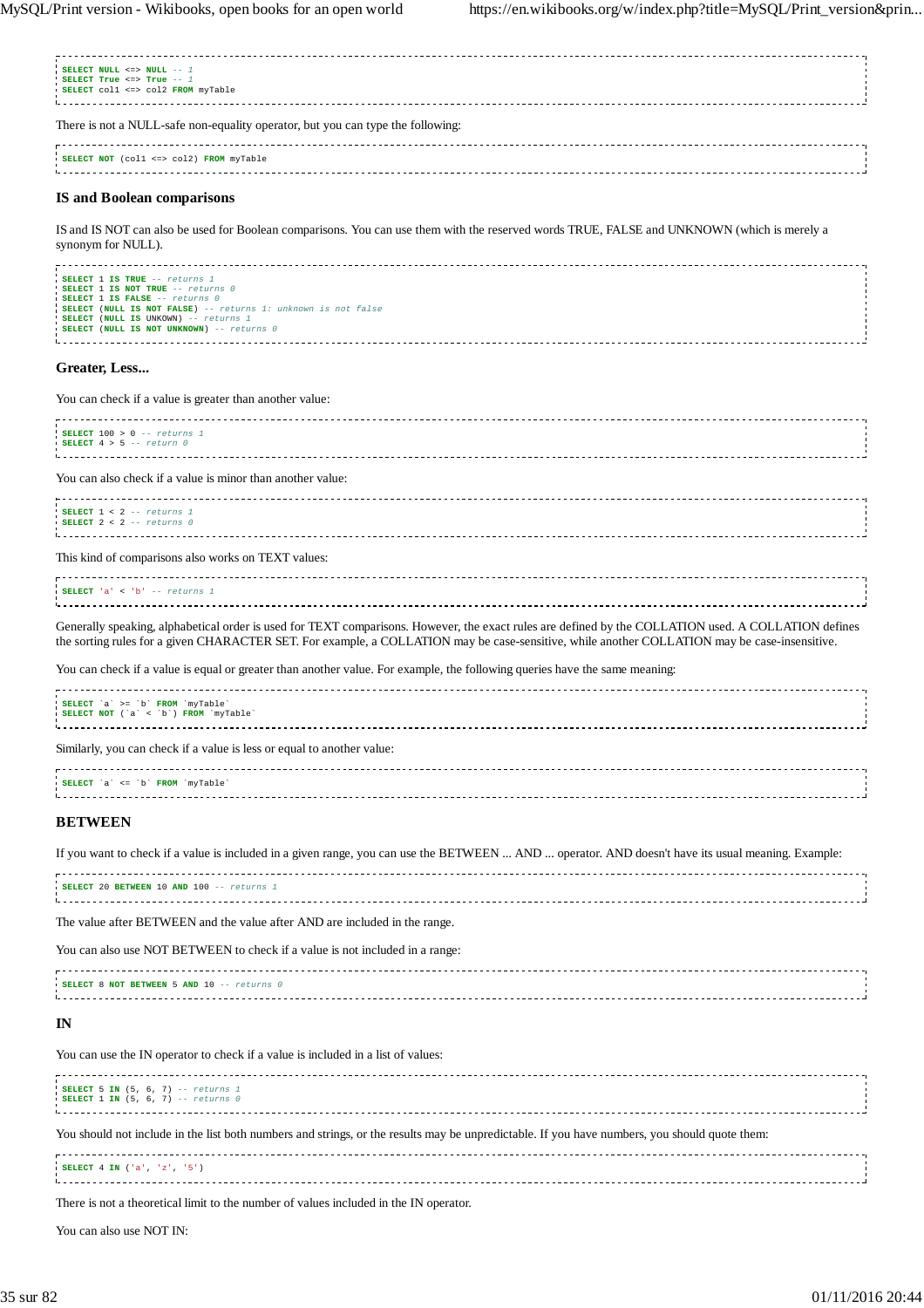**SELECT** 1 **NOT IN** (1, 2, 3) -- returns 0 

## **Logical operators**

## **MySQL Boolean logic**

MySQL doesn't have a real BOOLEAN datatype.

FALSE is a synonym for 0. Empty strings are considered as FALSE in a Boolean context.

TRUE is a synonym for 1. All non-NULL and non-FALSE data are considered as TRUE in a boolean context.

UNKNOWN is a synonym for NULL. The special date 0/0/0 is NULL.

## **NOT**

NOT is the only operator which has only one operand. It returns 0 if the operand is TRUE, returns 1 if the operand is FALSE and returns NULL if the operand is NULL.

| ---------------------------<br>SELECT NOT 1 -- returns 0<br>SELECT NOT FALSE -- returns 1<br>SELECT NOT NULL -- returns NULL<br><b>SELECT NOT UNKNOWN</b> -- returns NULL |  |
|---------------------------------------------------------------------------------------------------------------------------------------------------------------------------|--|
| Lis a synonym for NOT                                                                                                                                                     |  |

#### ! is a synonym for NOT.

| SELECT |  |
|--------|--|
|        |  |
|        |  |
|        |  |
|        |  |

### **AND**

#### AND returns 1 if both the operands are TRUE, else returns 0; if at least one of the operands is NULL, returns NULL.

| SELECT 1 AND 1 -- returns 1<br>SELECT $1$ AND $\cdots$ -- return 0<br>SELECT '' AND NULL -- returns NULL |  |
|----------------------------------------------------------------------------------------------------------|--|
| && is a synonym for AND.                                                                                 |  |

| $\blacksquare$ SELECT $\blacksquare$ & & $\blacksquare$ |  |  |
|---------------------------------------------------------|--|--|
|                                                         |  |  |
|                                                         |  |  |
|                                                         |  |  |

## **OR**

OR returns TRUE if at least one of the operands is TRUE, else returns FALSE; if the two operands are NULL, returns NULL.

```
SELECT TRUE OR FALSE -- returns 1
SELECT 1 OR 1 -- returns 1
SELECT FALSE OR FALSE -- returns 0
SELECT NULL OR TRUE -- returns NULL
|| is a synonym for OR.
SELECT 1 || 0
```
## **XOR**

XOR (eXclusive OR) returns 1 if only one of the operands is TRUE and the other operand is FALSE; returns 0 if both the operands are TRUE o both the operands are FALSE; returns NULL if one of the operands is NULL.

```
SELECT 1 XOR 0 -- returns 1
SELECT FALSE XOR TRUE -- returns 1
SELECT 1 XOR TRUE -- returns 0
SELECT 0 XOR FALSE -- returns 0
SELECT NULL XOR 1 -- returns NULL
```
#### **Synonyms**

- AND can be written as &&
- $\blacksquare$  OR can be written ad ||
- NOT can be written as !

Only NOT (usually) has a different precedence from its synonym. See operator precedence for detail.

## **Arithmetic operators**

MySQL supports operands which perform all basic arithmetic operations.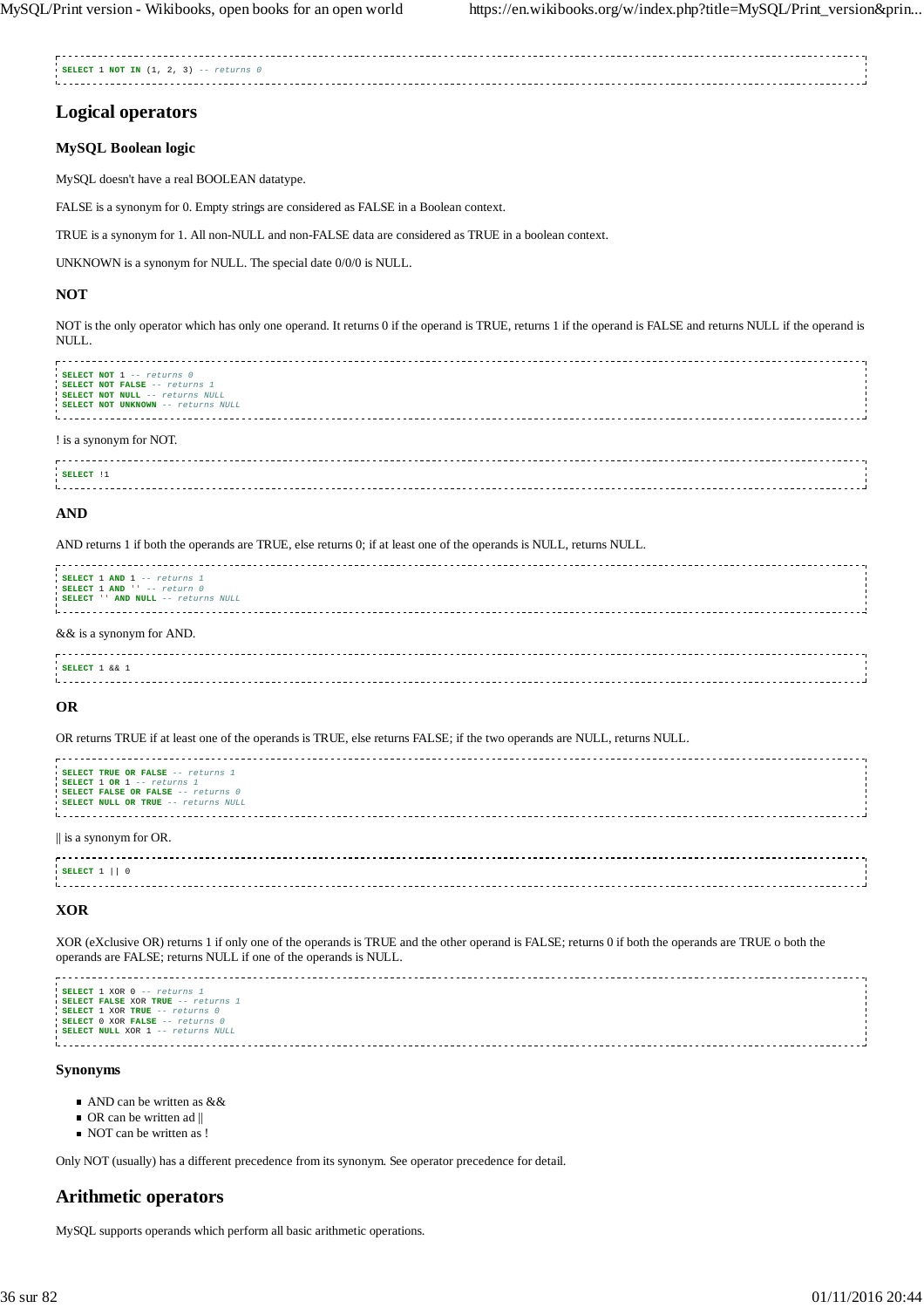| You can type positive values with a '+', if you want:                                                                                                              |
|--------------------------------------------------------------------------------------------------------------------------------------------------------------------|
| SELECT $+1$ -- return 1<br>.                                                                                                                                       |
| You can type negative values with a '-'. - is an inversion operand:                                                                                                |
| SELECT $-1$ $-$ returns $-1$<br>SELECT $-+1$ -- returns $-1$<br>SELECT $--1 -- return s$ 1<br>.                                                                    |
| You can make sums with $'+$ :                                                                                                                                      |
| <u>.</u><br>SELECT $1 + 1$ -- returns 2<br><u>.</u>                                                                                                                |
| You can make subtractions with '-':                                                                                                                                |
| SELECT True - $1$ -- returns $0$                                                                                                                                   |
| You can multiply a number with '*':                                                                                                                                |
| ----------------<br>SELECT $1 * 1 -- returns 1$                                                                                                                    |
| You can make divisions with '/'. Returns a FLOAT number:                                                                                                           |
| <b>SELECT 10 / 2 -- returns 5.0000</b><br><b>SELECT</b> 1 / 1 -- returns 1.0000<br>SELECT 1 / 0 -- returns NULL (not an error)<br>-------------------------------- |
| You can make integer divisions with DIV. Resulting number is an INTEGER. No reminder. This has been added in MySQL 4.1.                                            |
| SELECT 10 DIV 3 -- returns 3<br><u>.</u>                                                                                                                           |
| You can get the reminder of a division with '%' or MOD:                                                                                                            |
| --------------------<br>SELECT 10 MOD 3 -- returns 1<br><u>.</u>                                                                                                   |
| Using + to cast data                                                                                                                                               |
| You can convert an INTEGER to a FLOAT doing so:                                                                                                                    |
| SELECT $1 + 0.0 -$ returns $1.0$<br>SELECT 1 + 0.000 -- returns 1.000<br>SELECT TRUE + $0.000$ -- returns 1.000                                                    |
| You can't convert a string to a FLOAT value by adding 0.0, but you can cast it to an INTEGER:                                                                      |

| SELECT $'1' + 0$ -- returns 1                                 |  |
|---------------------------------------------------------------|--|
| SELECT '1' + FALSE -- returns 1                               |  |
|                                                               |  |
| SELECT <nowiki>''</nowiki> + <nowiki>''</nowiki> -- returns 0 |  |
|                                                               |  |
|                                                               |  |
|                                                               |  |

# **Text operators**

There are no concatenation operators in MySQL.

Arithmetic operators convert the values into numbers and then perform arithmetic operations, so you can't use + to concatenate strings.

You can use the CONCAT() function instead.

# **LIKE**

The LIKE operator may be used to check if a string matches to a pattern. A simple example: **SELECT** \* **FROM** articles **WHERE** title **LIKE** 'hello world'

The pattern matching is usually case insensitive. There are two exceptions:

when a LIKE comparison is performed against a column which has been declared with the BINARY flag (see CREATE TABLE); when the expression contains the BINARY clause:

**SELECT** \* 'test' **LIKE** BINARY 'TEST' -- returns 0 

You can use two special characters for LIKE comparisons:

 $\blacksquare$  means "any character" (but must be 1 char, not 0 or 2)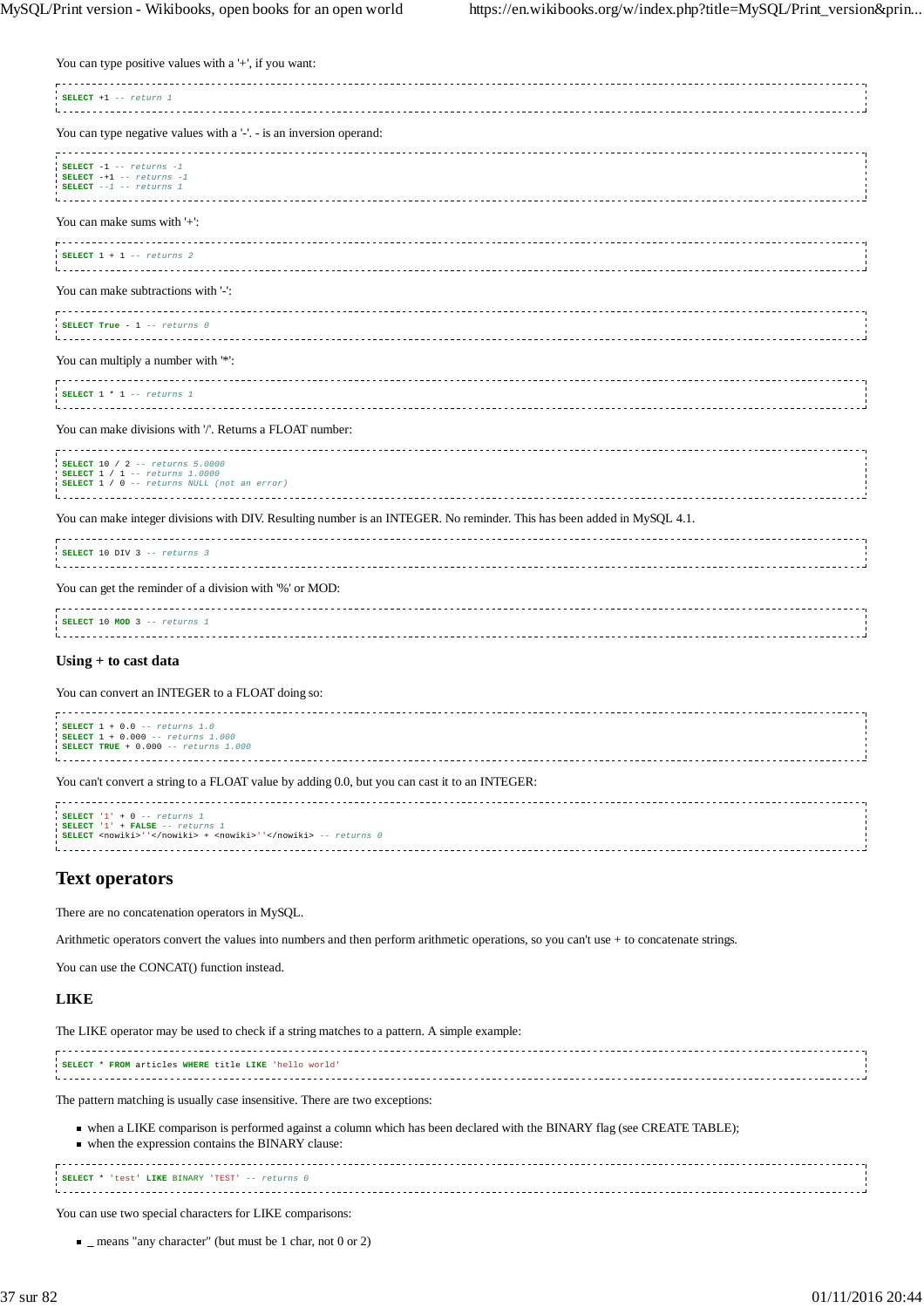**%** means "any sequence of chars" (even 0 chars or 1000 chars)

Note that "\" also escapes quotes (""") and this behaviour can't be changed by the ESCAPE clause. Also, the escape character does not escape itself.

Common uses of LIKE:

Find titles starting with the word "hello":

| SELECT * FROM articles WHERE title LIKE 'hello%                                                                                                                          |  |
|--------------------------------------------------------------------------------------------------------------------------------------------------------------------------|--|
| Find titles ending with the word "world":                                                                                                                                |  |
| SELECT * FROM articles WHERE title LIKE '%world'                                                                                                                         |  |
| $\blacksquare$ Find titles containing the word "gnu":                                                                                                                    |  |
| SELECT * FROM articles WHERE title LIKE '%gnu%'                                                                                                                          |  |
| These special chars may be contained in the pattern itself: for example, you could need to search for the "_" character. In that case, you need to "escape" the<br>char: |  |
| SELECT * FROM articles WHERE title LIKE '\_&' -- titles starting with _<br>SELECT * FROM articles WHERE title LIKE '\\\$\' -- titles starting with \                     |  |
| Sometimes, you may want to use an escape character different from "\". For example, you could use "/":                                                                   |  |
| SELECT * FROM articles WHERE title LIKE '/ %' ESCAPE '/'                                                                                                                 |  |
| When you use = operator, trailing spaces are ignored. When you use LIKE, they are taken into account.                                                                    |  |
| SELECT 'word' = 'word ' $--$ returns 1<br>SELECT 'word' LIKE 'word ' -- returns 0                                                                                        |  |
| LIKE also works with numbers.                                                                                                                                            |  |
| SELECT 123 LIKE '%2%' -- returns 1                                                                                                                                       |  |
| If you want to check if a pattern doesn't match, you can use NOT LIKE:                                                                                                   |  |
| SELECT 'a' NOT LIKE 'b' -- returns 1                                                                                                                                     |  |

# **SOUNDS LIKE**

You can use SOUNDS LIKE to check if 2 text values are pronounced in the same way. SOUNDS LIKE uses the SOUNDEX algorithm, which is based on English rules and is very approximate (but simple and thus fast).

| SELECT 'wordl' SOUNDS LIKE 'word2' FROM 'wordList' -- short form        |  |
|-------------------------------------------------------------------------|--|
| SELECT SOUNDEX('wordl') = SOUNDEX('word2') FROM 'wordList' -- long form |  |
|                                                                         |  |
|                                                                         |  |
|                                                                         |  |

SOUNDS LIKE is a MySQL-specific extension to SQL. It has been added in MySQL 4.1.

#### **Regular expressions**

You can use REGEXP to check if a string matches to a pattern using regular expressions.

| REGEXP<br><b>SELECT</b> |  |
|-------------------------|--|
|                         |  |
|                         |  |
|                         |  |

You can use RLIKE as a synonym for REGEXP.

# **Bitwise operators**

Bit-NOT:

| : SELECT ~0 -- returns 18446744073709551615<br><b>SELECT</b> ~1 -- returns 18446744073709551614       |  |
|-------------------------------------------------------------------------------------------------------|--|
| Bit-AND:                                                                                              |  |
| SELECT 1 & 1 -- returns 1<br>SELECT $1 \& 3 -- returns 1$<br>$\blacksquare$ SELECT 2 & 3 -- returns 2 |  |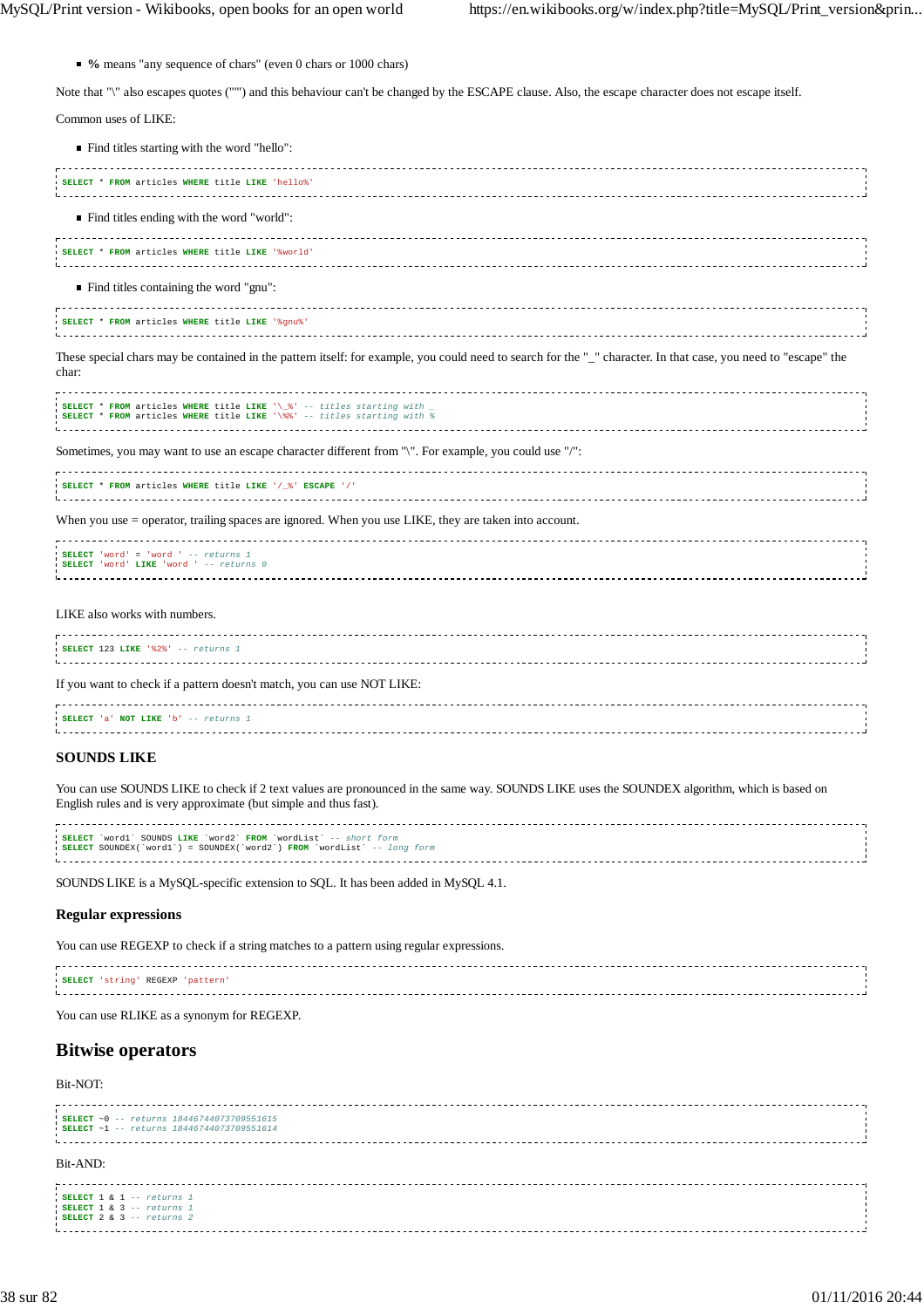Bit-OR:

| SELECT $1 \mid 0 -- returns 1$<br>SELECT $3 \mid 0 -- returns 3$<br>SELECT $4 \mid 2 -- returns 6$        |  |
|-----------------------------------------------------------------------------------------------------------|--|
| Bit-XOR:                                                                                                  |  |
| SELECT $1 \wedge 0$ -- returns 1<br>SELECT $1 \wedge 1$ -- returns 0<br>$\cdot$ SELECT 3 ^ 1 -- returns 2 |  |
| Left shift:                                                                                               |  |
| SELECT $1 \leq 2$ -- returns 4                                                                            |  |
| Right shift:                                                                                              |  |
| SELECT $1 \gg 2 -- 0$<br><b>The Common State State</b>                                                    |  |

# **Language/Import/export**

Aside from mysqldump (cf. MySQL/Administration), you can also export / import raw data.

# **Export data**

Data can be exported using the "INTO OUTFILE" keyword

| SELECT * FROM destinataire INTO OUTFILE '/tmp/test' WHERE id IN (41, 141, 260, 317, 735, 888, 1207, 2211); |  |  |
|------------------------------------------------------------------------------------------------------------|--|--|
|                                                                                                            |  |  |
|                                                                                                            |  |  |
|                                                                                                            |  |  |

Beware that the MySQL daemon itself will write the file, not the user you run the MySQL client with. The file will be stored on the server, not on your host. Moreover, the server will need write access to the path you specify (usually, the server can \_not\_ write in your home directory, e.g.). Hence why we (unsecurely) used  $/\text{tmp}$  in the examples.

You can also use the command line to export data

mysql < query.txt > output.txt 

where query.txt contains an sql-query and the output will be stored in output.txt

# **Import data**

In another database/computer/etc. the data can be imported:

| LOAD DATA INFILE '/tmp/test' INTO TABLE destinataire;                                                                                                                                                                          |  |
|--------------------------------------------------------------------------------------------------------------------------------------------------------------------------------------------------------------------------------|--|
|                                                                                                                                                                                                                                |  |
| Litical contracts are considerable contracts and considerable considerable considerable considerable contracts and considerable considerable considerable considerable considerable considerable considerable considerable con |  |
|                                                                                                                                                                                                                                |  |
|                                                                                                                                                                                                                                |  |

#### additional options are

| FIELDS TERMINATED BY '\t' |  |
|---------------------------|--|
| LINES TERMINATED BY '\n'  |  |
| IGNORE 1 LINES            |  |
|                           |  |
|                           |  |

to specify how the document is set up and whether there is a header. The columns in the data file can be mapped to the columns of the database table if they do not correspond and it is thus also possible to omit certain columns using a dummy variable:

| LOAD DATA LOCAL INFILE    |  |
|---------------------------|--|
| '/tmp/test'               |  |
| INTO TABLE destinataire   |  |
| FIELDS TERMINATED BY '\t' |  |
| LINES TERMINATED BY '\n'  |  |
| IGNORE 1 LINES            |  |
|                           |  |
| @dummy,                   |  |
| name,                     |  |
| phone_number,             |  |
| @dummy,                   |  |
| edummy,                   |  |
| @dummy,                   |  |
| @dummy,                   |  |
| edummy,                   |  |
| @dummy,                   |  |
| @dummy                    |  |
|                           |  |
|                           |  |
|                           |  |

In this example, we only need the second and third column of the data file and store these values in the name and phone\_number column of our database table.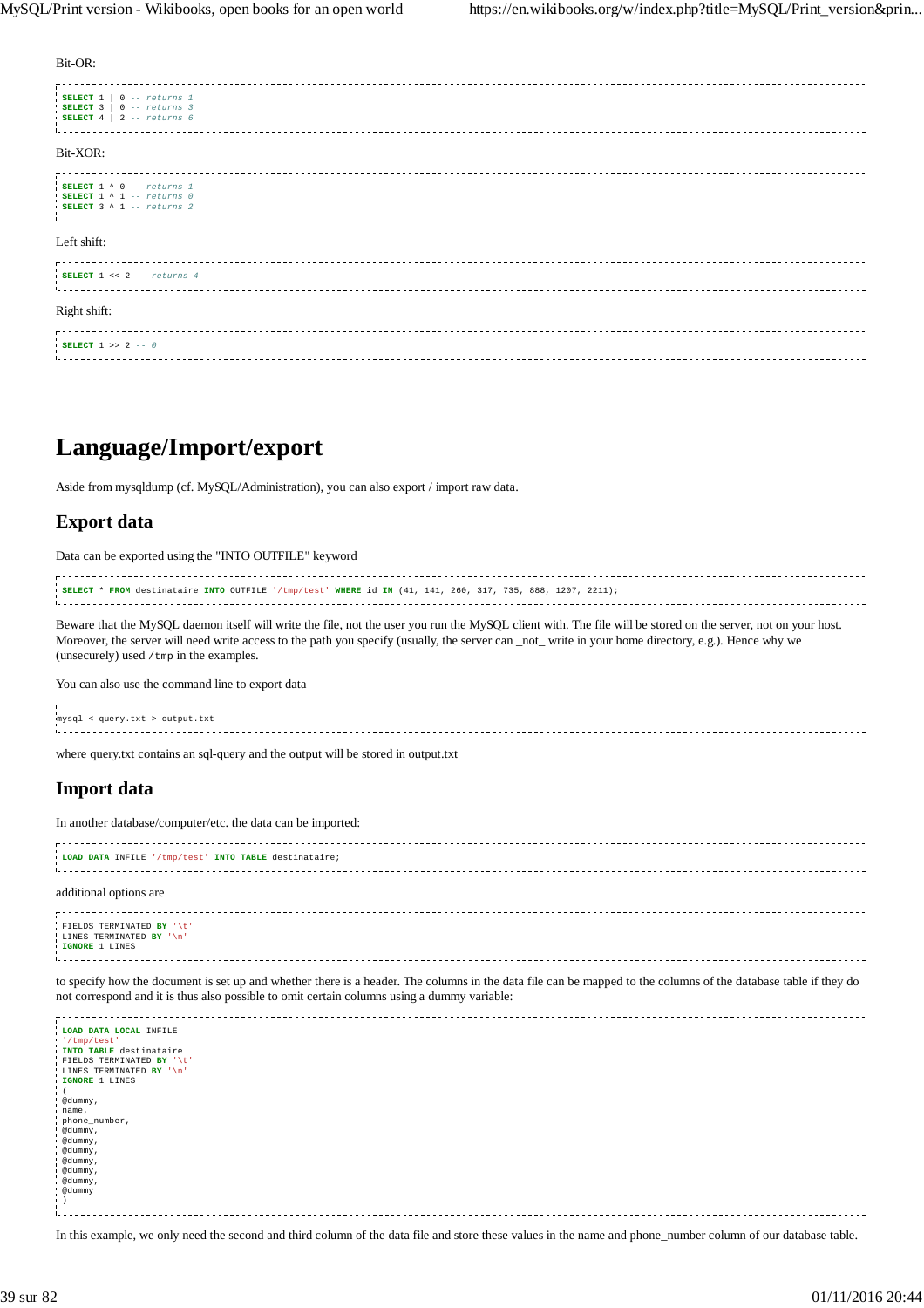# **Content precisions**

To import a .sql which creates a user and its database, one should know if this user already exists on the server, because MySQL doesn't have any DROP USER IF EXISTS. On the contrary it works with the databases:

| DROP DATABASE IF EXISTS 'basel';<br>CREATE DATABASE `base1` DEFAULT CHARACTER SET utf8 COLLATE utf8 general ci;                                                                                                                                   |  |
|---------------------------------------------------------------------------------------------------------------------------------------------------------------------------------------------------------------------------------------------------|--|
| USE basel;<br>--DROP USER 'user1'@'localhost':<br>CREATE USER 'user1'@'localhost' IDENTIFIED BY 'p@ssword1';<br>GRANT USAGE ON *.* TO 'user1'@'localhost' IDENTIFIED BY 'p@ssword1';<br>GRANT ALL PRIVILEGES ON 'user1'.* TO 'user1'@'localhost'; |  |
|                                                                                                                                                                                                                                                   |  |

PS: if this commande returns "DROP DATABASE" statements are disabled with PhpMyAdmin, modify config.default.php by switching \$cfg['AllowUserDropDatabase'] to true, and empty the navigator cache.

# **Language/Functions**

# **Syntax**

Function names are case insensitive. You can write them as you prefer:

| SELECT database() -- ok  |
|--------------------------|
| SELECT DataBase() -- ok  |
| SELECT DATABASE() $- ok$ |
|                          |

If the IGNORE\_SPACE SQL\_MODE is not set, you can not put a space between the function name and the first parenthesis. It would return a 1064 error. IGNORE\_SPACE is usually 0. The reason is that the parser is faster if that flag is disabled. So:

**SELECT DATABASE** () -- usually not accepted **SELECT DATABASE**() -- always works fine 

However, this restriction only applies to the native MySQL functions. UDFs and stored functions may be written with a space after the name.

You can't use a value calculated in the SELECT clause as a constraint in the WHERE clause (its a chicken & egg problem); the WHERE clause is what determines the values in the SELECT clause. What you want is the HAVING clause which is applied \*after\* all matching rows have been found.

# **General functions**

Type-indipendent functions.

## **BENCHMARK(times, expression)**

Executes expression n times and returns how time it spent. Useful to find bottlenecks in SQL expressions.

| <b>SELECT</b> BENCHMARK(10000, 'hello'); $-$ - Treatment in 0.0010 sec |  |
|------------------------------------------------------------------------|--|
|                                                                        |  |
|                                                                        |  |

## **CAST(value AS type)**

Returns value converted in the specified type.

**SELECT CAST**(20130101 **AS** DATE); -- 2013-01-01 

## **CHARSET(string)**

#### Returns the CHARACTER SET used by string.

**SELECT** CHARSET(20130101); -- binary **SHOW** CHARACTER **SET**; -- displays all the different installed CHARACTER SET 

#### **COALESCE(value, ...)**

Returns the first argument which is not NULL. If all arguments are NULL, returns NULL. There must be at least one argument.

| SELECT COALESCE(NULL, 'hello', NULL); -- $hello$ |  |  |  |  |
|--------------------------------------------------|--|--|--|--|
|                                                  |  |  |  |  |
|                                                  |  |  |  |  |
|                                                  |  |  |  |  |

#### **COERCIBILITY(string)**

Returns the coercibility (between 0 to 5):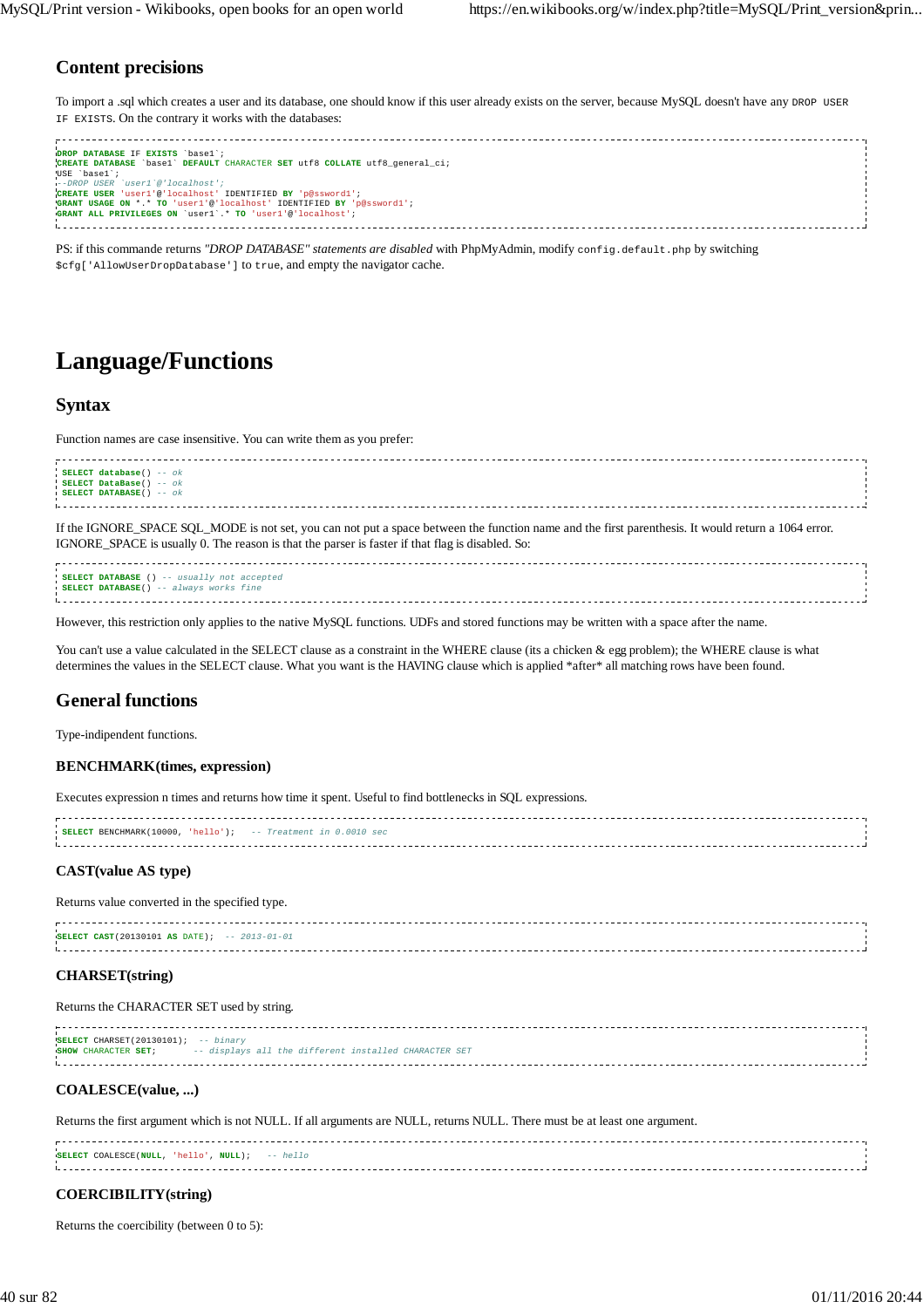-----

| <b>SELECT</b><br>COERCIBILITY( | $ -$ |
|--------------------------------|------|
|                                |      |

| Coercibility <sup>[1]</sup> | <b>Meaning</b>                  | <b>Example</b>                                     |
|-----------------------------|---------------------------------|----------------------------------------------------|
| 0                           |                                 | Explicit collation   Value with COLLATE clause     |
|                             | No collation                    | Concatenation of strings with different collations |
| 2                           | Implicit collation Column value |                                                    |
| 3                           | System constant                 | USER() return value                                |
| 4                           | Coercible                       | Literal string                                     |
|                             | Ignorable                       | NULL or an expression derived from NULL            |

# **COLLATION(string)**

| Returns the COLLATION used by the string.                                                                                                                                                                                                                                       |  |
|---------------------------------------------------------------------------------------------------------------------------------------------------------------------------------------------------------------------------------------------------------------------------------|--|
| SELECT COLLATION('hello'); -- utf8 general ci<br>Littletinistic international control in the control of the control of the control of the control of the control of the control of the control of the control of the control of the control of the control of the control of th |  |
|                                                                                                                                                                                                                                                                                 |  |

## **CONNECTION\_ID()**

#### Returns the id of the current thread.

| SELECT CONNECTION ID(); $--31$ |  |
|--------------------------------|--|
|                                |  |
|                                |  |
|                                |  |
|                                |  |

# **CONVERT(value, type)**

# Returns value converted to the specified type.

| '666'<br><b>IINSIGNED INTEGER)</b><br>SELECT CONVERT |  |
|------------------------------------------------------|--|
|                                                      |  |
|                                                      |  |

# **CONVERT(string USING charset)**

Converts the passed string to the specified CHARACTER SET.

| <b>SELECT CONVERT</b> ('This is a text' USING utf8)                                                                                                                                                                           |  |
|-------------------------------------------------------------------------------------------------------------------------------------------------------------------------------------------------------------------------------|--|
|                                                                                                                                                                                                                               |  |
| Little in the contract of the contract of the contract of the contract of the contract of the contract of the contract of the contract of the contract of the contract of the contract of the contract of the contract of the |  |
|                                                                                                                                                                                                                               |  |

# **CURRENT\_USER()**

Returns the username and the hostname used in the current connection.

| SELECT CURRENT_USER()                      |  |
|--------------------------------------------|--|
| <b>SELECT CURRENT USER</b> -- it's correct |  |
|                                            |  |
|                                            |  |

# **DATABASE()**

Returns the current database's name, set with the USE command.

| SELECT DATABASE () |  |
|--------------------|--|
|                    |  |
|                    |  |

# **FOUND\_ROWS()**

After a SELECT with a LIMIT clause and the SQL\_CALC\_FOUND\_ROWS keyword, you can run another SELECT with the FOUND\_ROWS() function. It returns the number of rows found by the previous query if it had no LIMIT clause.

**SELECT** SQL\_CALC\_FOUND\_ROWS \* **FROM** stats **ORDER BY** id **LIMIT** 10 **OFFSET** 50 **SELECT** FOUND\_ROWS() **AS** n 

# **GREATEST(value1, value2, ...)**

Returns the greatest argument passed.

## **IF(val1, val2, val3)**

If val1 is TRUE, returns val2. If val1 is FALSE or NULL, returns val3.

## **IFNULL(val1, val2)**

If val1 is NULL, returns val2; else, returns val1.

# **ISNULL(value)**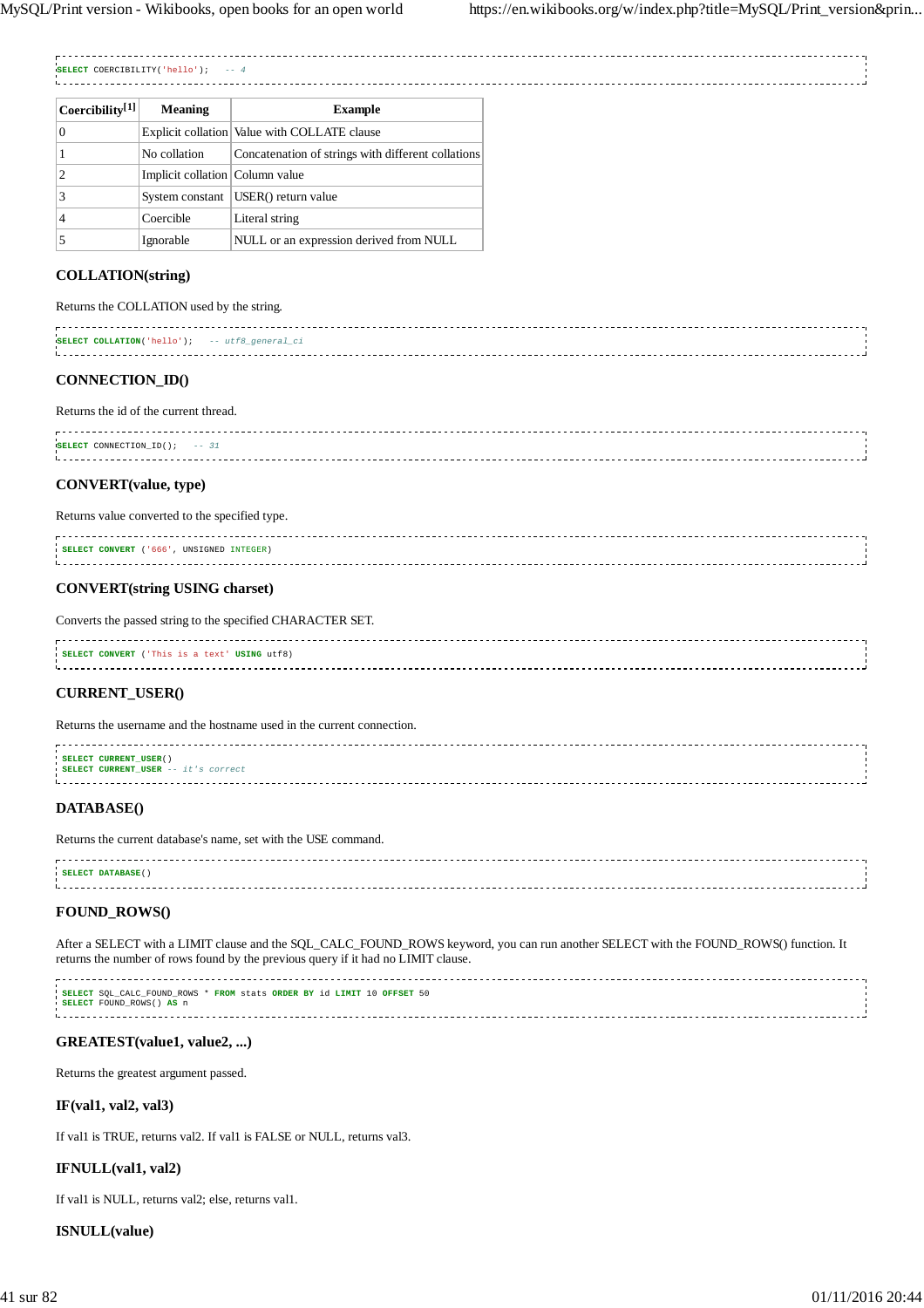If the value passed is NULL returns 1, else returns 0.

## **INTERVAL(val1, val2, val3, ...)**

Returns the location of the first argument which is greater than the first one, beginning by zero in the integers in parameter:

| <b>SELECT</b> INTERVAL(10, 20, 9, 8, 7); $-0$    |  |
|--------------------------------------------------|--|
|                                                  |  |
| <b>SELECT</b> INTERVAL $(10, 9, 20, 8, 7);$ -- 1 |  |
| SELECT INTERVAL $(10, 9, 8, 20, 7);$ -- 2        |  |
|                                                  |  |
| <b>SELECT</b> INTERVAL(10, 9, 8, 7, 20); $-3$    |  |
|                                                  |  |
|                                                  |  |
|                                                  |  |
|                                                  |  |
|                                                  |  |

# **NULLIF(val1, val2)**

If val1 = val2, returns NULL; else, returns val1.

## **LEAST(value1, value2, ...)**

Returns the minimum argument passed.

# **Date and time**

There are plenty of date related functions.[2]

| SELECT * FROM mytable                                                               |  |
|-------------------------------------------------------------------------------------|--|
| WHERE datetimecol >= (CURDATE() - INTERVAL 1 YEAR) AND                              |  |
| datetimecol < (CURDATE() - INTERVAL 1 YEAR) INTERVAL 1 DAY;                         |  |
|                                                                                     |  |
| $SEXECUTE$ IF (DAYOFMONTH (CURDATE ()) <= 15,                                       |  |
| DATE FORMAT(CURDATE(), '%Y-%m-15'),                                                 |  |
| DATE FORMAT(CURDATE() + INTERVAL 1 MONTH, '%Y-%m-15')) AS next15                    |  |
| FROM table;                                                                         |  |
|                                                                                     |  |
| SELECT YEAR('2002-05-10'), MONTH('2002-05-10'), DAYOFMONTH('2002-05-10')            |  |
|                                                                                     |  |
| SELECT PurchaseDate FROM table WHERE YEAR (PurchaseDate) <= YEAR (CURDATE())        |  |
|                                                                                     |  |
| SELECT columns FROM table                                                           |  |
| WHERE start time >= $'2004-06-01$ 10:00:00' AND end time <= $'2004-06-03$ 18:00:00' |  |
|                                                                                     |  |
| SELECT * FROM t1                                                                    |  |
| WHERE DATE FORMAT(datetime column, '%T') BETWEEN 'HH:MM:SS' AND 'HH:MM:SS'          |  |
|                                                                                     |  |
| SELECT Start time, End time FROM Table                                              |  |
| WHERE Start time >= NOW() - INTERVAL 4 HOUR                                         |  |
|                                                                                     |  |
| SELECT NOW() + INTERVAL 60 SECOND                                                   |  |
|                                                                                     |  |
| <b>SELECT</b> UNIX TIMESTAMP('2007-05-01'); -- 1177970400                           |  |
| <b>SELECT</b> FROM UNIXTIME(1177970400); -- 2007-05-01 00:00:00                     |  |
|                                                                                     |  |

Attention: convert('17/02/2016 15:49:03',datetime) or convert('17-02-2016 15:49:03',datetime) gives *null*, so an insert request replaces it by the same result as now(). This should be convert('2016-02-17 15:49:03',datetime) or convert('2016/02/17 15:49:03',datetime).

# **Aggregate functions**

## **COUNT(field)**

| If * is given, instead of the name of a field, COUNT() returns the number of rows found by the query. It's commonly used to get the number of rows in a table. |  |
|----------------------------------------------------------------------------------------------------------------------------------------------------------------|--|
| SELECT COUNT(*) FROM 'antiques'                                                                                                                                |  |
| If the DISTINCT keyword is used, identical rows are counted only once.                                                                                         |  |
| SELECT COUNT(DISTINCT *) FROM `antiques'                                                                                                                       |  |
| If a field name is given, returns the number of non-NULL values.                                                                                               |  |
| SELECT COUNT('cost') FROM 'antiques'                                                                                                                           |  |
| If a field name is given and the DISTINCT keyword is given, returns the number of non-NULL values, and identical values are counted only once.                 |  |
| SELECT COUNT(DISTINCT 'cost') FROM 'antiques'                                                                                                                  |  |
| You can count non-NULL values for an expression:                                                                                                               |  |
| SELECT COUNT('longitude' + 'latitude') FROM 'cities'                                                                                                           |  |
|                                                                                                                                                                |  |

This returns the number of rows where longitude and latitude are both non-NULL.

# **MAX(field)**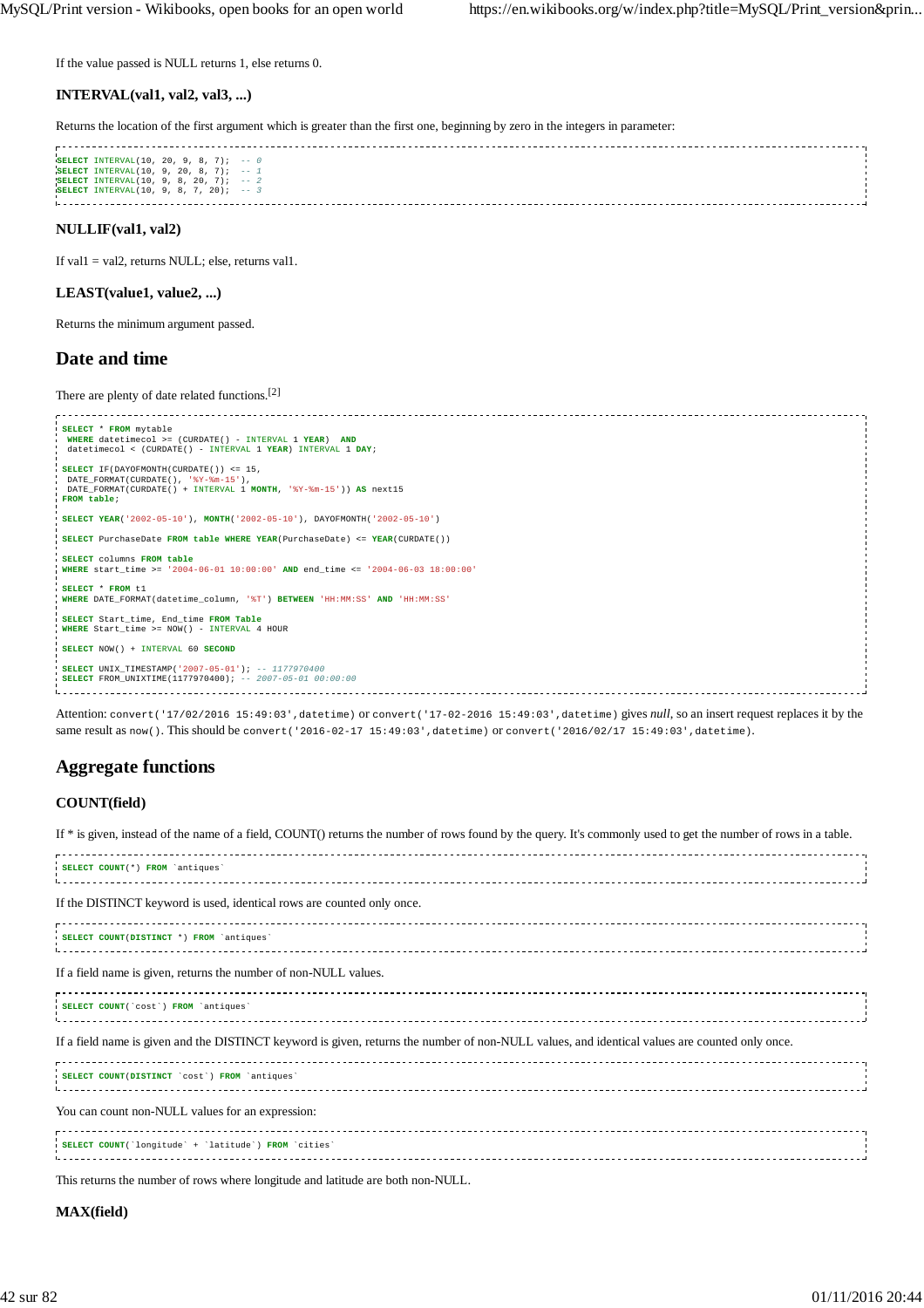MAX() can be used to get the maximum value for an expression in the rows matching to a query. If no row matches the query, returns NULL.

| SELECT MAX(`cost`) FROM `antiques`                                            |  |
|-------------------------------------------------------------------------------|--|
| SELECT MAX(LENGTH(CONCAT(`first name`, ' ', `last name`))) FROM `subscribers` |  |
|                                                                               |  |
|                                                                               |  |
|                                                                               |  |
|                                                                               |  |
|                                                                               |  |

## **MIN(field)**

MIN() can be used to get the minimum value for an expression in the rows matching to a query. If no row matches the query, returns NULL.

| <b>FROM</b><br><b>SELECT MIN()</b><br>`cost` |  |
|----------------------------------------------|--|
|                                              |  |
|                                              |  |

# **AVG(field)**

AVG() can be used to get the average value for an expression in the rows matching to a query. If no row matches the query, returns NULL.

| <b>SELECT AVG</b> ('cost') FROM 'antiques' |  |
|--------------------------------------------|--|
|                                            |  |
|                                            |  |
|                                            |  |

### **SUM(field)**

SUM() can be used to get the sum of the values for an expression in the rows matching to a query. If no row matches the query, returns NULL.

If SUM(DISTINCT expression) is used, identical values are added only once. It has been added in MySQL 5.1.

| SELECT SUM(`cost`) FROM `antiques' |  |
|------------------------------------|--|
|                                    |  |
|                                    |  |
|                                    |  |

### **GROUP\_CONCAT(field)**

GROUP\_CONCAT() can be used to concatenate values from all records for a group into a single string separated by comma or any additional token you like.

| CREATE TEMPORARY TABLE p (                       |  |
|--------------------------------------------------|--|
| id INTEGER, ptype VARCHAR(10), pname VARCHAR(50) |  |
| $\rightarrow$                                    |  |
|                                                  |  |
| INSERT INTO p VALUES                             |  |
| (1, 'mp3', 'iPod'),                              |  |
|                                                  |  |
| $(2, 'mp3', 'Zune')$ ,                           |  |
| $(3, 'mp3', 'ZEN')$ ,                            |  |
| (4, 'notebook', 'Acer Eee PC'),                  |  |
| (4, 'notebook', 'Everex CloudBook');             |  |
|                                                  |  |
| SELECT * FROM p;                                 |  |
|                                                  |  |
| SELECT ptype, group_concat(pname)                |  |
|                                                  |  |
| FROM p                                           |  |
| GROUP BY ptype;                                  |  |
|                                                  |  |
| SELECT ptype, group_concat(' ', pname)           |  |
| FROM p                                           |  |
| GROUP BY ptype                                   |  |
|                                                  |  |
|                                                  |  |
|                                                  |  |
|                                                  |  |

#### **Aggregate bit functions**

#### General syntax:

| FUNCTION NAME (''expression' |  |
|------------------------------|--|
|                              |  |
|                              |  |
|                              |  |

These functions calculate *expression* for each row of the result set and perform the calculation between all the *expression*s. These are bitwise functions. The precision used is 64 bit.

#### **AND**

| SELECT BIT AND(ip) FROM log |  |
|-----------------------------|--|
|                             |  |
|                             |  |
|                             |  |

### **OR**

| SELECT BIT_OR(ip) FROM log |  |
|----------------------------|--|
|                            |  |
|                            |  |
|                            |  |

(returns 0 if there are no rows)

#### **XOR**

| SELECT BIT_XOR(ip) FROM log |  |
|-----------------------------|--|
|                             |  |
|                             |  |
|                             |  |
|                             |  |

(returns 0 if there are no rows)

# **References**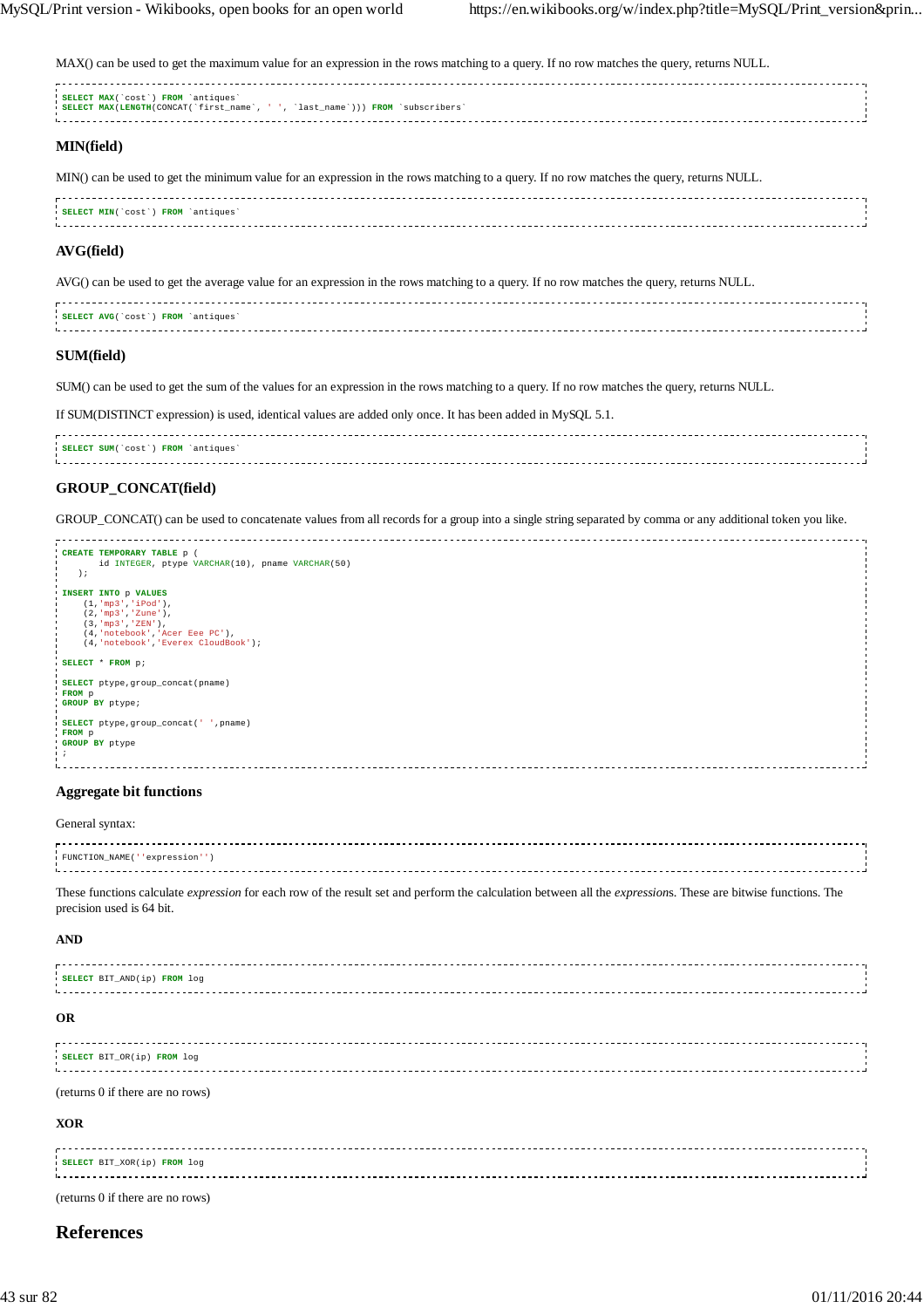1. http://dev.mysql.com/doc/refman/5.0/en/information-functions.html#function\_coercibility

2. https://dev.mysql.com/doc/refman/5.5/en/date-and-time-functions.html

# **Stored Programs**

MySQL supports some procedural extensions to SQL. By using them, you can manage the control flow, create loops and use cursors. These features allow you to create stored programs, which may be of 3 kinds:

- Triggers programs which are *triggered* before / after a certain event involves a table (DELETE, INSERT, UPDATE);
- Events programs which are executed regularly after some time intervals;
- Stored Procedures programs which can be called via the CALL SQL command.

MySQL future versions will support stored program written in other languages, not only SQL. You will have the ability to manage new languages as PLUGINs. Also, the stored procedures will be compiled into C code, and thus they will be faster.

# **Triggers**

## **Managing Triggers**

Triggers were added in MySQL 5.0.2. They work on persistent tables, but can't be associated with TEMPORARY tables.

## **CREATE TRIGGER**

To create a new trigger:

| CREATE TRIGGER 'delete_old' AFTER INSERT ON 'articles' |  |
|--------------------------------------------------------|--|
| FOR EACH ROW BEGIN                                     |  |
| DELETE FROM `articles` ORDER BY `id` ASC LIMIT 1       |  |
| END                                                    |  |
|                                                        |  |
|                                                        |  |
|                                                        |  |

This example trigger defines a stored program (which is the simple DELETE statement) called `delete\_old`. It's automatically fired when a new record is INSERTed into `articles`. It's called after the INSERT, not before. If a single INSERT adds more than one row to the table, `delete\_old` is called more than once. The idea is simple: when a new record is created, the oldest record is DELETEd.

A trigger may be executed BEFORE or AFTER a certain SQL statement. This is important because a trigger may execute one or more statements which activate other triggers; so, it may be important to decide their time order, to ensure the database's integrity.

The statement which fires the trigger must be a basic DML command:

- **INSERT**, which includes LOAD DATA and REPLACE
- **DELETE**, which includes REPLACE, but not TRUNCATE
- **UPDATE**

A special case is INSERT ... ON DUPLICATE KEY UPDATE. If the INSERT is executed, both BEFORE INSERT and AFTER INSERT are executed. If the INSERT is not executed, and thus an UPDATE is executed instead, the order of events is the following: BEFORE INSERT, BEFORE UPDATE, AFTER UPDATE.

You can also specify the table's name by using the following syntax:

| $\ldots$ ON `my database`.`my table` |  |
|--------------------------------------|--|
|                                      |  |
|                                      |  |

Triggers' names must be unique in a database. Two tables located in the same database can't be associated to two different triggers with the same name.

Unlike other DBMSs and standard SQL, all triggers are fired FOR EACH ROW, and can't be executed for each statement.

A stored program must be specified between BEGIN and END reserved words. You can't use dynamic SQL here (the PREPARE statement); use can call a stored procedure, instead. If you execute only one statement, you can omit the BEGIN and END words.

You can access to the old value of a field (the value it has before the execution of the statement) and to the new value (the value it has after the execution of the statement. Example:

| CREATE TRIGGER 'use values' AFTER INSERT ON 'example tab'                                                            |  |
|----------------------------------------------------------------------------------------------------------------------|--|
|                                                                                                                      |  |
| FOR EACH ROW BEGIN                                                                                                   |  |
|                                                                                                                      |  |
| UPDATE 'changelog' SET 'old value'=OLD.'field1', 'new value'=NEW.'field1' WHERE 'backup tab'.'id'='example tab'.'id' |  |
|                                                                                                                      |  |
| <b>END</b>                                                                                                           |  |
|                                                                                                                      |  |
|                                                                                                                      |  |
|                                                                                                                      |  |
|                                                                                                                      |  |
|                                                                                                                      |  |

# **DROP TRIGGER**

To DROP a trigger you can use the following syntax:

**DROP TRIGGER** `my\_trigger` 1. . . . . . . . . . . . . . . . . . 

Or: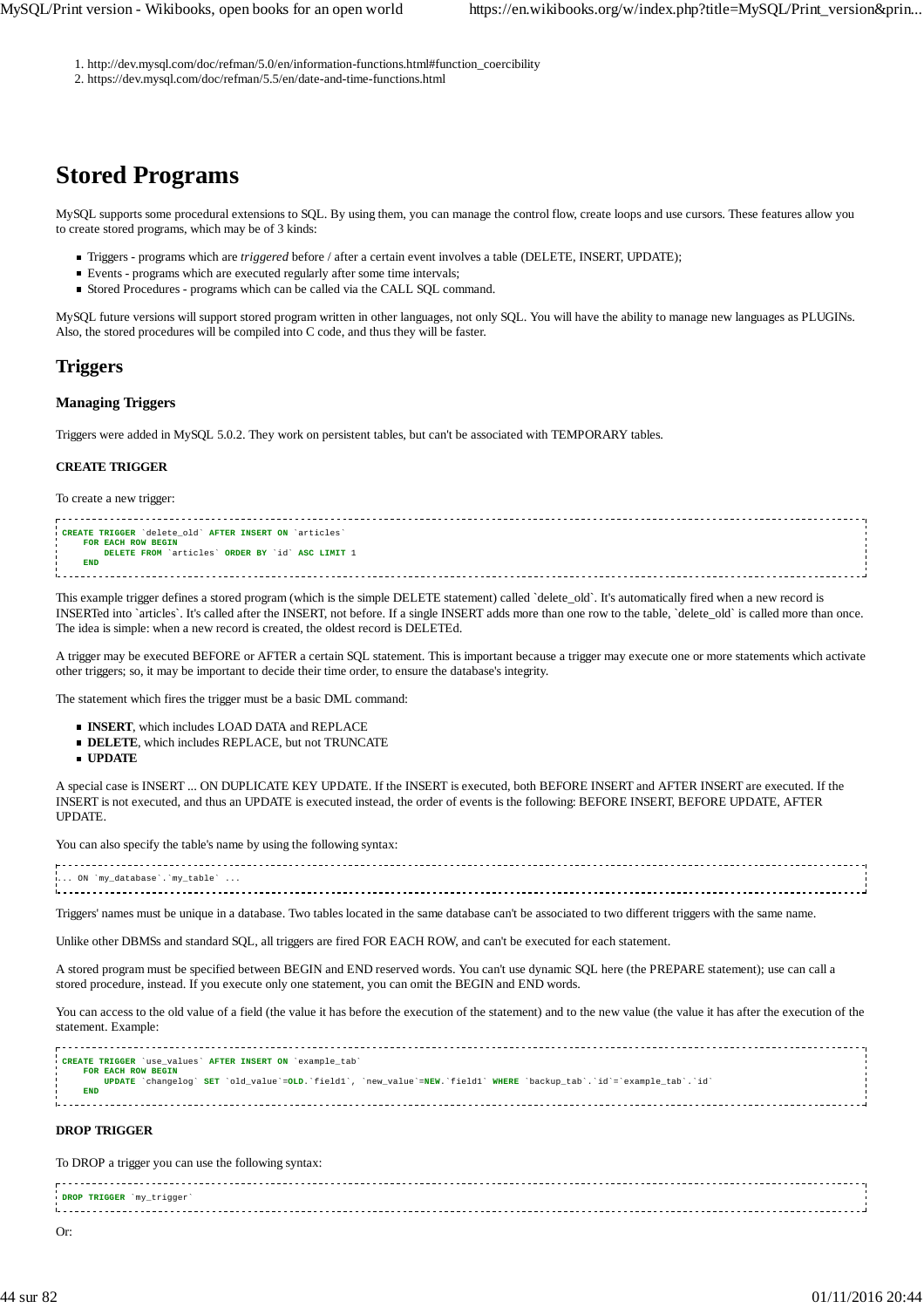| DROP TRIGGER 'my_database'. 'my_trigger' |  |
|------------------------------------------|--|
| Or                                       |  |
| DROP TRIGGER IF EXISTS 'my_trigger'      |  |

To alter an existing trigger, you must DROP and re-CREATE it.

### **Metadata**

### **SHOW CREATE TRIGGER**

This command returns the CREATE TRIGGER statement used to create the trigger and some information about the settings which may affect the statement.

| SHOW CREATE TRIGGER delete old; |  |
|---------------------------------|--|
|                                 |  |
|                                 |  |
|                                 |  |
|                                 |  |

- **Trigger** Trigger name
- **sql\_mode** The value of SQL\_MODE at the time of the execution of the statement
- **SQL Original Statement**
- **character** set client
- **collation\_connection**
- **Database Collation**

This statement was added in MySQL 5.1.

## **SHOW TRIGGERS**

| If you want to have a list of all the triggers in the current database, you can type the following: |  |
|-----------------------------------------------------------------------------------------------------|--|
| <b>SHOW TRIGGERS</b>                                                                                |  |
| If you want to have a list of the triggers contained in another database, you can use:              |  |
| SHOW TRIGGERS IN 'my_db'<br>SHOW TRIGGERS FROM `my_db' -- synonym                                   |  |
| If you want to list the triggers whose name matches to a LIKE expression:                           |  |
| SHOW TRIGGERS FROM `my_db' LIKE 'my_%'                                                              |  |
| More complex filters:                                                                               |  |
| SHOW TRIGGERS WHERE table='users'                                                                   |  |
|                                                                                                     |  |

You can't use LIKE and WHERE together.

The columns returned by this statement are:

- **Trigger** Trigger's name
- **Event** The SQL command that fires the trigger
- **Table** The table that is associated to the trigger
- **Statement** The statement that is executed by the trigger
- **Timing** BEFORE or AFTER
- **Created** It's always NULL
- **sql\_mode** The SQL\_MODE which was set when the trigger was created
- **Definer** The user who created the trigger
- **character\_set\_client** The value of the `character\_set\_client` variable when the trigger was created
- **collation\_connection** The value of the `collation\_connection` variable when the trigger was created
- **Database Collation** The COLLATION used by the database (and the trigger)

#### **INFORMATION\_SCHEMA.TRIGGERS**

The INFORMATION\_SCHEMA virtual database has a `TRIGGERS` table. It has the following fields:

- **TRIGGER CATALOG** What catalog contains the trigger (not implemented yet)
- **TRIGGER\_SCHEMA** What SCHEMA (DATABASE) contains the trigger
- **TRIGGER\_NAME** Trigger's name
- **EVENT\_MANIPULATION** INSERT / UPDATE /DELETE
- **EVENT\_OBJECT\_CATALOG** Not implemented yet
- **EVENT\_OBJECT\_SCHEMA** SCHEMA containing the table associated to the trigger
- **EVENT\_OBJECT\_NAME** Name of the table associated to the trigger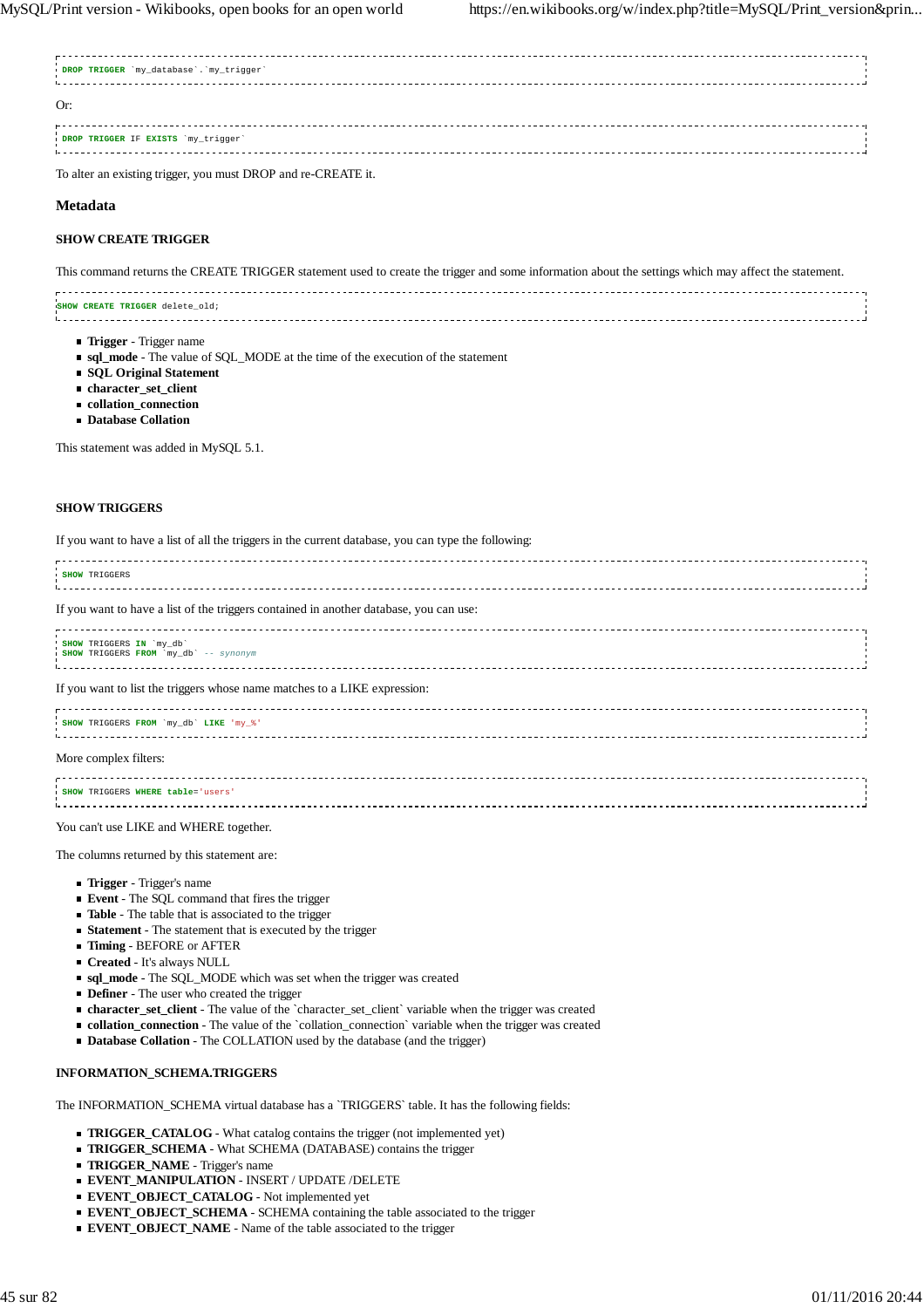- **ACTION\_ORDER** Not implemented yet
- **ACTION\_CONDITION** Not implemented yet
- **ACTION\_STATEMENT** Statement(s) to be executed when trigger activates
- **ACTION\_ORIENTATION** Not implemented yet
- **ACTION\_TIMING** BEFORE / AFTER
- **ACTION\_REFERENCE\_OLD\_TABLE** Not implemented
- **ACTION\_REFERENCE\_NEW\_TABLE** Not implemented
- **ACTION\_REFERENCE\_OLD\_ROW** Not implemented
- **ACTION\_REFERENCE\_NEW\_ROW** Not implemented
- **CREATED** Creation time (not implemented yet)
- **SQL\_MODE** SQL\_MODE valid for this trigger's execution
- **DEFINER** User who created the trigger, in the form 'user@host'
- **CHARACTER\_SET\_CLIENT** The value of the `character\_set\_client` variable when the trigger was created
- **COLLATION\_CONNECTION** The value of the `collation\_connection` variable when the trigger was created
- **DATABASE\_COLLATION** The COLLATION used by the database (and the trigger)

## **Events**

Events are also called Scheduled Events or Temporal Triggers. They are planned events which are executed at certain times, or at specified time intervals. They are similar to the UNIX crontab.

Once an Event is started, it must be completely executed. If it is re-activated before it ends its execution, a new instance of the same Event will be created. If this can happen, it may be a good idea to use LOCKs to assure data consistence.

The Event Scheduler is a thread which is permanently in execution. It starts the Events when they must be started. If you don't need Events, you can disable the Event Scheduler. You can do this starting MySQL with the following option:

mysqld --event-scheduler=DISABLED Or you can add a line to the my.cnf configuration file: event\_scheduler=DISABLED .<br>Liisisistististististist If the Event Scheduler is not disabled, you will be able to turn it ON/OFF runtime. It is controlled by a global system variable: **SELECT** event scheduler -- values: ON / OFF / DISABLED

**SET GLOBAL** event\_scheduler = **ON SET GLOBAL** event\_scheduler = **OFF** 

If the Event Scheduler is ON, you can check its status with SHOW PROCESSLIST. It is shown like all other threads. Its `User` is 'event\_scheduler'. When it is sleeping, the value for `State` is 'Waiting for next activation'.

#### **Managing Events**

You can use the SQL commands CREATE EVENT, ALTER EVENT and DROP EVENT.

#### **CREATE EVENT**

The simplest case. We want a SQL command to be executed tomorrow:

| CREATE EVENT 'newevent'                                                                                     |  |
|-------------------------------------------------------------------------------------------------------------|--|
| ON SCHEDULE AT CURRENT TIMESTAMP + INTERVAL 1 DAY                                                           |  |
|                                                                                                             |  |
| DO                                                                                                          |  |
|                                                                                                             |  |
| `mydatabase`.`news` (`title`, `text`) VALUES ('Example!', 'This is not a reale news')<br><b>INSERT INTO</b> |  |
|                                                                                                             |  |
|                                                                                                             |  |

The event name must be specified after "EVENT".

ENDS **CURRENT\_TIMESTAMP** + 3 **MONTH**

If you want to create a task which will be executed only once at a certain time, you need the AT clause. If you don't want to specify an absolute time, but we want the task to be executed when a time interval is passed, "AT CURRENT\_TIMESTAMP + INTERVAL ..." is a useful syntax.

If you want to create a recurring task (which will be executed at regular intervals) you need the EVERY clause:

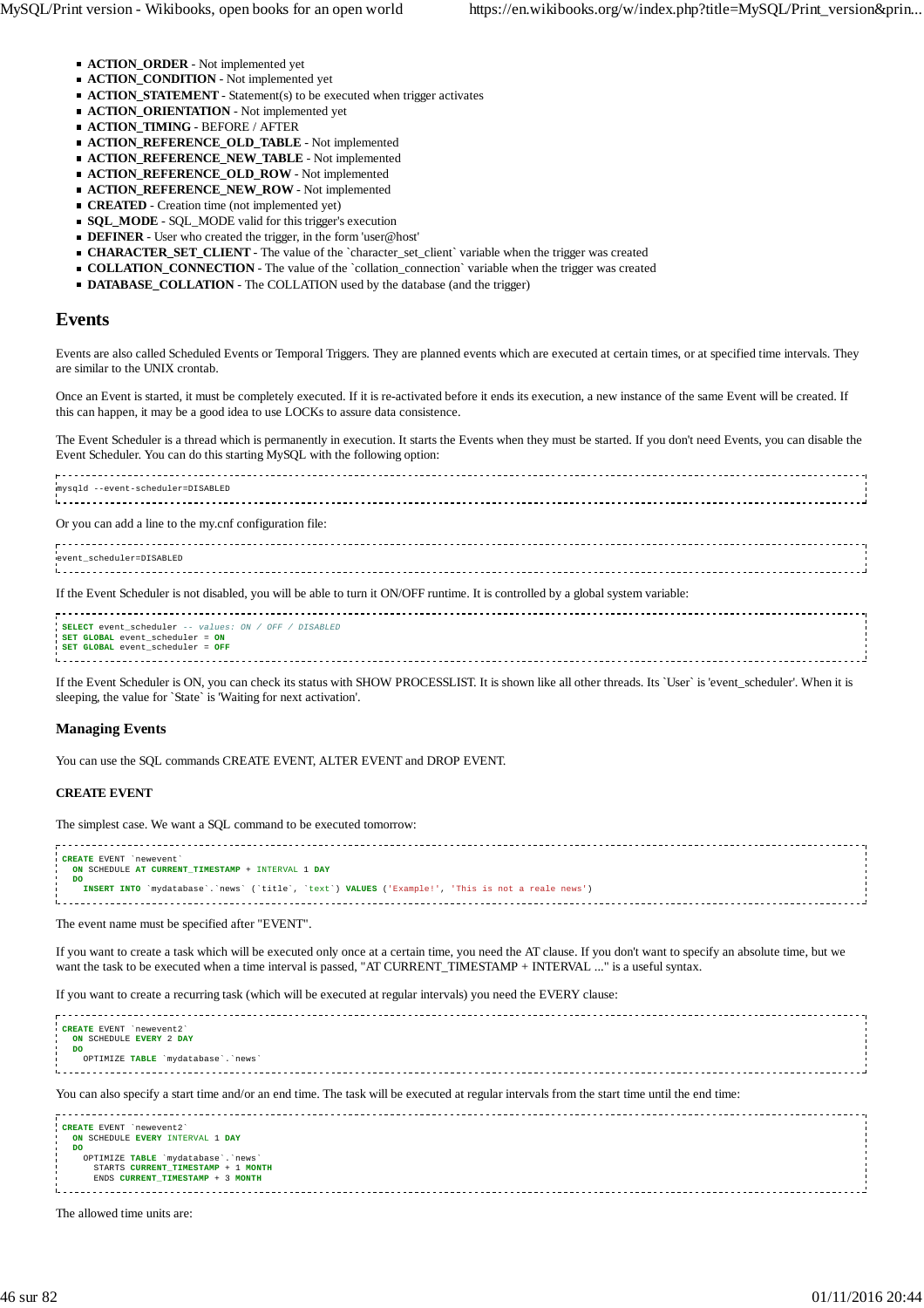**YEAR**, QUARTER, **MONTH**, WEEK, **DAY**, HOUR, **MINUTE**, **SECOND**, YEAR\_MONTH, DAY\_HOUR, DAY\_MINUTE, DAY\_SECOND, HOUR\_MINUTE, HOUR\_SECOND, MINUTE\_SECOND The DO clause specify which statement must be executed. If a task is composed by more than 1 statement, the BEGIN ... END syntax must be used:  $delimiter$ **CREATE** EVENT `newevent` **ON** SCHEDULE **EVERY** 1 **DAY DO BEGIN** DELETE FROM `logs`.`user` WHERE `deletion\_time` < CURRENT\_TIMESTAMP - 1 YEAR;<br>DELETE FROM `logs`.`messages` WHERE `deletion\_time` < CURRENT\_TIMESTAMP - 1 YEAR;<br>UPDATE `logs`.`activity` SET `last\_cleanup` = CURRENT\_TIMESTAM **END** | **delimiter** ; If an EVENT with the same name already exists you get an error from the server. To suppress the error, you can use the IF NOT EXISTS clause: **CREATE** EVENT `newevent2` IF **NOT EXISTS ON** SCHEDULE **EVERY** 2 **DAY DO** OPTIMIZE **TABLE** `mydatabase`.`news` After the EVENT is expired (when the timestamp specified in the AT clause or in the ENDS clause), MySQL drops the event by default, as it is no more useful. You may want to preserve it from deletion to ALTER it someday and activate it again, or just to have its code somewhere. You may do this with the ON COMPLETION clause: **CREATE** EVENT `newevent2` **ON** SCHEDULE **EVERY** 2 **DAY ON COMPLETION PRESERVE DO** OPTIMIZE **TABLE** `mydatabase`.`news` Or, you can explicitly tell MySQL to drop it, even if it's not necessary: **CREATE** EVENT `newevent2` **ON** SCHEDULE **EVERY** 2 **DAY ON COMPLETION NOT PRESERVE DO** OPTIMIZE **TABLE** `mydatabase`.`news` --------------------------------If you don't tell MySQL to preserve the EVENT after it's expired, but it is already expired immediatly after creation (which happens if you specify a past TIMESTAMP in the AT / ENDS clause), the server creates and drop it as you requested. However, in this case it will inform you returning a 1588 warning. You can also specify if an EVENT must be enabled. This is done by specifying ENABLE, DISABLE or DISABLE ON SLAVES (used to execute the event on the master and not replacate it on the slaves). The EVENT is enabled by default. **CREATE** EVENT `newevent2` **ON** SCHEDULE **EVERY** 2 **DAY** ON COMPLETION NOT PRESERVE DISABLE **DO** OPTIMIZE **TABLE** `mydatabase`.`news` To modify this behaviour, you will use ALTER EVENT. You can specify a comment for the EVENT. Comments have a 64 characters limit. The comment must be a literal, not an expression. Example: **CREATE** EVENT `newevent2` **ON** SCHEDULE **EVERY** 2 **DAY ON COMPLETION NOT PRESERVE** DISABLE **COMMENT** 'let\'s optimize **some** tables!' **DO** OPTIMIZE **TABLE** `mydatabase`.`news` You can also specify which user must be used to check privileges during the execution of the EVENT. By default, the CURRENT\_USER is used. You can specify that explicitly: . . . . . . . . . . . . . . . . . . . . **CREATE DEFINER** = **CURRENT\_USER** EVENT `newevent2` **ON** SCHEDULE **EVERY** 2 **DAY DO** OPTIMIZE **TABLE** `mydatabase`.`news` To specify a different user, you must have the SUPER privilege. In that case, you must specify both the username and the host: **CREATE DEFINER** = 'allen@localhost EVENT `newevent2` **ON** SCHEDULE **EVERY** 2 **DAY DO** OPTIMIZE **TABLE** `mydatabase`.`news` **ALTER EVENT**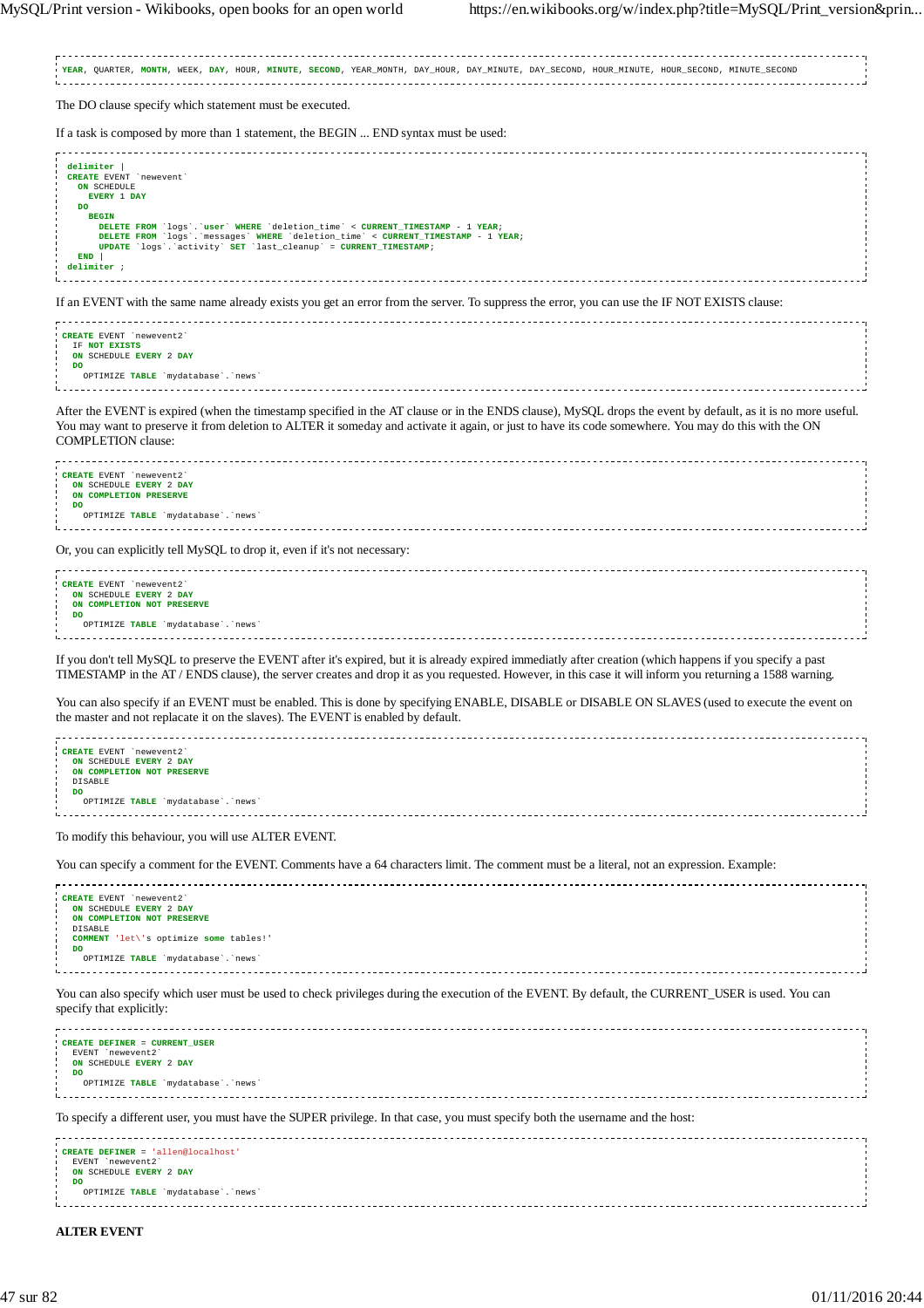The ALTER EVENT statement can be used to modify an existing EVENT.

| CREATE EVENT 'newevent2'<br>ON SCHEDULE EVERY 2 DAY<br>ON COMPLETION NOT PRESERVE<br>RENAME TO 'example event'<br>DISABLE |  |
|---------------------------------------------------------------------------------------------------------------------------|--|
| COMMENT 'let\'s optimize some tables!'<br>DO<br>OPTIMIZE TABLE 'mydatabase'. 'news'                                       |  |
|                                                                                                                           |  |

RENAME TO is used to rename the EVENT.

You only need to specify the clauses that you want to change:

| CREATE EVENT<br>ENABLE<br>newevent |  |
|------------------------------------|--|
|                                    |  |
|                                    |  |
|                                    |  |

#### **DROP EVENT**

You need the EVENT privilege to drop an event. To drop an event you can type:

| DROP EVENT 'event_name'                                                                             |  |
|-----------------------------------------------------------------------------------------------------|--|
| If the EVENT does not exist, you get a 1517 error. To avoid this, you can use the IF EXISTS clause: |  |
|                                                                                                     |  |

**DROP** EVENT IF **EXISTS** `event\_name`

If the EVENT needs to be executed only once or just for a known time period, by default MySQL drops it automatically when it is expired (see the ON COMPLETE clause in CREATE EVENT).

#### **Metadata**

#### **SHOW CREATE EVENT**

This command returns the CREATE EVENT statement used to create the trigger and some information about the settings which may affect the statement.

#### Syntax:

#### **SHOW CREATE** EVENT newevent2;

- **Event** Event name.
- **sql\_mode** SQL mode which was in effect when the CREATE EVENT statement was executed.
- **time\_zone** Time zone that was used when the statement was executed.
- **Create Event** Statement used to create the event.
- **character\_set\_client**
- **collation\_connection**
- **Database Collation**

#### **SHOW EVENTS**

The statement shows information about the EVENTs which are in the current database or in the specified database:



- **Db** Database name.
- **Name** Event name.
- **Definer** User which created the EVENT and the host he used, in the form user@host.
- **Time zone** Timezone in use for the EVENT. If it never changed, it should be 'SYSTEM', which means: server's timezone.
- **Type** 'ONE TIME' for EVENTs which are executed only once, 'RECURRING' for EVENTs which are executed regularly.
- **Executed At** The TIMESTAMP of the moment the EVENT will be executed. NULL for recursive EVENTs.
- **Interval Value** Number of intervals between EVENT's executions. See next field. NULL for EVENTs which are executed only once.
- **Interval Field** Interval type to wait between EVENTs executions. For example, if `Interval Field` is 'SECOND' and `Interval Value` is 30, the EVENT will be executed every 30 seconds. NULL for EVENTs which are executed only once.
- **Starts** First execution DATETIME for recurring EVENTs. NULL for events which are executed only once.
- **Ends** Last execution DATETIME for recurring EVENTs. NULL for events which are executed only once.
- **Status** ENABLED, DISABLED, or SLAVESIDE\_DISABLED. For ENABLED and DISABLED, see above. SLAVESIDE\_DISABLED was added in 5.1 and means that the EVENT is enabled on the master but disabled on the slaves.
- **Originator** Id of the server where the EVENT was created. If it has been created on the current server this value is 0. Added in 5.1.
- **character\_set\_client**
- **collation\_connection**
- **Database Collation**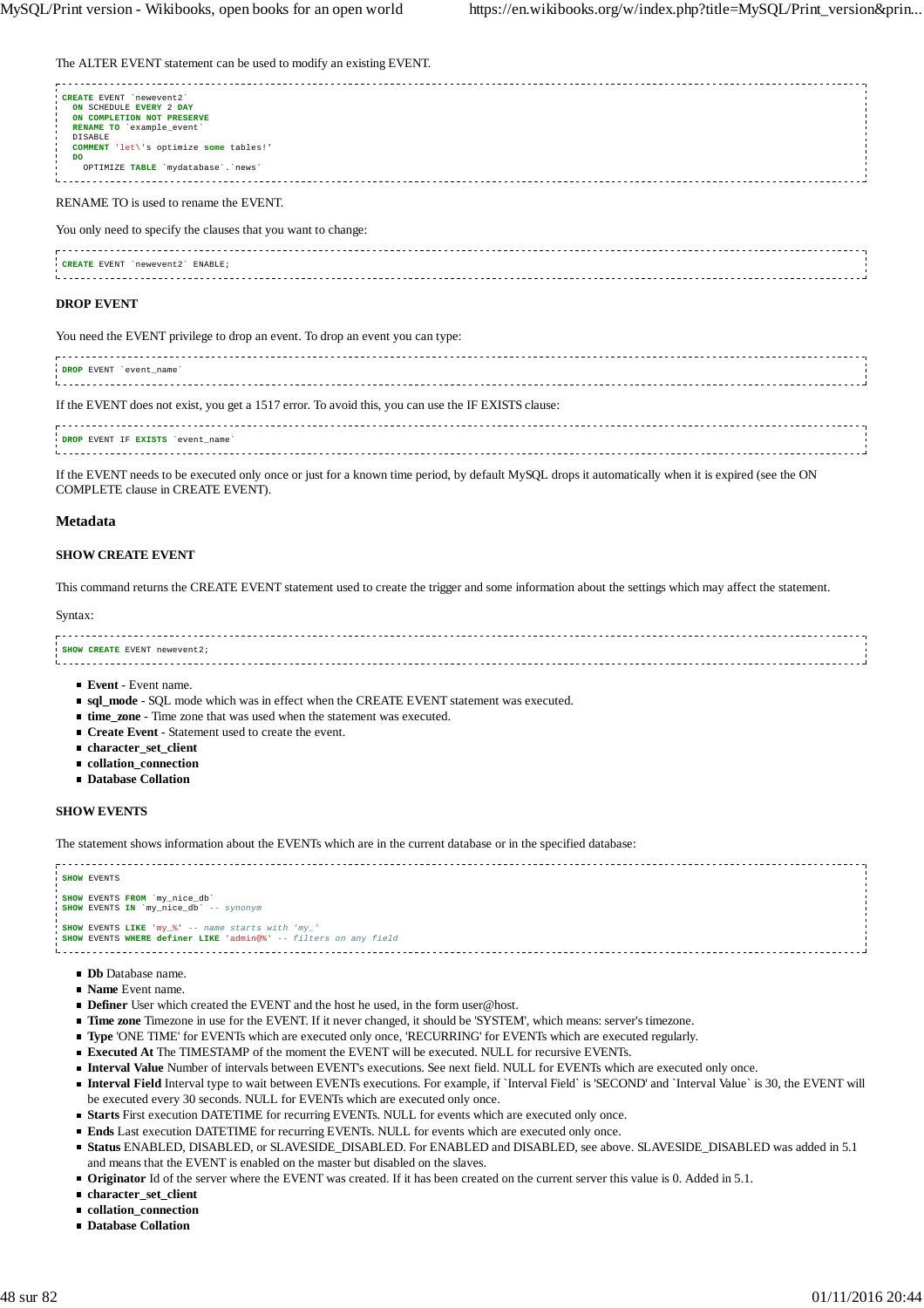## **INFORMATION\_SCHEMA.EVENTS**

The INFORMATION\_SCHEMA virtual database has a `EVENTS` table. It's non-standard and has been added in 5.1. EVENTS has the following fields:

- **EVENT\_CATALOG** Always NULL (CATALOGs are not implemented in MySQL).
- **EVENT\_SCHEMA** Database name.
- **EVENT\_NAME** Event name.
- **DEFINER** User which created the EVENT and the host he used, in the form user@host.
- **TIME\_ZONE** Timezone in use for the EVENT. If it never changed, it should be 'SYSTEM', which means: server's timezone.
- **EVENT\_BODY** Language used to write the routine that will be executed.
- **EVENT DEFINITION** Routine that will be executed.
- **EVENT\_TYPE** 'ONE TIME' for EVENTs which are executed only once, 'RECURRING' for EVENTs which are executed regularly.
- **EXECUTE AT** The TIMESTAMP of the moment the EVENT will be executed. NULL for recursive EVENTs.
- **INTERVAL\_VALUE** Number of intervals between EVENT's executions. See next field. NULL for EVENTs which are executed only once.
- **INTERVAL\_FIELD** Interval type to wait between EVENTs executions. For example, if `Interval Field` is 'SECOND' and `Interval Value` is 30, the EVENT will be executed every 30 seconds. NULL for EVENTs which are executed only once.
- **SQL\_MODE** SQL mode which was in effect when the EVENT has been created.
- **STARTS** First execution DATETIME for recurring EVENTs. NULL for events which are executed only once.
- **ENDS** Last execution DATETIME for recurring EVENTs. NULL for events which are executed only once.
- **STATUS** ENABLED, DISABLED, or SLAVESIDE\_DISABLED. For ENABLED and DISABLED, see above. SLAVESIDE\_DISABLED was added in 5.1 and means that the EVENT is enabled on the master but disabled on the slaves.
- **ON\_COMPLETION** 'NOT PRESERVE' (the EVENT will be deleted) or 'PRESERVE' (the EVENT won't be deleted'.
- **CREATED** Creation DATETIME.
- **LAST\_ALTERED** Last edit's DATETIME. If the EVENT has never been altered, `LAST\_ALTERED` has the same value as `CREATED`.
- **LAST\_EXECUTED** Last execution TIMESTAMP. If the EVENT has never been executed yet, this value is NULL.
- **EVENT\_COMMENT** Comment associated to the EVENT. Is there is no comment, this value is an empty string.
- **ORIGINATOR** Id of the server where the EVENT was created. If it has been created on the current server this value is 0. Added in 5.1.
- **character\_set\_client**
- **collation\_connection**
- **Database Collation**

# **Stored Routines**

Stored Routines are modules written in SQL (with some procedural extensions) which may be called within another statement, using the CALL command.

Stored Routines are called FUNCTIONs if they return a result, or PROCEDUREs if they don't return anything. STORED PROCEDUREs must not be confused with the PROCEDUREs written in C or LUA which can be used in a SELECT statement; STORED FUNCTIONs must not be confused with UDF, even if they both are created with a CREATE FUNCTION statement.

#### **Advantages of Stored Routines**

- They reduce network traffic: they may contain many statements, but only one statement need to be sent to invoke them.
- Ability to keep the logic within the database.
- Reusable modules which can be called from external programs, no matter in what language they are written.
- You can modify the Stored Routines without changing your programs.
- The user which invokes a Stored Routine doesn't need to have access to the tables which it reads / writes.
- Calling Stored Routines are faster than executing single statements.

#### **Managing Stored Routines**

#### **CREATE PROCEDURE**

|  |  | . CREATE DEFINER = `root`@`localhost` PROCEDURE `Module1` () NOT DETERMINISTIC NO SQL SQL SECURITY DEFINER OPTIMIZE TABLE wikil paqe; |  |
|--|--|---------------------------------------------------------------------------------------------------------------------------------------|--|
|  |  |                                                                                                                                       |  |
|  |  |                                                                                                                                       |  |
|  |  |                                                                                                                                       |  |

#### **CALL**

#### **DROP PROCEDURE**

| DROP PROCEDURE Modulel |  |  |  |
|------------------------|--|--|--|
|                        |  |  |  |
|                        |  |  |  |

#### **Modification**

| DROP PROCEDURE 'Module1' ;                                                                                 |  |
|------------------------------------------------------------------------------------------------------------|--|
|                                                                                                            |  |
| 'CREATE DEFINER = `root`@`localhost` PROCEDURE `Module1` ( ) NOT DETERMINISTIC NO SQL SQL SECURITY DEFINER |  |
| <b>BEGIN</b>                                                                                               |  |
|                                                                                                            |  |
| OPTIMIZE TABLE wikil_page;                                                                                 |  |
| OPTIMIZE TABLE wikil user;                                                                                 |  |
| <b>END</b>                                                                                                 |  |
|                                                                                                            |  |
|                                                                                                            |  |
|                                                                                                            |  |

#### **Metadata**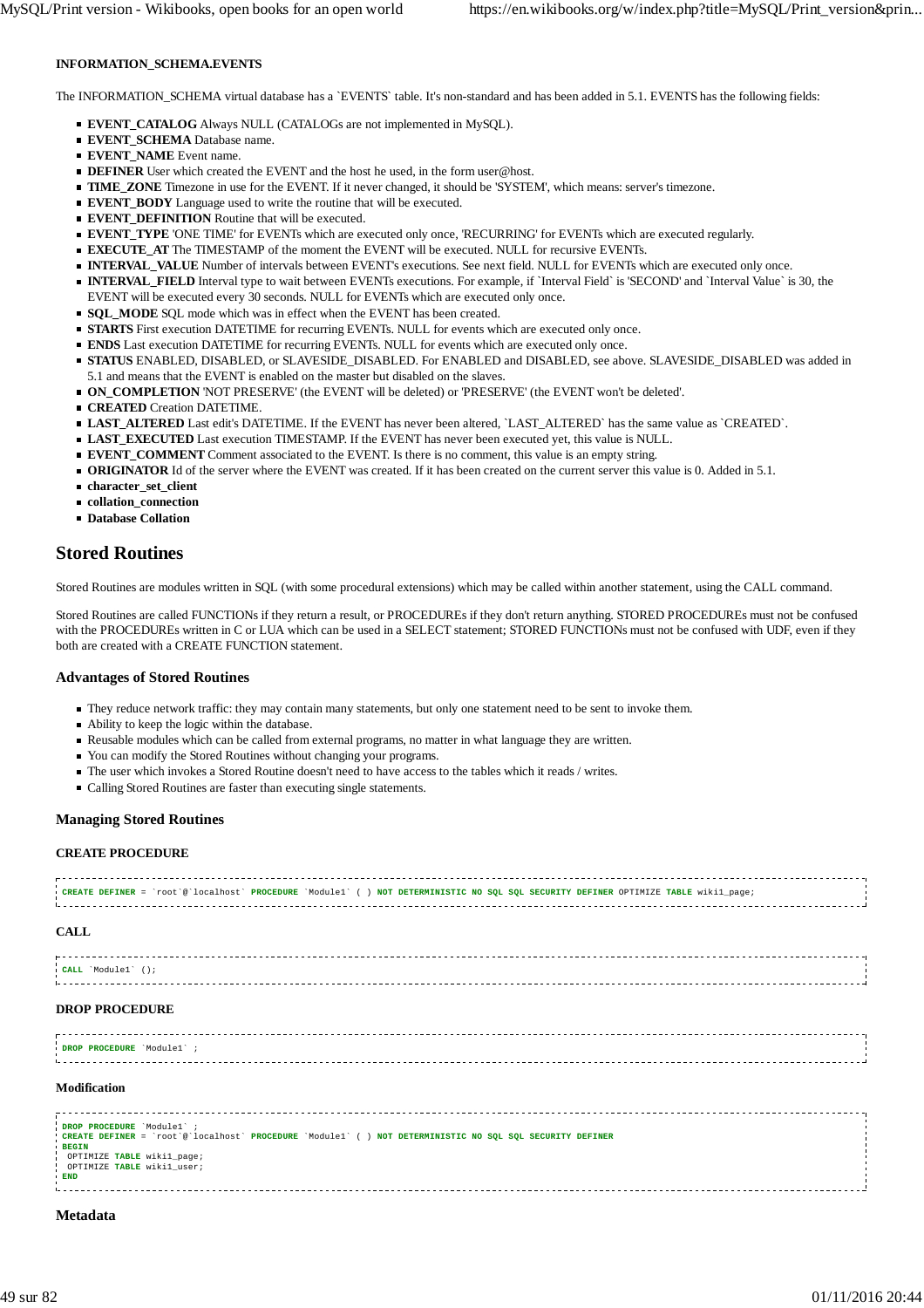#### **SHOW FUNCTION / PROCEDURE STATUS**

| SHOW PROCEDURE STATUS;                  |  |
|-----------------------------------------|--|
| <b>SHOW CREATE FUNCTION / PROCEDURE</b> |  |
| SHOW CREATE PROCEDURE Module1;          |  |

# **INFORMATION\_SCHEMA.ROUTINES**

The virtual database INFORMATION\_SCHEMA has a table called `ROUTINES`, with the functions and procedures information.

# **INFORMATION\_SCHEMA.PARAMETERS**

This table contains all the stored functions values.

# **Procedural extensions to standard SQL**

## **Delimiter**

MySQL uses a character as delimiter - MySQL knows that where that character occurs a SQL statement ends and possibly another statement begins. That character is ';' by default. When you create a stored program which contains more than one statements, you enter only one statement: the CREATE command. However, it contains more then one statements in its body, separated with a ';'. In that case, you need to inform MySQL that ';' does not identify the end of the CREATE statement: you need another delimiter.

In the following example,  $\parallel$  is used as a delimiter:

| delimiter                          |  |
|------------------------------------|--|
|                                    |  |
| CREATE EVENT myevent               |  |
| ON SCHEDULE EVERY 1 DAY            |  |
| DO                                 |  |
|                                    |  |
| <b>BEGIN</b>                       |  |
| TRUNCATE 'my_db'. 'my_table';      |  |
| TRUNCATE 'my_db'. 'another_table'; |  |
|                                    |  |
| <b>END</b>                         |  |
| delimiter ;                        |  |
|                                    |  |
|                                    |  |
|                                    |  |

## **Flow control**

The keywords are: if,  $\texttt{CASE}$ , iterate, leave loop, while,  $\texttt{REPERT}^{[1]}$ .

### **Loops**

#### **WHILE**

```
DELIMITER $$
CREATE PROCEDURE counter()
 BEGIN<br>
BET x = 1;<br>
WHILE x <= 5 DO<br>
SET x = x + 1;<br>
END WHILE;<br>
SELECT x; -- 6
 END$$
 DELIMITER ;
L.
LOOP
```

```
DELIMITER $$
CREATE PROCEDURE counter2()
  BEGIN
     DECLARE x INT;
      SET x = 1;
boucle1: LOOP
SET x = x + 1;
IF x > 5 THEN
              LEAVE boucle1;
      END IF;
END LOOP boucle1;
     SELECT x;
  END<sup>$$</sup>
 DELIMITER ;
1. . . . . . . .
```
#### **REPEAT**

| DELIMITER \$\$                 |  |
|--------------------------------|--|
| CREATE PROCEDURE counter3()    |  |
| <b>BEGIN</b>                   |  |
| DECLARE x INT;<br>- 1          |  |
| $SET x = 17$<br>$\blacksquare$ |  |
|                                |  |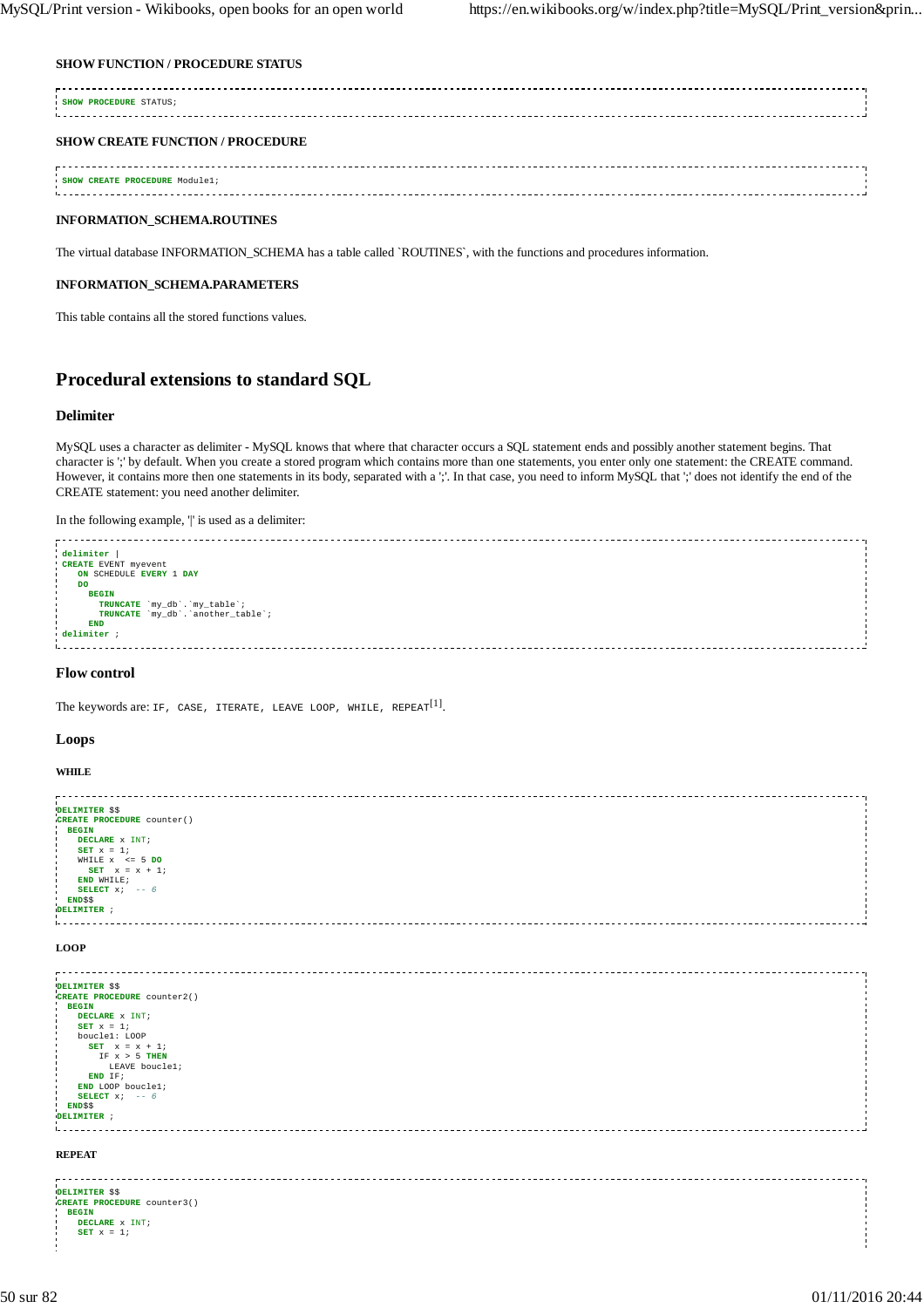

#### **Cursors**

The cursors allow to treat each row differently, but it considerably slows the queries.



They should be declared and open before the loop which should treat every records differently. To know the table end, we should create a handler after the cursor:



#### **Error handling**

A handler declaration permits to specify a treatment in case of  $error^{[2]}$ :

| DECLARE CONTINUE HANDLER FOR SQLEXCEPTION                                                                                                         |  |
|---------------------------------------------------------------------------------------------------------------------------------------------------|--|
| Moreover, the error type can be indicated:                                                                                                        |  |
| DECLARE CONTINUE HANDLER FOR SQLSTATE [VALUE] sqlstate_value<br>DECLARE CONTINUE HANDLER FOR SQLWARNING<br>DECLARE CONTINUE HANDLER FOR NOT FOUND |  |

## **References**

1. http://dev.mysql.com/doc/refman/5.0/en/flow-control-statements.html

2. http://dev.mysql.com/doc/refman/5.7/en/declare-handler.html

# **Language/Spatial databases**

# **Principle**

When typing the fields, some of them represent graphical objects, and so are considered like as "Spatial". Consequently, they are manipulated by some different request than for the text.

We distinguish eight fields types<sup>[1]</sup>:

- Geometry
- **Point**
- **LineString**
- Polygon
- MultiPoint
- MultiLineString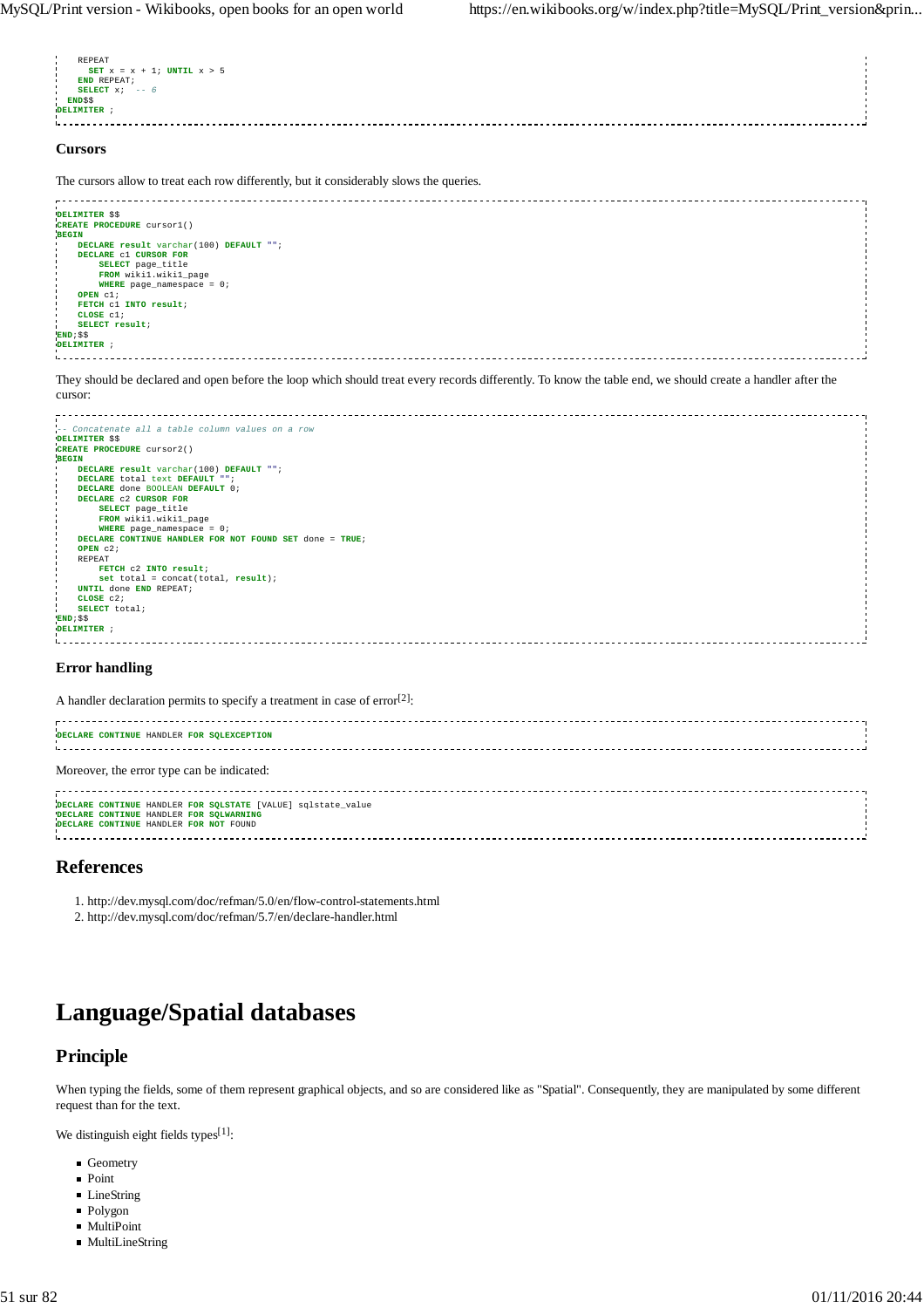- MultiPolygon
- GeometryCollection

And six relations between them<sup>[2]</sup>:

- **Contains**
- **Disjoint**
- **Equals**
- **Intersects**
- **Overlaps**
- **Within**

# **Requests**

# **References**

- 1. http://dev.mysql.com/doc/refman/5.0/en/spatial-datatypes.html
- 2. http://dev.mysql.com/doc/refman/5.7/en/spatial-relation-functions-mbr.html

# **Language/Exercises**

# **Practicing SELECT**

# **Table `list`**

|                | ID Name                 |        | Surname FlatHave FlatWant |          |
|----------------|-------------------------|--------|---------------------------|----------|
|                | Shantanu Oak            |        | Goregaon                  |          |
| $\overline{c}$ | Shantanu <sup>Oak</sup> |        | Andheri                   |          |
| 3              | Shantanu <sup>Oak</sup> |        |                           | Dadar    |
| $\overline{4}$ | Ram                     | Joshi  |                           | Goregaon |
| 5              | Shyam                   | Sharma |                           | Andheri  |
| 6              | Ram                     | Naik   | Sion                      |          |
| $\overline{7}$ | Samir                   | Shah   | Parle                     |          |
| 8              | Ram                     | Joshi  | Dadar                     |          |
| 9              | Shyam                   | Sharma | Dadar                     |          |

# **Exercise I - Questions**

Who has a flat in "Goreagon" and who wants to buy one?

*This question is ill posed and the listed answer isn't correct. 'and who wants to buy one?' Does this mean wants to buy a flat or wants to buy a flat in Goregaon (which by the way is misspelled in either the question or the table)? The answer is wrong because the question says "AND" and the answer says or. If the question was meant to ask for the names of the people who have a flat in Goregaon AND those who want to buy a flat in Goregaon, then the correct answer to this should be select name, surname from list where flathave="Goregaon" and flatwant="Goregaon"; If the question is meant to ask for names of those who either have OR want a flat in Goregaon, then it would be select name, surname from list where flathave="Goregaon" or flatwant="Goregaon"; If the question is meant to ask for those who have a flat in Goregaon and want to buy a flat, then then answer would be select name, surname from list where flathave="Goregaon" and flatwant<>"";* Many of the questions below need revision as well, or the table needs preface information.

- Who has a flat in "Parle" and who wants to buy one?
- Where does "Shantanu Oak" own the flats and where does he want to buy one?
- How many entries have been recorded so far?
- How many flats are there for sale?
- What are the names of our clients?
- How many clients do we have?
- $\blacksquare$  List the customers whose name start with "S"?
- Rearrange the list Alphabetically sorted.

## **Exercise I - Answers**

- select \* from list where FlatHave = "Goregaon" or FlatWant = "Goregaon";
- select \* from list where FlatHave = "Parle" or FlatWant = "Parle";
- select \* from list where Name = "Shantanu" and Surname = "Oak";
- select count(\*) from list;
- select count(FlatHave) from list where FlatHave is not null;
- $\blacksquare$  select distinct Name, Surname from list;
- select count(distinct Name, surname) from list;
- select \* from list where Name like "S%";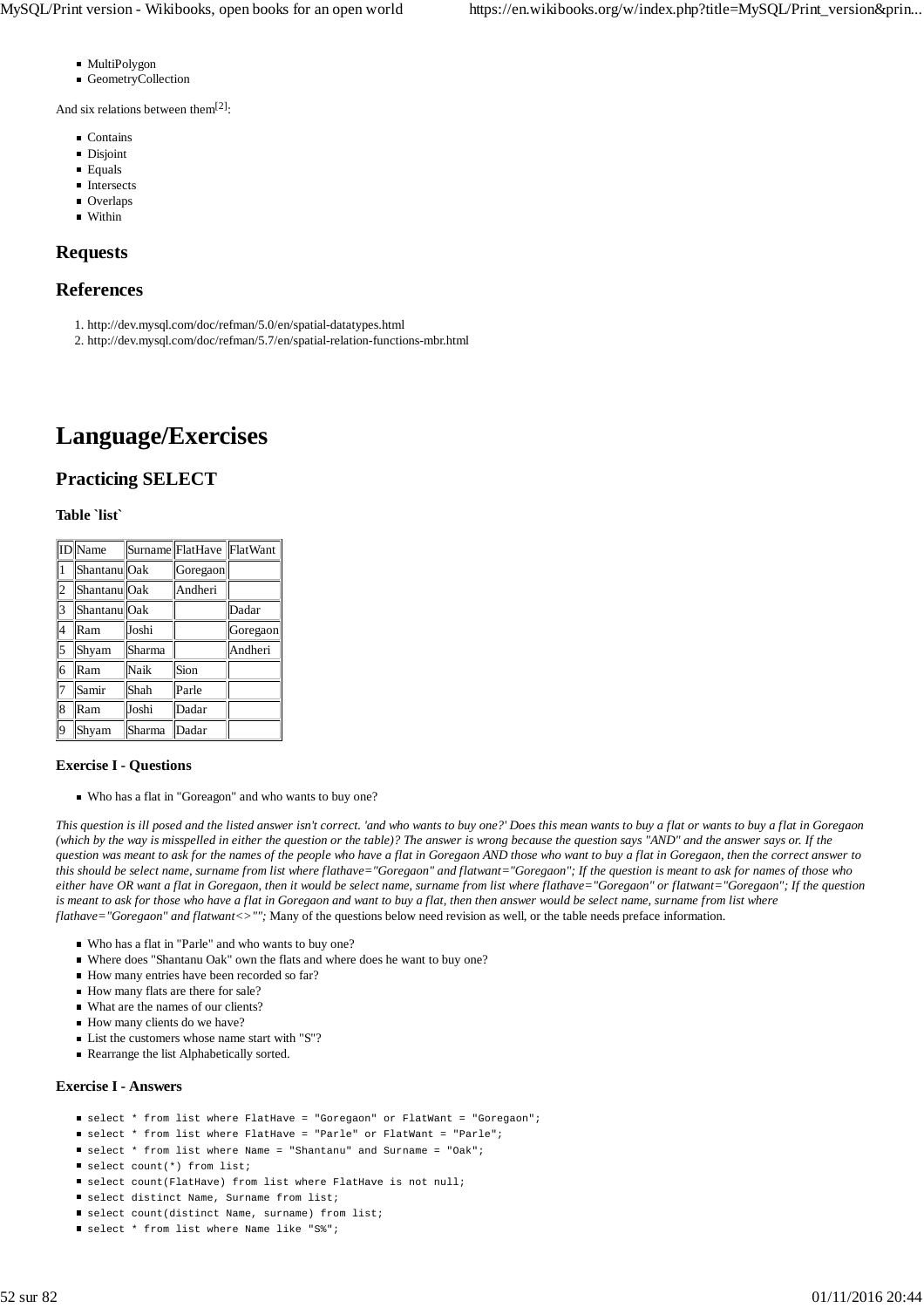■ select Surname, Name, FlatHave, FlatWant from list order by Name;

#### **Table `grades`**

|    |      |    |    | ID Name Math Physics Literature |
|----|------|----|----|---------------------------------|
|    | John | 68 | 37 | 54                              |
|    | Jim  | 96 | 89 | 92                              |
| I٩ | Bill | 65 | 12 | 57                              |
|    | Jeri | 69 | 25 | 82                              |

# **Exercise II - Questions**

- A list of all students who scored over 90 on his or her math paper?
- A list of all students who scored more than 85 in all subjects?
- Declare Results: Print the results of all students with result column.
- Find out total marks of all the students.
- What are the average marks of the class for each subject?
- What are the minimum marks in Math?
- What are the maximum marks in Math?
- Who got the highest marks in Math?

## **Exercise II - Answers**

Note: many problems have more than one correct solution.

```
SELECT * FROM grades WHERE math > 90;
  <mark>SELECT</mark> name FROM grades WHERE math > 85 AND physics > 85 AND literature > 85;<br>SELECT *, IF( (math <= 35 OR physics <= 35 OR literature <= 35), 'fail', 'pass') AS result FROM grades ORDER BY result DESC;<br>SELECT name, math
  SELECT AVG(math), AVG(physics), AVG(literature) FROM grades;<br>SELECT MIN(math) FROM grades;<br>SELECT MAX(math) FROM grades;<br>SELECT * FROM grades ORDER BY math DESC LIMIT 1 -- this is good if we have only one guy with top scor
  SELECT * FROM grades where math=max(math); -- the max() function cannot be used after "where". Such usage results in "ERROR 1111 (HY000): Invalid use
÷.
  These two will work:
```

```
SELECT name, maths FROM grades WHERE maths = (SELECT MAX(maths) from grades);
SELECT name, maths FROM grades WHERE maths >= ALL (SELECT MAX(maths) from grades);
```
# **Examples**

## **Finding Duplicates**



#### **Remove duplicate entries**

Assume the following table and data.

| CREATE TABLE IF NOT EXISTS dupTest<br>(pkey int(11) NOT NULL auto_increment,<br>a int, b int, c int, timeEnter timestamp(14),<br><b>PRIMARY KEY</b> (pkey));<br><b>insert into</b> dupTest $(a, b, c)$ <b>values</b> $(1, 2, 3)$ , $(1, 2, 3)$ , $(1, 5, 4)$ , $(1, 6, 4)$ ; |  |
|------------------------------------------------------------------------------------------------------------------------------------------------------------------------------------------------------------------------------------------------------------------------------|--|
| Note, the first two rows contains duplicates in columns a and b. It contains other duplicates; but, leaves the other duplicates alone.                                                                                                                                       |  |
| ALTER IGNORE TABLE dupTest ADD UNIQUE INDEX(a,b);                                                                                                                                                                                                                            |  |

# **Pivot table**

"pivot table" or a "crosstab report"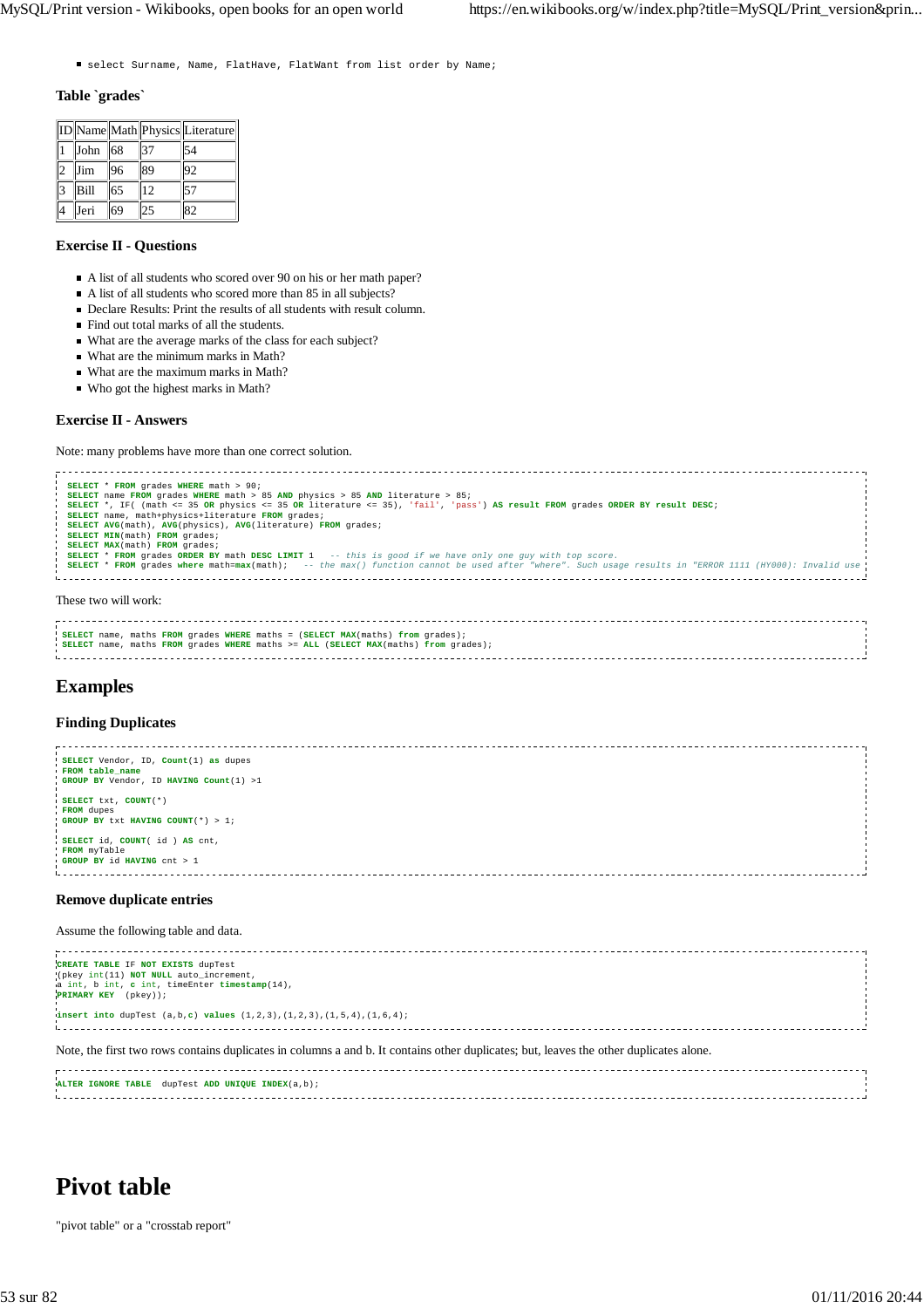(Note: this page needs to be wikified)

SQL Characteristic Functions: Do it without "if", "case", or "GROUP\_CONCAT". Yes, there is use for this..."if" statements sometimes cause problems when used in combination.

The simple secret, and it's also why they work in almost all databases, is the following functions:

- $\blacksquare$  sign (x) returns -1,0, +1 for values  $x < 0$ ,  $x = 0$ ,  $x > 0$  respectively
	- $\blacksquare$  abs( sign( x)) returns 0 if  $x = 0$  else, 1 if  $x > 0$  or  $x < 0$

```
1-abs( sign( x)) complement of the above, since this returns 1 only if x = 0Quick example: sign(-1) = -1, abs(sign(-1)) = 1, 1-abs(sign(-1)) = 0
```
i. 

#### Data for full example:

 CREATE TABLE exams ( pkey int(11) NOT NULL auto\_increment, name varchar(15), exam int, score int, PRIMARY KEY (pkey) ); insert into exams (name,exam,score) values ('Bob',1,75); insert into exams (name,exam,score) values ('Bob',2,77); insert into exams (name,exam,score) values ('Bob',3,78); insert into exams (name,exam,score) values ('Bob',4,80); insert into exams (name,exam,score) values ('Sue',1,90);<br>insert into exams (name,exam,score) values ('Sue',2,97);<br>insert into exams (name,exam,score) values ('Sue',3,98);<br>insert into exams (name,exam,score) values ('Sue', mysql> select \* from exams; +------+------+------+-------+ | pkey | name | exam | score | +------+------+------+-------+

| 1 | Bob | 1 | 75 | | 2 | Bob | 2 | 77 | | 3 | Bob | 3 | 78<br>| 4 | Bob | 4 | 80<br>| 5 | Sue | 1 | 90 | 4 | Bob | 4 | 80 | | 5 | Sue | 1 | 90 | | 6 | Sue | 2 | 97 | | 7 | Sue | 3 | 98 |  $8 | \text{Sue} | 4 | 99$ 

+------+------+------+-------+ 8 rows in set (0.00 sec)

mysql> select name,

sum(score\*(1-abs(sign(exam-1)))) as exam1, sum(score\*(1-abs(sign(exam-2)))) as exam2, sum(score\*(1-abs(sign(exam-3)))) as exam3, sum(score\*(1-abs(sign(exam-4)))) as exam4 from exams group by name; +------+-------+-------+-------+-------+ | name | exam1 | exam2 | exam3 | exam4 | +------+-------+-------+-------+-------+ | Bob | 75 | 77 | 78 | 80 | | Sue | 90 | 97 | 98 | 99 |

+------+-------+-------+-------+-------+ 2 rows in set (0.00 sec)

Note, the above pivot table was created with one select statement.

#### Let's decompose to make the trick clearer, for the second exam:

| .<br>mysql> select name, score, exam, exam-2, sign(exam-2), abs(sign(exam-2)), 1-abs(sign(exam-2)),<br>score*(1-abs(sign(exam-2))) as exam2 from exams;<br>score   exam   exam-2   sign(exam-2)   abs(sign(exam-2))   1-abs(sign(exam-2))   exam2<br>name<br>75<br>1<br>$\circ$<br>Bob<br>$-1$<br>$-1$<br>$\overline{a}$<br>77<br>0<br>Bob<br>0<br>0<br>77<br>$\overline{3}$<br>$\mathbf{1}$<br><b>Bob</b><br>78<br>$\mathbf{1}$<br>$\circ$<br>$\Omega$<br>$^{4}$<br>2<br>Bob<br>80<br>$\mathbf{1}$<br>1<br>$\circ$<br>0<br>$\mathbf{1}$<br>$-1$<br>$-1$<br>1<br>$^{\circ}$<br>90<br>$^{\circ}$<br>Sue<br>$\overline{a}$<br>$^{\circ}$<br>0<br>$^{\circ}$<br>Sue<br>97<br>97<br>$\overline{\mathbf{3}}$<br>$\mathbf{1}$<br>98<br>1<br>1<br>0<br>Sue<br>0<br>$\overline{2}$<br>99<br>$^{4}$<br>$\mathbf{1}$<br>1<br>$\Omega$<br>$\Omega$<br>Sue<br>$8$ rows in set $(0.00$ sec)<br>You may think IF's would be clean but WATCH OUT! Look what the following gives (INCORRECT!!):<br>mysql> select name,<br>if (exam=1, score, null) as examl,<br>if(exam=2, score, null) as exam2,<br>if (exam=3, score, null) as exam3,<br>if (exam=4, score, null) as exam4<br>from exams group by name;<br>$exam1$ exam2<br>exam3<br>name  <br>exam4<br>-------<br>-------<br>75<br>Bob<br>$\texttt{NULL}$<br><b>NULL</b><br><b>NULL</b><br>90<br>$\texttt{NULL}$<br>$\texttt{NULL}$<br>NULL<br>Sue<br>$2$ rows in set $(0.00$ sec) |  |  |  |  |
|-----------------------------------------------------------------------------------------------------------------------------------------------------------------------------------------------------------------------------------------------------------------------------------------------------------------------------------------------------------------------------------------------------------------------------------------------------------------------------------------------------------------------------------------------------------------------------------------------------------------------------------------------------------------------------------------------------------------------------------------------------------------------------------------------------------------------------------------------------------------------------------------------------------------------------------------------------------------------------------------------------------------------------------------------------------------------------------------------------------------------------------------------------------------------------------------------------------------------------------------------------------------------------------------------------------------------------------------------------------------------------------------------------------------------|--|--|--|--|
|                                                                                                                                                                                                                                                                                                                                                                                                                                                                                                                                                                                                                                                                                                                                                                                                                                                                                                                                                                                                                                                                                                                                                                                                                                                                                                                                                                                                                       |  |  |  |  |
|                                                                                                                                                                                                                                                                                                                                                                                                                                                                                                                                                                                                                                                                                                                                                                                                                                                                                                                                                                                                                                                                                                                                                                                                                                                                                                                                                                                                                       |  |  |  |  |
|                                                                                                                                                                                                                                                                                                                                                                                                                                                                                                                                                                                                                                                                                                                                                                                                                                                                                                                                                                                                                                                                                                                                                                                                                                                                                                                                                                                                                       |  |  |  |  |
|                                                                                                                                                                                                                                                                                                                                                                                                                                                                                                                                                                                                                                                                                                                                                                                                                                                                                                                                                                                                                                                                                                                                                                                                                                                                                                                                                                                                                       |  |  |  |  |
|                                                                                                                                                                                                                                                                                                                                                                                                                                                                                                                                                                                                                                                                                                                                                                                                                                                                                                                                                                                                                                                                                                                                                                                                                                                                                                                                                                                                                       |  |  |  |  |
|                                                                                                                                                                                                                                                                                                                                                                                                                                                                                                                                                                                                                                                                                                                                                                                                                                                                                                                                                                                                                                                                                                                                                                                                                                                                                                                                                                                                                       |  |  |  |  |
|                                                                                                                                                                                                                                                                                                                                                                                                                                                                                                                                                                                                                                                                                                                                                                                                                                                                                                                                                                                                                                                                                                                                                                                                                                                                                                                                                                                                                       |  |  |  |  |
|                                                                                                                                                                                                                                                                                                                                                                                                                                                                                                                                                                                                                                                                                                                                                                                                                                                                                                                                                                                                                                                                                                                                                                                                                                                                                                                                                                                                                       |  |  |  |  |
|                                                                                                                                                                                                                                                                                                                                                                                                                                                                                                                                                                                                                                                                                                                                                                                                                                                                                                                                                                                                                                                                                                                                                                                                                                                                                                                                                                                                                       |  |  |  |  |
|                                                                                                                                                                                                                                                                                                                                                                                                                                                                                                                                                                                                                                                                                                                                                                                                                                                                                                                                                                                                                                                                                                                                                                                                                                                                                                                                                                                                                       |  |  |  |  |
|                                                                                                                                                                                                                                                                                                                                                                                                                                                                                                                                                                                                                                                                                                                                                                                                                                                                                                                                                                                                                                                                                                                                                                                                                                                                                                                                                                                                                       |  |  |  |  |
|                                                                                                                                                                                                                                                                                                                                                                                                                                                                                                                                                                                                                                                                                                                                                                                                                                                                                                                                                                                                                                                                                                                                                                                                                                                                                                                                                                                                                       |  |  |  |  |
|                                                                                                                                                                                                                                                                                                                                                                                                                                                                                                                                                                                                                                                                                                                                                                                                                                                                                                                                                                                                                                                                                                                                                                                                                                                                                                                                                                                                                       |  |  |  |  |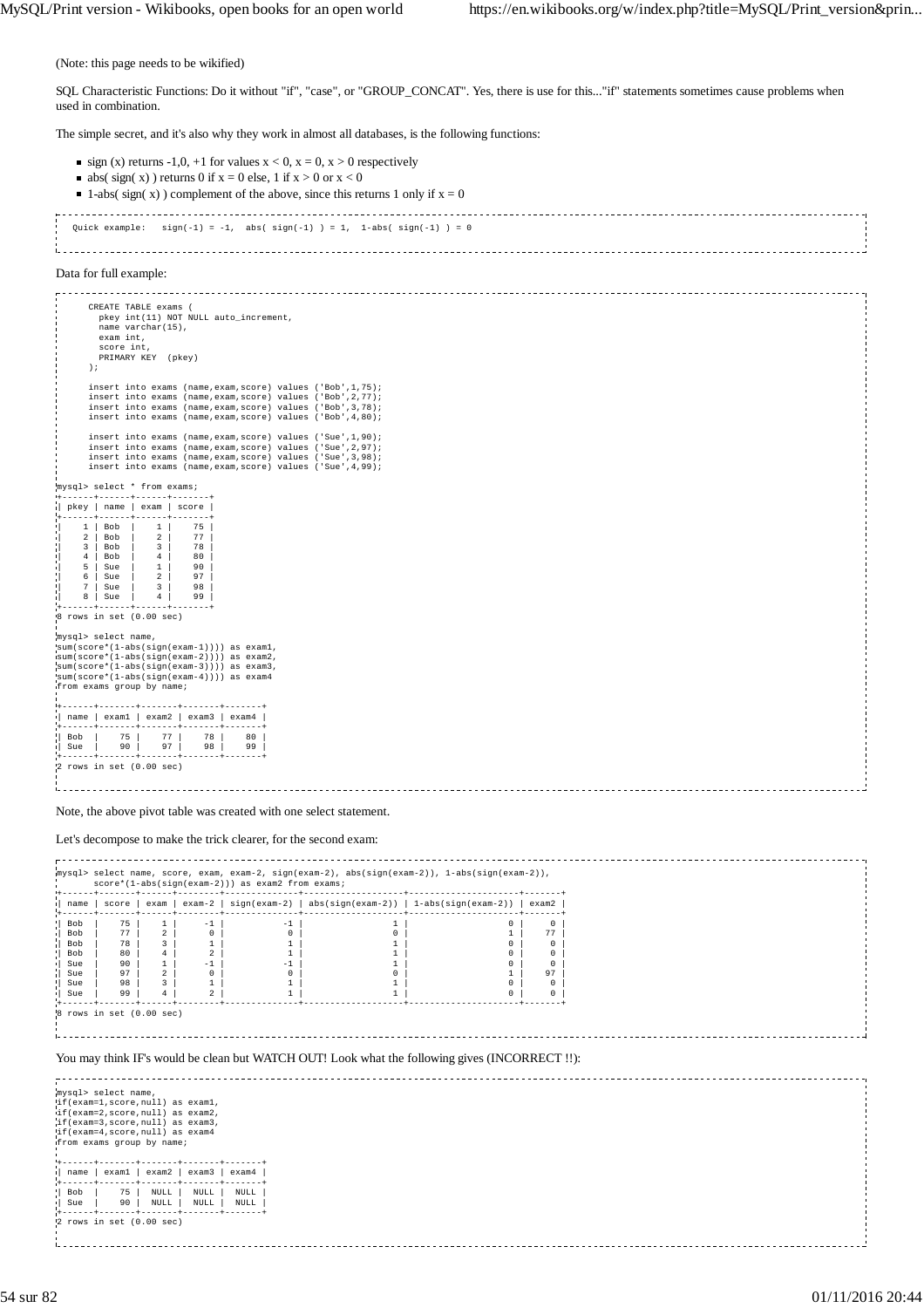Note: the following does work - is all the maths necessary after all?

|            | mysql> SELECT name,<br>SUM(IF(exam=1,score,NULL)) AS exam1,<br>SUM(IF(exam=2,score,NULL)) AS exam2,<br>SUM(IF(exam=3, score, NULL)) AS exam3,<br>SUM(IF(exam=4, score, 0)) AS exam4<br>FROM exams GROUP BY name; |          |          |          |                                                                                                                                                                                                                                                                                                                                                                                                                                                                              |                   |         |  |
|------------|------------------------------------------------------------------------------------------------------------------------------------------------------------------------------------------------------------------|----------|----------|----------|------------------------------------------------------------------------------------------------------------------------------------------------------------------------------------------------------------------------------------------------------------------------------------------------------------------------------------------------------------------------------------------------------------------------------------------------------------------------------|-------------------|---------|--|
| name       | exam1                                                                                                                                                                                                            | exam2    | exam3    | exam4    |                                                                                                                                                                                                                                                                                                                                                                                                                                                                              |                   |         |  |
| Bob<br>Sue | 75<br>90                                                                                                                                                                                                         | 77<br>97 | 78<br>98 | 80<br>99 |                                                                                                                                                                                                                                                                                                                                                                                                                                                                              |                   |         |  |
|            | 2 rows in set (0.00 sec)                                                                                                                                                                                         |          |          |          |                                                                                                                                                                                                                                                                                                                                                                                                                                                                              |                   |         |  |
|            | mysql> select name,<br>from exams group by name;                                                                                                                                                                 |          |          |          | $sum(score*(1-abs(sign(exam-1))))$ as examl,<br>$sum(score*(1-abs(sign(exam-2))))$ as $exam2$ ,<br>$sum(score*(1-abs(sign(exam-3))))$ as exam3,<br>$sum(score*(1-abs(sign(exam-4))))$ as $exam4$ ,<br>$sum(score*(1-abs(sign(exam-2))))$ - $sum(score*(1-abs(sign(exam-1))))$ as delta 1 2,<br>$sum(score*(1-abs(sign(exam-3))))$ - $sum(score*(1-abs(sign(exam-2))))$ as delta 2 3,<br>$sum(score*(1-abs(sign(exam-4))))$ - $sum(score*(1-abs(sign(exam-3))))$ as delta 3 4 |                   |         |  |
| name       |                                                                                                                                                                                                                  |          |          |          | examl   exam2   exam3   exam4   delta 1 2   delta 2 3   delta 3 4                                                                                                                                                                                                                                                                                                                                                                                                            |                   |         |  |
| Bob<br>Sue | 75<br>90                                                                                                                                                                                                         | 77<br>97 | 78<br>98 | 80<br>99 | $\overline{2}$<br>7                                                                                                                                                                                                                                                                                                                                                                                                                                                          | 1<br>$\mathbf{1}$ | 2<br>1. |  |
|            | $2$ rows in set $(0.00$ sec)                                                                                                                                                                                     |          |          |          |                                                                                                                                                                                                                                                                                                                                                                                                                                                                              |                   |         |  |

Above delta\_1\_2 shows the difference between the first and second exams, with the numbers being positive because both Bob and Sue improved their score with each exam. Calculating the deltas here shows it's possible to compare two rows, not columns which is easily done with the standard SQL statements but rows in the original table.

| mvsgl>select name. |                                                          |                                                                                          |         |    |                                                                               |                        |           |                                                                                                                                                             |           |
|--------------------|----------------------------------------------------------|------------------------------------------------------------------------------------------|---------|----|-------------------------------------------------------------------------------|------------------------|-----------|-------------------------------------------------------------------------------------------------------------------------------------------------------------|-----------|
|                    |                                                          | sum(score*(1-abs(sign(exam-1)))) as examl,                                               |         |    |                                                                               |                        |           |                                                                                                                                                             |           |
|                    |                                                          | sum(score*(1-abs(sign(exam-2)))) as exam2,                                               |         |    |                                                                               |                        |           |                                                                                                                                                             |           |
|                    |                                                          | sum(score*(1-abs(sign(exam-3)))) as exam3,<br>sum(score*(1-abs(sign(exam-4)))) as exam4, |         |    |                                                                               |                        |           |                                                                                                                                                             |           |
|                    |                                                          |                                                                                          |         |    |                                                                               |                        |           | $sum(score*(1-abs(sign(exam-2))))$ - $sum(score*(1-abs(sign(exam-1))))$ as $delta_1_2$ ,                                                                    |           |
|                    |                                                          |                                                                                          |         |    |                                                                               |                        |           | $sum(score*(1-abs(sign(exam-3))))$ - $sum(score*(1-abs(sign(exam-2))))$ as $delta_2=3$ ,                                                                    |           |
|                    |                                                          |                                                                                          |         |    |                                                                               |                        |           | $sum(score*(1-abs(sign(exam-4))))$ - $sum(score*(1-abs(sign(exam-3))))$ as $delta_3_4$ ,                                                                    |           |
|                    |                                                          | $sum(score*(1-abs(sign(exam-2))))$ -                                                     |         |    | $sum(score*(1-abs(sign(exam-1))))$ +                                          |                        |           |                                                                                                                                                             |           |
|                    |                                                          | $sum(score*(1-abs(sign(exam-3))))$ -                                                     |         |    | $sum(score*(1-abs(sign(exam-2))))$                                            |                        |           |                                                                                                                                                             |           |
|                    |                                                          |                                                                                          |         |    |                                                                               |                        |           | $sum(score*(1-abs(sign(exam-4))))$ - $sum(score*(1-abs(sign(exam-3))))$ as TotalIncPoints                                                                   |           |
|                    |                                                          | from exams group by name;                                                                |         |    |                                                                               |                        |           |                                                                                                                                                             |           |
|                    |                                                          |                                                                                          |         |    |                                                                               |                        |           |                                                                                                                                                             |           |
|                    |                                                          |                                                                                          |         |    |                                                                               |                        |           | name   exam1   exam2   exam3   exam4   delta_1_2   delta_2_3   delta_3_4   TotalIncPoints                                                                   |           |
| Bob                | 75 L                                                     | 77 <sup>1</sup>                                                                          |         |    | 78   80   2   1   2                                                           |                        |           | 5 <sub>1</sub>                                                                                                                                              |           |
| Sue                | $\begin{array}{c c c c c} \hline \quad & 90 \end{array}$ | 97                                                                                       | 98 99   |    |                                                                               | $7 \mid$<br>$1 \vert$  | $1 \vert$ |                                                                                                                                                             | 9         |
|                    |                                                          |                                                                                          |         |    |                                                                               |                        |           |                                                                                                                                                             |           |
|                    |                                                          | $2$ rows in set $(0.00$ sec)                                                             |         |    |                                                                               |                        |           |                                                                                                                                                             |           |
|                    |                                                          |                                                                                          |         |    |                                                                               |                        |           |                                                                                                                                                             |           |
|                    |                                                          |                                                                                          |         |    |                                                                               |                        |           |                                                                                                                                                             |           |
|                    |                                                          | TotalIncPoints shows the sum of the deltas.                                              |         |    |                                                                               |                        |           |                                                                                                                                                             |           |
|                    |                                                          |                                                                                          |         |    |                                                                               |                        |           |                                                                                                                                                             |           |
|                    |                                                          |                                                                                          |         |    |                                                                               |                        |           |                                                                                                                                                             |           |
| select name.       |                                                          |                                                                                          |         |    |                                                                               |                        |           |                                                                                                                                                             |           |
|                    |                                                          | sum(score*(1-abs(sign(exam-1)))) as examl,                                               |         |    |                                                                               |                        |           |                                                                                                                                                             |           |
|                    |                                                          | sum(score*(1-abs(sign(exam-2)))) as exam2,                                               |         |    |                                                                               |                        |           |                                                                                                                                                             |           |
|                    |                                                          | sum(score*(1-abs(sign(exam-3)))) as exam3,                                               |         |    |                                                                               |                        |           |                                                                                                                                                             |           |
|                    |                                                          | $sum(score*(1-abs(sign(exam-4))))$ as $exam4$ ,                                          |         |    |                                                                               |                        |           | $sum(score*(1-abs(sign(exam-2))))$ - $sum(score*(1-abs(sign(exam-1))))$ as delta_1_2,                                                                       |           |
|                    |                                                          | $sum(score*(1-abs(sign(exam-3))))$ -                                                     |         |    |                                                                               |                        |           | sum(score*(1-abs(sign(exam- 2)))) as delta_2_3,                                                                                                             |           |
|                    |                                                          |                                                                                          |         |    |                                                                               |                        |           | $sum(score*(1-abs(sign(exam-4))))$ - $sum(score*(1-abs(sign(exam-3))))$ as delta_3_4,                                                                       |           |
|                    |                                                          |                                                                                          |         |    |                                                                               |                        |           |                                                                                                                                                             |           |
|                    |                                                          |                                                                                          |         |    |                                                                               |                        |           |                                                                                                                                                             |           |
|                    |                                                          |                                                                                          |         |    | $sum(score*(1-abs(sign(exam-2))))$ - $sum(score*(1-abs(sign(exam-1))))$       |                        |           |                                                                                                                                                             |           |
|                    |                                                          | $sum(score*(1-abs(sign(exam-3))))$ -<br>$sum(score*(1-abs(sign(exam- 4))))$ -            |         |    | $sum(score*(1-abs(sign(exam-2))))$ +                                          |                        |           | $sum(score*(1-abs(sign(exam-3))))$ as $TotalInepoints$ ,                                                                                                    |           |
|                    |                                                          |                                                                                          |         |    |                                                                               |                        |           |                                                                                                                                                             |           |
|                    |                                                          | $(sum(score*(1-abs(sign(exam-1)))) +$                                                    |         |    |                                                                               |                        |           |                                                                                                                                                             |           |
|                    |                                                          | $sum(score*(1-abs(sign(exam-2)))) +$                                                     |         |    |                                                                               |                        |           |                                                                                                                                                             |           |
|                    |                                                          | sum(score*(1-abs(sign(exam-3)))) +<br>sum(score*(1-abs(sign(exam-4)))))/4 as AVG         |         |    |                                                                               |                        |           |                                                                                                                                                             |           |
|                    |                                                          |                                                                                          |         |    |                                                                               |                        |           |                                                                                                                                                             |           |
|                    |                                                          | from exams group by name;                                                                |         |    |                                                                               |                        |           |                                                                                                                                                             |           |
|                    |                                                          |                                                                                          |         |    |                                                                               |                        |           |                                                                                                                                                             |           |
|                    |                                                          |                                                                                          |         |    |                                                                               |                        |           | name   exam1   exam2   exam3   exam4   delta_1_2   delta_2_3   delta_3_4   TotalIncPoints   AVG                                                             |           |
|                    |                                                          |                                                                                          |         |    |                                                                               |                        |           |                                                                                                                                                             |           |
| Bob                | 75                                                       | 77 <sup>1</sup>                                                                          | 78      | 80 |                                                                               | $2 \mid 1 \mid 2 \mid$ |           | 5   77.50                                                                                                                                                   |           |
| Sue                | 90                                                       | 97                                                                                       | 98   99 |    | 7 <sup>1</sup>                                                                | $1 \mid$               | $1 \vert$ |                                                                                                                                                             | 9   96.00 |
|                    |                                                          | ------+-------+------+-                                                                  |         |    |                                                                               |                        |           |                                                                                                                                                             |           |
|                    |                                                          | $2$ rows in set $(0.00$ sec)                                                             |         |    |                                                                               |                        |           |                                                                                                                                                             |           |
|                    |                                                          |                                                                                          |         |    |                                                                               |                        |           |                                                                                                                                                             |           |
|                    |                                                          |                                                                                          |         |    |                                                                               |                        |           |                                                                                                                                                             |           |
|                    |                                                          |                                                                                          |         |    |                                                                               |                        |           | It's possible to combine Total Increasing Point TotalIncPoints with AVG. In fact, it's possible to combine all of the example cuts of the data into one SQL |           |
|                    |                                                          |                                                                                          |         |    |                                                                               |                        |           |                                                                                                                                                             |           |
|                    |                                                          |                                                                                          |         |    | statement, which provides additional options for displaying data on your page |                        |           |                                                                                                                                                             |           |
|                    |                                                          |                                                                                          |         |    |                                                                               |                        |           |                                                                                                                                                             |           |
|                    |                                                          |                                                                                          |         |    |                                                                               |                        |           |                                                                                                                                                             |           |
| select name.       |                                                          | sum(score*(1-abs(sign(exam-1)))) as examl,                                               |         |    |                                                                               |                        |           |                                                                                                                                                             |           |
|                    |                                                          | 'sum(score*(1-abs(sign(exam-2)))) as exam2,                                              |         |    |                                                                               |                        |           |                                                                                                                                                             |           |
|                    |                                                          | sum(score*(1-abs(sign(exam-3)))) as exam3,                                               |         |    |                                                                               |                        |           |                                                                                                                                                             |           |
|                    |                                                          | sum(score*(1-abs(sign(exam-4)))) as exam4,                                               |         |    |                                                                               |                        |           |                                                                                                                                                             |           |
|                    |                                                          |                                                                                          |         |    |                                                                               |                        |           |                                                                                                                                                             |           |
|                    |                                                          | (sum(score*(l-abs(sign(exam-1)))) +<br>sum(score*(1-abs(sign(exam-2)))))/2 as AVG1_2,    |         |    |                                                                               |                        |           |                                                                                                                                                             |           |
|                    |                                                          |                                                                                          |         |    |                                                                               |                        |           |                                                                                                                                                             |           |
|                    |                                                          |                                                                                          |         |    |                                                                               |                        |           |                                                                                                                                                             |           |
|                    |                                                          |                                                                                          |         |    |                                                                               |                        |           |                                                                                                                                                             |           |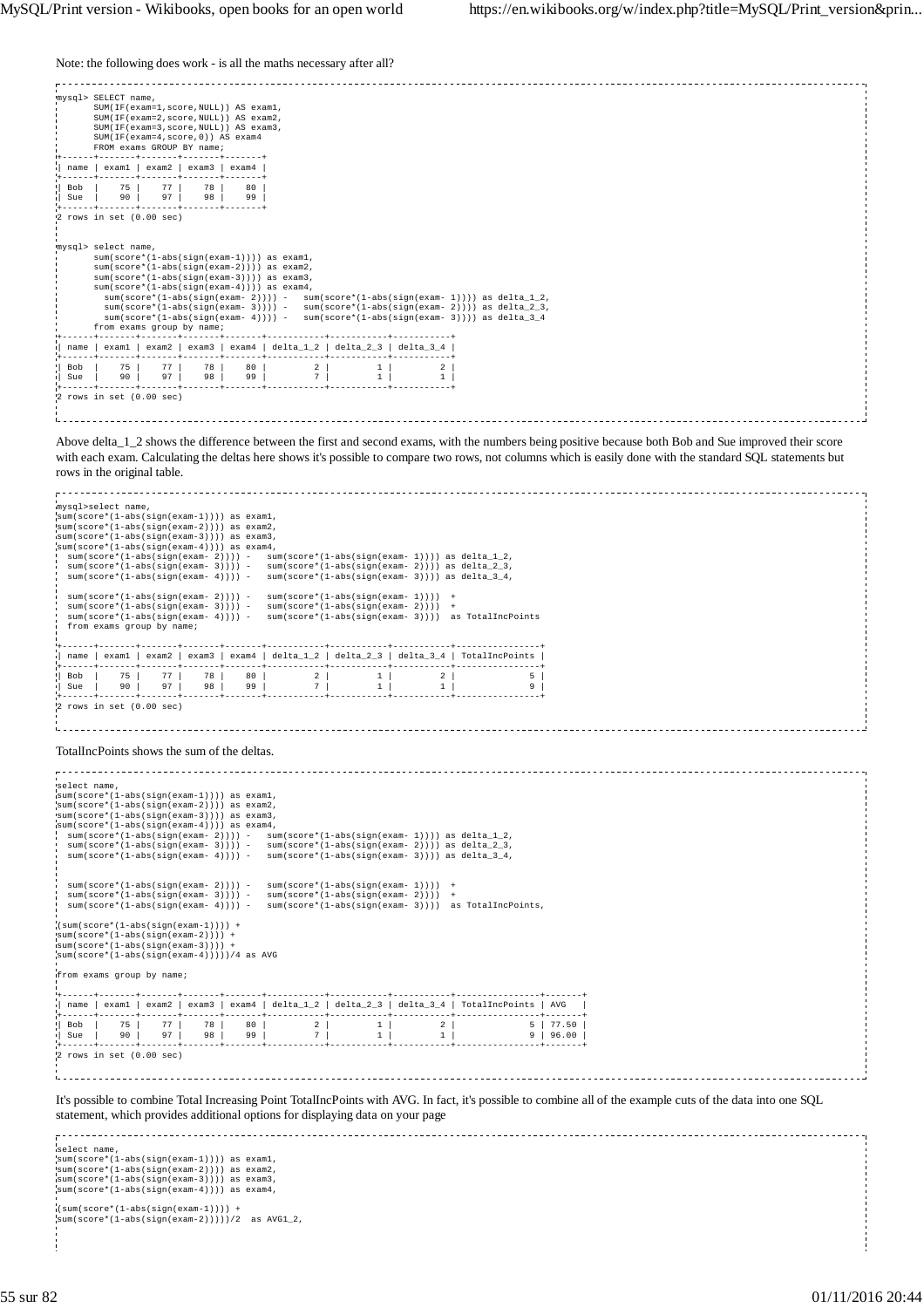| $(sum(score*(1-abs(sign(exam-2)))) +$<br>$\text{Isum}(\text{score}*(1-\text{abs}(\text{sign}(\text{exam}-3)))))/2$ as AVG2 3,<br>$(sum(score*(1-abs(sign(exam-3)))) +$<br>$\text{Isum}(\text{score}*(1-\text{abs}(\text{sign}(\text{exam}-4))))) / 2$ as AVG3 4, |          |          |          |          |                                     |                |                                                    |                |
|------------------------------------------------------------------------------------------------------------------------------------------------------------------------------------------------------------------------------------------------------------------|----------|----------|----------|----------|-------------------------------------|----------------|----------------------------------------------------|----------------|
| $(sum(score*(1-abs(sign(exam-1)))) +$<br>$sum(score*(1-abs(sign(exam-2)))) +$<br>$sum(score*(1-abs(sign(exam-3)))) +$<br>$sum(score*(1-abs(sign(exam-4)))))/4 as AVG$<br>from exams group by name;                                                               |          |          |          |          |                                     |                |                                                    |                |
| name                                                                                                                                                                                                                                                             | examl    | exam2    |          |          |                                     |                | $exam3$   $exam4$   $AVG1_2$   $AVG2_3$   $AVG3_4$ | AVG            |
| Bob<br>Sue                                                                                                                                                                                                                                                       | 75<br>90 | 77<br>97 | 78<br>98 | 80<br>99 | -----------------<br>76.00<br>93.50 | 77.50<br>97.50 | 79.00<br>98.50                                     | 77.50<br>96.00 |
| $2$ rows in set $(0.00 \text{ sec})$                                                                                                                                                                                                                             |          |          |          |          |                                     |                |                                                    |                |

Exam scores are listing along with moving averages...again it's all with one select statement.

Good article on "Cross tabulations" or de-normalizing data to show stats: http://dev.mysql.com/tech-resources/articles/wizard/print\_version.html

ADOdb (http://phplens.com/adodb/pivot.tables.html) (PHP) can generate pivot tables using PivotTableSQL().

For Perl, check DBIx-SQLCrosstab (http://search.cpan.org/~gmax/DBIx-SQLCrosstab-1.17/SQLCrosstab.pm).

# **Table types**

Every table is a logical object in a database; but it also needs to physically store its data (records) on the disk and/or in memory. Tables use a Storage Engine to do this. SE are plugins which can be installed or uninstalled into the server (if they're not builtin).

Many operations are requested by the server but physically done by the SE. So, from the SE we choose for a table affects performance, stability, LOCKs type, use of the query cache, disk space required and special features.

In some future versions of MySQL, partitioned tables will be able to use different SE for different partitions.

Let's see which Storage Engine is good for which uses.

# **Storage Engines**

#### **MyISAM and InnoDB**

MyISAM does table level locking, while InnoDB does row level locking. In addition to foreign keys, InnoDB offers transaction support, which is absolutely critical when dealing with larger applications. Speed may suffer, particularly for inserts with full transaction guarantees, because all this Foreign Key / Transaction stuff adds overhead.

The default table type for MySQL on Linux is MyISAM, on Windows, normally InnoDB. MyISAM uses table level locking, which means during an UPDATE, nobody can access any other record of the same table. InnoDB however, uses Row level locking. Row level locking ensures that during an UPDATE, nobody can access that particular row, until the locking transaction issues a COMMIT. Many people use MyISAM if they need speed and InnoDB for data integrity.

## **MyISAM**

#### **Pros**

- Fulltext search is currently only available with MyISAM tables
- Geometric datatypes
- Sometimes faster reads
- All numeric key values are stored with the high byte first to allow better index compression
- Internal handling of one AUTO\_INCREMENT column per table is supported. MyISAM automatically updates this column for INSERT and UPDATE operations. This makes AUTO\_INCREMENT columns faster (at least 10%)

#### **Cons**

- Table (not row) level locking only
- $\blacksquare$  No foreign keys constraints (but planned for MySQL 6.x)
- Slower table checking and restarts after power loss, an issue for those who need high availability

#### **InnoDB**

#### **Pros**

- Provides MySQL with a transaction-safe (ACID compliant) storage engine that has commit, rollback, and crash recovery capabilities
- XA transactions
- **Foreign keys**
- Row level locking
- Maintains its own buffer pool for caching data and indexes in main memory
- Faster for some workloads, particularly those where physical ordering by primary key helps or where the automatically built hash indexes speed up record lookups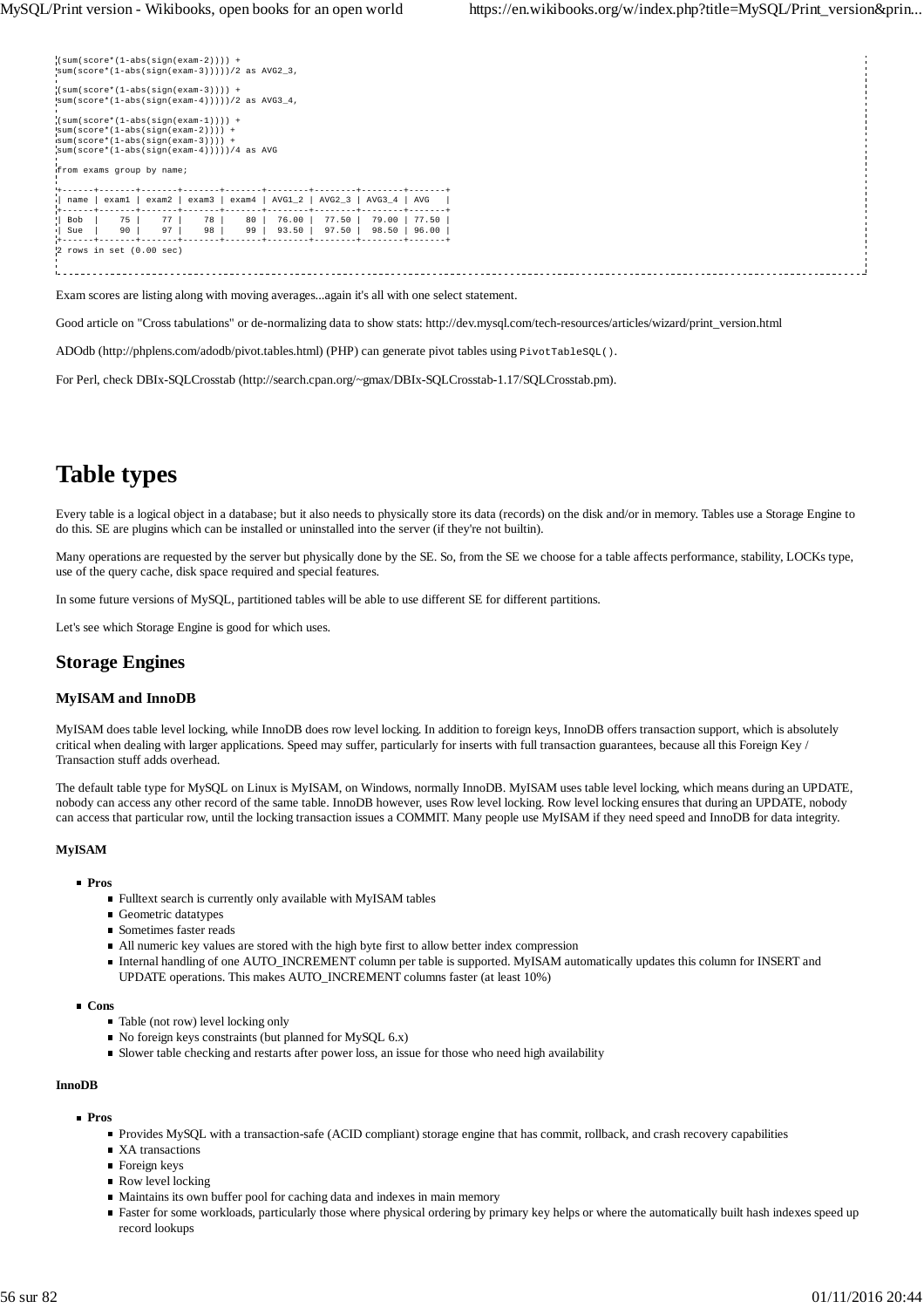- Tables can be of any size even on operating systems where file size is limited to 2GB.
- Fast and reliable recovery from power loss.

#### **Cons**

- Data takes more space to store
- ACID guarantee requires full sync to disk at transaction commit, can be turned off where speed is more important than full ACID guarantees.
- Data Versioning and transactions add overhead to table management.
- They can lead to high memory requirements to manage large numbers of locks used in row locking.
- Indexes are slow to build when they're added after a table has been created. Indexes should therefore be created when data is bulk-loaded.

Overall, InnoDB should be used for with applications that rely highly on data integrity or need transactions, while MyISAM can be used where that is not required or where fulltext indexing is needed. Where speed is more important, both should be tried because which is faster depends on the application.

Drizzle, a MySQL's fork supported by Sun Microsystems, uses InnoDB as its default engine and doesn't support MyISAM.

#### **Merge Table**

Synonyms: Merge, MRG\_MYISAM

- A MERGE table is a collection of identical MyISAM tables that can be used as one.
- Identical means that all tables have identical column and index information, no deviation of any sort is permitted.

| CREATE TABLE mumbai (first name VARCHAR(30), amount INT(10)) TYPE=MyISAM                    |  |
|---------------------------------------------------------------------------------------------|--|
| CREATE TABLE delhi (first name VARCHAR(30), amount INT(10)) TYPE=MyISAM                     |  |
|                                                                                             |  |
| CREATE TABLE total (first name VARCHAR(30), amount INT(10)) TYPE=MERGE UNION=(mumbai,delhi) |  |
|                                                                                             |  |
|                                                                                             |  |
|                                                                                             |  |

Merges can be used to work around MySQL's or system's filesize limits. In fact those limits affect single MyISAM datafiles, but don't affect the whole Merge table, which doesn't have a datafile.

In the past, in some cases Merge and MyISAM could be used to replace views, which were not supported by MySQL. Merge could be used as a base table and MyISAM tables could be used as views containing part of the base table data. A SELECT on the Merge table returned all the effective data. View support was added in MySQL 5.0, so this use of Merge tables is obsolete.

### **MEMORY / HEAP**

HEAP is the name of this table type before MySQL 4.1. MEMORY is the new, preferred name.

This engine is introduced in version 3.23.

#### **BDB**

Synonyms: BDB, BerkleyDB

**BDB has been removed from version 5.1 and later** due to lack of use.

BerkeleyDB is a family of free software embeddable DBMS's developer by SleepyCat, a company which has been acquired by Oracle. SleepyCat provided a Storage Engine for MySQL called BDB.

BDB supports transactions and page-level locking, but it also has many limitations within MySQL.

#### **BLACKHOLE**

Discards all data stored in it but does still write to the binary log, so it is useful in replication scale-out or secure binlog-do filtering situations where slaves aren't trustworthy and for benchmarking the higher layers of the server.

#### **Miscellaneous**

For completeness, other storage engines include:

- CSV: simple Comma-Separated Values engine, that uses the CSV format to store data. Used to share database with other CSV-aware applications maybe? Due to the simple nature of its format, indexing is not available.
- EXAMPLE (a stub for developers)
- ISAM (for pre-3.23 backward compatibility, removed in 5.1)

# **Metadata about Storage Engines**

You can get metadata about official MySQL Storage Engines and other Storage Engines which are present on your server, via SQL.

#### **SHOW STORAGE ENGINES**

Starting from MySQL 5.0, you can get information about the Storage Engine which you can use using the SHOW STORAGE ENGINES statement.

SHOW STORAGE ENGINES 

The STORAGE word is optional. This command returns a dataset with the following columns:

**Engine** - Name of the Storage Engine.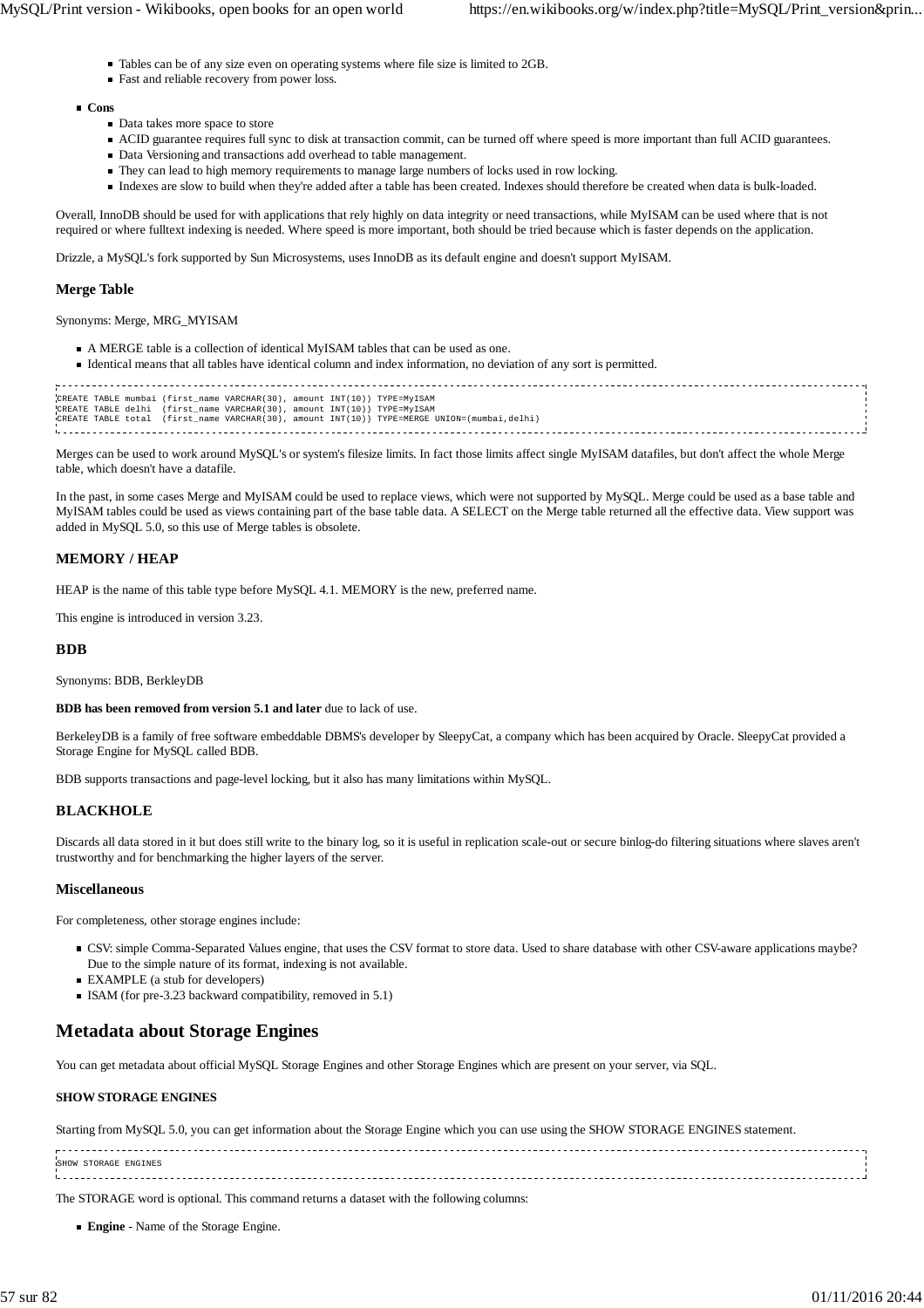- **Support** Wether the Storage Engine is supported or not. Possible values:
	- 'DEFAULT' it's supported and it's the default engine;
	- 'YES' supported;
	- 'DISABLED' it has been compiled, but MySQL has been started with that engine disabled (possibly with options like --skip-engine-name);
	- 'NO' not supported.
- **Comment** Brief description of the engine.
- **Transactions** Wether the engine supports SQL transactions. Added in MySQL 5.1.
- XA Wether the engine supports XA transactions. Added in MySQL 5.1.
- **Savepoints** Wether the engine supports savepoints and rollbacks. Added in MySQL 5.1.

#### **INFORMATION\_SCHEMA `ENGINES` table**

`ENGINES` is a virtual table within the INFORMATION\_SCHEMA database. It can be used to get information about Storage Engines. Its columns are the came which are returned by the SHOW ENGINES statement (see above).

ENGINES has been added in MySQL 5.1.5.

#### **HELP statement**

If you want more info about an official MySQL Storage Engine, you can use the HELP command:

| HELP 'myisam'                                                      |  |
|--------------------------------------------------------------------|--|
| If you are using the command line client, you can omit the quotes: |  |
| help myisam $\gtrsim$                                              |  |

# **Changing the Storage Engine**

## **SQL**

| When you want to create a table using a given Storage Engine, you can use the ENGINE clause in the CREATE TABLE command:                     |
|----------------------------------------------------------------------------------------------------------------------------------------------|
| CREATE TABLE  ENGINE=InnoDB                                                                                                                  |
| If the ENGINE clause is not specified, the value of the storage_engine variable will be used. By default it's MyISAM, but you can change it: |
| SET storage_engine=InnoDB                                                                                                                    |
| Or you can modify the value of default-storage-engine in the my.cnf before starting the MySQL server.                                        |

You can also change the Storage Engine of an existing table:

| ALTER TABLE 'stats' ENGINE=MVISAM |  |
|-----------------------------------|--|
|                                   |  |
|                                   |  |
|                                   |  |

#### **mysql\_convert\_table\_format**

mysql\_convert\_table\_format is a tool provided with MySQL, written in Perl. It converts all the tables contained in the specified database to another Storage Engine.

The syntax is:

database is the name of the database in which the program will operate. It's mandatory.

Options are:

**--help** Print a help and exit.

**--version** Print version number and exit.

**--host=host** The host on which MySQL is running. Default: localhost.

**--port=port** TCP port.

**--user=user** Specify the username.

**--password=password** Specify the password. As it is insecure (it's visible with the coomand top, for example), you can use an option file, instead.

**--type=storage\_engine** The storage engine that the tables will use after conversion.

**--force** Don't stop the execution if an error occurs.

**--verbose** Print detailed information about the conversions.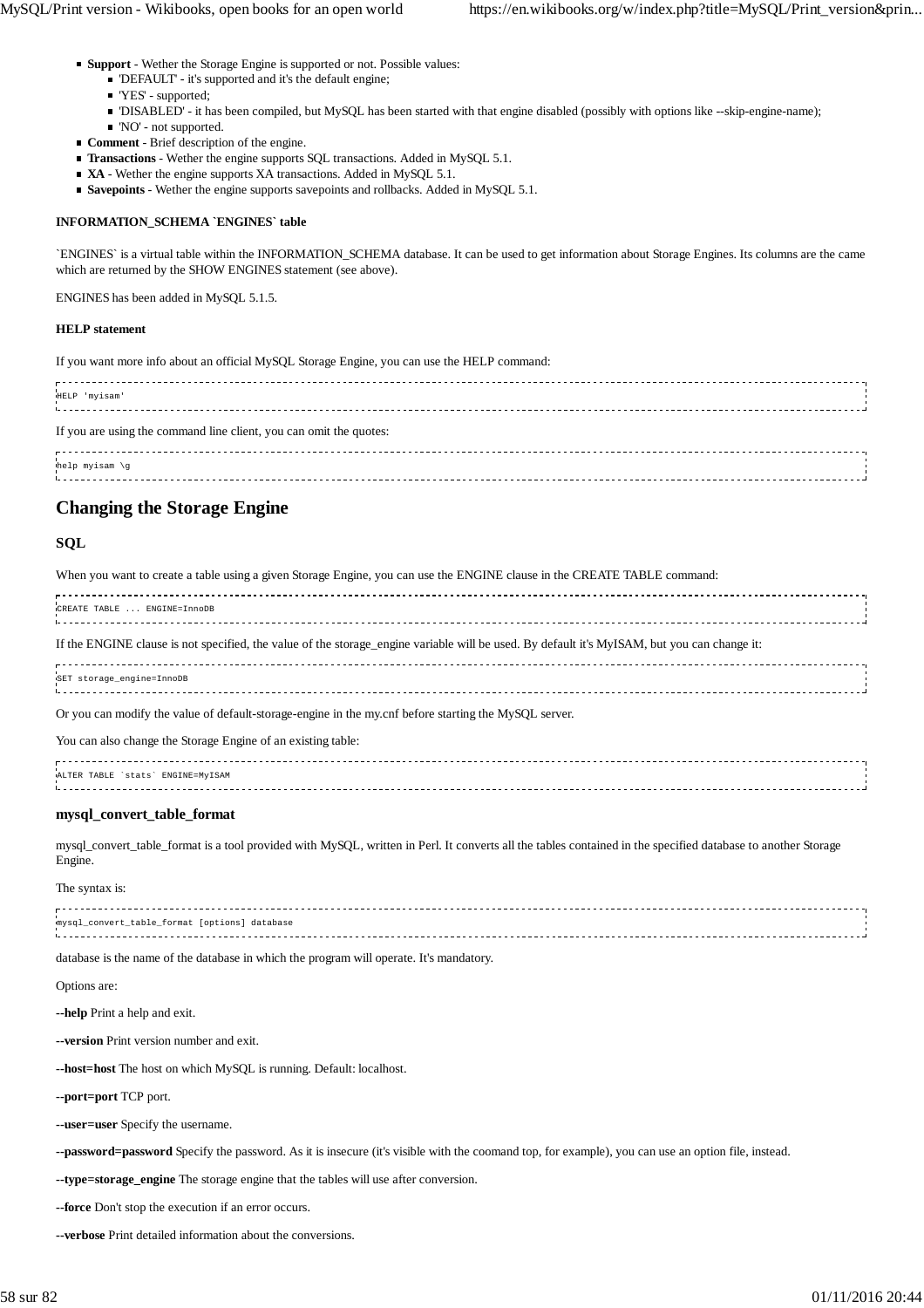Example:

mysql\_convert\_table\_format --host=localhost --user=root --password=xyz970 --force --type=InnoDB test 

This command specifies access data (localhost, username, password) and converts all tables within database `test` into InnoDB. If some tables can't be converted, the script skips them and converts the others (--force). *Italic text*

# **Administration**

# **Installation**

#### **Debian packages**

The package name is usually *mysql-server*, either directly or as a transitional package for the latest version.

#### **Stable**

There are two Debian packages in the current *stable* release:

- mysql-server (http://packages.debian.org/lenny/mysql-server): depends on latest MySQL version
- mysql-server-5.0 (http://packages.debian.org/lenny/mysql-server-5.0): MySQL 5.0

#### You can install it using this command:

| uapt-get install mysql-server |  |
|-------------------------------|--|
|                               |  |
|                               |  |
| $-1$                          |  |

or by installing the package you want using the Synaptic GUI.

#### **Backports**

Backports.org may also offers more recent versions.

To install it, you need to add the backports source in your /etc/apt/sources.list:

| deb http://www.backports.org/debian lenny-backports main |  |
|----------------------------------------------------------|--|
| and then use aptitude:                                   |  |
| wapt-get install -t lenny-backports mysql-server-5.1     |  |

#### **Uninstall**

#### To simply remove the program:

| wapt-get remove mysql-server                                                 |  |
|------------------------------------------------------------------------------|--|
| To remove the configuration files as well, resulting in a clean environment: |  |
| apt-get remove --purge mysql-server                                          |  |

Debconf will ask you if you want to remove the existing databases as well. Answer wisely!

#### **Fedora Core 5**

The package name is mysql-server (ftp://ftp.tu-chemnitz.de/pub/linux/fedora-core/5/i386/os/Fedora/RPMS/mysql-server-5.0.18-2.1.i386.rpm).

You can install it using this command:

| yum install mysql-server |  |
|--------------------------|--|
|                          |  |
|                          |  |
|                          |  |
|                          |  |

which will take care of installing the needed dependencies.

Using *pirut* (Applications->Add/Remove Software), you can also server *MySQL Database* in the *Servers* category: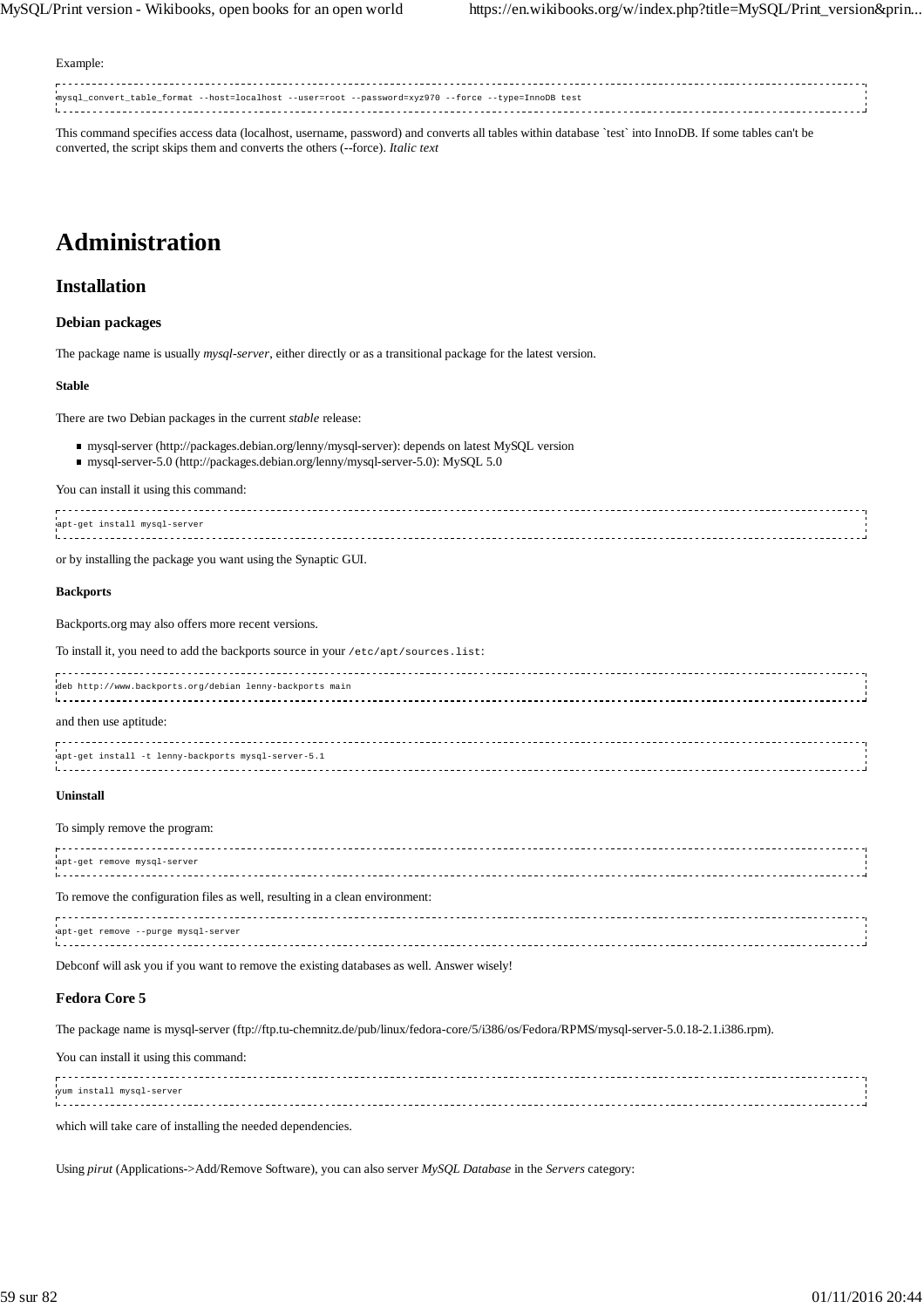| $\overline{6}$ | Package Manager                                                 | <u>esterist</u>                                         |
|----------------|-----------------------------------------------------------------|---------------------------------------------------------|
| File View Help |                                                                 |                                                         |
|                | <b>Desktop Environments</b><br><b>Applications</b>              | <b>DNS Name Server</b><br>d FTP Server                  |
| Search         | <b>Development</b>                                              | o Legacy Network Server                                 |
|                | <b>Servers</b>                                                  | <b>Mail Server</b><br>$\sqrt{2}$                        |
|                | <b>Base System</b>                                              | MySQL Database                                          |
|                | Languages                                                       | <b>Network Servers</b><br>o E                           |
| <b>Browse</b>  | This package group contains packages useful for use with MySQL. |                                                         |
| List           |                                                                 | 6 of 11 optional packages selected<br>Optional packages |
|                |                                                                 | Apply                                                   |

#### **Gentoo**

MySQL is available in the main Portage tree as "dev-db/mysql". You must use the fully qualified ebuild name as "mysql" is made ambiguous by "virtual/mysql"

## Command:

| emerge dev-db/mysgl |  |
|---------------------|--|
|                     |  |
|                     |  |
|                     |  |

#### **FreeBSD**

The stable FreeBSD port is version 5.0 (http://www.freshports.org/databases/mysql50-server/), and beta version 5.1 is also available.

You can install it using this command:

| cd /usr/ports/databases/mysql50-server/ && make install clean |  |
|---------------------------------------------------------------|--|
|                                                               |  |

This command will install the MySQL 5.0 server as well as all necessary dependencies (which includes the MySQL client). t

# **Start the service**

## **Debian**

In Debian, you use the mysql init script.

| /etc/init.d/mysql start<br>/etc/init.d/mysql stop<br>Vetc/init.d/mysql restart                                                                                                                              |  |
|-------------------------------------------------------------------------------------------------------------------------------------------------------------------------------------------------------------|--|
| If you need to do so in scripts, prefer the invoke-rc.d command, which only restart the service if it is launched on system startup. That way, you do not launch<br>a service if it wasn't meant to be run: |  |
| invoke-rc.d mysql start stop restart                                                                                                                                                                        |  |
| If you want to control whether to launch MySQL on startup, you can use the record package, or update-rc.d:                                                                                                  |  |
| cp /usr/local/mysql/support-files/mysql.server /etc/init.d/anysqlservernamehere<br>chmod +x /etc/init.d/anysqlservernamehere<br>update-rc.d anysqlservernamehere defaults                                   |  |
| <b>Fedora Core</b>                                                                                                                                                                                          |  |

## **Fedora Core**

Fedora Core suggests that you use the service wrapper, which cleans the environment before to run the service, so that all services run in the same standard environment (for example, the current directory is set to the system root /).

service mysqld start|stop|restart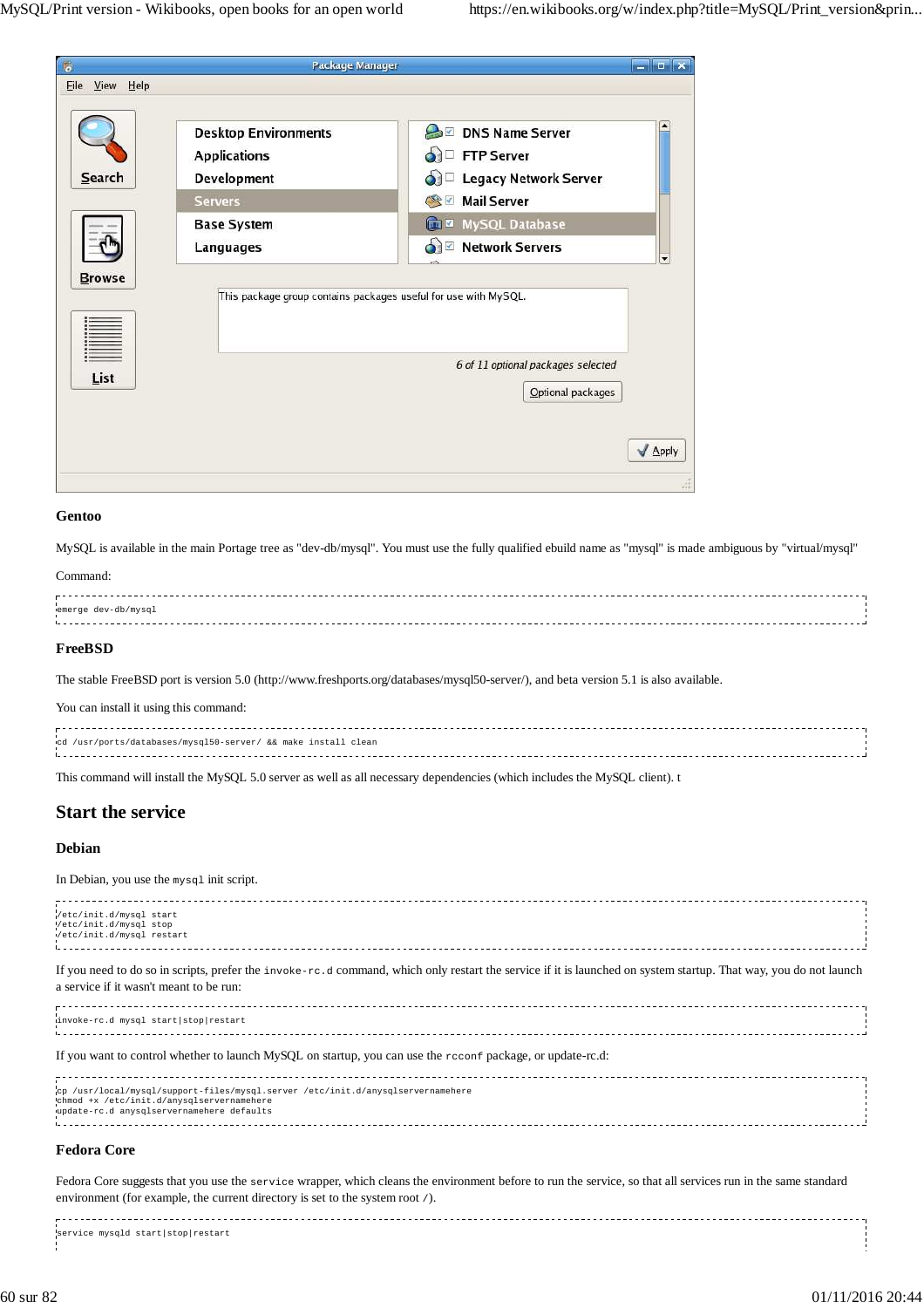| service mysqld --full-restart # means stop, then start - not a direct restart                                                                                                                                                                                                                     |
|---------------------------------------------------------------------------------------------------------------------------------------------------------------------------------------------------------------------------------------------------------------------------------------------------|
| You can also use the /etc/init.d/mysqld if needed.                                                                                                                                                                                                                                                |
| FC5 displays useful hints the first time you launch the MySQL server (i.e. when launching/usr/bin/mysql_install_db):                                                                                                                                                                              |
| S service mysqld start<br>. 1<br>PLEASE REMEMBER TO SET A PASSWORD FOR THE MySOL root USER !<br>To do so, start the server, then issue the following commands:<br>/usr/bin/mysqladmin -u root password 'new-password'<br>'/usr/bin/mysqladmin -u root -h localhost password 'new-password'<br>([] |

# See the next section about changing passwords.

To control whether to launch MySQL on startup, you can use the ntsysv tool:

| □                                | root@sylvain:~                                                                                                                                                                                                                                                     | الركيرا تدع               |
|----------------------------------|--------------------------------------------------------------------------------------------------------------------------------------------------------------------------------------------------------------------------------------------------------------------|---------------------------|
| <b>Édition</b><br><b>Fichier</b> | Affichage Terminal Onglets Aide                                                                                                                                                                                                                                    |                           |
| root@sylvain:~                   | sv_comp: /usr/src/linux-2.6.18.1 x sylvain@sylvain:~/public_html<br>$\boldsymbol{\mathsf{x}}$                                                                                                                                                                      | $\boldsymbol{\mathsf{x}}$ |
|                                  | ntsysv 1.3.29 - (C) 2000-2001 Red Hat, Inc.<br>Services<br>What services should be automatically started?<br>isdn<br>kudzu<br>mdmonitor<br>ndmpd<br>nessagebus<br>mysqld<br>named<br>netdump<br>0k<br>Cancel<br>Press <f1> for nore information on a service.</f1> |                           |
|                                  |                                                                                                                                                                                                                                                                    |                           |

# **Client connection**

There are two ways to connect to a MySQL server, using Unix sockets and TCP/IP.

The default TCP/IP port is 3306:

| # grep mysql /etc/services |                   |                                                                                                                                                         |
|----------------------------|-------------------|---------------------------------------------------------------------------------------------------------------------------------------------------------|
| mysql                      | 3306/tcp          | # MySOL                                                                                                                                                 |
| mysql                      | 3306/udp          | # MySOL                                                                                                                                                 |
| mysql-cluster              | $1186/\text{tcp}$ | # MySQL Cluster Manager                                                                                                                                 |
| mysql-cluster              | 1186/udp          | # MySOL Cluster Manager                                                                                                                                 |
| mysql-im                   | 2273/tcp          | # MySQL Instance Manager                                                                                                                                |
| mysql-im                   | 2273/udp          | # MySQL Instance Manager                                                                                                                                |
|                            |                   |                                                                                                                                                         |
|                            |                   |                                                                                                                                                         |
|                            |                   | As a client, MySQL interprets 'localhost' as 'use the Unix socket'. This means that MySQL won't connect to 127.0.0.1:3306, but will use /var/run/mysq1d |
|                            |                   |                                                                                                                                                         |

/mysqld.sock:

| \$ mysql -h localhost   |                                                                                                                                                  |  |
|-------------------------|--------------------------------------------------------------------------------------------------------------------------------------------------|--|
| $mysql>$ \s             |                                                                                                                                                  |  |
|                         |                                                                                                                                                  |  |
|                         | mysql Ver 14.12 Distrib 5.0.22, for redhat-linux-qnu (i386) using readline 5.0                                                                   |  |
| $\mathbb{R}$            |                                                                                                                                                  |  |
| Current user:           | sylvain@localhost                                                                                                                                |  |
| $\lfloor \cdot \rfloor$ |                                                                                                                                                  |  |
| Connection:             | Localhost via UNIX socket                                                                                                                        |  |
| $\left[ \ldots \right]$ |                                                                                                                                                  |  |
| UNIX socket:            | /var/lib/mysql/mysql.sock                                                                                                                        |  |
|                         |                                                                                                                                                  |  |
|                         |                                                                                                                                                  |  |
|                         |                                                                                                                                                  |  |
|                         | If you really need to connect to MySOL via TCP/IP to the local host without using Unix sockets, then specify '127.0.0.1' instead of 'localhost': |  |

| \$ mysql -h 127.0.0.1<br>mysql> \s |                                                                                |
|------------------------------------|--------------------------------------------------------------------------------|
| <u> 1.</u>                         |                                                                                |
| $\mathbf{I}$                       | mysql Ver 14.12 Distrib 5.0.22, for redhat-linux-gnu (1386) using readline 5.0 |
| Current user:                      | sylvain@localhost                                                              |
| $\mathbf{1}$                       |                                                                                |
| Connection:                        | 127.0.0.1 via TCP/IP                                                           |
| $[1 \ldots]$                       |                                                                                |
| TCP port:                          | 3306                                                                           |
|                                    |                                                                                |

In both cases, MySQL will understand your machine name as 'localhost' (this is used in the privileges system).

 $\begin{bmatrix} 1 & 1 & 1 \\ 1 & 1 & 1 \\ 1 & 1 & 1 \\ 1 & 1 & 1 \\ 1 & 1 & 1 \\ 1 & 1 & 1 \\ 1 & 1 & 1 \\ 1 & 1 & 1 \\ 1 & 1 & 1 \\ 1 & 1 & 1 \\ 1 & 1 & 1 \\ 1 & 1 & 1 \\ 1 & 1 & 1 \\ 1 & 1 & 1 \\ 1 & 1 & 1 & 1 \\ 1 & 1 & 1 & 1 \\ 1 & 1 & 1 & 1 \\ 1 & 1 & 1 & 1 \\ 1 & 1 & 1 & 1 \\ 1 & 1 & 1 & 1 \\ 1 & 1 & 1 & 1 \\ 1 &$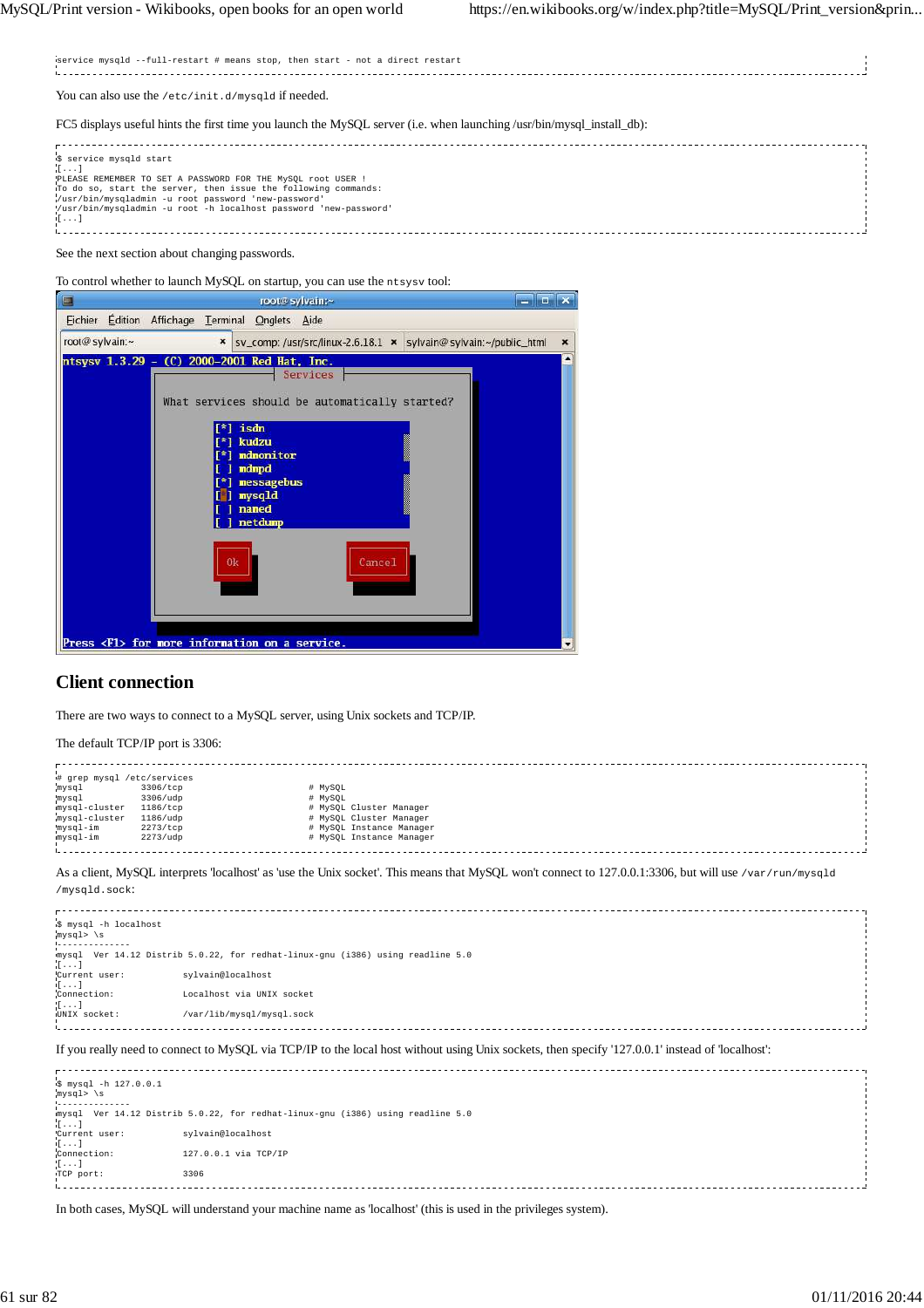# **Configuration**

Configure /etc/mysql/my.cnf - for heavily loaded databases, for fat databases...; different kinds of connexions (Unix sockets, TCP/IP w/ or w/o SSL, MySQL+SSL licensing issues)

#### **Change the root password**

| '\$ mysql -u root<br>mysql> SET PASSWORD = PASSWORD('PassRoot'); |  |
|------------------------------------------------------------------|--|
|                                                                  |  |
|                                                                  |  |
|                                                                  |  |
|                                                                  |  |

For more information, see the #SET\_PASSWORD section.

## **Network configuration**

| --bind-address=127.0.0.1 # localhost only             |  |
|-------------------------------------------------------|--|
| --bind-address=0.0.0.0 # listen on all interfaces     |  |
| --bind-address=192.168.1.120 # listen on that IP only |  |
|                                                       |  |

#### **skip-networking**

When you specify skip-networking in the configuration, then MySQL will not listen on any port, not even on localhost (127.0.0.1). This means that only programs running on the same machine than the MySQL server will be able to connect to it. This is a common setup on dedicated servers.

The only way to contact MySQL will be to use the local *Unix socket*, such as /var/run/mysqld/mysqld.sock (Debian) or /var/lib/mysql/mysql.sock (FC5). You can specify where the socket is located using the socket parameter in the [mysqld] section of the configuration:



# **Privileges**

The MySQL privileges system.

### **Introduction**

MySQL requires you to identify yourself when you connect to the database. You provide the following credentials:

- an identity, composed of:
	- a username
	- a machine name or IP address (detected automatically by the server)
- a password, to prove your identity

Usually, MySQL-aware applications also ask you for a database name, but that's not part of the credentials, because this does not relate to who you are.

MySQL then associates privileges to these credentials; for example, the right to query a given database, add data to another one, create additional databases or remove existing ones, etc.

## **Who am I?**

Once connected, it is not necessarily obvious who MySQL thinks you are. CURRENT\_USER() provides this information:

| mysql> SELECT CURRENT_USER();          |  |
|----------------------------------------|--|
|                                        |  |
| CURRENT_USER()                         |  |
|                                        |  |
| +----------------+<br>  root@localhost |  |
|                                        |  |
| $1$ row in set $(0.00$ sec)            |  |
|                                        |  |
|                                        |  |
|                                        |  |

## **SHOW GRANTS**

#### Prototype:

| SHOW GRANTS FOR user       |  |
|----------------------------|--|
| SHOW GRANTS --current user |  |
|                            |  |
|                            |  |
|                            |  |
|                            |  |

SHOW GRANTS allow you to check the current privileges for a given user. For example, here are the default privileges for user root:

| mysql> SHOW GRANTS FOR 'root'@'localhost';                          |  |
|---------------------------------------------------------------------|--|
| ! Grants for root@localhost                                         |  |
| GRANT ALL PRIVILEGES ON *.* TO 'root'@'localhost' WITH GRANT OPTION |  |
| $1$ row in set $(0.00$ sec)                                         |  |

You also use use SHOW GRANTS; to check the privileges for the current user.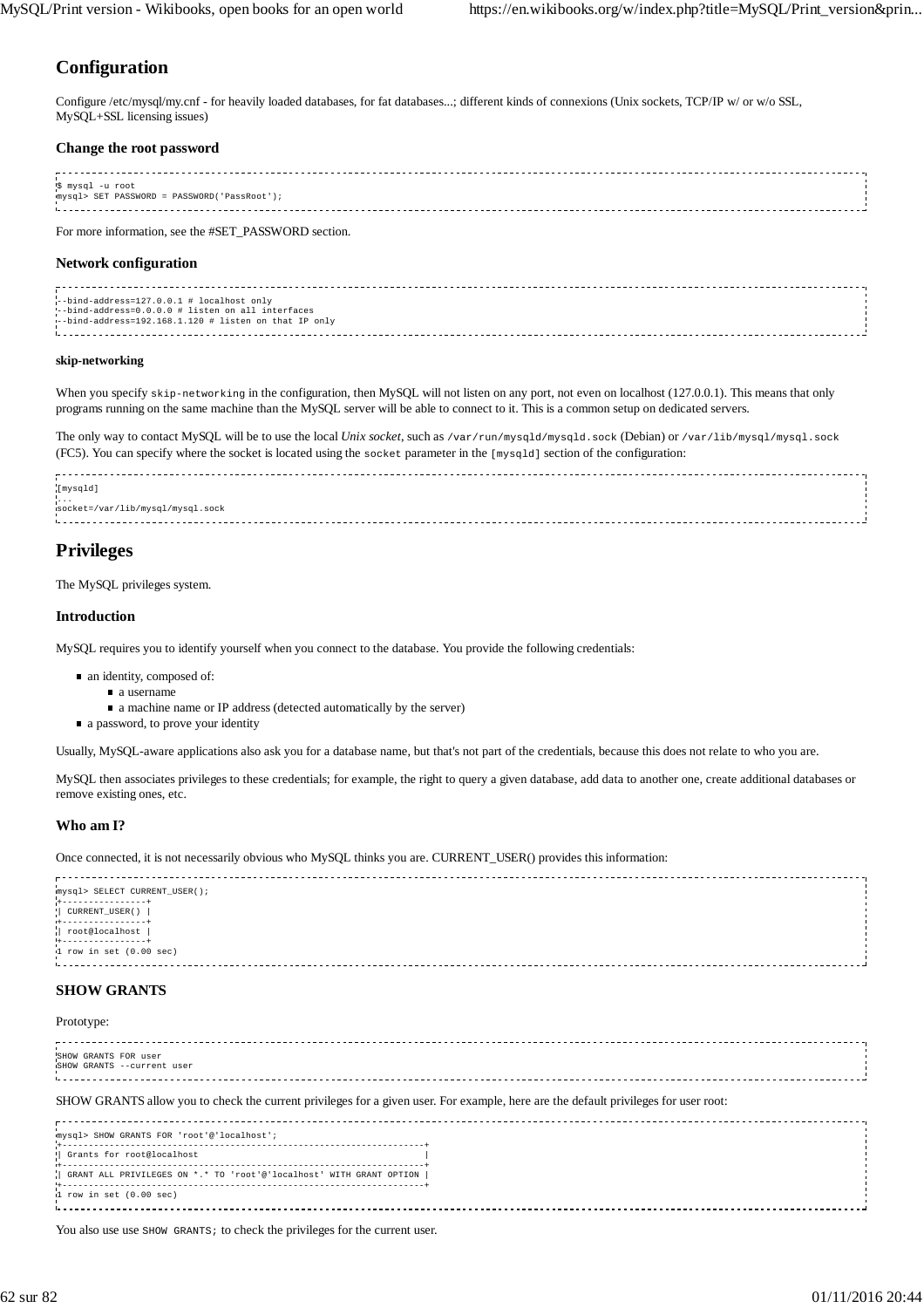## **GRANT**

The GRANT command allow you to give (GRANT) privileges to a given user.

### **DROP USER**

| DROP USER 'mediawiki';        |  |
|-------------------------------|--|
| DROP USER 'mediawiki'@'host'; |  |
|                               |  |

Starting with v5.0.2, this removes the associated privileges as well.

With earlier versions you also need to REVOKE its PRIVILEGES manually.

#### **REVOKE**

| REVOKE ALL PRIVILEGES ON database.* FROM 'user'@'host'; |  |
|---------------------------------------------------------|--|
| REVOKE ALL PRIVILEGES, GRANT OPTION FROM 'user'@'host'; |  |
|                                                         |  |
|                                                         |  |

#### **SET PASSWORD**

#### Prototype:

| SET PASSWORD [FOR user] = PASSWORD('your password') |  |
|-----------------------------------------------------|--|
|                                                     |  |
|                                                     |  |

If *user* is not specified, the current user is used (this is useful when you connect to mysql using the command line).

#### Example with an explicit user:

| SET PASSWORD FOR 'mediawiki'@'localhost' = PASSWORD('ifda8GOq'); |  |
|------------------------------------------------------------------|--|
|                                                                  |  |
|                                                                  |  |
|                                                                  |  |

#### There is a command-line synonym:

| mysqladmin password 'your password' |  |
|-------------------------------------|--|
|                                     |  |
|                                     |  |
|                                     |  |

(with the usual connection options -h -u and -p)

However, using passwords on the command line presents a security risk. For example, if root changes his MySQL password:

| woot# mysqladmin password 'K2ekiEk3'                                                                            |  |
|-----------------------------------------------------------------------------------------------------------------|--|
| Then another user can spy on him by looking at the process list:                                                |  |
| user\$ ps aux   grep mysqladmin<br>root 7768 0.0 0.1 7044 1516 pts/1 S+ 16:57 0:00 mysqladmin password K2ekiEk3 |  |

Conclusion: don't user mysqladmin password.

#### If you are looking for a way to generate passwords, either secure or easy to remember, try the pwgen program (there is a Debian package available):

| '\$ pwgen                                                               |  |
|-------------------------------------------------------------------------|--|
| ooGoo7ba ir4Raeje Ya2veigh zaXeero8 Dae8aigu rai9ooYi phoTi6gu Yeingo9r |  |
| tho9aeDa Ohjoh6ai Aem8chee aheich8A Aelaeph3 eu4Owudo koh6Iema oH6ufuya |  |
| $\mathbb{R}$                                                            |  |
| S pwgen -s # secure                                                     |  |
| ZCRhn8LH EJtzzLRE G4Ezb5BX e7h088In TB8hE6nn f8IqdMVQ t7BBDWTH ZZMhZyhR |  |
|                                                                         |  |
| gbsXdIes hCOMbPE6 XD8Owd0b xitloisw XCWKX9B3 MEATkWHH vW2Y7HnA 3V5ubf6B |  |
| $+[1, 1, 1]$                                                            |  |
|                                                                         |  |
|                                                                         |  |

Very handy if you manage a lot of accounts :)

#### **MySQL 4.1 password issues**

As of version 4.1, MySQL introduced a password-related change.

You'll experience this via errors such as: *Client does not support authentication protocol requested by server; consider upgrading MySQL client*. [1]

If you wish to support older client programs, you need to define the MySQL account password this way:

| SET PASSWORD [FOR user] = OLD PASSWORD('your pass'); |  |
|------------------------------------------------------|--|
|                                                      |  |
|                                                      |  |
|                                                      |  |

There is apparently no way to use old passwords with the GRANT ... IDENTIFIED BY 'password' syntax.

Alternatively, you can use the old\_passwords configuration option in your server's my.cnf. This means that new passwords will be encoded using the old-style, shorter, less secure format. For example, in Debian Sarge and FC5, the MySQL default configuration enforces old-style password for backward compatibility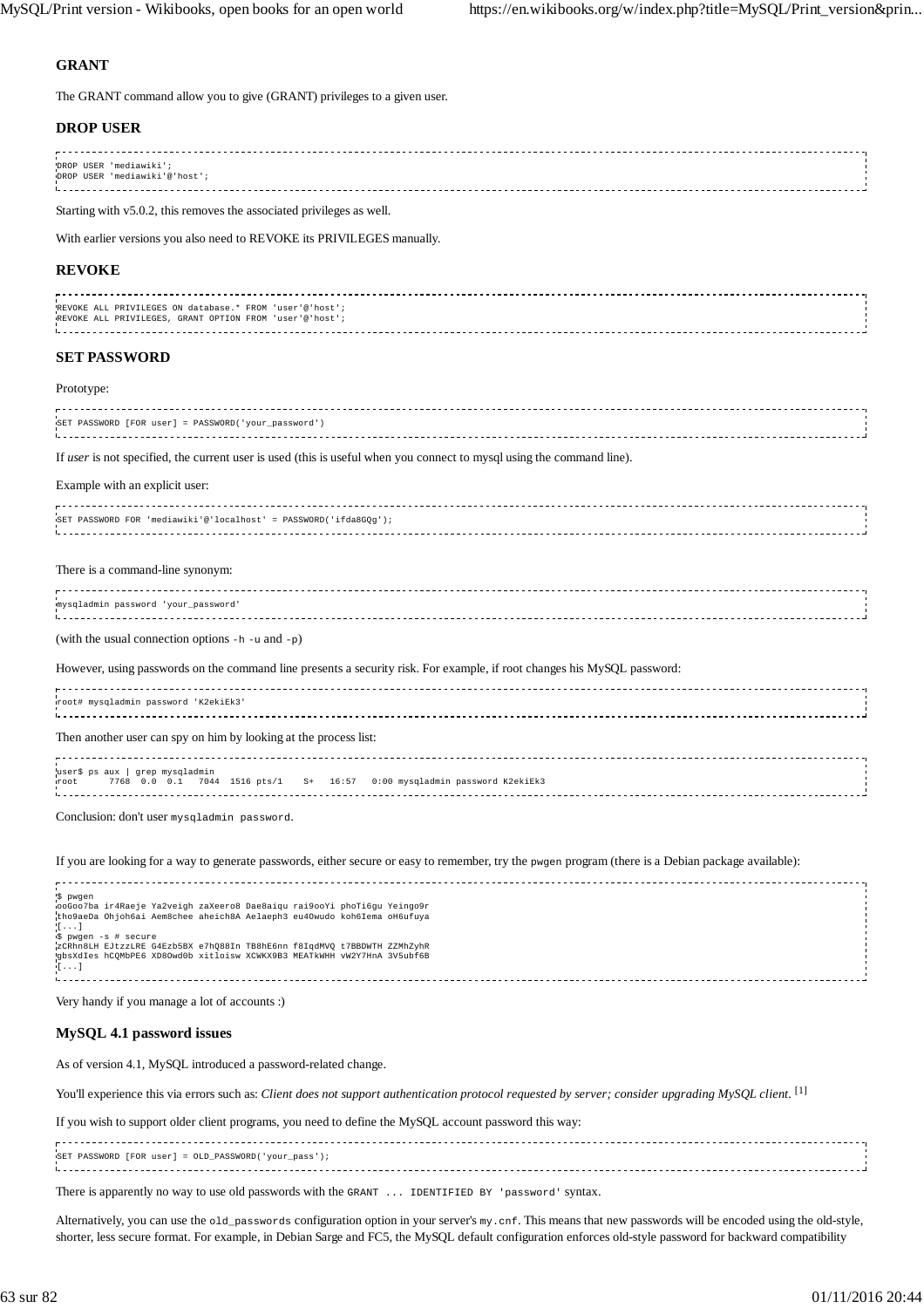with older clients:

| [mysqld]        |  |
|-----------------|--|
|                 |  |
| old_passwords=1 |  |
|                 |  |

For example, you can get this error on Debian Sarge's apache+libapache\_mod\_php4+php4-mysql, the latter depends on libmysqlclient12 aka MySQL 4.0 1. (1dd /usr/lib/php4/20020429/mysql.so gives libmysqlclient.so.12 => /usr/lib/libmysqlclient.so.12). If you rely and libmysqlclient14 or later, then your application supports both the old and the new password formats.

## **Processes**

MySQL provides a Unix-like way to show the current server threads and kill them.

## **SHOW PROCESSLIST**

Here is a peaceful MySQL server:

| mysql> SHOW PROCESSLIST;<br>1+----+-----------+-------- |  |                                              |                        |                   |                |                 |              |                          |  |  |
|---------------------------------------------------------|--|----------------------------------------------|------------------------|-------------------|----------------|-----------------|--------------|--------------------------|--|--|
|                                                         |  | $ $ Id   User                                | Host                   | db                | Command   Time |                 | State   Info |                          |  |  |
| 34                                                      |  | monddprod<br>$\parallel$ 43 $\parallel$ root | localhost<br>localhost | monddprod<br>NULL | Sleep<br>Ouery | 1328<br>$\circ$ | NULL         | NULL<br>SHOW PROCESSLIST |  |  |
|                                                         |  | $12$ rows in set $(0.00$ sec)                |                        |                   |                |                 |              |                          |  |  |

mysqladmin provides a command-line synonym:

|                    | ι\$ mysqladmin processlist |           |           |                |                |              |                  |
|--------------------|----------------------------|-----------|-----------|----------------|----------------|--------------|------------------|
| $\parallel$ Id     | User                       | Host      | db        | Command   Time |                | State   Info |                  |
| $\vert$ 34 $\vert$ | monddprod                  | localhost | monddprod | Sleep          | 1368           |              |                  |
| $\parallel$ 44     | root                       | localhost |           | Ouery          | $\overline{0}$ |              | show processlist |
|                    |                            |           |           |                |                |              |                  |

### **KILL**

If a heavy, nasty query is consuming too much resources on your server, you need to shut it down.

| TODO: Add a sample SHOW PROCESSLIST output here |  |  |  |  |
|-------------------------------------------------|--|--|--|--|
| The brute force way is to restort the server    |  |  |  |  |

#### The brute force way is to restart the server:

| Vetc/init.d/mysql restart |  |
|---------------------------|--|
|                           |  |
|                           |  |
|                           |  |

#### A more subtle way is to use SHOW PROCESSLIST to identify the nasty query, and kill it independently of other server threads.

mysql> KILL 342; Query OK, 0 rows affected (0.00 sec) 

#### There is also a command-line synonym:

| \$ mysqladmin kill 342 |  |
|------------------------|--|
|                        |  |
|                        |  |
|                        |  |

# **Security**

Basic security: firewall (iptables), SELinux? also some words about: do not store passwords as cleartext

# **Backup**

Backup/recovery and import/export techniques.

## **mysqldump**

| mysqldump --opt -h 192.168.2.105 -u john -p' ****' mybase   gzip > mybase-'date +%Y%m%d'.sql.gz |  |
|-------------------------------------------------------------------------------------------------|--|
|                                                                                                 |  |
|                                                                                                 |  |
|                                                                                                 |  |

This creates the mybase-20061027.sql.gz file.

--opt is the magical option that uses all the options that are generally useful. In recent versions of mysqldump, it is even enabled by default, so you need not type it. --opt means --add-drop-table --add-locks --create-options --disable-keys --extended-insert --lock-tables --quick --setcharset - so it will lock tables during the backup for consistency, add DROP TABLE statements so the dump can be applied without cleaning the target database, will use the most efficient ways to perform the INSERTs and specify the charset (latin1, Unicode/UTF-8...) used.

If you don't provide a database to mysqldump, you'll get a backup containing all databases - which is less easy to use for restoring a single database later on.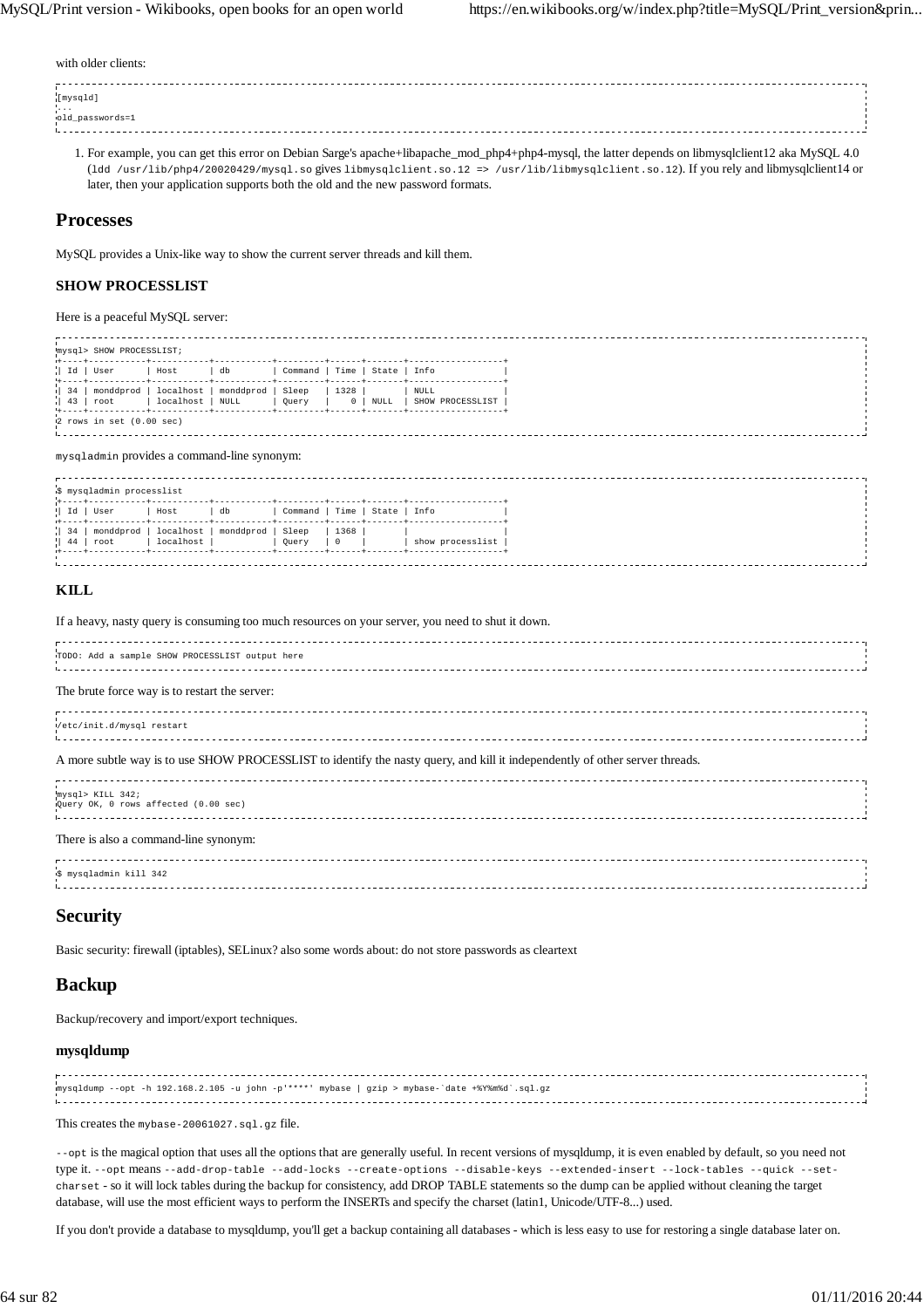#### **Daily rotated mysqldump with logrotate**

We're using logrotate in a slightly non-standard way to keep a batch of dumps. Each day, logrotate will cycle the dumps so as to keep the last N dumps, removing old backups automatically, and generating the new one immediately through a postrotate hook.

The following configuration keeps 2 months of daily backups:

```
------------------------------
/dumps/mybase.sql.gz {
 rotate 60
      dateext
      daily
      nocompress
      nocopytruncate
      postrotate
 HOME=/root mysqldump --opt mybase | gzip > /dumps/mybase.sql.gz
 endscript
}
i.
```
Cf. logrotate(8) in the GNU/Linux man pages for more information.

#### Variant to backup all databases at once:

 $\frac{d \text{umps}}{t}$  /\*/\*.sql.gz  $\{$  daily rotate 20 dateext nocompress sharedscripts create postrotate export HOME=/root for i in \$(mysql --batch --skip-column-names -e 'SHOW DATABASES' | grep -vE '^information\_schema|performance\_schema\$'); do if [ ! -e /dumps/\$i ]; then mkdir -m 700 /dumps/\$i; fi mysqldump --events \$i | gzip -c > /dumps/\$i/\$i.sql.gz done endscript }

Setup:

- $\blacksquare$  Create your  $\sim/$ .my.cnf for password-less database access
- Place the logrotate configuration file above in the /etc/logrotate.d/ directory
- Bootstrap the first dump:
	- mkdir -m 700 /dumps
	- mkdir -m 700 /dumps/mybase
	- touch /dumps/mybase/mybase.sql.gz
	- logrotate -f /etc/logrotate.d/mysql-dumps
- Check the dump using zcat /dumps/mybase.sql.gz.

Comments on the code: HOME=/root is needed for systems (such as FC5) that set HOME=/ in their cron, which prevents mysqldump from finding the .my.cnf configuration. We also use | gzip instead of logrotate's compress option for disk I/O efficiency (single-step).

In production, you'll get something like this:

```
# ls -lt /dumps
total 16520
-rw-r----- 1 root clisscom 2819533 mar 2 06:25 clisscom.sql.gz
-rw-r----- 1 root clisscom 2815193 mar 1 06:25 clisscom.sql.gz-20100302
-rw-r----- 1 root clisscom 2813579 fév 28 06:26 clisscom.sql.gz-20100301<br>-rw-r----- 1 root clisscom 2812251 fév 27 06:25 clisscom.sql.gz-20100228<br>-rw-r----- 1 root clisscom 2810803 fév 25 06:25 clisscom.sql.gz-20100227<br>-rw
...
```
Beware that the date in the filename is the date of the rotation, not the date of the dump. Using dateext helps with remote backups, because filenames don't change daily, not you avoid re-downloading all of /dumps each time.

#### **Remote mysqldump using CGI**

mysqldump can be found sometimes in shared-hosting facilities. You can use a simple CGI script to get a direct dump:

| #!/bin/sh                                                                            |  |
|--------------------------------------------------------------------------------------|--|
|                                                                                      |  |
|                                                                                      |  |
| echo "Content-Type: application/x-tar"                                               |  |
| echo "Content-Encoding: x-gzip"                                                      |  |
| echo ""                                                                              |  |
|                                                                                      |  |
|                                                                                      |  |
| mysqldump --host=mysql.hosting.com --user=john --password=XXXXX my_base   gzip 2>&l  |  |
|                                                                                      |  |
|                                                                                      |  |
|                                                                                      |  |
| You can then get it with your browser or wget:                                       |  |
|                                                                                      |  |
|                                                                                      |  |
|                                                                                      |  |
| \$ wget -0- --quiet http://localhost/~sylvain/test2.cgi > base-'date +%Y%m%d'.sql.gz |  |
|                                                                                      |  |
|                                                                                      |  |

You can even re-inject it on-the-fly in your local test database: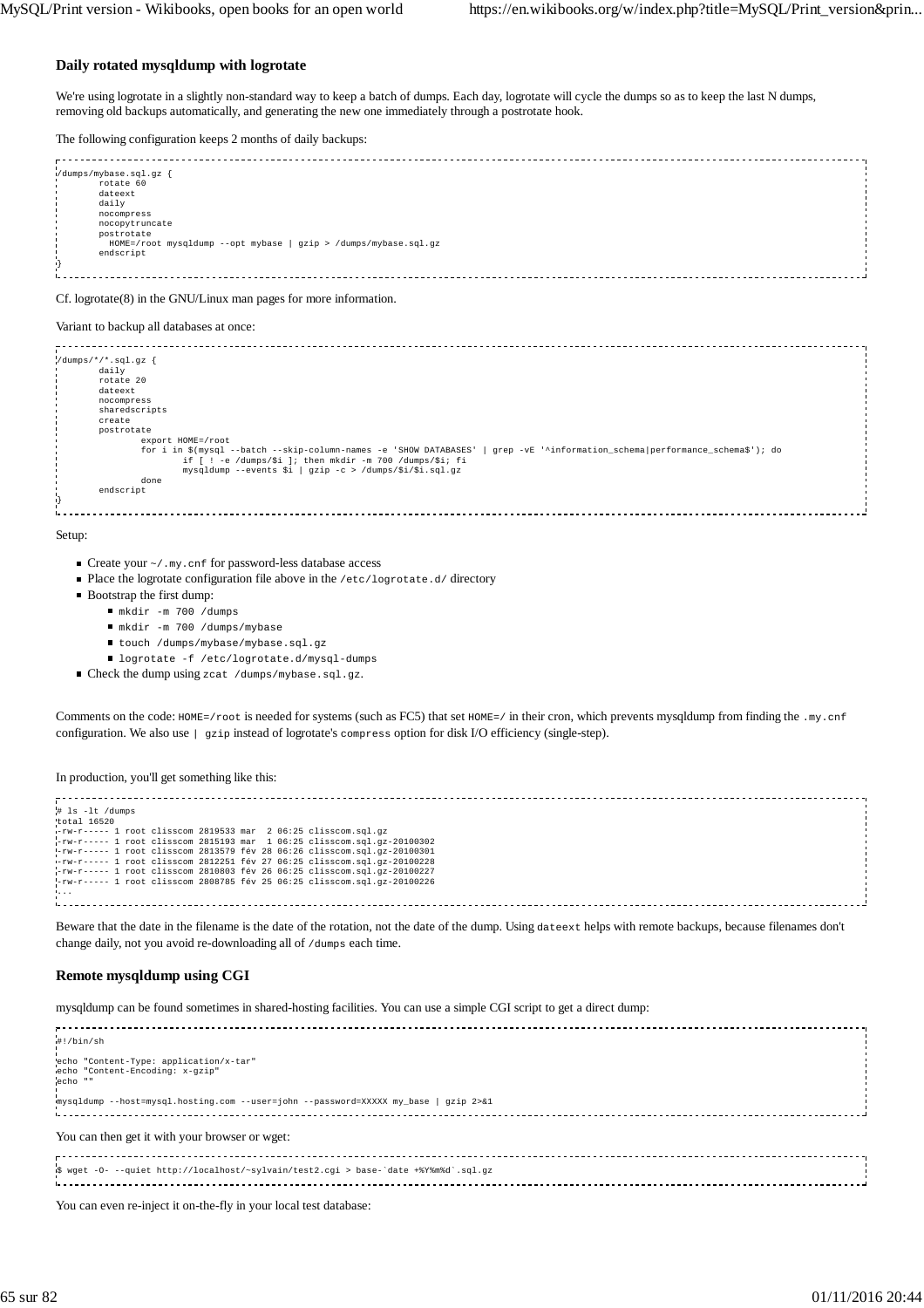\$ wget -O- --quiet http://localhost/~sylvain/test2.cgi | gunzip | mysql test\_install -u myself -pXXXX

Protect the script with a .htaccess, write a .netrc for wget to use, and you'll have a simple, unattended way to grap a backup even without command-line access. This allows to gain time when grabing a dump (compared to using phpMyAdmin) and to setup remote automated backups (no interaction is needed).

Something similar should be feasible in PHP provided you have access to exec().

### **Exporting a single table**

If you need to import/export a table, not a complete database, check MySQL/Language#Import\_.2F\_export.

# **Binary logs**

Binary logs are a mechanism to keep track of everything that happens on the MySQL server (forensics), allowing to replay the same sequence of commands on a different computer (master/slave replication), or at a later time (crash recovery).

On Debian they are stored in /var/log/mysql/mysql-bin.0\*.

To view the SQL commands in a binary log, you use the mysqlbinlog command:

| mysqlbinlog /var/log/mysql/mysql-bin.000001 |  |
|---------------------------------------------|--|
|                                             |  |
|                                             |  |

For the crash recovery to be useful, binary logs are usually stored on a different computer (via a NFS mount, for example). Note that it is meant to recover the *full* mysql server, not just one database. You could attempt to filter the log by database, but this isn't straightforward.

So in order use binary logs as a recovery plan, you usually combine them with a full standard backup:

| mysqldump -A   gzip > all.sql.gz |  |
|----------------------------------|--|
|                                  |  |
|                                  |  |

To flush/reset the logs at the same time (TODO: test):

mysqldump -A --master-data --flush-logs | gzip > all.sql.gz

To recover you'll just combine the two sources (preferably, disable binary logging in the server configuration during the recovery, and re-enable it right after.):

(zcat all.sql.gz && mysqlbinlog /var/log/mysql/mysql-bin.0\*) | mysql

# **Logs**

Where interesting logs are located, common errors to look at. For example:

| tail -f /var/log/mysgl.log |  |
|----------------------------|--|
|                            |  |
|                            |  |
|                            |  |

# **Admin Tools**

Various third-party graphical interfaces and utilities.

## **Web interfaces**

- phpMyAdmin (wikipedia: phpMyAdmin)
- eSKUeL (http://eskuel.sourceforge.net/): an alternative to phpMyAdmin
- MySQL on Servers Support (http://www.runmapglobal.com/blog/mysql-databases-on-dedicated-servers/)

## **Desktop GUI**

MySQL Administrator: (http://mysql.com/products/tools/administrator/) from MySQL AB. If you want to create real backups, though, do not use this, since it runs backups using at on the client machine - which is likely not to be online every day.

# **Replication**

# **What is replication**

Replication means that data written on a master MySQL will be sent to separate server and executed there.

Applications:

**backups**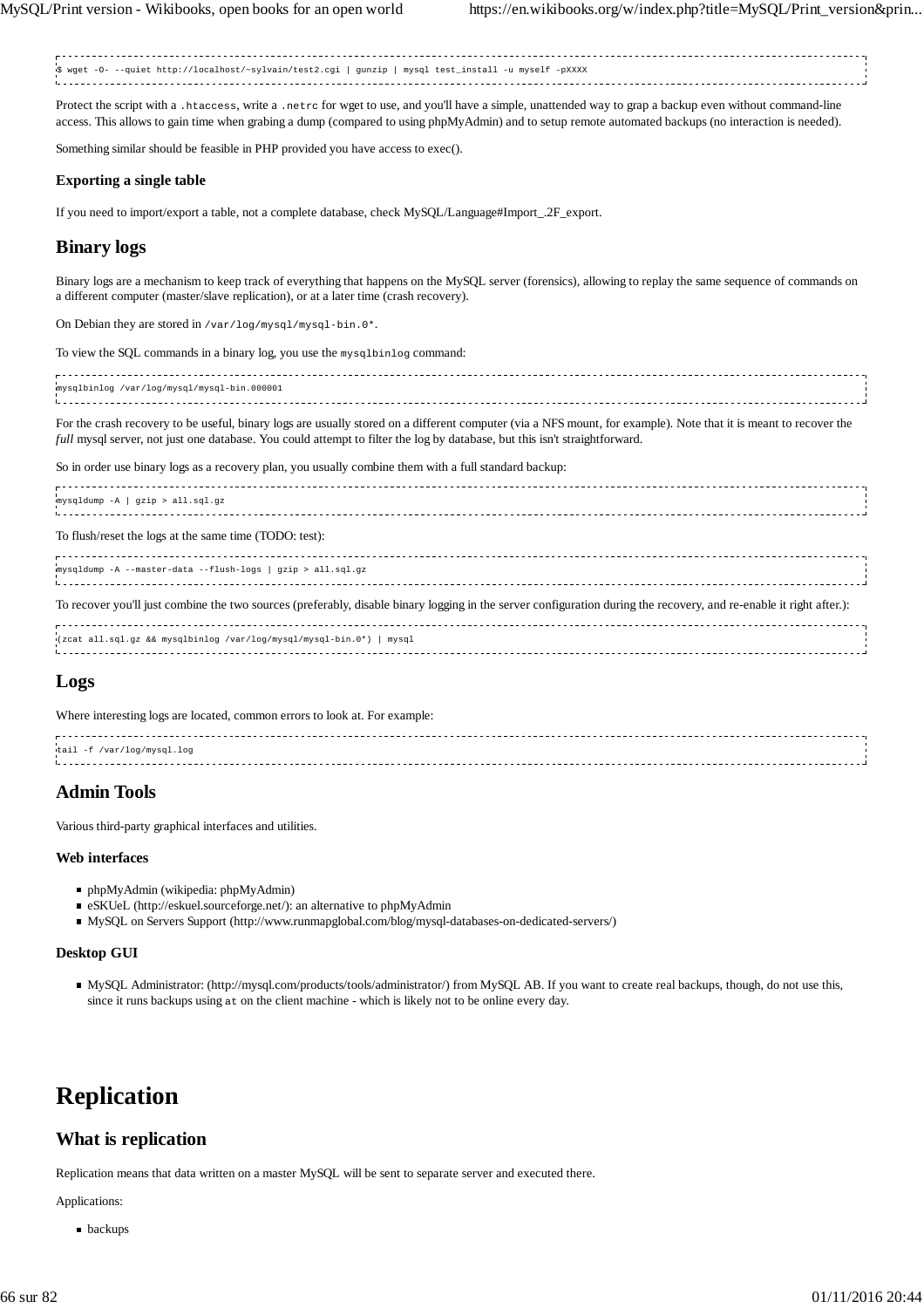- spread read access on multiple servers for scalability
- failover/HA

Replication types:

- Asynchronous replication (basic master/slave)
- Semi-asynchronous replication (asynchronous replication + enforce 1 slave replication before completing queries)

Replication configurations:

- standard: master->slave
- dual master: master<->master

In Master-Master replication both hosts are masters and slaves at the same time. ServerA replicates to serverB which replicates to serevrA. There are no consistency checks and even with auto\_increment\_increment/auto\_increment\_offset configured both servers should not be used for concurrent writes.

# **Asynchronous replication**

That's the most simple replication. A master writes a binary log file, and slaves can read this log file (possibly selectively) to replay the query statements. It's asynchronous, which mean the master and slaves may have different states at a specific point of time; also this setup can survive a network disconnection.

## **Configuration on the master**

In /etc/mysql/my.cnf, in the [mysqld] section:

Define a server identifier (detects loops?); customarily we'll use 1 for the server, but it can be different:

| $server-id = 1$                                                                                                                              |  |
|----------------------------------------------------------------------------------------------------------------------------------------------|--|
| Replication is based on binary logs, so enable them:                                                                                         |  |
| log-bin<br># or log-bin = /var/log/mysql/mysql-bin.log                                                                                       |  |
| Create a new user for the slave to connect with:                                                                                             |  |
| CREATE USER 'myreplication';<br>SET PASSWORD FOR 'myreplication' = PASSWORD('mypass');<br>GRANT REPLICATION SLAVE ON *.* to 'myreplication'; |  |
| Verify your server identifier:                                                                                                               |  |
| SHOW VARIABLES LIKE 'server_id';                                                                                                             |  |

### **Configuration on each slave**

In /etc/mysql/my.cnf, in the [mysqld] section:

#### ■ Define a server identifier, different than the master (and different than the other slaves):

| server-id = 2                                                                                                                      |  |
|------------------------------------------------------------------------------------------------------------------------------------|--|
| ■ Verify with:                                                                                                                     |  |
| SHOW VARIABLES LIKE 'server id',                                                                                                   |  |
| ■ You can also declare the slave hostname to the master (cf. SHOW SLAVE HOSTS below):                                              |  |
| report-host=slave1                                                                                                                 |  |
| Declare the master:                                                                                                                |  |
| .<br>CHANGE MASTER TO MASTER HOST='master addr', MASTER USER='myreplication', MASTER PASSWORD='mypass';                            |  |
| If setting up replication from backup, specify start point (add to previous command):                                              |  |
| .<br>MASTER LOG FILE=' <binary from="" log="" master="">', MASTER LOG POS=<master binary="" log="" position="">;</master></binary> |  |
| Start the replication:                                                                                                             |  |
| START SLAVE;                                                                                                                       |  |
|                                                                                                                                    |  |

This will create a file named master.info in your data directory, typically /var/lib/mysql/master.info; this file will contain the slave configuration and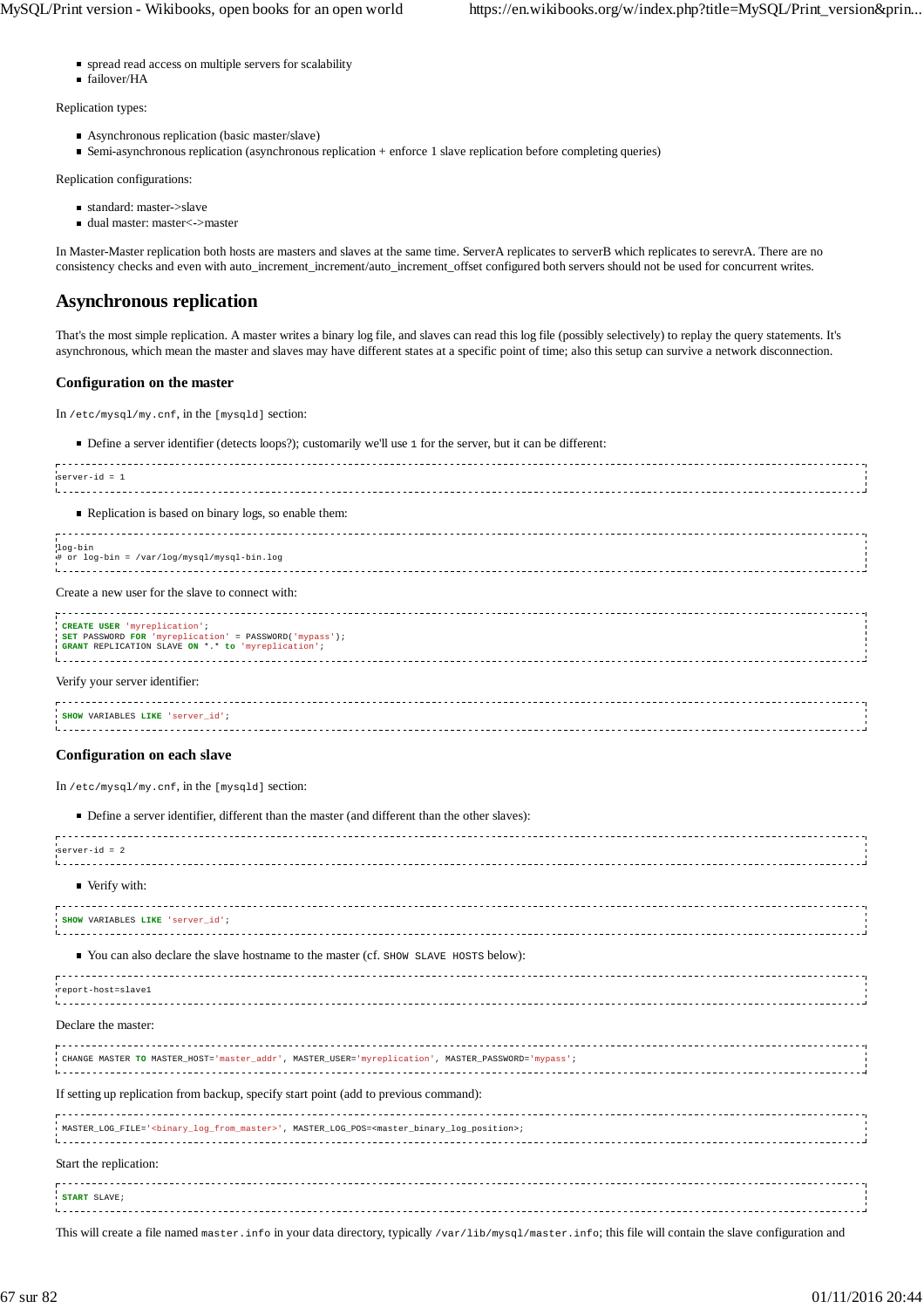#### status.

TODO:

Oct 15 21:11:19 builder mysqld[4266]: 101015 21:11:19 [Warning] Neither --relay-log nor --relay-log-index were used; so<br>| replication may break when this MySQL server acts as a slave and has his hostname changed!! Please u 

## **Check the replication**

#### **On the slave**

#### On a slave, type:

| <b>SHOW SLAVE STATUS;</b> |                                                  |  |  |
|---------------------------|--------------------------------------------------|--|--|
|                           | Or more for a more readable (line-based) output: |  |  |

| SHOW SLAVE STATUS\G |  |
|---------------------|--|
|                     |  |
|                     |  |

Example:

| Slave IO State:<br>Master_Host: master_addr<br>Master_User: myreplication<br>Master Port: 3306<br><b>.</b> |  |
|------------------------------------------------------------------------------------------------------------|--|
| Check in particular:                                                                                       |  |

|       | Slave_IO_Running: Yes  |  |
|-------|------------------------|--|
|       |                        |  |
|       | Slave_SQL_Running: Yes |  |
|       |                        |  |
| ----- |                        |  |

#### You can suspect the asynchronous nature of the replication:

|           | Seconds_Behind_Master: 0                     |  |
|-----------|----------------------------------------------|--|
| See also: |                                              |  |
|           | mysql> SHOW GLOBAL VARIABLES LIKE "%SLAVE%"; |  |

#### **On the master**

#### You can see a connection from the slave in the process list.

| mysql> SHOW PROCESSLIST\G<br>(1, 1, 1)                                |  |
|-----------------------------------------------------------------------|--|
| Id: 14485                                                             |  |
| User: myreplication                                                   |  |
| Host: 10.1.0.106:33744                                                |  |
| db: NULL                                                              |  |
| Command: Binlog Dump                                                  |  |
| Time: 31272                                                           |  |
| State: Has sent all binlog to slave; waiting for binlog to be updated |  |
| Info: NULL                                                            |  |
|                                                                       |  |
|                                                                       |  |
|                                                                       |  |

#### If you enabled report-host, the slave is also visible in:

| mysql> SHOW SLAVE HOSTS;    |  |                                                         |  |
|-----------------------------|--|---------------------------------------------------------|--|
|                             |  |                                                         |  |
|                             |  | Server_id   Host   Port   Rpl_recovery_rank   Master_id |  |
| $ 2 + 2 $ myslave   3306    |  |                                                         |  |
| $1$ row in set $(0.00$ sec) |  |                                                         |  |

#### **Consistency**

Note that this replication is a simple replay, similar to feeding a mysqldump output to the mysql client. Consequently, to maintain the consistency:

- Avoid writing critical data on the slave
- $\blacksquare$  Start the replication with identical initial data on both the master and the slave
- To test: we suspect it would be best to use the same version of MySQL on the master and slaves

## **Fixing**

By default, replicate will stop if it meets an error. This can happen if your master and slaves were not consistent in the beginning, or due to a network error causing a malformed query.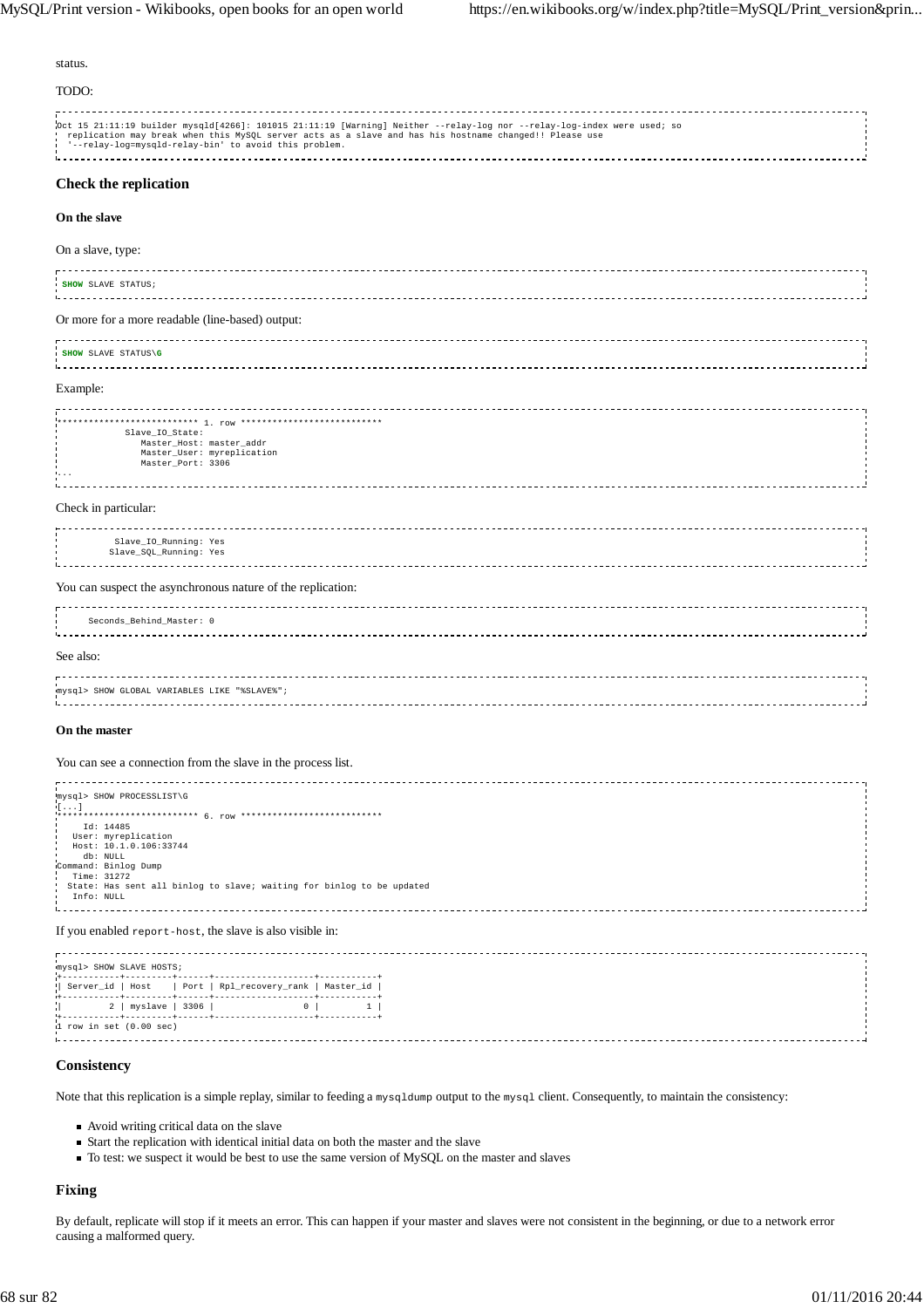In this case, you'll get a trace in the system log (typically /var/log/syslog):

| Oct 15 21:11:19 builder mysqld[4266]: 101015 21:11:19 [ERROR] Slave: Error 'Table 'mybase.form'<br>doesn't exist' on query. Default database: 'mybase'. Query:<br>'INSERT INTO `form` (`form_id`,`timestamp`,`user_id`) VALUES ('abed',1287172429,0)',<br>Error code: 1146 |  |
|----------------------------------------------------------------------------------------------------------------------------------------------------------------------------------------------------------------------------------------------------------------------------|--|
| The best way is to reset the replication entirely.                                                                                                                                                                                                                         |  |
| You can also fix the mistake manually, and then ask MySQL to skip 1 statement this way:                                                                                                                                                                                    |  |
| STOP SLAVE;<br>SET GLOBAL SOL SLAVE SKIP COUNTER = 1;<br>START SLAVE;                                                                                                                                                                                                      |  |

You can set SQL\_SLAVE\_SKIP\_COUNTER to any number, e.g. 100. Beware that in this case, it will skip both valid and invalid statements, not only errors.

Another way to fix broken replication is to use Maatkit tools.

- mk-slave-restart (to restart replication on slave if there are more errors and SQL\_SLAVE\_SKIP\_COUNTER can't help)
- mk-table-checksum (to perform checksumming of tables on master and slave)
- mk-table-sync (to sync slave with master based on stats generated by mk-table-checksum)

## **Uninstalling**

To erase the replication:

**Type:** mysql> RESET SLAVE; 

- Note: at this point, MySQL paused the slave and replaced the configuration with default values. The master. info file was also removed.
- Restart MySQL to clear all configuration.

Warning: STOP SLAVE will stop replication. It can be started manually again or (by default) it will automatically resume if you restart the MySQL server. To avoid auto start of replication during process of startup, add to your configuration file:

| slave-skip-start                                                                                                                               |  |
|------------------------------------------------------------------------------------------------------------------------------------------------|--|
| If you want to stop the replication for good (and use the server for another purpose), you need to reset the configuration as explained above. |  |
| At this point your slave configuration should be completely empty:                                                                             |  |
|                                                                                                                                                |  |

| mysql> SHOW SLAVE STATUS; |  |
|---------------------------|--|
| Empty set (0.00 sec)      |  |
|                           |  |
|                           |  |

# **Optimization**

# **Before Starting To Optimise**

When the database seems to be "slow" first consider all of the following points as e.g. making a certain query absolutely unnecessary by simply using a more sophisticated algorithm in the application is always the most elegant way of optimising it :)

- 1. Finding the bottleneck (CPU, memory, I/O, which queries)
- 2. Optimising the application (remove unnecessary queries or cache PHP generated web pages)
- 3. Optimising the queries (using indices, temporary tables or different ways of joining)
- 4. Optimising the database server (cache sizes etc)
- 5. Optimising the system (different filesystem types, swap space and kernel versions)

6. Optimising the hardware (sometimes indeed the cheapest and fastest way)

To find those bottlenecks the following tools have been found to be helpful:

## **vmstat**

to quickly monitor cpu, memory and I/O usage and decide which is the bottleneck

to check the current memory and cpu usage of mysqld as well as of the applications

#### **mytop**

**top**

to figure out which queries cause trouble

**mysql-admin (the GUI application, not to confuse with mysqladmin)**

to monitor and tune mysql in a very convenient way

**mysqlreport (http://hackmysql.com/mysqlreport)**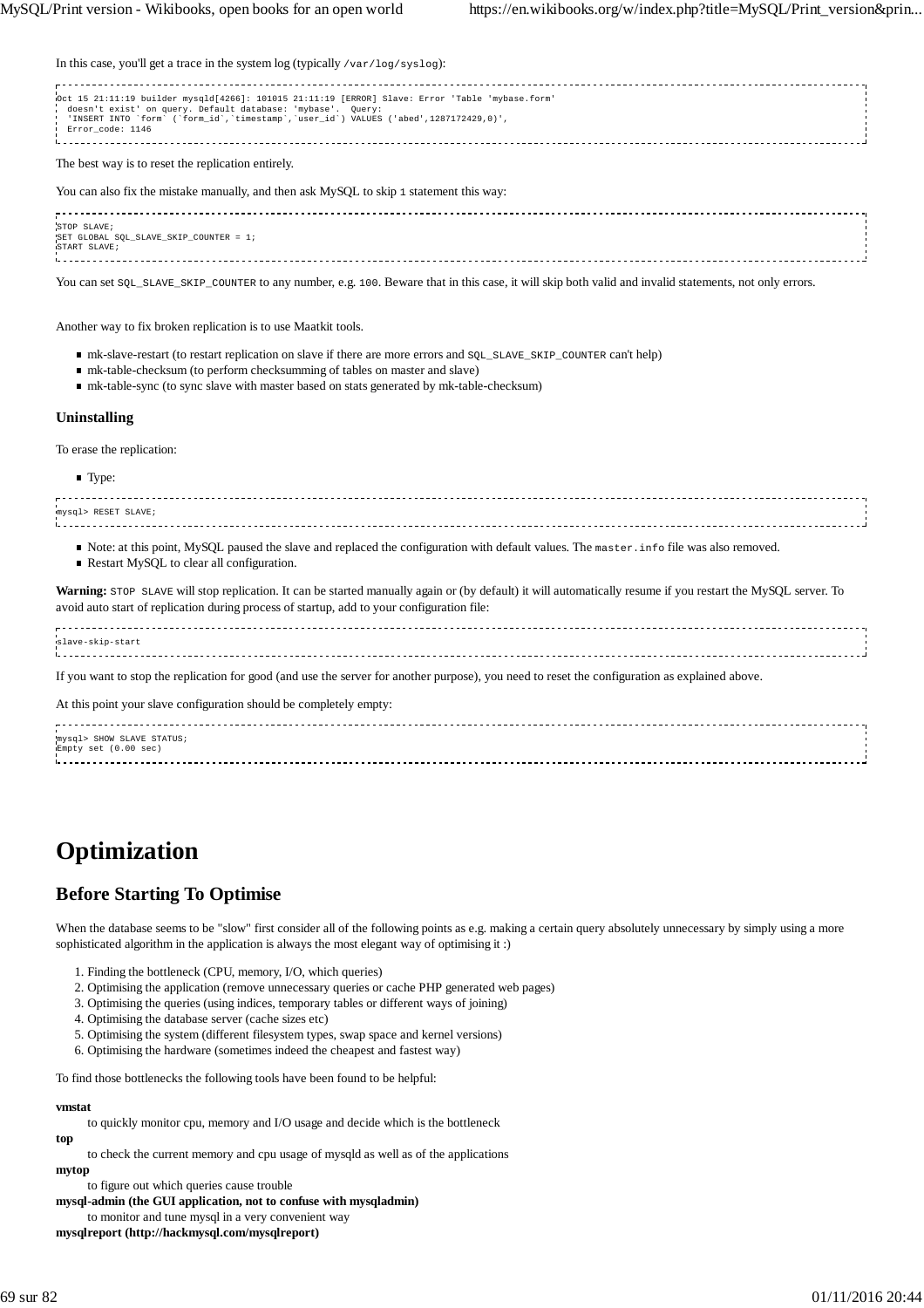which output should be use as kind of step by step check list

Using these tools most applications can also be categorised very broadly using the following groups:

- I/O based and reading (blogs, news)
- $\blacksquare$  I/O based and writing (web access tracker, accounting data collection)
- CPU based (complex content management systems, business apps)

# **Optimising the Tables**

Use the following command regularly to reorganize the disk space which reduces the table size without deleting any record<sup>[1]</sup>:

| OPTIMIZE TABLE MyTable1 |  |
|-------------------------|--|
|                         |  |
|                         |  |
|                         |  |

Moreover, when creating the tables, their smallest types are preferable. For example:

- if a number is always positive, choose an unsigned type to be able to store twice more into the same amount of bytes.
- to store the contemporaneous dates (from 1970 to 2038), it's better to take a timestamp on four bytes, than a datetime on 8.<sup>[2]</sup>

# **Optimising the Queries**

#### **Comparing functions with BENCHMARK**

The BENCHMARK() function can be used to compare the speed of MySQL functions or operators. For example:

mysql> SELECT BENCHMARK(100000000, CONCAT('a','b')); +---------------------------------------+ | BENCHMARK(100000000, CONCAT('a','b')) | +---------------------------------------+  $\parallel$  0  $\parallel$ +---------------------------------------+ 1 row in set (21.30 sec) 

#### However, this cannot be used to compare queries:

mysql> SELECT BENCHMARK(100, SELECT `id` FROM `lines`);<br>ERROR 1064 (42000): You have an error in your SQL syntax;<br>check the manual that corresponds to your MySQL server version for<br>the right syntax to use near 'SELECT `id` 

As MySQL needs a fraction of a second just to parse the query and the system is probably busy doing other things, too, benchmarks with runtimes of less than 5-10s can be considered as totally meaningless and equally runtimes differences in that order of magnitude as pure chance.

#### **Analysing functions with EXPLAIN**

When you precede a SELECT statement with the keyword EXPLAIN, MySQL explains how it would process the SELECT, providing information about how tables are joined and in which order. This allows to place some eventual hints in function.

Using and understanding EXPLAIN is essential when aiming for good performance therefore the relevant chapters of the official documentation are a mandatory reading!

#### **A simple example**

The join of two table that both do not have indices:

| id      | select type      |                  |                          | table   type   possible_keys   key   key_len   ref |              |              |                     | rows   | Extra       |
|---------|------------------|------------------|--------------------------|----------------------------------------------------|--------------|--------------|---------------------|--------|-------------|
| $\perp$ | SIMPLE<br>SIMPLE | a<br>$\mathbf b$ | <b>ALL</b><br><b>ALL</b> | NULL<br>NULL                                       | NULL<br>NULL | NULL<br>NULL | <b>NULL</b><br>NULL | 4<br>3 | Using where |

Now the second table gets an index and the explain shows that MySQL now knows that only 2 of the 3 rows have to be used.

|                                                               | $mysgl>$ ALTER TABLE b ADD KEY(i);<br>. Query OK, 3 rows affected (0.01 sec)<br>Records: 3 Duplicates: 0 Warnings: 0 |                  |            | ' mysql> explain SELECT * FROM a left join b using (i) WHERE a.i < 2; |      |            |                  |      |             |
|---------------------------------------------------------------|----------------------------------------------------------------------------------------------------------------------|------------------|------------|-----------------------------------------------------------------------|------|------------|------------------|------|-------------|
|                                                               |                                                                                                                      |                  |            | id   select_type   table   type   possible_keys   key   key_len   ref |      |            |                  | rows | Extra       |
| $\begin{pmatrix} 1 & 1 \\ 1 & 1 \end{pmatrix}$<br>$1 - 1 - 1$ | SIMPLE<br>SIMPLE                                                                                                     | a<br>$\mathbf b$ | ALL<br>ref | <b>NULL</b>                                                           | NULL | NULL<br>-5 | NULL<br>test.a.i |      | Using where |
|                                                               | $\frac{1}{2}$ rows in set $(0.00$ sec)                                                                               |                  |            |                                                                       |      |            |                  |      |             |

Now the first table also gets an index so that the WHERE condition can be improved and MySQL knows that only 1 row from the first table is relevant before even trying to search it in the data file.

mysql> **ALTER TABLE** a **ADD KEY**(i);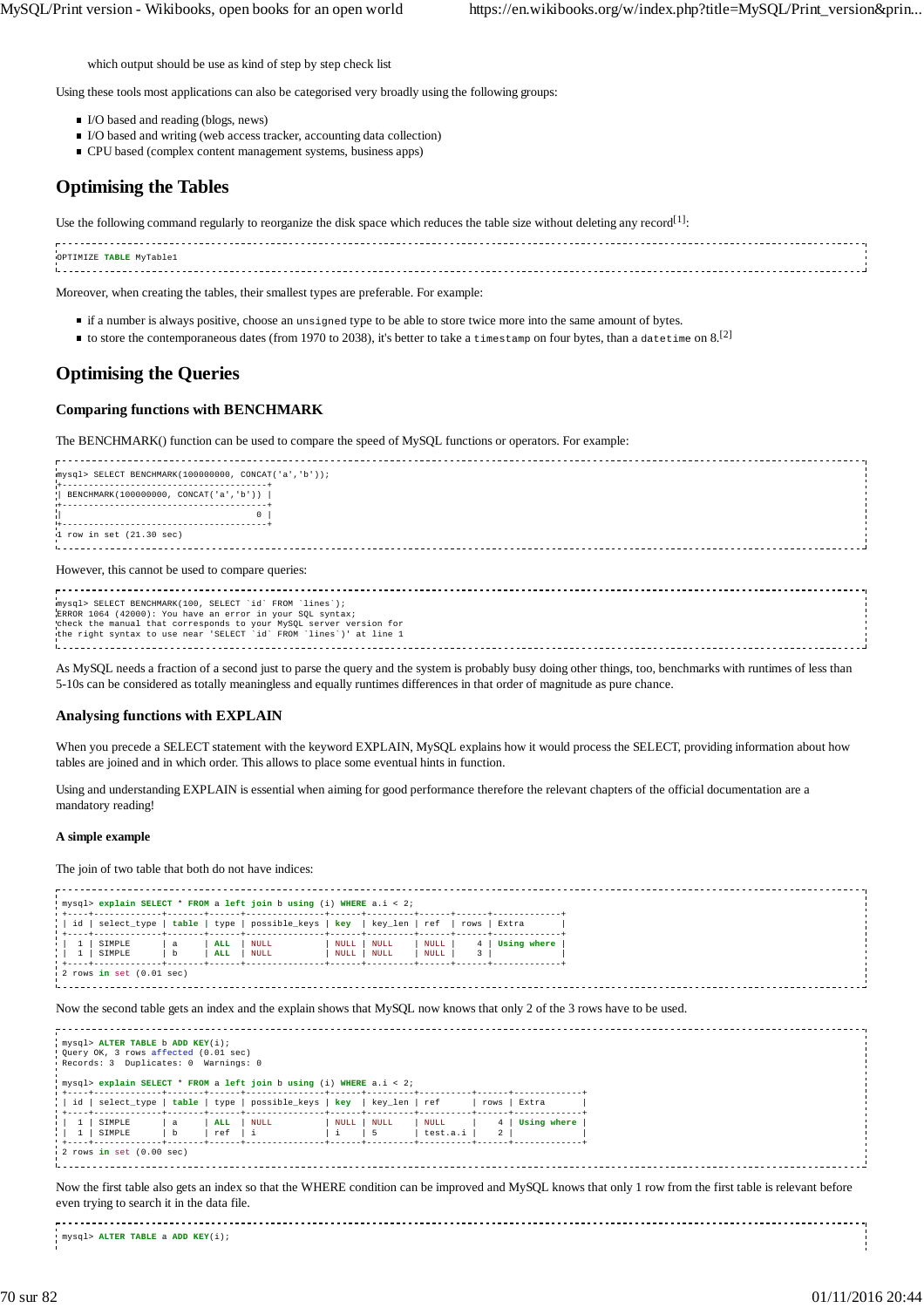|      | . Query OK, 4 rows affected (0.00 sec)<br>Records: 4 Duplicates: 0 Warnings: 0 |               |                  | ' mysql> explain SELECT * FROM a left join b using (i) WHERE a.i < 2; |  |                  |      |             |
|------|--------------------------------------------------------------------------------|---------------|------------------|-----------------------------------------------------------------------|--|------------------|------|-------------|
|      | id   select_type   table   type                                                |               |                  | possible_keys   key   key_len   ref                                   |  |                  | rows | Extra       |
| - 11 | SIMPLE<br>SIMPLE<br><b>+----+-------</b>                                       | $\frac{a}{b}$ | range   i<br>ref |                                                                       |  | NULL<br>test.a.i | 2    | Using where |
|      | $\frac{1}{2}$ rows in set $(0.02 \text{ sec})$                                 |               |                  |                                                                       |  |                  |      |             |

# **Optimising The MySQL Server**

#### **Status and server variables**

MySQL can be monitored and tuned by watching the **status-variables** and setting the **server-variables** which can both be global or per session. The statusvariables can be monitored by *SHOW [GLOBAL|SESSION] STATUS [LIKE '%foo%']* or *mysqladmin [extended-]status*. The server-variables can be set in the */etc/mysql/my.cnf* file or via *SET [GLOBAL|SESSION] VARIABLE foo := bar* and be shown with *mysqladmin variables* or *SHOW [GLOBAL|SESSION] VARIABLES [LIKE '%foo%']*.

Generally status variables start with a capital letter and server variables with a lowercase one.

When dealing with the above mentioned per-session system variables it should always be considered that those have to be multiplied by *max\_connections* to estimate the maximal memory consumption. Failing to do so can easily lead to server crashes at times of load peaks when more than usual clients connect to the server! A quick and dirty estimation can be made with the following formular:

| min_memory_needed = global_buffers + (thread_buffers * max_connections)                                              |  |
|----------------------------------------------------------------------------------------------------------------------|--|
|                                                                                                                      |  |
| global_buffers:<br>key buffer<br>innodb_buffer_pool<br>innodb_log_buffer<br>innodb_additional_mem_pool<br>net_buffer |  |
|                                                                                                                      |  |
| thread_buffers:<br>sort_buffer<br>myisam_sort_buffer<br>read_buffer<br>join_buffer<br>read_rnd_buffer                |  |

**Note:** Especially when dealing with server settings, all information should be verified in the respective chapters of the official documentation as these are subject of change and the authors of this text lack confirmed knowledge about how the server works internally.

#### **Index / Indices**

Indices are a way to locate elements faster. This works for single elements as well as range of elements.

#### **Experiment**

Note: when you make your time tests, make sure the query cache is disabled (query\_cache\_type=0 in my.cnf) to force recomputing your queries each time you type them instead of just taking the pre-computed results from the cache.

#### Let's run the following Perl program:

| #!/usr/bin/perl                                                                                                                                                     |  |
|---------------------------------------------------------------------------------------------------------------------------------------------------------------------|--|
|                                                                                                                                                                     |  |
| use strict;                                                                                                                                                         |  |
|                                                                                                                                                                     |  |
| print "DROP TABLE IF EXISTS weightin; \n";                                                                                                                          |  |
| print "CREATE TABLE weightin (                                                                                                                                      |  |
|                                                                                                                                                                     |  |
| id INT PRIMARY KEY auto increment,                                                                                                                                  |  |
| line TINYINT,                                                                                                                                                       |  |
| date DATETIME.                                                                                                                                                      |  |
| weight $FLOAT(8, 3)$                                                                                                                                                |  |
| $\cdot$ ); \n";                                                                                                                                                     |  |
|                                                                                                                                                                     |  |
|                                                                                                                                                                     |  |
| $# 2$ millions records, interval = 100s                                                                                                                             |  |
|                                                                                                                                                                     |  |
| for (my \$timestamp = 1000000000; \$timestamp < 1200000000; \$timestamp += 100) {                                                                                   |  |
| $my$ \$date = int(\$timestamp + rand(1000) - 500);                                                                                                                  |  |
| $my$ \$weight = rand(1000);                                                                                                                                         |  |
| $my$ \$line = int(rand(3)) + 1;                                                                                                                                     |  |
| print "INSERT INTO weightin (date, line, weight) VALUES (FROM_UNIXTIME(\$date), \$line, \$weight);\n";                                                              |  |
|                                                                                                                                                                     |  |
|                                                                                                                                                                     |  |
|                                                                                                                                                                     |  |
|                                                                                                                                                                     |  |
| What does it do? It simulate the data feeds from an industrial lines that weight stuff at regular intervals so we can compute the average material usage. Over time |  |
|                                                                                                                                                                     |  |

lots of records are piling up.

How to use it?

|  | mysql> CREATE DATABASE industrial<br>\$ perl generate_huge_db.pl   mysql industrial<br>$real$ 6m21.042s |  |
|--|---------------------------------------------------------------------------------------------------------|--|
|  |                                                                                                         |  |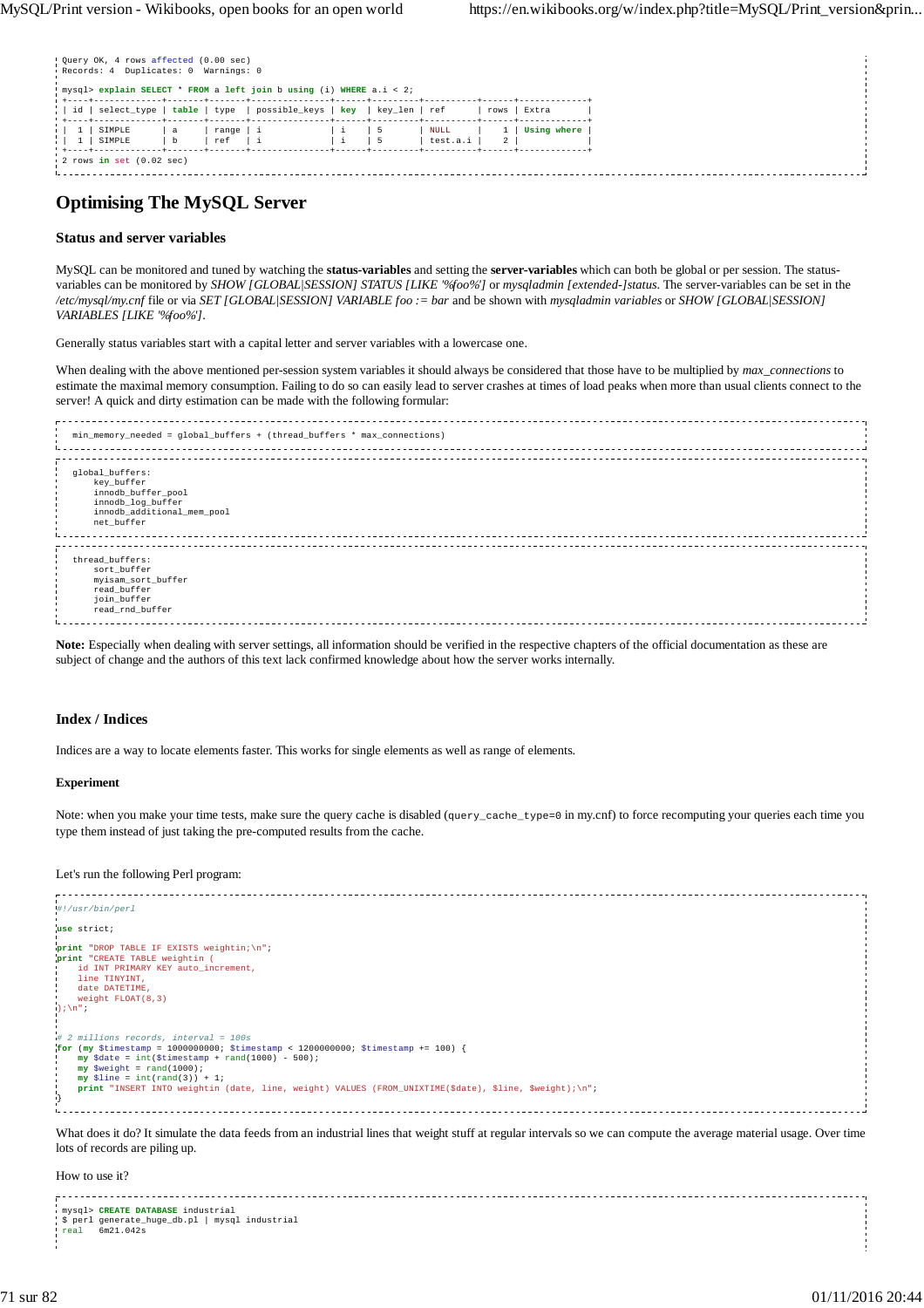| 0m37.282s<br>user<br>0m51.467s<br>sys                                                                                                                                                                                                         |  |  |  |
|-----------------------------------------------------------------------------------------------------------------------------------------------------------------------------------------------------------------------------------------------|--|--|--|
| We can check the number of elements with:                                                                                                                                                                                                     |  |  |  |
| mysql> SELECT COUNT(*) FROM weightin;<br>$+ - - - - - - - - - +$<br>$ $ count $(*)$  <br>+----------+<br> 2000000 <br>+----------+<br>$1$ row in set $(0.00 \text{ sec})$                                                                     |  |  |  |
| The size must be important:                                                                                                                                                                                                                   |  |  |  |
| \$ perl generate_huge_db.pl > import.sql<br>\$ ls -lh import.sql<br>$-rw-r--1$ root root 189M jun 15 22:08 import.sql                                                                                                                         |  |  |  |
| \$ ls -lh /var/lib/mysql/industrial/weightin.MYD<br>-rw-rw---- 1 mysql mysql 35M jun 15 22:17 /var/lib/mysql/industrial/weightin.MYD                                                                                                          |  |  |  |
| \$ time mysqldump industrial > dump.sql<br>real 0m9.599s<br>0m3.792s<br>user<br>0 <sub>m0.616s</sub><br>SVS<br>\$ ls -lh dump.sql<br>$-rw-r--r-1$ root root 79M jun 15 22:18 dump.sql                                                         |  |  |  |
| \$ time mysqldump industrial   gzip > dump.sql.gz<br>0m17.339s<br>real<br>0m11.897s<br>user<br>$svs$ $0m0.488s$<br>\$ 1s -1h dump.sql.gz<br>$-rw-r-r-1$ root root 22M jun 15 22:19 dump.sql.gz                                                |  |  |  |
| Incidentally restoring from the dump is way faster, because it uses extended inserts!                                                                                                                                                         |  |  |  |
| # time zcat dump.sql.gz   mysql industrial<br>real  0m31.772s<br>user 0m3.436s<br>0m0.580s<br>sys                                                                                                                                             |  |  |  |
| This SQL command will scan all records to get a total sum:                                                                                                                                                                                    |  |  |  |
| mysql> SELECT SUM(*) FROM weightin;                                                                                                                                                                                                           |  |  |  |
| Let's say we need to compute the total material used during January 1st 2008:                                                                                                                                                                 |  |  |  |
| mysql> SELECT COUNT(*), SUM(poids) FROM pesee WHERE date >= '2008-01-01' AND date < '2008-01-02';                                                                                                                                             |  |  |  |
| MySQL will also need to browse the entire database, even for this tiny amount of records. This is because records can be anywhere: at the bottom, at the end, in<br>the middle, nothing guarantees that the records are ordered.              |  |  |  |
| To improve this, we can add an index to the 'date' field. This means MySQL will create a new hidden table with all the date sorted chronologically, and store<br>their offset (position) in the 'weightin' table to retrieve the full record. |  |  |  |
| Because the index is sorted, it's way faster for MySQL to locate a single record (using a binary search algorithm) or even a range of data (find the first and last<br>element, the range is in-between).                                     |  |  |  |
| To add the index:                                                                                                                                                                                                                             |  |  |  |
| ALTER TABLE weightin ADD INDEX (date);                                                                                                                                                                                                        |  |  |  |
| The index doesn't work if the query needs computer on the field (e.g. TIME (date)) but works for ranges (e.g. WHERE date < '2008-01-02').                                                                                                     |  |  |  |
| You can notice that the .MYD file grew:                                                                                                                                                                                                       |  |  |  |
| \$ ls -lh /var/lib/mysql/industrial/<br>-rw-rw---- 1 mysql mysql 49M jun 15 22:36 weightin. MYI                                                                                                                                               |  |  |  |
| That's were MySQL stores the indices. Initially there was an index for the 'id' field, which the case for all primary keys.                                                                                                                   |  |  |  |
| Another example                                                                                                                                                                                                                               |  |  |  |
| Another example: let's say we want to optimise this query:                                                                                                                                                                                    |  |  |  |

mysql> **SELECT DISTINCT** line **FROM** weightin; We can do so by adding an index on the 'line' field, in order to group the doubles together, which will avoid the query to rescan the whole table to localize them: 

**ALTER TABLE** weightin **ADD INDEX** (line);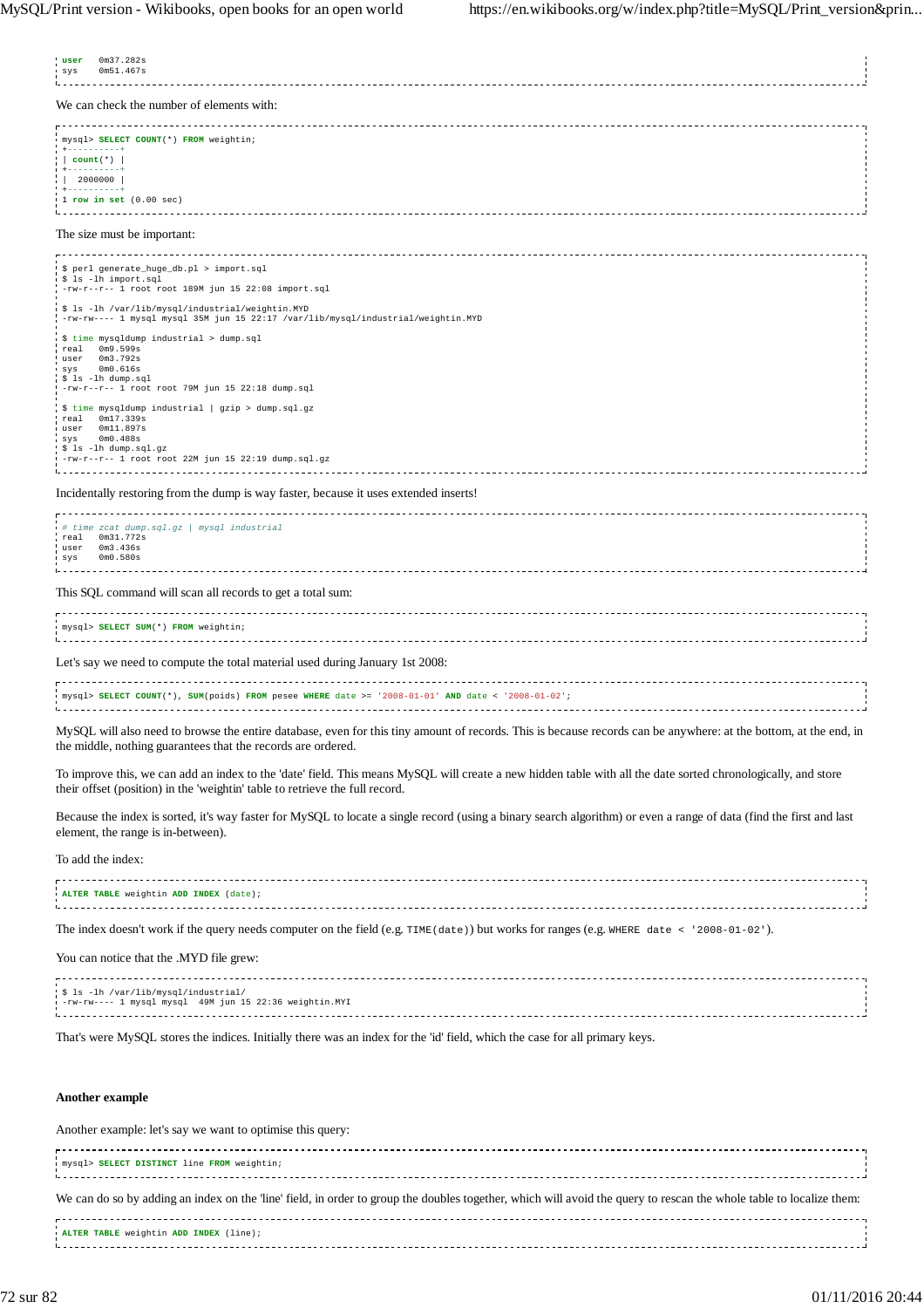The index file grew:

| - rw-rw---- 1 mysql mysql 65M jun 15 22:38 weightin.MYI |  |
|---------------------------------------------------------|--|
|                                                         |  |
|                                                         |  |
|                                                         |  |
|                                                         |  |

#### **General considerations**

The first and foremost question that is always asked for SELECT queries is always if indices (aka "keys") are configured and if they are, whether or not they are actually be used by the database server.

#### **1. Check if the indices are actually used**

Individual queries can be checked with the "EXPLAIN" command. For the whole server the "Sort\_%" variables should be monitored as they indicate how often MySQL had to browse through the whole data file because there was no usable index available.

#### **2. Are the indices buffered**

Keeping the indices in memory improves read performance a lot. The quotient of "Key\_reads / Key\_read\_requests" tells how often MySQL actually accessed the index file on disk when it needed a key. Same goes for Key\_writes, use mysqlreport to do the math for you here. If the percentage is too high, key\_buffer\_size for MyISAM and innodb\_buffer\_pool\_size for InnoDB are the corresponding variables to tune.

The Key\_blocks\_% variables can be used to see how much of the configured key buffer is actually used. The unit is 1KB if not set otherwise in key\_cache\_block\_size. As MySQL uses some blocks internally, key\_blocks\_unused has to be checked. To estimate how big the buffer should be, the sizes of the relevant .MYI files can be summed up. For InnoDB there is innodb\_buffer\_pool\_size although in this case not only the indices but also the data gets buffered.

#### **3. Further settings**

sort\_buffer\_size (per-thread) is the memory that is used for ORDER BY and GROUP BY. myisam\_sort\_buffer\_size is something completely different and should not be altered.

read\_buffer\_size (per-thread) is the size of memory chunks that are read from disk into memory at once when doing a full table scan as big tables do not fit into memory completely. This seldomly needs tuning.

#### **Query cache**

The main reason not to use any MySQL version below 4.0.1 if you have read-based applications is that beginning with that version, MySQL has the ability to store the result of SELECT queries until their tables are modified.

The Query Cache can be configured with the **query\_cache\_%** variables. Most important here are the global **query\_cache\_size** and **query\_cache\_limit** which prevents single queries with unusual big results larger than this size to use up the whole cache.

Note that the Query Cache blocks have a variable size whose minimum size is query\_cache\_min\_res\_unit, so after a complete cache flush the number of free blocks is ideally just one. A large value of Qcache\_free\_blocks just indicates a high fragmentation.

Worth monitoring are the following variables:

#### **Qcache\_free\_blocks**

If this value is high it indicates a high fragmentation which does not need to be a bad thing though.

**Qcache\_not\_cached**

If this value is high there are either much uncachable queries (e.g. because they use functions like now()) or the value for query\_cache\_limit is too low.

#### **Qcache\_lowmem\_prunes**

This is the amount of old results that have been purged because the cache was full and not because their underlying tables have been modified. query\_cache\_size must be increased to lower this variable.

## Examples:

An empty cache:

```
mysql> SHOW VARIABLES LIKE 'query_cache_type';
+------------------+-------+
| Variable_name | Value |
+------------------+-------+
| query_cache_type | ON |
+------------------+-------+
1 row in set (0.00 sec)
mysql> SHOW VARIABLES LIKE 'query_cache_size';
+------------------+-------+
| Variable_name | Value |
+------------------+-------+
| query_cache_size | 0 |
+------------------+-------+
1 row in set (0.00 sec)
.<br>mvsql> SHOW STATUS LIKE 'Ocache%';
                ------------+--------+<br>| Value +
  Variable name
+-------------------------+-------+
| Qcache_free_blocks | 0 |
| Qcache_free_memory | 0 |<br>| Qcache_hits | 0 |
```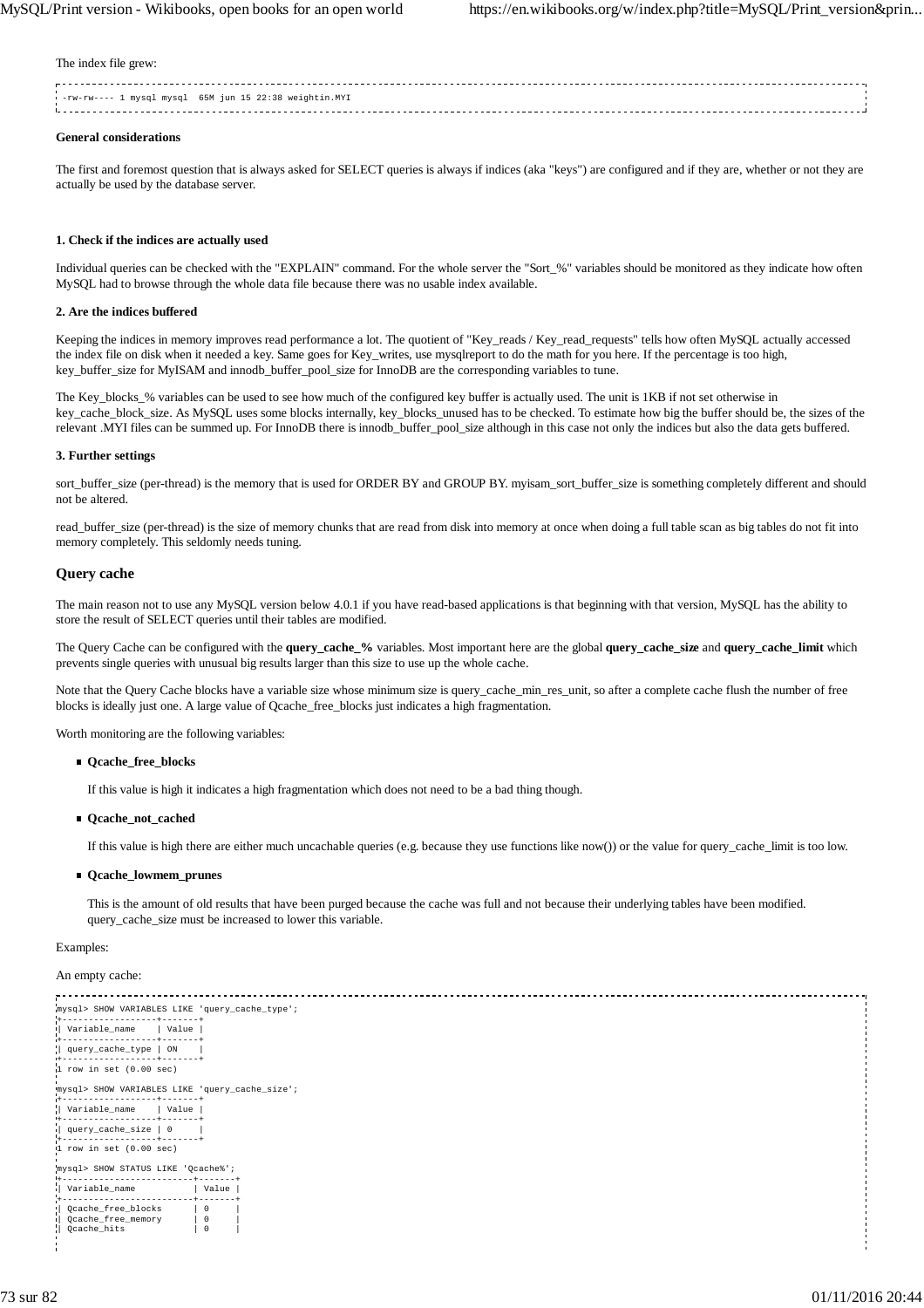| Qcache_inserts<br>Qcache_lowmem_prunes<br>۱L<br>Qcache_not_cached<br>Qcache_queries_in_cache   0<br>пL.<br>Qcache_total_blocks<br>8 rows in set (0.00 sec)<br>A used cache (savannah.gnu.org):                                 | 0<br>$^{\circ}$<br>$\circ$<br>$\overline{\phantom{0}}$                |  |  |
|--------------------------------------------------------------------------------------------------------------------------------------------------------------------------------------------------------------------------------|-----------------------------------------------------------------------|--|--|
| mysql> SHOW VARIABLES LIKE "query_cache_size";                                                                                                                                                                                 |                                                                       |  |  |
| Variable_name   Value                                                                                                                                                                                                          |                                                                       |  |  |
| -------------+----------+<br>query cache size   $33554432$                                                                                                                                                                     |                                                                       |  |  |
| ------------------+----------+                                                                                                                                                                                                 |                                                                       |  |  |
| $1$ row in set $(0.00$ sec)                                                                                                                                                                                                    |                                                                       |  |  |
|                                                                                                                                                                                                                                |                                                                       |  |  |
| mysql> SHOW STATUS LIKE "Qcache%";<br>-------------+----------+                                                                                                                                                                |                                                                       |  |  |
| Variable name                                                                                                                                                                                                                  | Value                                                                 |  |  |
| -------------------------<br>Ocache free blocks<br>Qcache_free_memory<br>пL.<br>Qcache_hits<br>Qcache_inserts<br>H.<br>Qcache_lowmem_prunes<br>Qcache_not_cached<br>Qcache_queries_in_cache   4546<br>п<br>Qcache_total_blocks | 1409<br>27629552<br>7925191<br>3400435<br>  2946778<br>71255<br>10575 |  |  |
| 8 rows in set (0.00 sec)                                                                                                                                                                                                       |                                                                       |  |  |
| The matching my. cnf configuration parameter is:                                                                                                                                                                               |                                                                       |  |  |
| query_cache_size = 32M                                                                                                                                                                                                         |                                                                       |  |  |
| To clear the cache (useful when testing a new query's efficiency):                                                                                                                                                             |                                                                       |  |  |
| mysql> RESET QUERY CACHE;<br>Query OK, 0 rows affected (0.00 sec)                                                                                                                                                              |                                                                       |  |  |
|                                                                                                                                                                                                                                |                                                                       |  |  |

## **Waiting for locks**

The **Table\_locks\_%** variables show the number of queries that had to wait because the tables they tried to access where currently locked by other queries. These situations can be caused by "LOCK TABLE" statements and also by e.g. simultaneous write accesses to the same table.

#### **Table cache**

MySQL needs a certain time just to "open" a table and read its meta data like column names etc.

If many threads are trying to access the same table, it is opened multiple times.

To speed this up the meta data can be cached in the **table\_cache** (alias **table\_open\_cache** since MySQL 5.1.3).

A good value for this setting is the number of max\_connections multiplied with the number of usually used tables per SELECT.

Using mysqlreport or by looking at the currently **Open\_tables** and ever since **Opened\_tables** as well as the **Uptime** the number of necessary table opens per second can be calculated (consider the off-peak times like nights though).

#### **Connections and threads**

For every client connection (aka session) MySQL creates a separated thread under the main mysqld process. For big sites with several hundred new connections per second, creating the threads itself can consume a significant amount of time. To speed things up, idle threads can be cached after their client disconnected. As a rule of thumb not more than one thread per second should be newly created. Clients that send several queries to the server should use **persistent connections** like with PHPs mysql\_pconnect() function.

This cache can be configured by **thread\_cache\_size** and monitored with the **threads\_%** variables.

To avoid overloads MySQL blocks new connections if more than **max\_connections** are currently in use. Start with **max\_used\_connections** and monitor the number of connection that were rejected in **Aborted\_clients** and the ones that timed out in **Aborted\_connections**. Forgotten disconnects from clients that use persistent connections can easily lead to a denial of service situation so be aware! Normally connections are closed after **wait\_timeout** seconds of being idle.

#### **Temporary tables**

It is perfectly normal that MySQL creates temporary tables while sorting or grouping results. Those tables are either be held in memory or if too large be written to disk which is naturally much slower. The number of disk tables among the **Created\_tmp\_%** variables should be neglectible or else the settings in **max\_heap\_table\_size** and **tmp\_table\_size** be reconsidered.

#### **Delayed writes**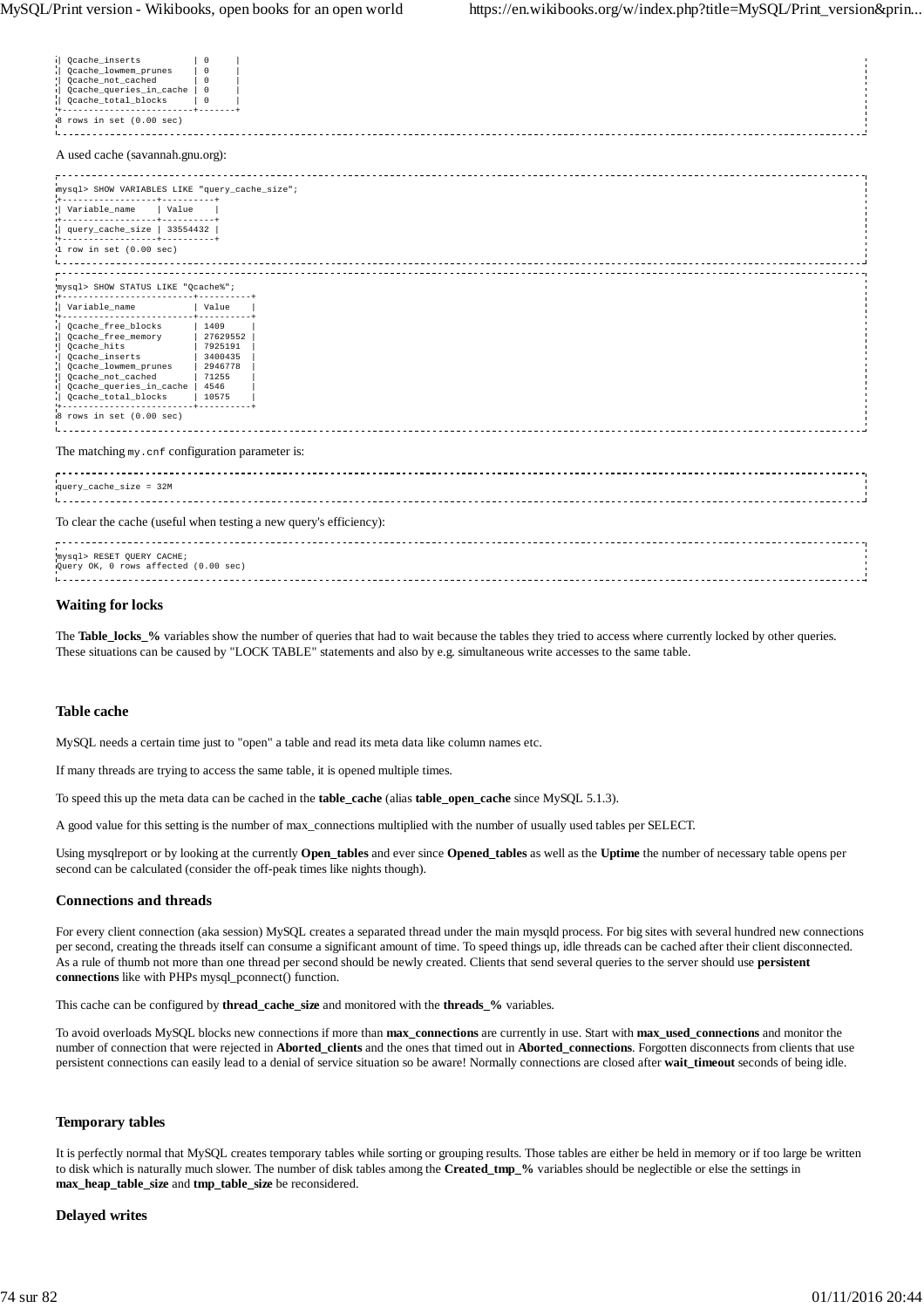In situations like writing webserver access log files to a database, with many subsequent INSERT queries for rather unimportant data into the same table, the performance can be improved by advising the server to cache the write requests a little while and then send a whole batch of data to disk.

Be aware though that all mentioned methods contradicts ACID compliance because INSERT queries are acknowledged with OK to the client before the data has actually be written to disk and thus can still get lost in case of an power outage or server crash. Additionally the side effects mentioned in the documentation often reads like a patient information leaflet of a modern medicament...

MyISAM tables can be given the **DELAY\_KEY\_WRITE** option using CREATE or ALTER TABLE. The drawback is that after a crash the table is automatically marked as corrupt and has to be checked/repaired which can take some time.

InnoDB can be told with **innodb\_flush\_log\_at\_trx\_commit** to delay writing the data a bit. In case of a server crash the data itself is supposed to be still consistent, just the indices have to be rebuilt.

**INSERT DELAYED** works on main Storage Engines on a per query base.

# **Further reading**

Useful links regarding optimisation of MySQL servers:

- Various newsgroups and the MySQL mailing lists
- A guide to mysqlreport (http://hackmysql.com/mysqlreportguide)
- The book High Performance MySQL (http://www.amazon.com/High-Performance-MySQL-Jeremy-Zawodny/dp/0596003064/)
- Tuning tips from the company EZ (http://ez.no/community/articles/tuning\_mysql\_for\_ez\_publish)
- MySysop A php script for mysql optimisation and tuning, demo : MySysop (http://www.fillon.org/mysysop)

## **References**

- 1. http://dev.mysql.com/doc/refman/5.1/en/optimize-table.html
- 2. http://dev.mysql.com/doc/refman/5.1/en/datetime.html

# **APIs**

# **Security**

Please, remember that the internet has been created by persons who don't want us to have any sort of secrets. Also remember that a lot of people are payd to learn our secrets and register them somewhere.

Paranoia is a from of intelligence.

#### **Connection parameters**

Sometimes, connection parameters (including username and password) are stored in a plain text file, for example a .ini file. This is insecure: if a user guesses how it is called, he can read it. If it's located outside the web server's WWW directory it's more secure, but it's a better practice to store it as a constant in a program file.

It's always possible that a user manages to get your FTP password or other passwords. So the username and the password you use to connect to MySQL should be different from other usernames / passwords.

MySQL passwords must be secure. You don't need to remember them. They should contain lowercase letters, uppercase letters, numbers and symbols (like '\_'); they should not contain existing words or your birth date; they should never be sent via email (if they are, there must be some way to modify them); they should not be stored where it is not absolutely necessary to store them.

#### **SQL Injections**

#### **What are SQL Injections?**

SELECT \* FROM `my\_nice\_table` WHERE title='bla bla'

------------------------------------

In a perfect world, you would know that values contained in \$\_POST are values that you can insert into a SQL statement. But in a perfect world there are no poverty or proprietary softwares, so this is not the case. Those values may contain attacks called "SQL Injections". When you expect values like "'42'", you may find values like "'42' OR 1". So, when you try to make a statements like this:

DELETE FROM `articles` WHERE `id`=42 you may create statements like this instead: DELETE FROM `articles` WHERE `id`=42 OR 1 which DELETEs all records. Also in some cases, you try to make a query like this: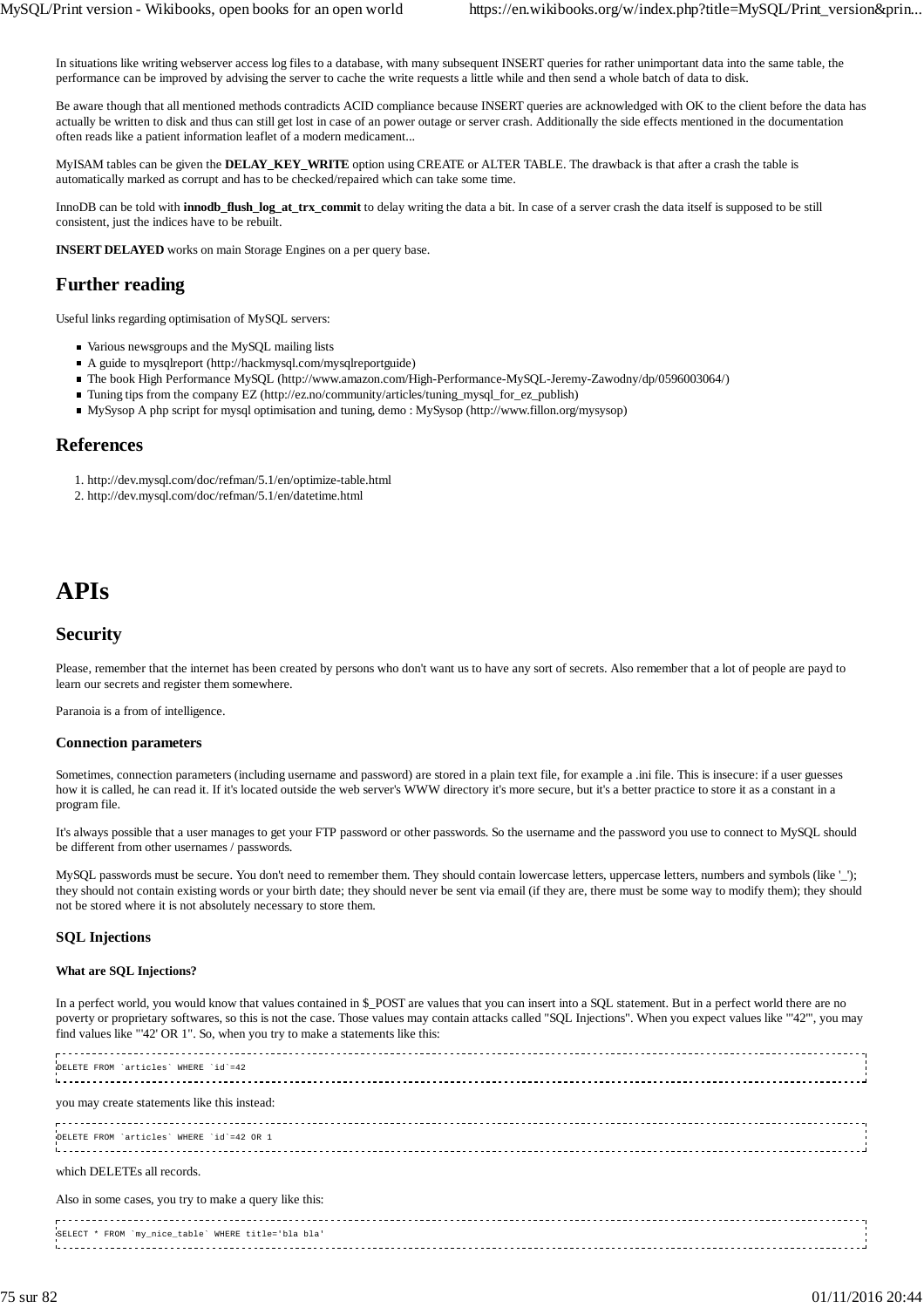And a user may turn it to something like this:

.<br>SELECT \* FROM `my\_nice\_table` WHERE title='bla bla'; TRUNCATE TABLE `my\_nice\_table` 

These are just examples. It's easy to realize if all records are disappeared from your tables. If the tables are properly backed up, you can repopulate them. But there are worst cases. If a user learns how to manipulate your database, he can create an administration account for himself, or he can make modifications to your site's contents that you'll never see, or he can even register payments he has not made.

#### **How to prevent that**

Simply, inputs that must represent a value, should not be accepted if they contain something more.

■ String values

They are enclosed by 'quotes'. Every quote present in them should be converted into " or \'. PHP recommends using mysql\_real\_escape\_string to substitute these special characters.

Numbers (integer, float)

They must be numeric input. If they contain something like OR or spaces, they are not numeric.

**Dates** 

Enclose them within 'quotes' and manage them as if they were strings.

**NULL / UNKNOWN / TRUE /FALSE** 

These values should never be entered by the user, but should created programmatically.

■ SQL names

In some cases, SQL names could be contained in user input. A common case are column names to be used in the ORDER BY clause, which may come from \$\_GET. Enclose them within `backquotes` and replace every occurrences of ` with ``. Of course, generally speaking, this is a very bad practice if the SQL names are not used ONLY in the ORDER BY clause.

Comments

User input should never be inserted in SQL comments.

## **Passwords**

When passwords are stored in a database, they are usually encrypted. The encryption should be done by the script and not by MySQL. If it is done via SQL, the passwords are written by the statements as plain text. This means that they are visible through:

- possibly, some system logs, if the communications with the db are done through a network and is not encrypted
- MySQL logs
- **SHOW PROCESSLIST**

So, one should never send a query like this:

| SELECT 1 FROM 'users' WHERE 'password'=MD5('abraxas')                      |  |
|----------------------------------------------------------------------------|--|
| But, in PHP, you should write:                                             |  |
| Ssql = "SELECT 1 FROM 'users' WHERE 'password'=MD5('".md5('abraxas')."')"; |  |

You should never use insecure encryption functions like PASSWORD(). Also, you should not use 2-way encryption. Only cryptographic hashs, such as SHA256 are secure, and don't use older hash algorithms like MD5.

Passwords, even if they are safely encrypted, should never be retrieved by a SELECT. It's insecure and 1-way encryption does not require that.

#### **SSL**

If all contents of your databases are public, there is no reason to use encryption for communications. But generally, this is not the case. Even so, there may be a restricted set of people authorized to submit new content to the site, and this will require the use of passwords.

So often it's a good idea to use SSL encryption. See your driver's documentation to see how to do this (it's always a simple connection option).

Not only will SSL encrypt the network traffic containing the users password, but it can also validates to the user the site as being the correct one using a certificate. One possible attack has a site created to look like the victim site, attempting to get you to submit your username and password.

# **Optimization**

#### **API Calls**

**Persistent connections**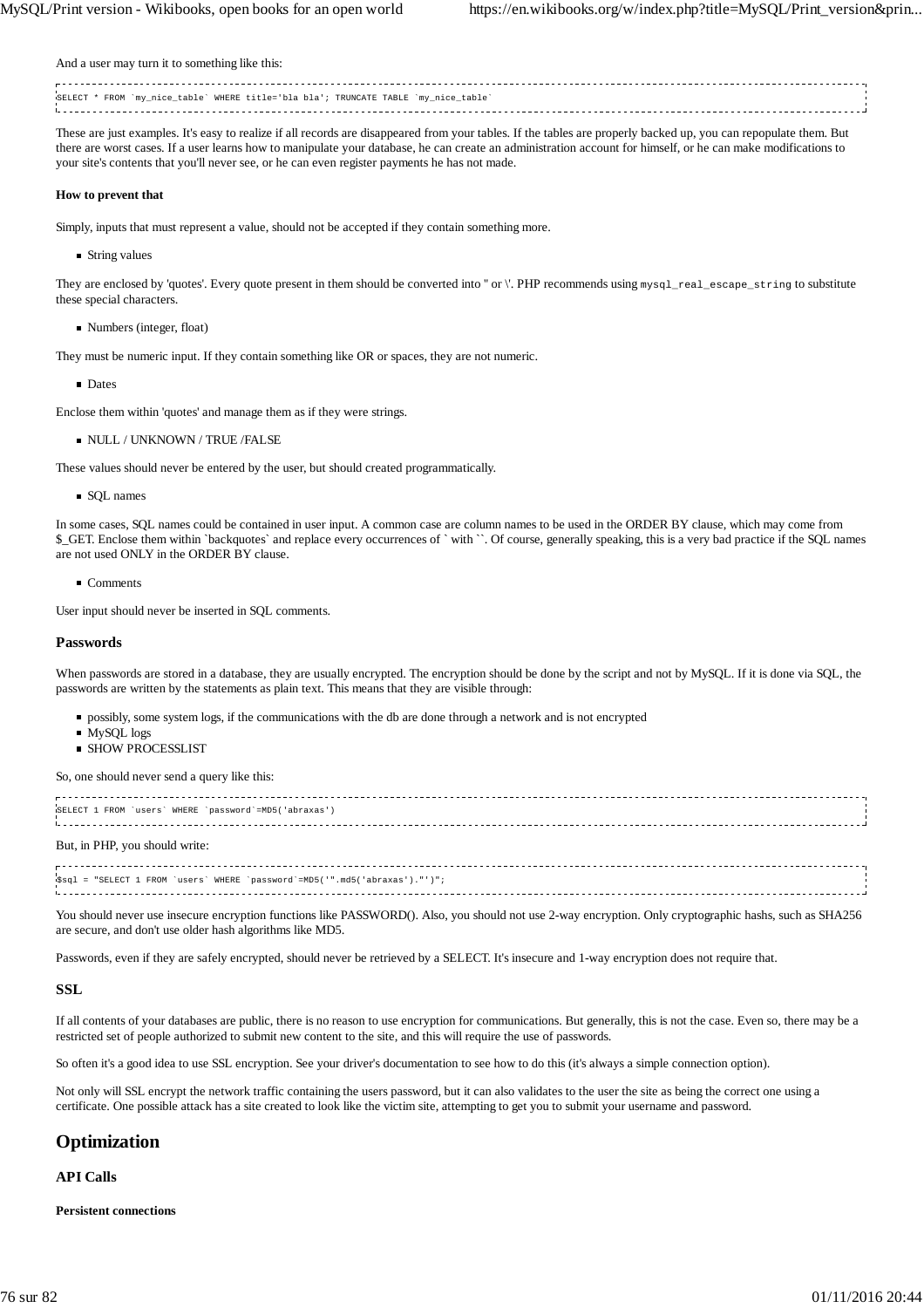By using persistent connections, we keep the connection with the server open, so that several queries can be executed without the overhead of closing and reopening a connection each time a script is run.

Note that this is not always a good optimization. Try to imagine how many persistent connections a server's RAM should store with a shared hosting setup, if every hosted sites use only persistent connections: there will be too many at once.

Persistent connections are available through many languages.

#### **Free memory**

When you execute a query, you get a recordset and put it into a variable. To keep it in memory when you don't need it anymore is a waste of ram. That's why, generally, you should free the memory as soon as possible. If it is possible only few lines before the end of the script, this makes no sense. But in some cases, it is good.

#### **Fetch rows**

Many APIs support two ways for fetching the rows: you can put them into a normal array, into an object, or into an associative array. Putting the rows into an object is the slowest way, while putting them into a normal array is the fastest. If you are retrieving a single value per row, putting it into an array may be a good idea.

#### **API vs SQL**

Usually, the APIs support some methods which create an SQL statement and send it to the MySQL server. You may obtain the same effects by creating the statement by hand, but it's a slowest way. APIs' methods are generally more optimized.

#### **Reduce client/server communications**

■ Some scripts use two queries to extract a Pivot table.

Client/server communications are often a bottleneck, so you should try to use only one JOIN instead.

- If you need to use more than one query, you should use only one connection, if possible.
- $\blacksquare$  Only retrieve the fields you really need.
- Try to not include in the SQL command too many meaningless characters (spaces, tabs, comments...).

#### **CREATE ... SELECT, INSERT ... SELECT**

When you create a new table from an existing table, you should using CREATE ... SELECT. When you want to populate an existing table from a query, you should use INSERT ... SELECT or a REPLACE ... SELECT. This way, you will tell the server to perform all the needed operations by sending only one SQL statement.

## **INSERT DELAYED**

Many scripts don't check if the INSERTs are successful. If this is the case, you should use INSERT DELAYED instead. So, the client won't wait a confirm from the server before proceeding.

#### **REPLACE**

If you run a DELETE and then an INSERT, you need to communicate two SQL commands to the server. Maybe you may want to use REPLACE instead. Possibly, use REPLACE DELAYED.

#### **Other Techniques**

#### **Storing data in cookies**

Sometimes, session data are stored into a database. This requires at least one UPDATE and one SELECT every time a user loads a page. This can be avoided by storing session data into cookies.

Browsers allow users to not accept cookies, but if they don't accept them, they can't visit many important modern sites.

The only data that can't be securely stored into cookie are passwords. You may set a brief lifetime for cookies though, so the user's privacy is hardly compromised by your cookies. Or you can do the following:

- when a user successfully logs in your site, create a record with CURRENT\_TIMESTAMP() and a random ID;
- set a cookie with the ID;
- when the user tries to do something, check if he's logged in:

| SELECT FROM 'access' WHERE 'id'=id from cookie AND 'tstamp'>=CURRENT TIMESTAMP() - login lifetime |  |
|---------------------------------------------------------------------------------------------------|--|
|                                                                                                   |  |
|                                                                                                   |  |
|                                                                                                   |  |

**UPDATE** the tstamp

#### **Creating static contents**

When a user browses an article or other dynamic contents (which means, contents stored into a database), a HTML document needs to be generated. Often, the page has not variable contents, but just contents which are INSERTed once, and rarely (or never) updated. An article or a list of links are a good example.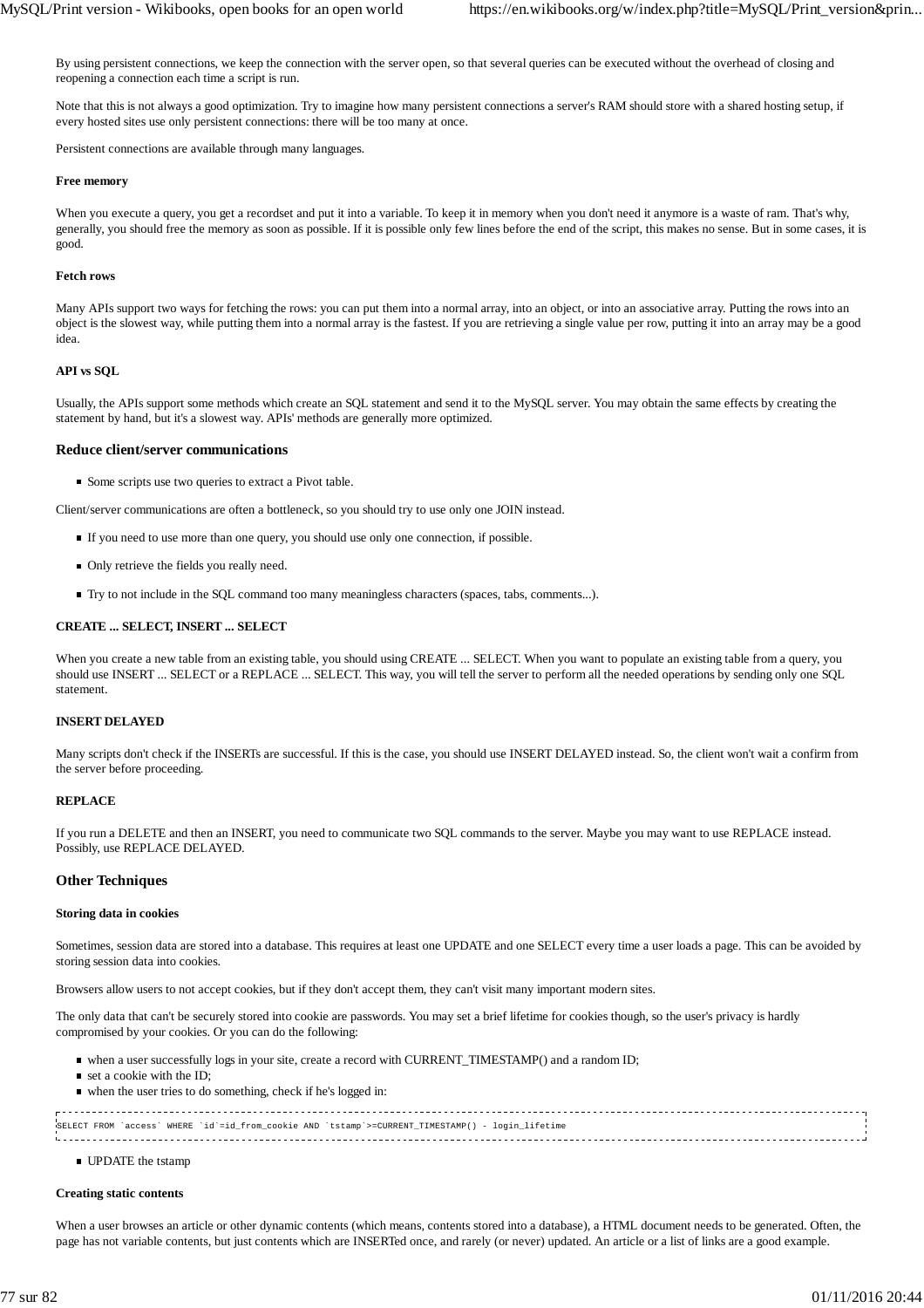So, it may be a good idea creating a program which generates a static HTML page when an article is INSERTed into the database. The page may be deleted and re-generated if the article is UPDATEd. This saves a lot of SQL statements and work for the DBMS.

Of course this requires some privileges which you may not have. If you are using a hosting service, you may need to talk to technical support team about this.

# **PHP**

## **Drivers**

PHP has the following official drivers for MySQL:

- mysql Older, so it's still used by many web applications; it's a procedural PHP module
- mysqli faster; can be used as a set of classes or as a normal procedural library
- PDO (PHP Data Objects) uses PDO, an abstraction layer for interaction with databases which has drivers for MySQL and ODBC.
- **PDO\_MYSQL** support some advanced MySQL features and emulates them if not present.

The functions in the above drivers the extensions recall the methods in the C API. They can use the MySQL Client Library or mysqlnd, a Native Driver for PHP.

Sometimes, enabling both mysql and mysqli may cause some problems; so, if you use only one of them, you should disable the other one.

Also, PHP has a ODBC extension which may be used with MySQL.

PEAR is an important set of PHP classes which supports MySQL.

#### **register\_globals and \$\_REQUEST**

PHP has an environment variables called register\_globals. Since PHP 4.2 it's set to false by default, and you shouldn't set it. In PHP 5.3 this variable is also deprecated and in PHP 6 has been removed.

However, if your version of PHP supports register\_globals, you can verify if it's set to true by calling the function ini\_get(). If it's true, thought, you can't modify it with ini\_set(). There are two ways to set it off:

editing php.ini

(impossible if you're using a hosting service)

adding one line to .htaccess:

| php_flag register_globals off |  |
|-------------------------------|--|
|                               |  |
|                               |  |
|                               |  |
|                               |  |

(sometimes possible in hosting)

The reason is that if register globals is true, a user can arbitrary add variables to your script by calling them like this:

| your_script.php?new_variable=new_value |  |
|----------------------------------------|--|
|                                        |  |
|                                        |  |
|                                        |  |
|                                        |  |

You should never user the \$\_REQUEST superglobal array. It can be used to retrieve variables from:

- $\blacksquare$  \$ ENV
- \$\_GET
- \$\_POST
- **S** COOKIE
- \$\_SERVER

This is the order followed by PHP (may be modified by the variables order environment variable). This means that if your script set a server variable called "userid" and you try to read it via \$\_REQUEST, the user can prevent that by adding a variable to the query string.

Also, you should never blindly trust the validity of HTTP variables.

# **Debugging**

# **Logging**

There a a few ways to debug a MySQL script. For example, if can become necessary to log every SQL request. To do so:

| SET GLOBAL general_log = 'ON';   |  |
|----------------------------------|--|
| SET GLOBAL log_output = 'TABLE'; |  |
|                                  |  |
|                                  |  |

Then it will record every request of the server into the system database mysql, table *general\_log*.

# **Exceptions handling**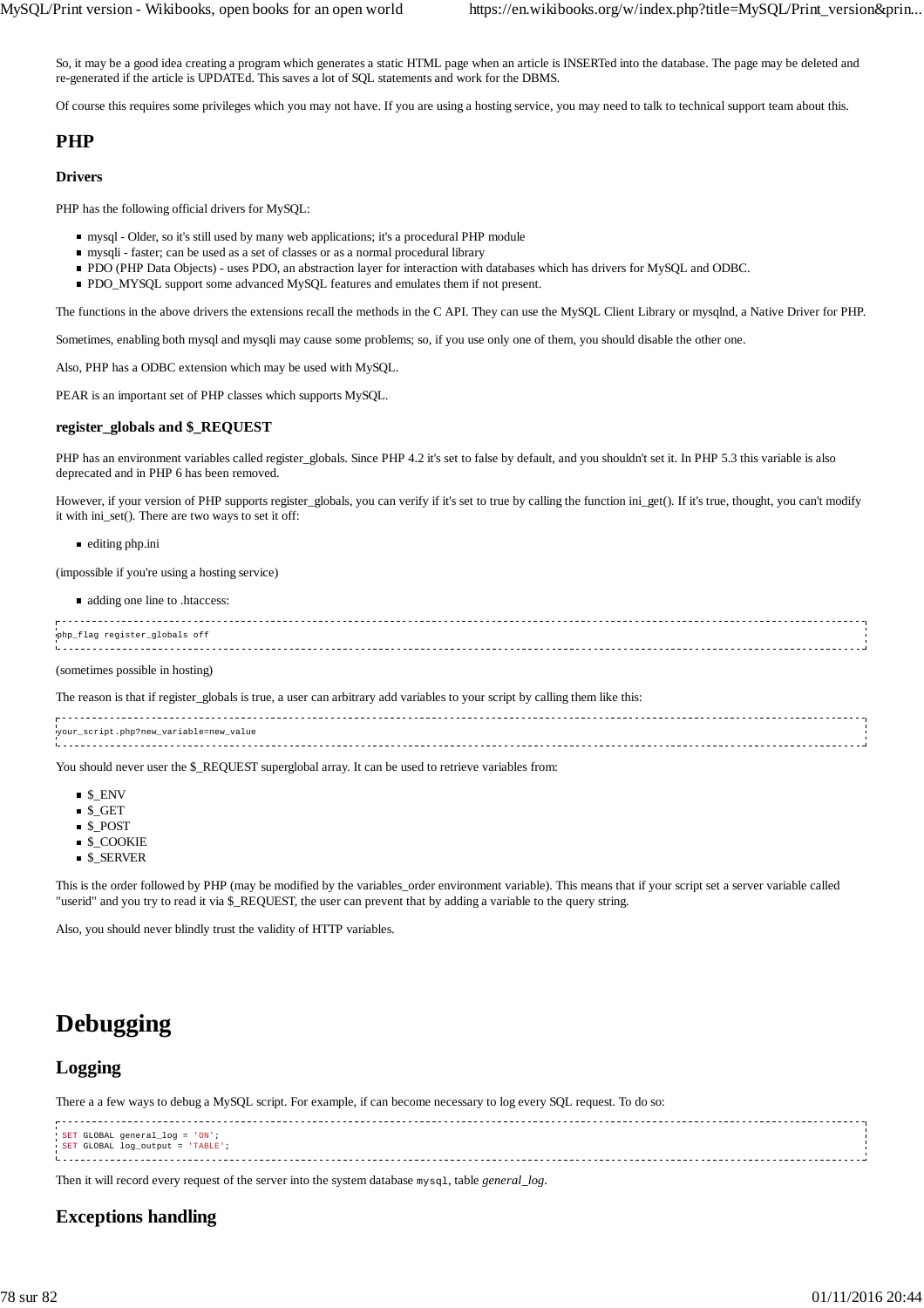En MySQL, les anomalies du type "division par zéro" ne renvoient pas d'erreur mais NULL.

Toutefois il est possible de lever des exceptions lors des manipulations de table, par exemple pour éviter qu'une liste d'insertions s'arrête au milieu à cause d'une contrainte d'unicité. L'exemple ci-dessous fonctionne sur une table InnoDB (et pas MyISAM)<sup>[1]</sup> :

| ALTER TABLE 'MaTable1' ADD UNIQUE('id'); |  |
|------------------------------------------|--|
|                                          |  |
| INSERT INTO MaTablel (id) VALUES('1');   |  |
| START TRANSACTION;                       |  |
|                                          |  |
| INSERT INTO MaTable1 (id) VALUES('2');   |  |
| INSERT INTO MaTablel (id) VALUES('3');   |  |
| INSERT INTO MaTable1 (id) VALUES('1');   |  |
| IF condition THEN                        |  |
| COMMIT;                                  |  |
|                                          |  |
| <b>ELSE</b>                              |  |
| ROLLBACK;                                |  |
| END IF;                                  |  |
|                                          |  |
|                                          |  |
|                                          |  |

Ici une erreur surgit lors de la deuxième insertion d'un id=1. Selon une condition, on peut donc annuler les insertions de 2 et 3, ou bien les soumettre.

# **Errors**

## **1130: Host 'example.com' is not allowed to connect to this MySQL server**

Dans le cas d'une connexion depuis un PC distant, le compte utilisé n'est pas autorisé. Il faut donc le configurer avec :

| GRANT ALL PRIVILEGES ON *.* TO 'utilisateur'@'%' WITH GRANT OPTION;         |  |
|-----------------------------------------------------------------------------|--|
| au lieu ou en plus de :                                                     |  |
| GRANT ALL PRIVILEGES ON *.* TO 'utilisateur'@'localhost' WITH GRANT OPTION; |  |

## **1093 - You can't specify target table '...' for update in FROM clause**

Cela se produit quand on essaie de mettre à jour ou supprimer des lignes selon une sélection de ces mêmes lignes.

Passer par des CREATE TEMPORARY TABLE (voire DECLARE si cela rentre dans une variable scalaire).

#### **2003: Can't connect to MySQL server**

Changer le paramètre "host".

#### **Erreur : fonctionnalités relationnelles désactivées !**

Se produit dans le concepteur de diagramme de phpMyAdmin, il faut l'activer dans config.inc.php.

## **Invalid use of group function**

- Dans le cas d'un SELECT, il conviendrait d'utiliser HAVING au lieu de WHERE pour modifier des enregistrements en fonction d'autres d'une sous-requête.
- Pour un UPDATE ou un DELETE, les champs comparés par un IN ne sont peut-être pas du même type.

## **SQLSTATE[42000]: Syntax error or access violation**

Utiliser phpMyAdmin pour trouver l'erreur de syntaxe.

## **This version of MySQL doesn't yet support 'LIMIT & IN/ALL/ANY/SOME subquery'**

Remplacer les "IN" par des jointures.

**SELECT** \* **FROM table SELECT** \* **FROM** table1, table2, ...

# **CheatSheet**

# **Connect/Disconnect**

| mysql -h <host> -u <user> -p<passwd><br/>mysql -h <host> -u <user> -p<br/>Enter password: ********<br/>mysql -u user -p<br/>mysql<br/>mysql -h <host> -u <user> -p <database></database></user></host></user></host></passwd></user></host> |  |
|---------------------------------------------------------------------------------------------------------------------------------------------------------------------------------------------------------------------------------------------|--|
| Query                                                                                                                                                                                                                                       |  |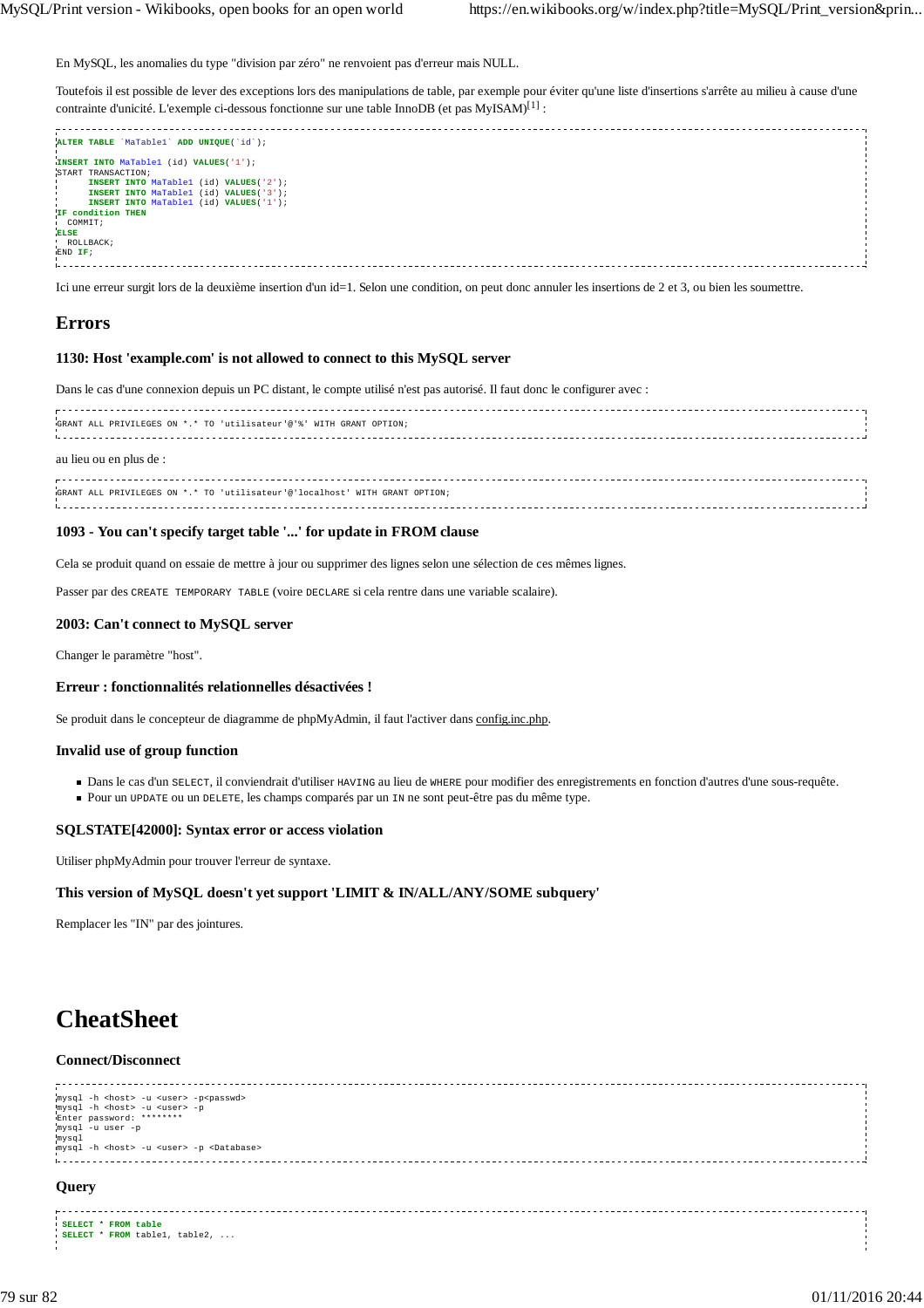|  | 'SELECT field1, field2,  FROM table1, table2,                   |
|--|-----------------------------------------------------------------|
|  | I SELECT FROM WHERE condition                                   |
|  | SELECT  FROM  WHERE condition GROUP BY field                    |
|  | 'SELECT  FROM  WHERE condition GROUP BY field HAVING condition2 |
|  | SELECT  FROM  WHERE condition ORDER BY field1, field2           |
|  | SELECT  FROM  WHERE condition ORDER BY field1, field2 DESC      |
|  | SELECT  FROM  WHERE condition LIMIT 10                          |
|  | I SELECT DISTINCT field1 FROM                                   |
|  | SELECT DISTINCT field1, field2 FROM                             |
|  |                                                                 |
|  | SELECT  FROM t1 JOIN t2 ON t1.id1 = t2.id2 WHERE condition      |
|  | SELECT  FROM t1 LEFT JOIN t2 ON t1.id1 = t2.id2 WHERE condition |
|  | SELECT  FROM t1 JOIN (t2 JOIN t3 ON ) ON                        |
|  | SELECT  FROM t1 JOIN t2 USING(id) WHERE condition               |
|  |                                                                 |

## **Conditionals**

field1 = value1 field1 <> value1 field1 **LIKE** 'value \_ %' field1 **IS** NULL field1 **IS NOT** NULL field1 **IN** (value1, value2) field1 **NOT IN** (value1, value2) condition1 **AND** condition2 condition1 **OR** condition2 

#### **Data Manipulation**

| INSERT INTO tablel (field1, field2, ) VALUES (value1, value2, )<br>INSERT tablel SET field1=value_1, field2=value_2            |  |
|--------------------------------------------------------------------------------------------------------------------------------|--|
| LOAD DATA INFILE '/tmp/mydata.txt' INTO TABLE tablel<br>! FIELDS TERMINATED BY ', ' OPTIONALLY ENCLOSED BY '"' ESCAPED BY '\\' |  |
| DELETE FROM table1 / TRUNCATE table1                                                                                           |  |
| DELETE FROM table1 WHERE condition<br>$- - j \sin x$<br>DELETE FROM table1, table2 WHERE table1.id1 = table2.id2 AND condition |  |
| UPDATE tablel SET fieldl=new valuel WHERE condition<br>$-- 70 in:$                                                             |  |
| UPDATE table1, table2 SET field1=new value1, field2=new value2,<br>WHERE table1.id1 = table2.id2 AND condition                 |  |
|                                                                                                                                |  |
| <b>Browsing</b>                                                                                                                |  |
|                                                                                                                                |  |

```
SHOW DATABASES
 SHOW TABLES
SHOW FIELDS FROM table / SHOW COLUMNS FROM table / DESCRIBE table / DESC table / EXPLAIN table
 SHOW CREATE TABLE table
SHOW CREATE TRIGGER trigger
SHOW TRIGGERS LIKE '%update%'
 SHOW PROCESSLIST
KILL process_number
 SELECT table_name, table_rows FROM INFORMATION_SCHEMA.TABLES WHERE TABLE_SCHEMA = '**yourdbname**';
 $ mysqlshow
 $ mysqlshow database
.<br>Liikuvallisel liikuvallisel liikuvallisel liikuvallisel liikuvallisel liikuvallisel liikuvallisel liikuvallise
```
#### **Create / delete / select / alter database**

```
CREATE DATABASE [IF NOT EXISTS] mabase [CHARACTER SET charset] [COLLATE collation]
CREATE DATABASE mabase CHARACTER SET utf8
 DROP DATABASE mabase
USE mabase
ALTER DATABASE mabase CHARACTER SET utf8
```
## **Create/delete/modify table**

CREATE TABLE table (fieldl typel, field2 type2, ...)<br>CREATE TABLE table (fieldl typel umsigned not null auto\_increment, field2 type2, ...)<br>CREATE TABLE table (fieldl typel, field2 type2, ..., TNDEX (field))<br>CREATE TABLE ta **CREATE TABLE table IF NOT EXISTS** (...) **CREATE TABLE** new\_tbl\_name **LIKE** tbl\_name [**SELECT** ... **FROM** tbl\_name ...] **CREATE** TEMPORARY **TABLE table** (...) **CREATE table** new\_table\_name **as SELECT** [ \*|column1, column2 ] **FROM** table\_name **DROP TABLE table DROP TABLE IF EXISTS table DROP TABLE** table1, table2, ... **DROP** TEMPORARY **TABLE table ALTER TABLE table** MODIFY fieldl typel<br>**ALTER TABLE table MODIFY** fieldl typel NOT NULL ...<br>**ALTER TABLE table CHANGE** old\_name\_fieldl new\_name\_fieldl typel<br>**ALTER TABLE table CHANGE** old\_name\_fieldl new\_name\_fieldl typel **ALTER TABLE table ALTER** field1 SET **DEFAULT** ...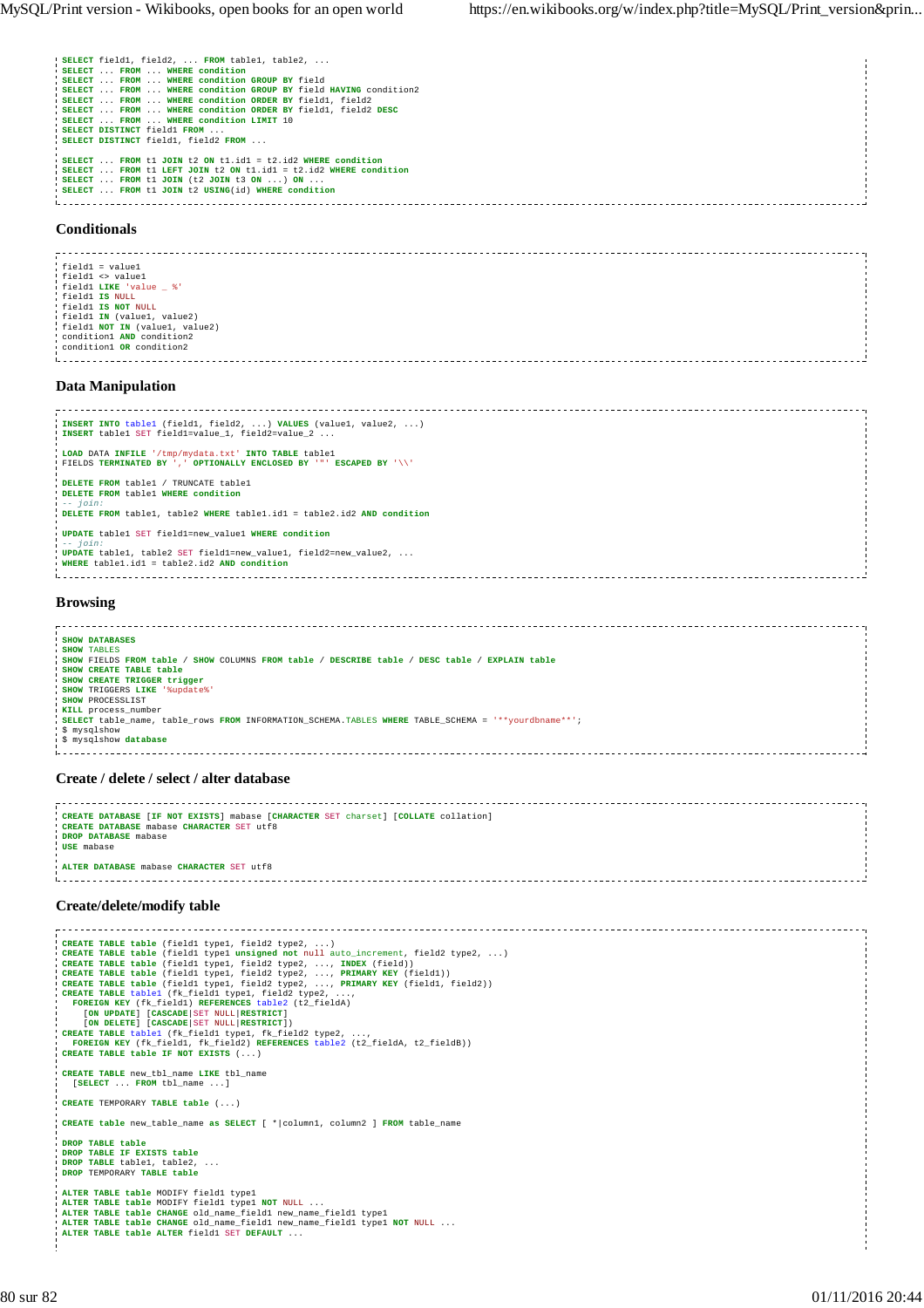. . . . .

| ALTER TABLE table ALTER field1 DROP DEFAULT                                        |
|------------------------------------------------------------------------------------|
| ALTER TABLE table ADD new name field1 type1                                        |
| ALTER TABLE table ADD new name fieldl typel FIRST                                  |
| ALTER TABLE table ADD new name fieldl typel AFTER another field                    |
| ALTER TABLE table DROP field1                                                      |
| ALTER TABLE table ADD INDEX (field);                                               |
| ALTER TABLE table ADD PRIMARY KEY (field);                                         |
|                                                                                    |
| -- Change field order:                                                             |
| ALTER TABLE table MODIFY fieldl typel FIRST                                        |
| ! ALTER TABLE table MODIFY field1 type1 AFTER another field                        |
| ALTER TABLE table CHANGE old name fieldl new name fieldl typel FIRST               |
| ALTER TABLE table CHANGE old name fieldl new name fieldl typel AFTER another field |
|                                                                                    |
| <b>ALTER TABLE</b> old name RENAME new name;                                       |
|                                                                                    |
|                                                                                    |

## **Keys**

| CREATE TABLE table (, PRIMARY KEY (field1, field2))                                          |  |
|----------------------------------------------------------------------------------------------|--|
|                                                                                              |  |
| CREATE TABLE table (, FOREIGN KEY (field1, field2) REFERENCES table2 (t2 field1, t2 field2)) |  |
| ! ALTER TABLE table ADD PRIMARY KEY (field);                                                 |  |
|                                                                                              |  |
| . ALTER TABLE table ADD CONSTRAINT constraint name PRIMARY KEY (field, field2);              |  |
|                                                                                              |  |
|                                                                                              |  |
|                                                                                              |  |

## **create/modify/drop view**

| CREATE VIEW view AS SELECT.<br>FROM table WHERE |  |
|-------------------------------------------------|--|
|                                                 |  |
|                                                 |  |

#### **Privileges**

```
CREATE USER 'user'@'localhost' IDENTIFIED BY 'password';
 GRANT ALL PRIVILEGES ON base.* TO 'user'@'localhost' IDENTIFIED BY 'password';<br>GRANT SELECT, INSERT, DELETE ON base.* TO 'user'@'localhost' IDENTIFIED BY 'password';<br>REVOKE ALL PRIVILEGES ON base.* FROM 'user'@'host'; --
 SET PASSWORD = PASSWORD('new_pass')<br>SET PASSWORD FOR 'user'@'host' = PASSWORD('new_pass')<br>SET PASSWORD = OLD_PASSWORD('new_pass')
DROP USER 'user'@'host'
```
## **Main data types**

| TINYINT (10: -127+128)<br>SMALLINT (20: +-65 000)<br>MEDIUMINT (3o: +-16 000 000)<br>$(40: +2 000 000 000)$<br><b>ITNT</b><br>BIGINT (80: +-9.10^18)<br>Precise interval: $-(2^{(8*N-1)})$ -> $(2^{8*N})$ -1<br>$\mid$ /!\ INT(2) = "2 digits displayed" -- NOT "number with 2 digits max" |  |
|--------------------------------------------------------------------------------------------------------------------------------------------------------------------------------------------------------------------------------------------------------------------------------------------|--|
| INT NOT NULL auto increment PRIMARY KEY -- auto-counter for PK                                                                                                                                                                                                                             |  |
| $FLOAT(M, D) DOUBLE (M, D) FLOAT(D=0->53)$<br>$($ /!\ 8,3 -> 12345,678 -- NOT 12345678,123!                                                                                                                                                                                                |  |
| TIME (HH:MM) YEAR (AAAA) DATE (AAAA-MM-JJ) DATETIME (AAAA-MM-JJ HH:MM; années 1000->9999)<br>TIMESTAMP (like DATETIME, but 1970->2038, compatible with Unix)                                                                                                                               |  |
| VARCHAR (single-line; explicit size)<br>TEXT (multi-lines; max size=65535)<br>BLOB (binary; max size=65535)<br>Variants for TEXT&BLOB: TINY (max=255) MEDIUM (max=~16000) LONG (max=4Go)<br>Ex: VARCHAR(32), TINYTEXT, LONGBLOB, MEDIUMTEXT                                                |  |
| ENUM ('value1', 'value2', ) -- (default NULL, or '' if NOT NULL)                                                                                                                                                                                                                           |  |

# **Forgot root password?**

| \$ /etc/init.d/mysql stop<br>\$ mysqld_safe --skip-grant-tables &<br>is mysql # on another terminal<br>mysql> UPDATE mysql.user SET password=PASSWORD('nouveau') WHERE user='root';<br>## Kill mysqld_safe from the terminal, using Control + $\setminus$<br>§ /etc/init.d/mysql start |  |  |  |
|----------------------------------------------------------------------------------------------------------------------------------------------------------------------------------------------------------------------------------------------------------------------------------------|--|--|--|
| Repair tables after unclean shutdown                                                                                                                                                                                                                                                   |  |  |  |



# **Loading data**